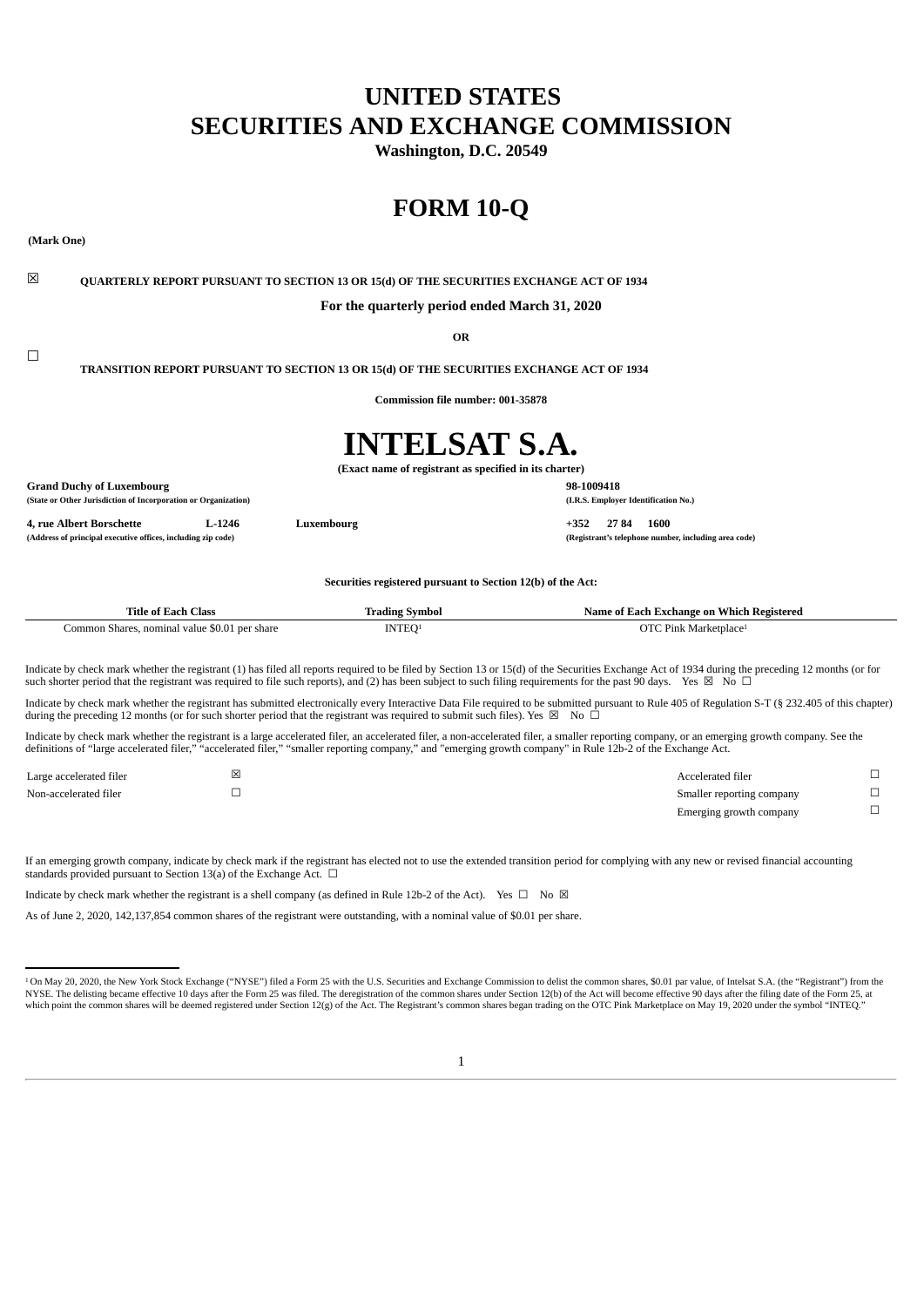# **TABLE OF CONTENTS**

#### **PART I. FINANCIAL [INFORMATION](#page-4-0)**

| Item 1.           | <b>Financial Statements:</b>                                                                                                          |                 |
|-------------------|---------------------------------------------------------------------------------------------------------------------------------------|-----------------|
|                   | Condensed Consolidated Balance Sheets as of December 31, 2019 and March 31, 2020 (Unaudited)                                          | $6\overline{6}$ |
|                   | Unaudited Condensed Consolidated Statements of Operations for the Three Months Ended March 31, 2019 and 2020                          | $\overline{Z}$  |
|                   | Unaudited Condensed Consolidated Statements of Comprehensive Loss for the Three Months Ended March 31, 2019 and                       |                 |
|                   | 2020                                                                                                                                  | 8               |
|                   | Unaudited Condensed Consolidated Statements of Changes in Shareholders' Deficit for the Three Months Ended March 31,<br>2019 and 2020 | 9               |
|                   | Unaudited Condensed Consolidated Statements of Cash Flows for the Three Months Ended March 31, 2019 and 2020                          | 10              |
|                   | <b>Notes to the Condensed Consolidated Financial Statements (Unaudited)</b>                                                           | 11              |
| Item 2.           | <b>Management's Discussion and Analysis of Financial Condition and Results of Operations</b>                                          | 31              |
| Item 3.           | <b>Quantitative and Qualitative Disclosures About Market Risk</b>                                                                     | 40              |
| Item 4.           | <b>Controls and Procedures</b>                                                                                                        | 40              |
|                   | <b>PART II. OTHER INFORMATION</b>                                                                                                     |                 |
| Item 1.           | <b>Legal Proceedings</b>                                                                                                              | 42              |
| Item 1A.          | <b>Risk Factors</b>                                                                                                                   | 42              |
| Item 3.           | <b>Defaults Upon Senior Securities</b>                                                                                                | 45              |
| Item 6.           | <b>Exhibits</b>                                                                                                                       | 47              |
| <b>SIGNATURES</b> |                                                                                                                                       | 48              |
|                   |                                                                                                                                       |                 |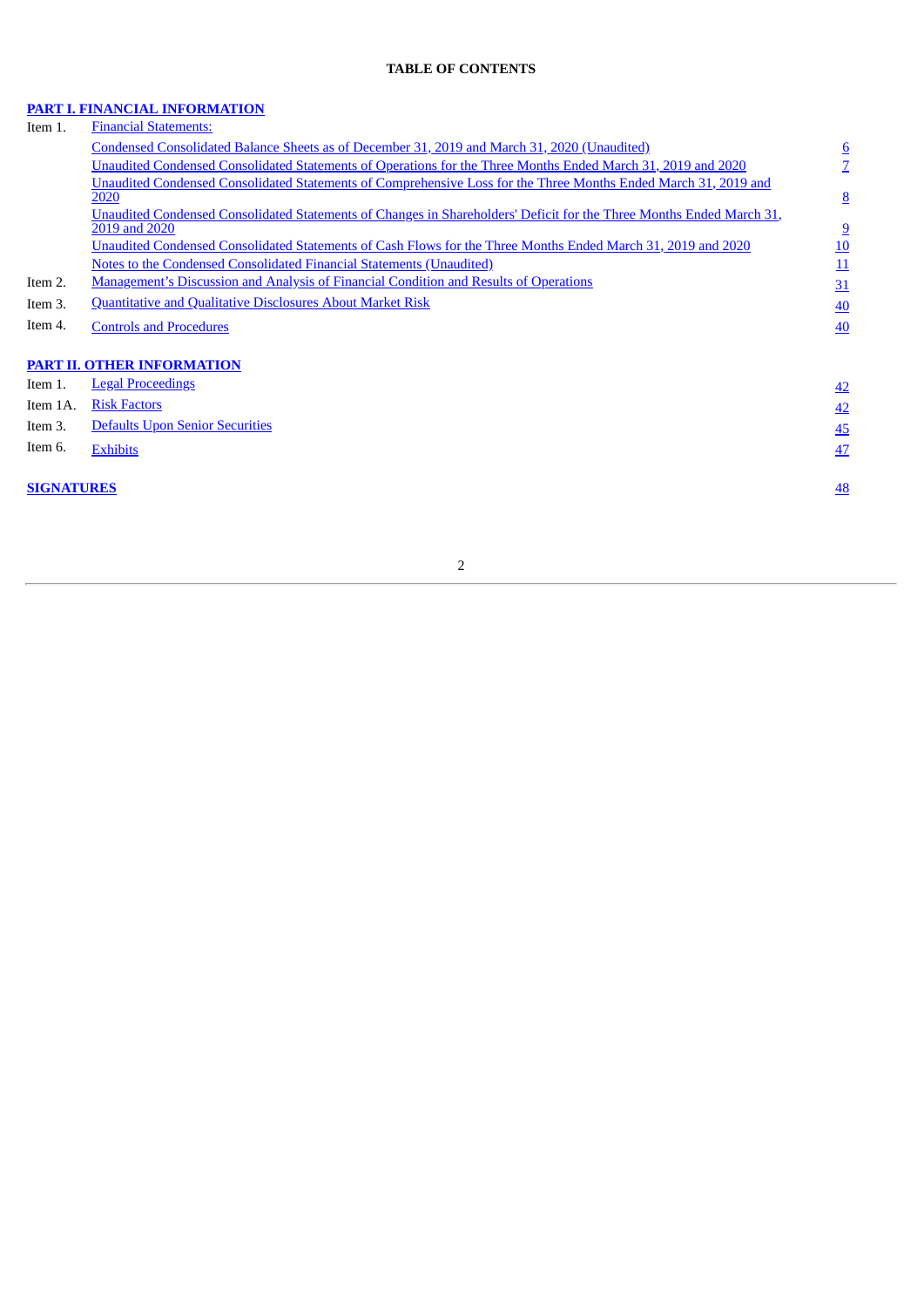#### **INTRODUCTION**

In this Quarterly Report on Form 10-Q, or Quarterly Report, unless otherwise indicated or the context otherwise requires, (1) the terms "we," "us," "our," "the Company" and "Intelsat" refer to Intelsat S.A., and its subsidiaries on a consolidated basis, (2) the term "Intelsat Holdings" refers to our indirect wholly-owned subsidiary, Intelsat Holdings S.A., (3) the term "Intelsat Investments" refers to Intelsat Investments S.A., Intelsat Holdings' direct whollyowned subsidiary, (4) the term "Intelsat Luxembourg" refers to Intelsat (Luxembourg) S.A., Intelsat Investments' direct wholly-owned subsidiary, (5) the term "Intelsat Envision" refers to Intelsat Envision Holdings LLC, Intelsat Luxembourg's direct wholly-owned subsidiary, (6) the terms "Intelsat Connect" and "ICF" refer to Intelsat Connect Finance S.A., Intelsat Envision's direct wholly-owned subsidiary, and (7) the term "Intelsat Jackson" refers to Intelsat Jackson Holdings S.A., Intelsat Connect's direct wholly-owned subsidiary. In this Quarterly Report, unless the context otherwise requires, all references to transponder capacity or demand refer to transponder capacity or demand in the C-band and Ku-band frequencies only.

The Company is relying on the U.S. Securities and Exchange Commission's (the "SEC") March 25, 2020 Order pursuant to Section 36 of the Exchange Act (Release No. 34-88465) (the "Order") in delaying the filing of this Quarterly Report for the three months ended March 31, 2020, due to circumstances related to the novel coronavirus ("COVID-19") pandemic. In particular, COVID-19 has caused limited access to the Company's facilities and disrupted its normal interactions with its accounting personnel, legal advisors, auditors and others involved in the preparation of this Quarterly Report. The filing of this Quarterly Report on the date hereof will be considered a timely filing under the Order.

#### **FINANCIAL AND OTHER INFORMATION**

Unless otherwise indicated, all references to "dollars" and "\$" in this Quarterly Report are to, and all monetary amounts in this Quarterly Report are presented in, U.S. dollars. Unless otherwise indicated, the financial information contained in this Quarterly Report has been prepared in accordance with United States generally accepted accounting principles ("U.S. GAAP").

Certain monetary amounts, percentages and other figures included in this Quarterly Report have been subject to rounding adjustments. Accordingly, figures shown as totals in certain tables may not be the arithmetic aggregation of the figures that precede them, and figures expressed as percentages in the text may not total 100% or, as applicable, when aggregated may not be the arithmetic aggregation of the percentages that precede them.

In this Quarterly Report, we refer to and rely on publicly available information regarding our industry and our competitors. Although we believe the information is reliable, we cannot guarantee the accuracy and completeness of the information and have not independently verified it.

#### **FORWARD-LOOKING STATEMENTS**

Some of the statements in this Quarterly Report and oral statements made from time to time by our representatives constitute forward-looking statements that do not directly or exclusively relate to historical facts. The Private Securities Litigation Reform Act of 1995 provides a "safe harbor" for certain forward-looking statements as long as they are identified as forward-looking and are accompanied by meaningful cautionary statements identifying important factors that could cause actual results to differ materially from the expectations expressed or implied in the forward-looking statements.

When used in this Quarterly Report, the words "may," "will," " might," "should," "expect," "plan," "anticipate," "project," "believe," "estimate," "predict," "intend," "potential," "outlook" and "continue," and the negative of these terms, and other similar expressions are intended to identify forwardlooking statements and information. Examples of these forward-looking statements include, but are not limited to, statements regarding the following: our belief that the growing worldwide demand for reliable broadband connectivity everywhere at all times, together with our leadership position in our attractive sector, global scale, efficient operating and financial profile, diversified customer sets and sizeable contracted backlog, provide us with a platform for long-term success; our ability to obtain Bankruptcy Court (as defined below) approval with respect to motions or other requests made to the Bankruptcy Court; our ability to confirm and consummate a plan of reorganization; the effects of the Chapter 11 Cases (as defined below) on our liquidity or results of operations or business prospects; the effects of the Chapter 11 Cases on our business and the interests of various constituents; the length of time that we will operate under Chapter 11 protection; risks associated with third-party motions in the Chapter 11 Cases; our belief that the new and differentiated capacity of our next generation Intelsat Epic satellites will provide inventory to help offset recent trends of pricing pressure, new capacity from other satellite operators, and improved access to fiber links in our network services business; our outlook that the increased volume of services provided by our Intelsat Epic fleet is expected to stabilize the level of business activity in the network services sector; our expectation that over time incremental demand for capacity to support the new 4K format, also known as ultra-high definition, could offset some of the reductions in demand related to use of new compression technologies in our media business; our expectation that our new services and technologies will open new sectors that are much larger and faster growing than those we support today; our belief that selectively investing, employing a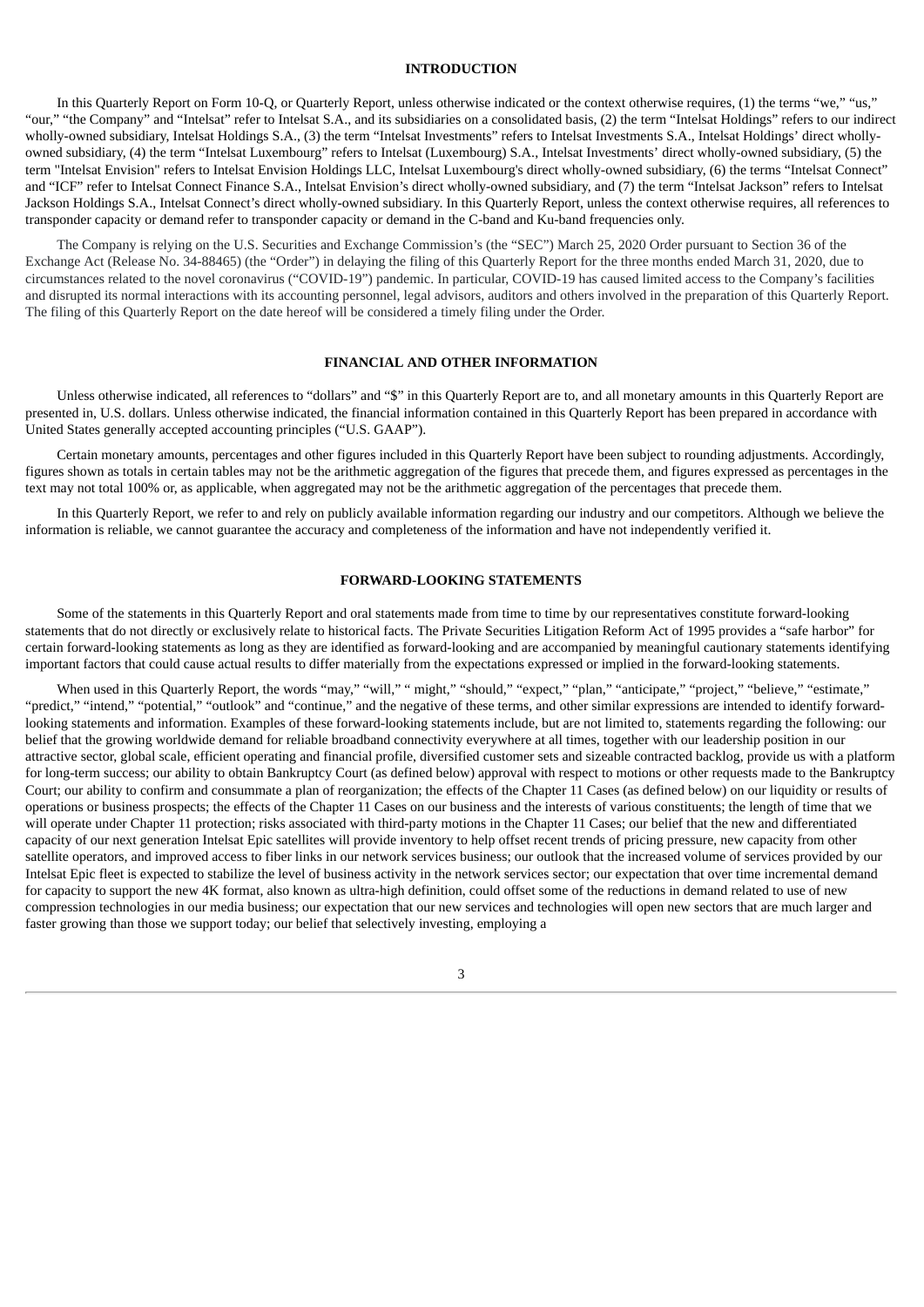disciplined yield management approach, and emphasizing the development of strong distribution channels for our four primary customer sets will drive stability in our core business; our expectation that developing and scaling our differentiated managed service offerings in targeted verticals, leveraging the global footprint, higher performance and better economics of our Intelsat Epic fleet, in addition to the flexibility of our innovative terrestrial network, will drive revenue growth; our belief that completing targeted investments and partnerships in differentiated space and ground infrastructure will provide a seamless interface with the broader telecommunications ecosystem; our ability to incorporate new technologies into our network that could change the types of applications we can serve and increase our share of the global demand for broadband connectivity; our projection that our government business will benefit from the increasing demands for mobility services from the U.S. government for aeronautical and ground mobile requirements; our intention to maximize the value of our spectrum rights; our expectations as to our ability to comply with the final U.S. Federal Communications Commission ("FCC") order regarding clearing C-band spectrum in North America, including the availability of adequate resources and funds required to comply and the receipt of accelerated clearing payments set forth in the FCC order; our belief that developing differentiated services and investing in related software- and standards-based technology will allow us to unlock opportunities that are essential to providing global broadband connectivity; the trends that we believe will impact our revenue and operating expenses in the future; our assessments regarding how long satellites that have experienced anomalies in the past should be able to provide service on their transponders; our belief as to the likelihood of the cause of the failure of Intelsat 29e occurring on our other satellites; our assessment of the risks of future anomalies occurring on our satellites; our plans for satellite launches in the near-term; our expected capital expenditures in 2020 and during the next several years; our belief that the diversity of our revenue allows us to benefit from changing market conditions and lowers our risk from revenue fluctuations in our service applications and geographic regions; our belief that the scale of our fleet can reduce the financial impact of any satellite anomalies or launch failures and protect against service interruptions; and the impact on our financial position or results of operations of pending legal proceedings.

Forward-looking statements reflect our intentions, plans, expectations, anticipations, projections, estimations, predictions, outlook, assumptions and beliefs about future events. These forward-looking statements speak only as of their dates and are not guarantees of future performance or results and are subject to risks, uncertainties and other factors, many of which are outside of our control. These factors could cause actual results or developments to differ materially from the expectations expressed or implied in the forward-looking statements and include known and unknown risks. Known risks include, among others, the risks discussed in Part I—Item 1A—Risk Factors in our Annual Report on Form 10-K for the year ended December 31, 2019, the political, economic, regulatory and legal conditions in the markets we are targeting for communications services or in which we operate and other risks and uncertainties inherent in the telecommunications business in general and the satellite communications business in particular.

Other factors that may cause results or developments to differ materially from historical results or developments or the forward-looking statements made in this Quarterly Report include, but are not limited to:

- risks associated with operating our in-orbit satellites;
- satellite launch failures, satellite launch and construction delays and in-orbit failures or reduced satellite performance;
- potential changes in the number of companies offering commercial satellite launch services and the number of commercial satellite launch opportunities available in any given time period that could impact our ability to timely schedule future launches and the prices we pay for such launches;
- our ability to obtain new satellite insurance policies with financially viable insurance carriers on commercially reasonable terms or at all, as well as the ability of our insurance carriers to fulfill their obligations;
- possible future losses on satellites that are not adequately covered by insurance;
- U.S. and other government regulation;
- changes in our contracted backlog or expected contracted backlog for future services;
- pricing pressure and overcapacity in the markets in which we compete;
- our ability to access capital markets for debt or equity;
- the competitive environment in which we operate;
- customer defaults on their obligations to us;
- our international operations and other uncertainties associated with doing business internationally;
- the impact of the COVID-19 pandemic on our business, the economic environment and our expected financial results;
- risks and uncertainties regarding the Company and certain of its subsidiaries' voluntary commencement of cases under Chapter 11 (the "Chapter 11 Cases") of the United States Bankruptcy Code in the United States Bankruptcy Court for the Eastern District of Virginia (the "Bankruptcy Court");
- the conditions to which our debtor-in-possession financing is subject to and the risk that these conditions may not be satisfied for various reasons, including for reasons outside of our control;
- litigation; and
- other risks discussed in our Annual Report or this Quarterly Report.

Although we believe that the expectations reflected in the forward-looking statements are reasonable, we cannot guarantee our future results, level of activity, performance or achievements. Because actual results could differ materially from our intentions, plans, expectations, anticipations, projections, estimations, predictions, outlook, assumptions and beliefs about the future, you are urged not to rely on forward-looking statements in this Quarterly Report and to view all forward-looking statements made in this Quarterly

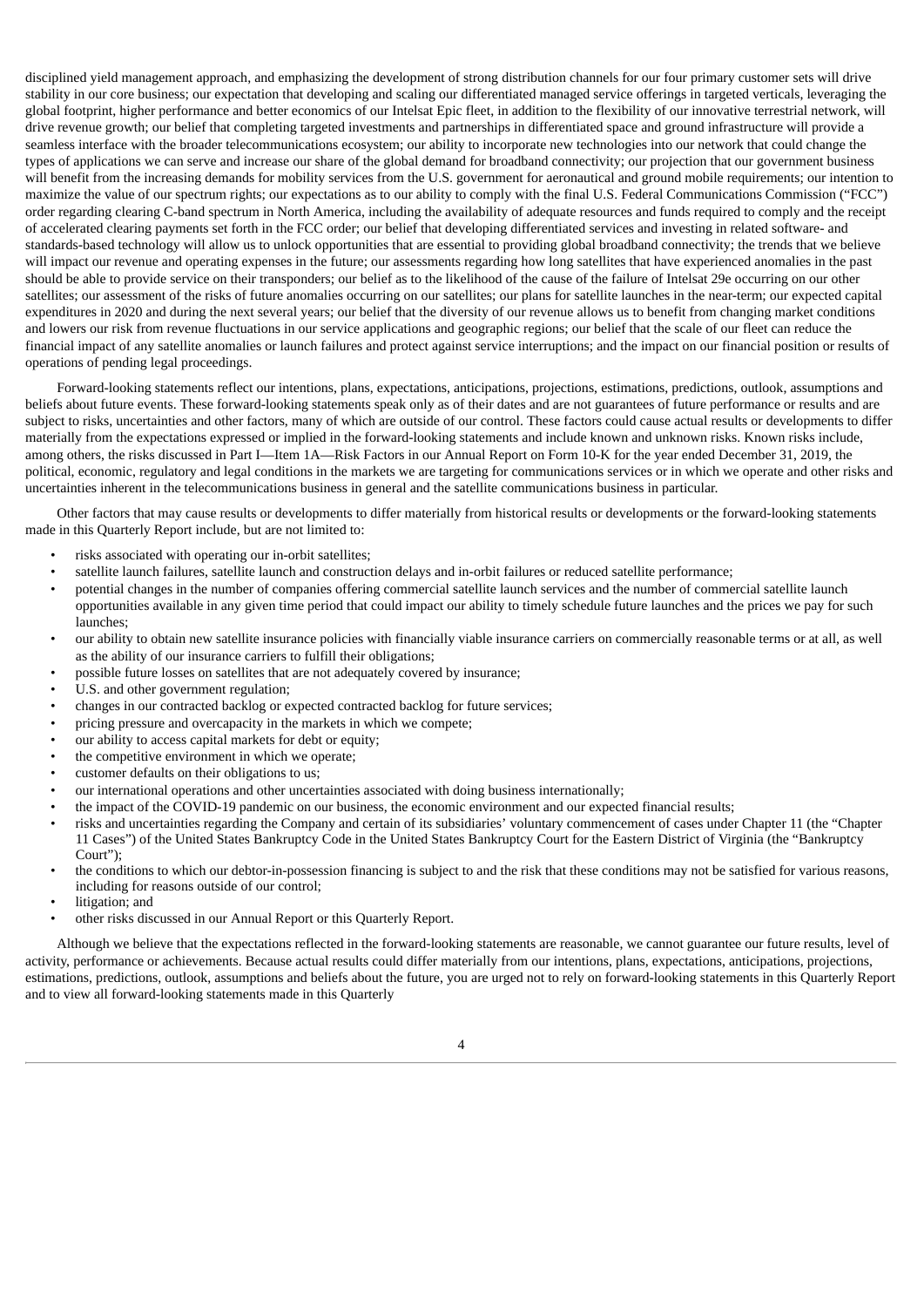<span id="page-4-0"></span>Report with caution. We do not undertake any obligation to update or revise any forward-looking statements, whether as a result of new information, future events or otherwise.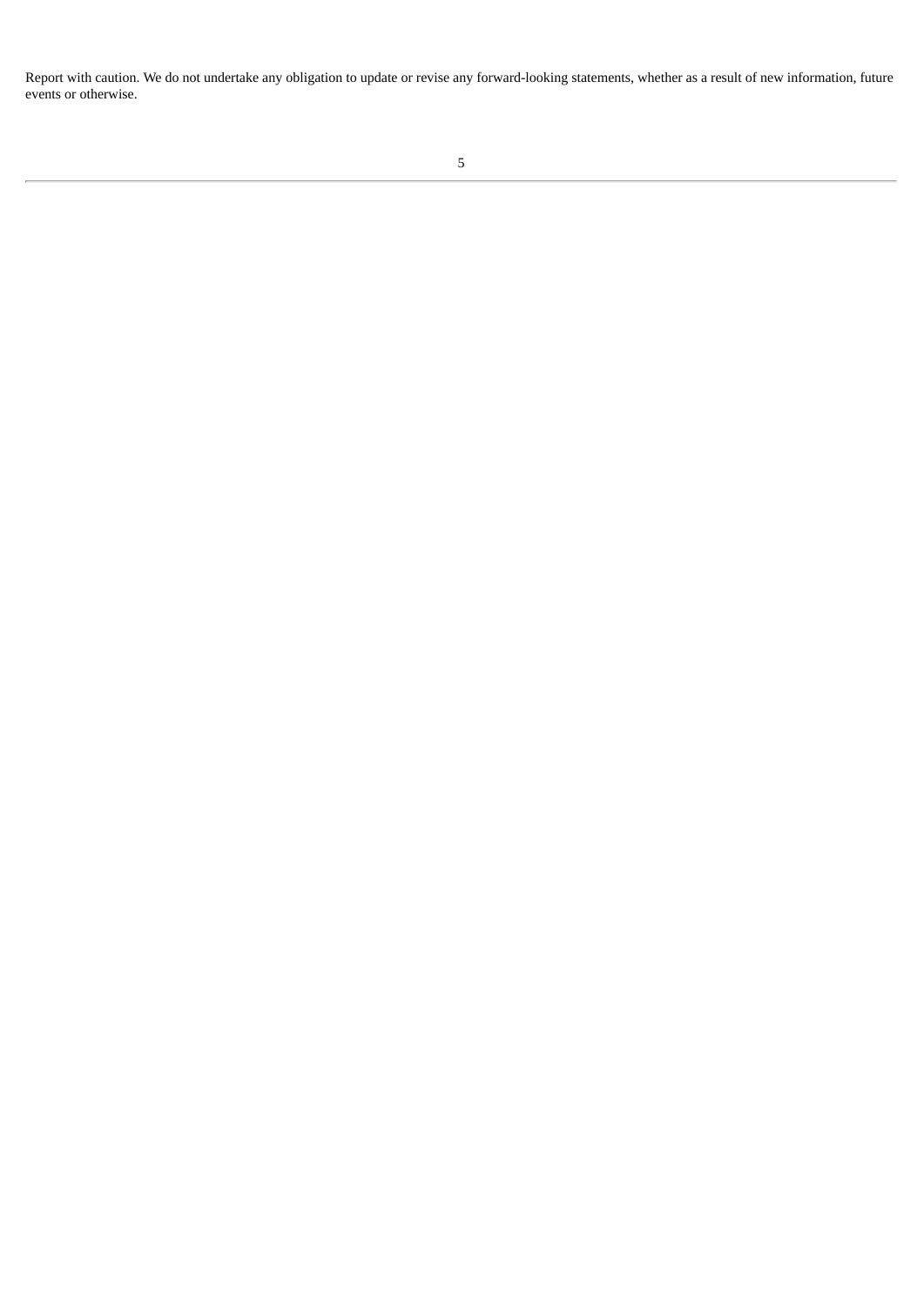# **PART I. FINANCIAL INFORMATION**

# <span id="page-5-1"></span><span id="page-5-0"></span>**Item 1. Financial Statements**

# **INTELSAT S.A.**

# **CONDENSED CONSOLIDATED BALANCE SHEETS**

**(in thousands, except per share amounts)**

|                                                                         | <b>December 31, 2019</b> | March 31, 2020   |
|-------------------------------------------------------------------------|--------------------------|------------------|
|                                                                         |                          | (unaudited)      |
| <b>ASSETS</b>                                                           |                          |                  |
| Current assets:                                                         |                          |                  |
| Cash and cash equivalents                                               | \$<br>810,626            | \$<br>782,522    |
| Restricted cash                                                         | 20,238                   | 18,100           |
| Receivables, net of allowances of \$40,028 in 2019 and \$51,061 in 2020 | 255,722                  | 234,517          |
| Contract assets                                                         | 47,721                   | 37,363           |
| Prepaid expenses and other current assets                               | 39,230                   | 46,723           |
| Total current assets                                                    | 1,173,537                | 1,119,225        |
| Satellites and other property and equipment, net                        | 4,702,063                | 4,616,207        |
| Goodwill                                                                | 2,620,627                | 2,620,627        |
| Non-amortizable intangible assets                                       | 2,452,900                | 2,440,700        |
| Amortizable intangible assets, net                                      | 276,752                  | 268,976          |
| Contract assets, net of current portion                                 | 74,109                   | 63,716           |
| Other assets                                                            | 504,394                  | 566,223          |
| <b>Total assets</b>                                                     | \$<br>11,804,382         | \$<br>11,695,674 |
| <b>LIABILITIES AND SHAREHOLDERS' DEFICIT</b>                            |                          |                  |
| <b>Current liabilities:</b>                                             |                          |                  |
| Accounts payable and accrued liabilities                                | \$<br>88,107             | \$<br>160,577    |
| Taxes payable                                                           | 6,402                    | 10,996           |
| Employee related liabilities                                            | 44,648                   | 27,905           |
| Accrued interest payable                                                | 308,657                  | 307,899          |
| Current portion of long-term debt                                       |                          | 14,476,612       |
| <b>Contract liabilities</b>                                             | 137,706                  | 139,257          |
| Deferred satellite performance incentives                               | 42,835                   | 43,387           |
| Other current liabilities                                               | 62,446                   | 66,308           |
| Total current liabilities                                               | 690,801                  | 15,232,941       |
| Long-term debt                                                          | 14,465,483               |                  |
| Contract liabilities, net of current portion                            | 1,113,450                | 1,105,051        |
| Deferred satellite performance incentives, net of current portion       | 175,837                  | 167,479          |
| Deferred income taxes                                                   | 55,171                   | 59,937           |
| Accrued retirement benefits, net of current portion                     | 125,511                  | 121,611          |
| Other long-term liabilities                                             | 166,977                  | 216,884          |
| Shareholders' deficit:                                                  |                          |                  |
| Common shares; nominal value \$0.01 per share                           | 1,411                    | 1,421            |
| Paid-in capital                                                         | 2,565,696                | 2,566,667        |
| Accumulated deficit                                                     | (7,503,830)              | (7, 723, 517)    |
| Accumulated other comprehensive loss                                    | (63, 135)                | (62, 487)        |
| Total Intelsat S.A. shareholders' deficit                               | (4,999,858)              | (5,217,916)      |
| Noncontrolling interest                                                 | 11,010                   | 9,687            |
| Total liabilities and shareholders' deficit                             | \$<br>11,804,382         | \$<br>11,695,674 |

<span id="page-5-2"></span>See accompanying notes to unaudited condensed consolidated financial statements.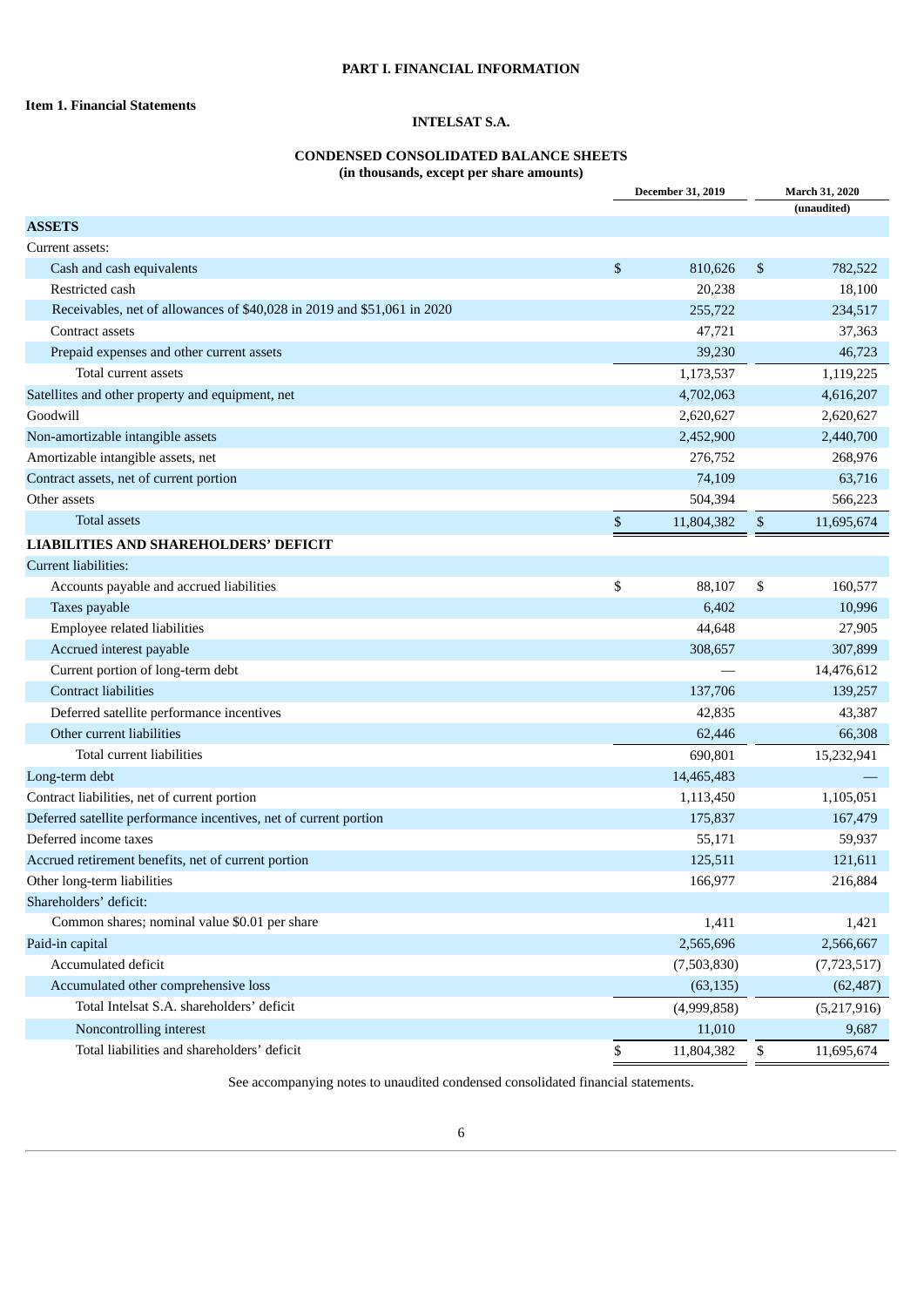# **UNAUDITED CONDENSED CONSOLIDATED STATEMENTS OF OPERATIONS**

**(in thousands, except per share amounts)**

|                                                                   | <b>Three Months Ended</b><br>March 31, 2019 |            |                    | <b>Three Months Ended</b><br>March 31, 2020 |  |  |
|-------------------------------------------------------------------|---------------------------------------------|------------|--------------------|---------------------------------------------|--|--|
| Revenue                                                           | \$                                          | 528,449    | $\mathbf{\hat{S}}$ | 458,820                                     |  |  |
| Operating expenses:                                               |                                             |            |                    |                                             |  |  |
| Direct costs of revenue (excluding depreciation and amortization) |                                             | 105,405    |                    | 105,085                                     |  |  |
| Selling, general and administrative                               |                                             | 51,658     |                    | 80,967                                      |  |  |
| Depreciation and amortization                                     |                                             | 171,094    |                    | 163,048                                     |  |  |
| Impairment of non-amortizable intangible assets                   |                                             |            |                    | 12,200                                      |  |  |
| Total operating expenses                                          |                                             | 328,157    |                    | 361,300                                     |  |  |
| Income from operations                                            |                                             | 200,292    |                    | 97,520                                      |  |  |
| Interest expense, net                                             |                                             | 316,602    |                    | 318,329                                     |  |  |
| Other income, net                                                 |                                             | 1,413      |                    | 2,735                                       |  |  |
| Loss before income taxes                                          |                                             | (114, 897) |                    | (218,074)                                   |  |  |
| Provision for income taxes                                        |                                             | 5,145      |                    | 141                                         |  |  |
| Net loss                                                          |                                             | (120, 042) |                    | (218, 215)                                  |  |  |
| Net income attributable to noncontrolling interest                |                                             | (580)      |                    | (556)                                       |  |  |
| Net loss attributable to Intelsat S.A.                            | \$                                          | (120, 622) | \$                 | (218,771)                                   |  |  |
| Net loss per common share attributable to Intelsat S.A.:          |                                             |            |                    |                                             |  |  |
| <b>Basic</b>                                                      | \$                                          | (0.87)     | - \$               | (1.55)                                      |  |  |
| Diluted                                                           | \$                                          | (0.87)     | S                  | (1.55)                                      |  |  |

<span id="page-6-0"></span>See accompanying notes to unaudited condensed consolidated financial statements.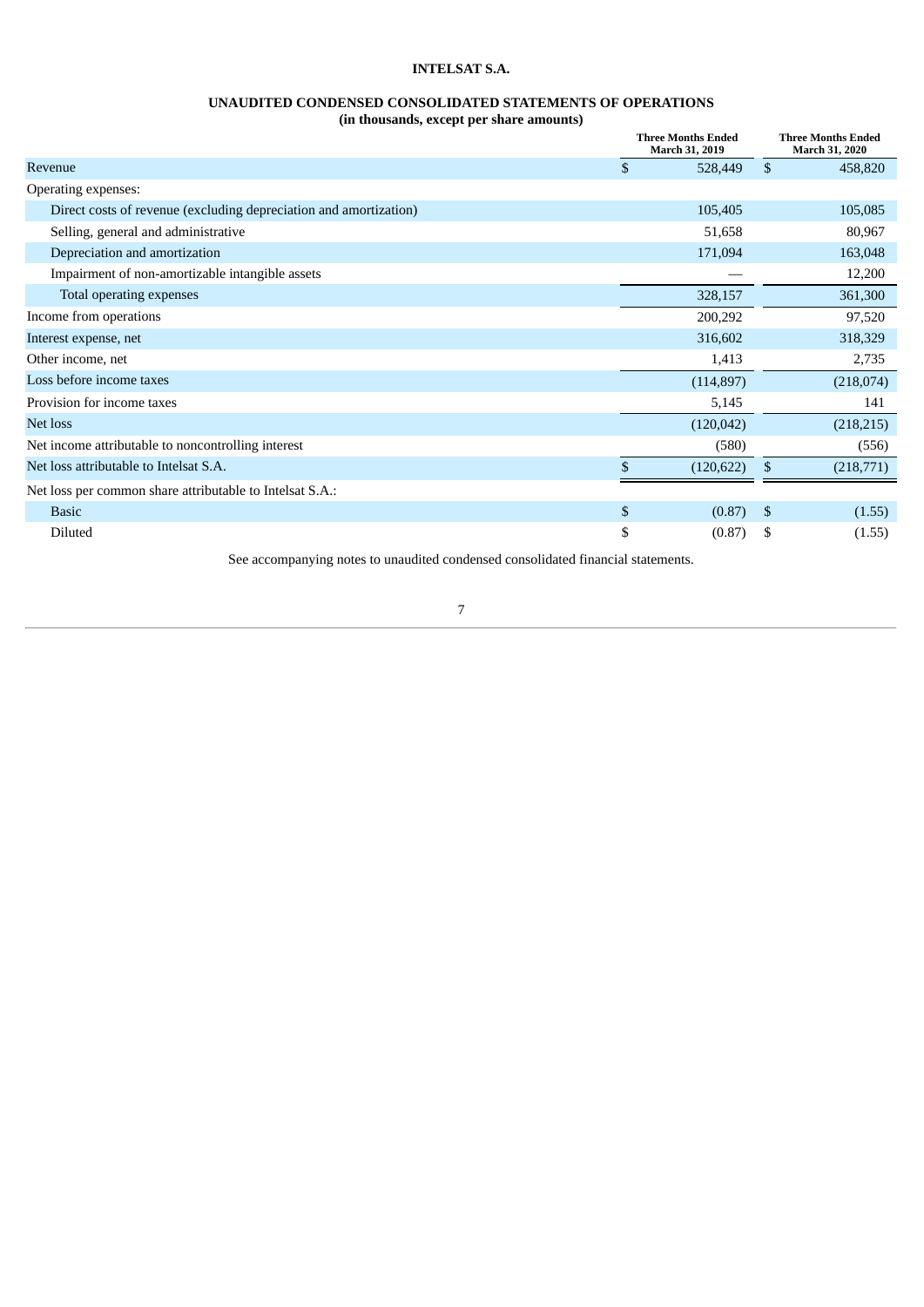# **UNAUDITED CONDENSED CONSOLIDATED STATEMENTS OF COMPREHENSIVE LOSS**

# **(in thousands)**

|                                                                                                                                 | <b>Three Months Ended</b><br>March 31, 2019 | <b>Three Months Ended</b><br><b>March 31, 2020</b> |
|---------------------------------------------------------------------------------------------------------------------------------|---------------------------------------------|----------------------------------------------------|
| Net loss                                                                                                                        | \$<br>(120, 042)                            | (218, 215)                                         |
| Other comprehensive income (loss), net of tax:                                                                                  |                                             |                                                    |
| Defined benefit retirement plans:                                                                                               |                                             |                                                    |
| Reclassification adjustment for amortization of unrecognized prior service credits, net of tax<br>included in other income, net | (626)                                       | (626)                                              |
| Reclassification adjustment for amortization of unrecognized actuarial loss, net of tax included<br>in other income, net        | 736                                         | 1,274                                              |
| Adoption of ASU 2018-02 (see Note 13—Income Taxes)                                                                              | (16, 191)                                   |                                                    |
| Other comprehensive income (loss)                                                                                               | (16,081)                                    | 648                                                |
| Comprehensive loss                                                                                                              | (136, 123)                                  | (217, 567)                                         |
| Comprehensive income attributable to noncontrolling interest                                                                    | (580)                                       | (556)                                              |
| Comprehensive loss attributable to Intelsat S.A.                                                                                | (136, 703)                                  | (218, 123)                                         |

<span id="page-7-0"></span>See accompanying notes to unaudited condensed consolidated financial statements.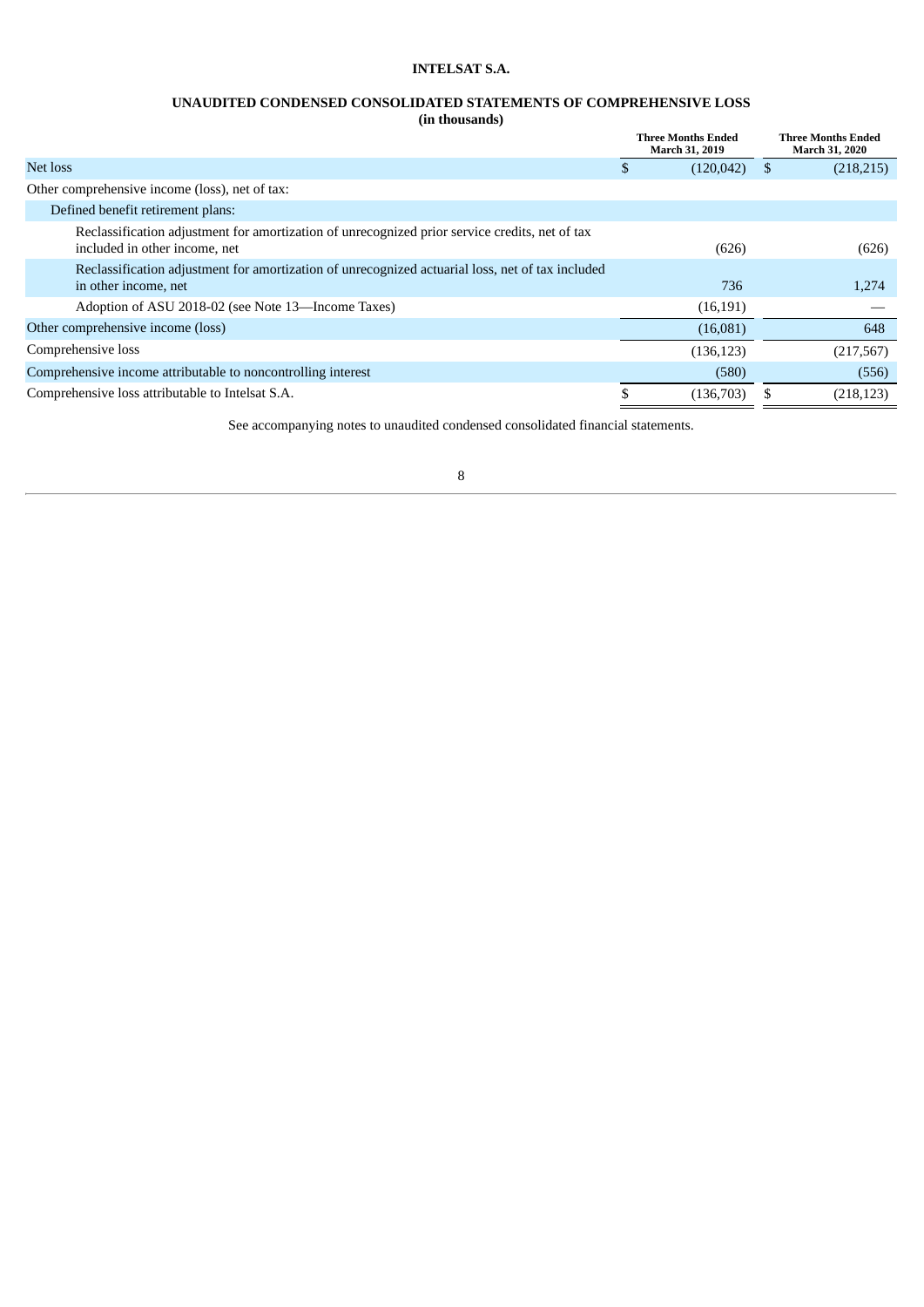# **UNAUDITED CONDENSED CONSOLIDATED STATEMENTS OF CHANGES IN SHAREHOLDERS' DEFICIT (in thousands, except where otherwise noted)**

|                                                            |                                | Common |        |                    |                                      |                                                   |  |                                                               |   |                                   |
|------------------------------------------------------------|--------------------------------|--------|--------|--------------------|--------------------------------------|---------------------------------------------------|--|---------------------------------------------------------------|---|-----------------------------------|
|                                                            | <b>Shares</b><br>(in millions) |        | Amount | Paid-in<br>Capital | <b>Accumulated</b><br><b>Deficit</b> | <b>Accumulated Other</b><br>Comprehensive<br>Loss |  | <b>Total Intelsat S.A.</b><br>Shareholders'<br><b>Deficit</b> |   | <b>Noncontrolling</b><br>Interest |
| Balance at December 31, 2018                               | 138.0                          |        | 1,380  | 2,551,471          | (6,606,426)                          | (43, 430)                                         |  | (4,097,005)                                                   | S | 14,396                            |
| Net income (loss)                                          |                                |        |        |                    | (120, 622)                           |                                                   |  | (120, 622)                                                    |   | 580                               |
| Dividends paid to noncontrolling<br><b>interests</b>       |                                |        |        |                    |                                      |                                                   |  |                                                               |   | (1,925)                           |
| Share-based compensation                                   | 2.6                            |        | 26     | 2,913              |                                      |                                                   |  | 2,939                                                         |   |                                   |
| Postretirement/pension liability<br>adjustment, net of tax |                                |        |        |                    |                                      | 110                                               |  | 110                                                           |   |                                   |
| Adoption of ASU 2018-02 (see Note<br>12-Income Taxes)      |                                |        |        |                    | 16,191                               | (16, 191)                                         |  |                                                               |   |                                   |
| Balance at March 31, 2019                                  | 140.6                          |        | 1,406  | 2.554.384          | (6,710,857)                          | (59, 511)                                         |  | (4,214,578)                                                   |   | 13,051                            |

|                                                            |                                | Common |        |     |                    |    |                               |     |                                               |                                                        |             |   |         |  |  |  |  |  |                                          |
|------------------------------------------------------------|--------------------------------|--------|--------|-----|--------------------|----|-------------------------------|-----|-----------------------------------------------|--------------------------------------------------------|-------------|---|---------|--|--|--|--|--|------------------------------------------|
|                                                            | <b>Shares</b><br>(in millions) |        | Amount |     | Paid-in<br>Capital |    | Accumulated<br><b>Deficit</b> |     | Accumulated<br>Other<br>Comprehensive<br>Loss | <b>Total Intelsat S.A.</b><br>Shareholders'<br>Deficit |             |   |         |  |  |  |  |  | <b>Noncontrolling</b><br><b>Interest</b> |
| Balance at December 31, 2019                               | 141.1                          |        | 1,411  |     | 2,565,696          | S  | (7,503,830)                   | \$. | (63, 135)                                     |                                                        | (4,999,858) | S | 11,010  |  |  |  |  |  |                                          |
| Net income (loss)                                          |                                |        |        |     |                    |    | (218, 771)                    |     |                                               |                                                        | (218,771)   |   | 556     |  |  |  |  |  |                                          |
| Dividends paid to noncontrolling<br>interests              |                                |        |        |     |                    |    |                               |     |                                               |                                                        |             |   | (1,879) |  |  |  |  |  |                                          |
| Share-based compensation                                   | 1.0                            |        | 10     |     | 971                |    |                               |     |                                               |                                                        | 981         |   |         |  |  |  |  |  |                                          |
| Postretirement/pension liability<br>adjustment, net of tax |                                |        |        |     |                    |    |                               |     | 648                                           |                                                        | 648         |   |         |  |  |  |  |  |                                          |
| Adoption of ASU 2016-13 (see Note<br>1—General)            |                                |        |        |     |                    |    | (916)                         |     |                                               |                                                        | (916)       |   |         |  |  |  |  |  |                                          |
| Balance at March 31, 2020                                  | 142.1                          |        | 1,421  | \$. | 2,566,667          | S. | (7, 723, 517)                 |     | (62, 487)                                     | S.                                                     | (5,217,916) |   | 9,687   |  |  |  |  |  |                                          |
|                                                            |                                |        |        |     |                    |    |                               |     |                                               |                                                        |             |   |         |  |  |  |  |  |                                          |

<span id="page-8-0"></span>See accompanying notes to unaudited condensed consolidated financial statements.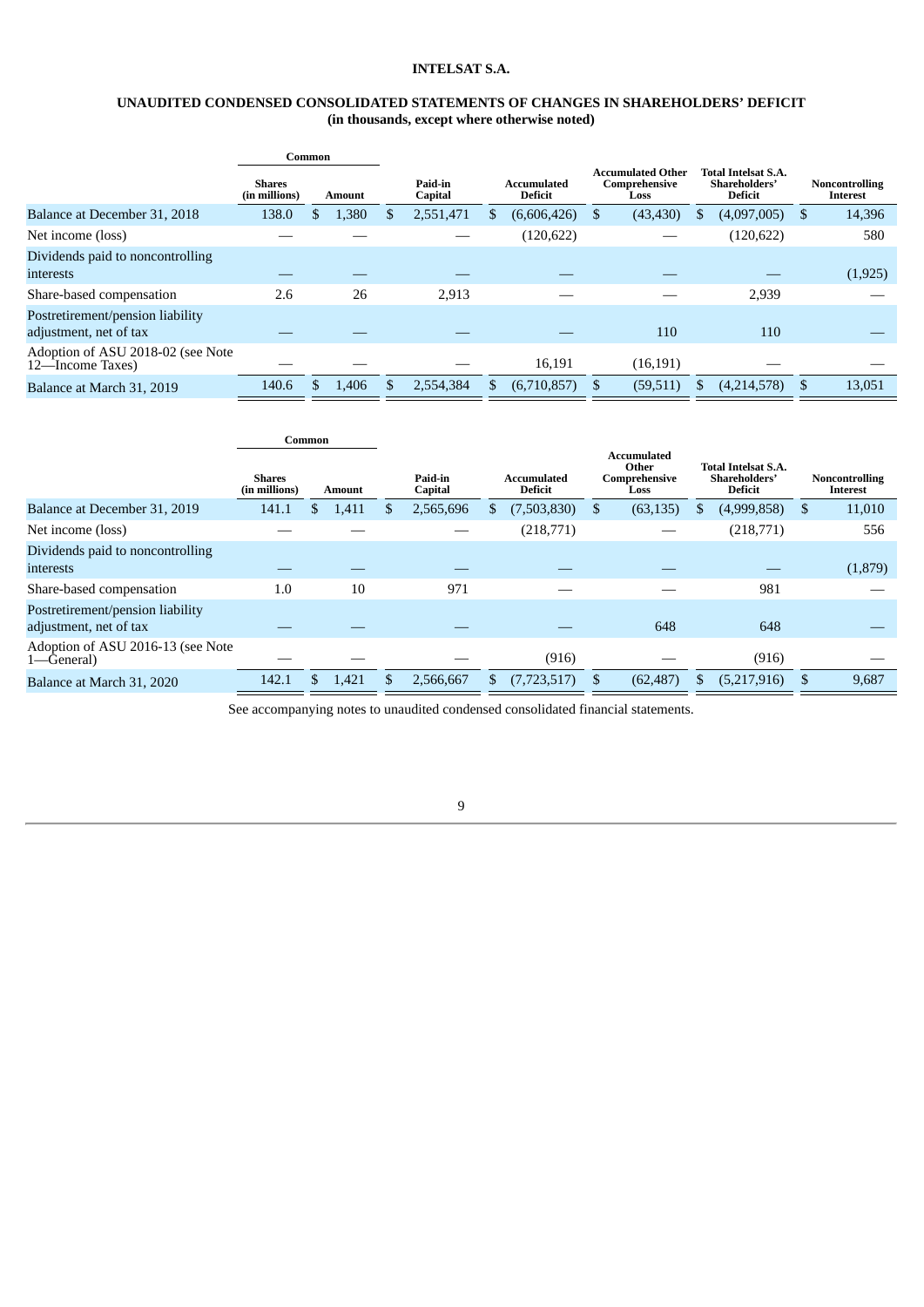# **UNAUDITED CONDENSED CONSOLIDATED STATEMENTS OF CASH FLOWS**

**(in thousands)**

|                                                                                           | <b>Three Months Ended</b><br>March 31, 2019 |    | <b>Three Months Ended</b><br>March 31, 2020 |
|-------------------------------------------------------------------------------------------|---------------------------------------------|----|---------------------------------------------|
| <b>Cash flows from operating activities:</b>                                              |                                             |    |                                             |
| Net loss                                                                                  | \$<br>(120, 042)                            | -S | (218, 215)                                  |
| Adjustments to reconcile net loss to net cash provided by operating activities:           |                                             |    |                                             |
| Depreciation and amortization                                                             | 171,094                                     |    | 163,048                                     |
| Provision for doubtful accounts                                                           | 411                                         |    | 19,944                                      |
| Foreign currency transaction loss                                                         | 1,030                                       |    | 6,380                                       |
| Loss on disposal of assets                                                                | 40                                          |    |                                             |
| Impairment of non-amortizable intangible assets                                           |                                             |    | 12,200                                      |
| Share-based compensation                                                                  | 2,707                                       |    | 3,706                                       |
| Deferred income taxes                                                                     | 2,029                                       |    | 2,181                                       |
| Amortization of discount, premium, issuance costs and related costs                       | 10,049                                      |    | 11,196                                      |
| Amortization of actuarial loss and prior service credits for retirement benefits          | 112                                         |    | 659                                         |
| Unrealized losses on derivative financial instruments                                     | 9,526                                       |    | 335                                         |
| Unrealized (gains) losses on investments and loans held-for-investment                    | (595)                                       |    | 8                                           |
| Sales-type lease                                                                          | 6,913                                       |    |                                             |
| Other non-cash items                                                                      | (108)                                       |    |                                             |
| Changes in operating assets and liabilities:                                              |                                             |    |                                             |
| <b>Receivables</b>                                                                        | 29,396                                      |    | (939)                                       |
| Prepaid expenses, contract and other assets                                               | (22, 826)                                   |    | 19,510                                      |
| Accounts payable and accrued liabilities                                                  | 2,106                                       |    | 14,743                                      |
| Accrued interest payable                                                                  | 33,007                                      |    | (757)                                       |
| Deferred revenue and contract liabilities                                                 | (8,300)                                     |    | (6, 916)                                    |
| Accrued retirement benefits                                                               | (3, 115)                                    |    | (3,900)                                     |
| Other long-term liabilities                                                               | 3,900                                       |    | (8,906)                                     |
| Net cash provided by operating activities                                                 | 117,334                                     |    | 14,277                                      |
| <b>Cash flows from investing activities:</b>                                              |                                             |    |                                             |
| Payments for satellites and other property and equipment (including capitalized interest) | (93, 297)                                   |    | (38,026)                                    |
| Origination of loans held-for-investment                                                  | (10,000)                                    |    | (1, 150)                                    |
| Proceeds from loans held-for-investment                                                   |                                             |    | 724                                         |
| Capital contribution to unconsolidated affiliate (including capitalized interest)         | (338)                                       |    |                                             |
| Other proceeds from satellites                                                            |                                             |    | 5,625                                       |
| Net cash used in investing activities                                                     | (103, 635)                                  |    | (32, 827)                                   |
| <b>Cash flows from financing activities:</b>                                              |                                             |    |                                             |
| Principal payments on deferred satellite performance incentives                           | (7,259)                                     |    | (7,806)                                     |
| Dividends paid to noncontrolling interest                                                 | (1,925)                                     |    | (1,879)                                     |
| Proceeds from exercise of employee stock options                                          | 232                                         |    |                                             |
| Other financing activities                                                                | 297                                         |    |                                             |
| Net cash used in financing activities                                                     | (8,655)                                     |    | (9,685)                                     |
| Effect of exchange rate changes on cash, cash equivalents and restricted cash             | (443)                                       |    | (2,007)                                     |
| Net change in cash, cash equivalents and restricted cash                                  | 4,601                                       |    | (30, 242)                                   |
| Cash, cash equivalents, and restricted cash, beginning of period                          | 507,157                                     |    | 830,864                                     |
| Cash, cash equivalents, and restricted cash, end of period                                | \$<br>511,758                               | \$ | 800,622                                     |
| Supplemental cash flow information:                                                       |                                             |    |                                             |
| Interest paid, net of amounts capitalized                                                 | \$<br>238,407                               | \$ | 282,895                                     |
| Income taxes paid, net of refunds                                                         | 1,936                                       |    | 964                                         |
| Supplemental disclosure of non-cash investing activities:                                 |                                             |    |                                             |
| Accrued capital expenditures                                                              | \$<br>8,595                                 | \$ | 48,255                                      |

<span id="page-9-0"></span>See accompanying notes to unaudited condensed consolidated financial statements.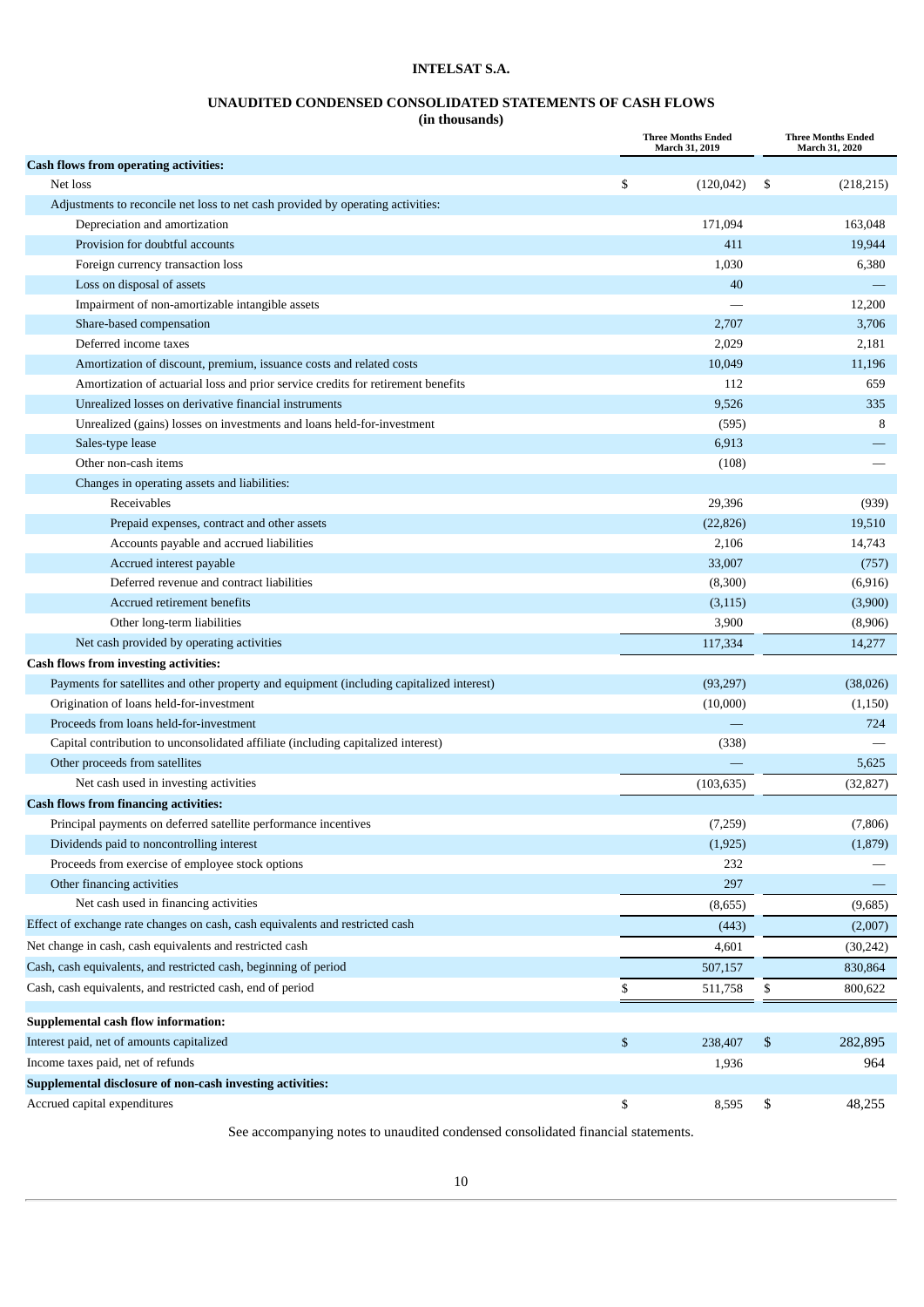#### **NOTES TO THE CONDENSED CONSOLIDATED FINANCIAL STATEMENTS (UNAUDITED)**

**March 31, 2020**

## **Note 1 General**

#### *Basis of Presentation*

The accompanying condensed consolidated financial statements of Intelsat S.A. and its subsidiaries ("Intelsat S.A.," "we," "us," "our" or the "Company") have not been audited, but are prepared in accordance with United States generally accepted accounting principles ("U.S. GAAP") for interim financial information. Accordingly, they do not include all of the information and footnotes required by U.S. GAAP for complete financial statements. References to U.S. GAAP issued by the Financial Accounting Standards Board ("FASB") in these footnotes are to the FASB Accounting Standards Codification ("ASC"). The unaudited condensed consolidated financial statements include all adjustments (consisting only of normal and recurring adjustments) that are, in the opinion of management, necessary for a fair presentation of these financial statements. The results of operations for the periods presented are not necessarily indicative of operating results for the full year or for any future period. These unaudited condensed consolidated financial statements should be read in conjunction with the consolidated financial statements and notes thereto included in our Annual Report on Form 10-K for the year ended December 31, 2019, on file with the U.S. Securities and Exchange Commission ("SEC").

#### *Use of Estimates*

The preparation of these condensed consolidated financial statements in conformity with U.S. GAAP requires management to make estimates and assumptions that affect the reported amounts of assets and liabilities as of the date of these condensed consolidated financial statements, the reported amounts of revenues and expenses during the reporting periods, and the disclosures of contingent liabilities. Accordingly, ultimate results could differ from those estimates.

#### *Going Concern*

Our condensed consolidated financial statements have been prepared assuming that we will continue as a going concern, which contemplates continuity of operations, realization of assets, and satisfaction of liabilities in the normal course of business. In connection with the preparation of our condensed consolidated financial statements, we conducted an evaluation as to whether there were conditions and events, considered in the aggregate, that raised substantial doubt as to the Company's ability to continue as a going concern. As reflected in our condensed consolidated financial statements, the Company had cash and cash equivalents of \$782.5 million and an accumulated deficit of \$7.7 billion as of March 31, 2020. The Company also generated income from operations of \$97.5 million and a net loss of \$218.2 million for the three months ended March 31, 2020.

On May 13, 2020, the Company and certain of its subsidiaries (each, a "Debtor") commenced voluntary cases (the "Chapter 11 Cases") under Chapter 11 of the United States Bankruptcy Code (the "Bankruptcy Code") in the United States Bankruptcy Court for the Eastern District of Virginia (the "Bankruptcy Court"). Primary factors causing us to file for Chapter 11 protection included the Company's intention to participate in the accelerated clearing process of C-band spectrum set forth in the U.S. Federal Communications Commission's ("FCC") final order on the topic, requiring the Company to incur significant costs now related to clearing activities well in advance of receiving reimbursement for such costs, as well as the economic slowdown impacting the Company and several of its end markets due to the novel coronavirus ("COVID-19") pandemic.

Prior to the commencement of the Chapter 11 Cases, the Company entered into a commitment letter (the "Commitment Letter") with certain parties (the "Commitment Parties"), pursuant to which, and subject to the satisfaction of certain customary conditions, including the approval of the Bankruptcy Court, the Commitment Parties have agreed to backstop a non-amortizing multiple draw super-priority senior secured debtor-in-possession term loan facility (the "DIP Facility"), in an aggregate principal amount of \$1.0 billion.

Our ability to continue as a going concern is contingent upon, among other things, our ability to, subject to the Bankruptcy Court's approval, implement a business plan of reorganization, emerge from the Chapter 11 proceedings and generate sufficient liquidity following the reorganization to meet our contractual obligations and operating needs. As a result of risks and uncertainties related to, among other things, (i) the Company's ability to obtain requisite support for the business plan of reorganization from various stakeholders, and (ii) the disruptive effects of the Chapter 11 proceedings on our business making it potentially more difficult to maintain business, financing and operational relationships, substantial doubt exists regarding our ability to continue as a going concern. For a more detailed discussion about our voluntary reorganization under the Bankruptcy Code, see Note 15—Subsequent Events.

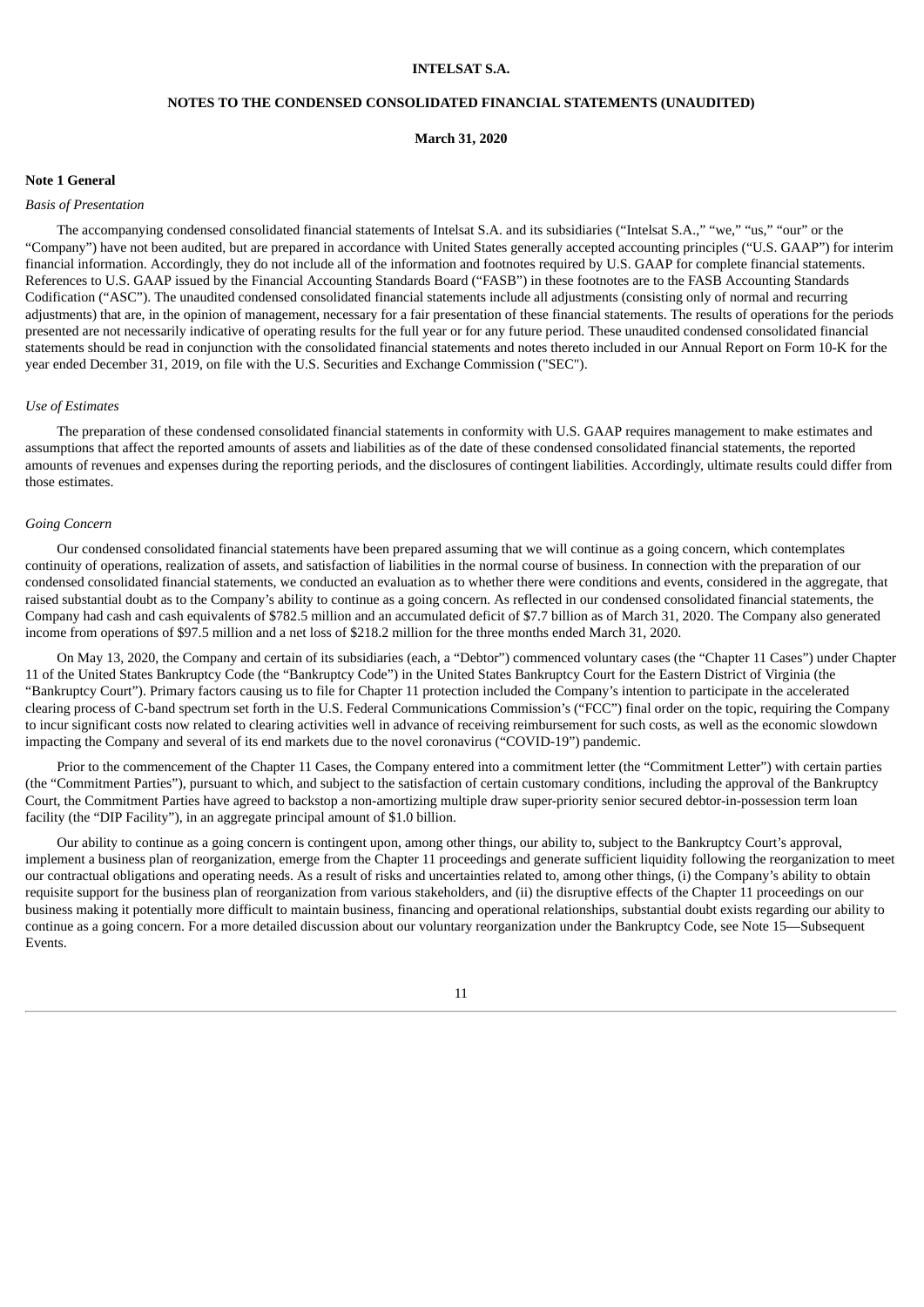The filing of the Chapter 11 Cases constituted an event of default that accelerated substantially all of our obligations under the documents governing the pre-petition existing indebtedness of Intelsat S.A., Intelsat Luxembourg, Intelsat Connect Finance and Intelsat Jackson. As such, we have reclassified all debt obligations to current portion of long-term debt on our condensed consolidated balance sheet as of March 31, 2020. For additional discussion regarding the impact of the Chapter 11 Cases on our debt obligations, see Note 10—Debt.

Our condensed consolidated financial statements do not include any adjustments related to the recoverability and classification of recorded asset amounts or the amounts and classification of liabilities that might be necessary should we be unable to continue as a going concern.

#### *Impact of COVID-19 on our Company*

As a result of the COVID-19 pandemic, in the first quarter of 2020, in an effort to safeguard public health, governments around the world, including United States ("U.S.") federal, state and local governments, implemented a number of orders and restrictions on travel and businesses, among other things. Some of these measures remain in effect and have negatively impacted the U.S. and other economies around the world in the short-term, while the longterm economic impact of COVID-19 remains unknown.

The COVID-19 pandemic has had an adverse impact on our business, operating results and financial condition, a trend we expect to continue. Among the impacts of the COVID-19 pandemic were a reduction of revenue and a decreased likelihood of collection from certain mobility customers. We continue to closely monitor the ongoing impact on our employees, customers, business and results of operations.

#### *Cash and Cash Equivalents and Restricted Cash*

Cash and cash equivalents consist of cash on hand and highly liquid investments with original maturities of three months or less, which are generally time deposits with banks and money market funds. The carrying amount of these investments approximates fair value. Restricted cash represents legally restricted amounts being held as a compensating balance for certain outstanding letters of credit.

The following table provides a reconciliation of cash, cash equivalents and restricted cash reported within our condensed consolidated balance sheets to the total sum of these amounts reported in our condensed consolidated statements of cash flows (in thousands):

|                                            | As of<br><b>December 31, 2019</b> | As of<br><b>March 31.2020</b> |
|--------------------------------------------|-----------------------------------|-------------------------------|
| Cash and cash equivalents                  | 810.626                           | 782.522                       |
| Restricted cash                            | 20,238                            | 18,100                        |
| Cash, cash equivalents and restricted cash | 830.864                           | 800,622                       |

#### *Recently Adopted Accounting Pronouncements*

In June 2016, the FASB issued ASU 2016-13, *Financial Instruments—Credit Losses (Topic 326): Measurement of Credit Losses on Financial Instruments* ("ASU 2016-13"), which changes how companies measure and recognize credit impairment for any financial assets. The standard requires companies to immediately recognize an estimate of credit losses expected to occur over the remaining life of the financial assets that are within the scope of the standard. We adopted ASU 2016-13 and its amendments in the first quarter of 2020, on a modified retrospective basis. The adoption of ASU 2016-13 and its amendments increased our reserve for credit losses by \$0.9 million as of January 1, 2020.

In January 2017, the FASB issued ASU 2017-04, *Intangibles—Goodwill and Other (Topic 350): Simplifying the Test for Goodwill Impairment* ("ASU 2017-04"), which is intended to simplify the subsequent measurement of goodwill. The amendments in ASU 2017-04 modify the concept of impairment from the condition that exists when the carrying amount of goodwill exceeds its fair value to the condition that exists when the carrying amount of a reporting unit exceeds its fair value. An entity will no longer determine goodwill impairment by calculating the implied fair value of goodwill by assigning the fair value of a reporting unit to all of its assets and liabilities, as if that reporting unit had been acquired in a business combination. We adopted ASU 2017-04 in the first quarter of 2020, on a prospective basis. As a result, we will measure impairment using the difference between the carrying amount and the fair value of the reporting unit, if required. For the three months ended March 31, 2020, we conducted a goodwill impairment analysis and determined the fair value of our reporting unit to be greater than its carrying value, resulting in no impairment of goodwill. See Note 9*—*Goodwill and Other Intangible Assets for further information.

In August 2018, the FASB issued ASU 2018-13, *Fair Value Measurement (Topic 820)—Disclosure Framework—Changes to the Disclosure Requirements for Fair Value Measurement* ("ASU 2018-13"), as part of its disclosure framework project to improve the effectiveness of disclosures in the notes to financial statements. Changes in unrealized gains and losses, the range and weighted

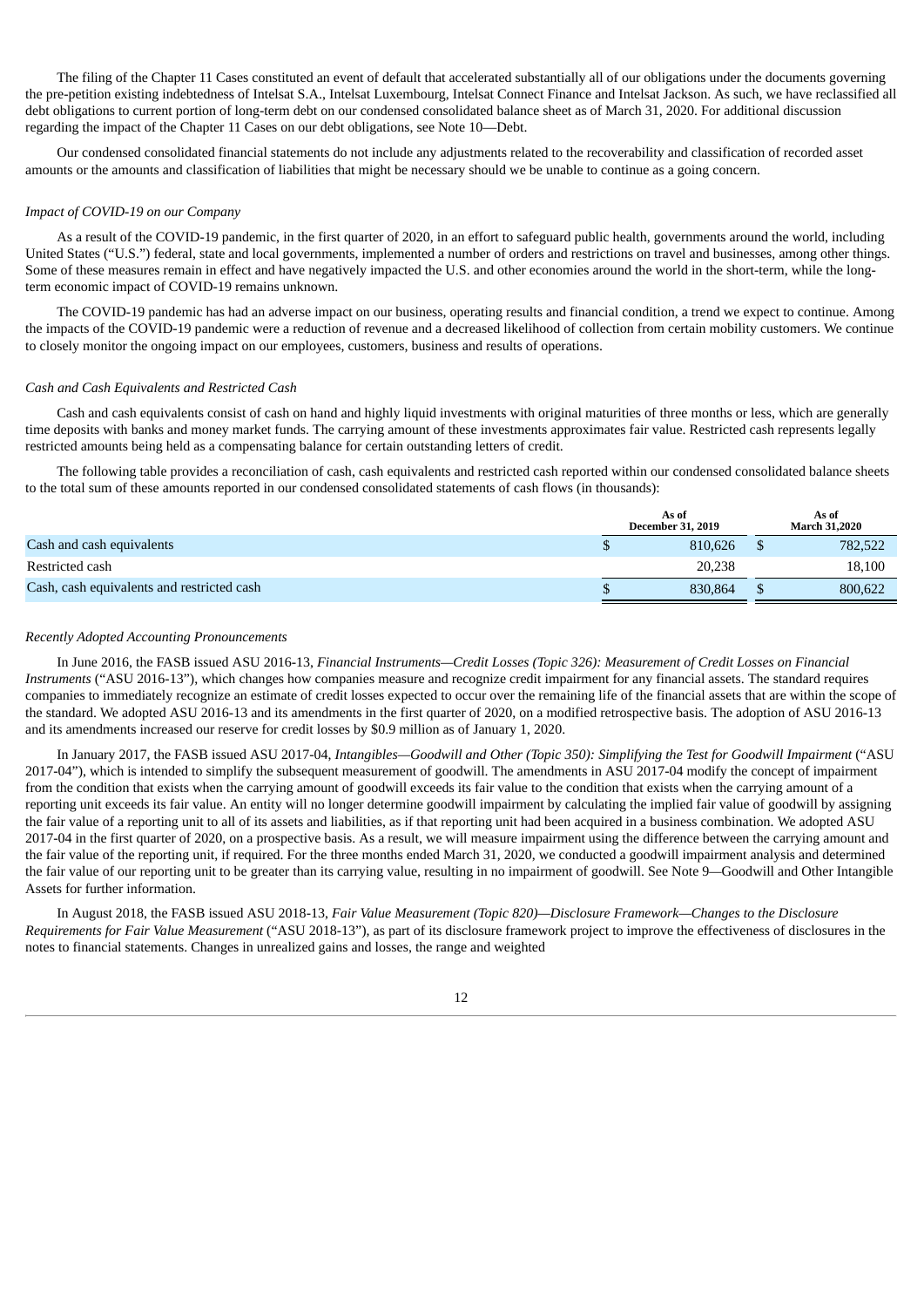average of significant unobservable inputs used to develop Level 3 fair value measurements, and the narrative description of measurement uncertainty were applied prospectively for only the most recent interim period presented. All other amendments were applied retrospectively for all periods presented. ASU 2018-13 and its amendments were adopted by the Company in the first quarter of 2020.

#### *Recently Issued Accounting Pronouncements*

In August 2018, the FASB issued ASU 2018-14, *Compensation—Retirement Benefits—Defined Benefit Plans—General (Subtopic 715-20)— Disclosure Framework—Changes to the Disclosure Requirements for Defined Benefit Plans* ("ASU 2018-14"), as part of its disclosure framework project to improve the effectiveness of disclosures in the notes to financial statements. ASU 2018-14 modifies and clarifies disclosure requirements for employers that sponsor defined benefit pension or other postretirement plans. The amendments remove certain disclosure requirements and require additional disclosures. ASU 2018-14 will be effective for the Company for annual periods in fiscal years ending after December 15, 2020, on a retrospective basis to all periods presented. We are in the process of evaluating the impact that ASU 2018-14 will have on our condensed consolidated financial statements and associated disclosures.

In December 2019, the FASB issued ASU 2019-12, *Income Taxes (Topic 740): Simplifying the Accounting For Income Taxes* ("ASU 2019-12"). The standard removes certain exceptions for recognizing deferred taxes for investments, performing intra-period allocation and calculating income taxes in interim periods. It also adds guidance to reduce complexity in certain areas, including recognizing deferred taxes for tax goodwill and allocating taxes to members of a consolidated group. ASU 2019-12 will be effective for the Company for annual periods in fiscal years ending after December 15, 2020. We are in the process of evaluating the impact that ASU 2019-12 will have on our condensed consolidated financial statements and associated disclosures.

#### **Note 2 Share Capital**

Under our Articles of Incorporation, we have an authorized share capital of \$10.0 million, represented by 1.0 billion shares of any class with a nominal value of \$0.01 per share. At March 31, 2020, there were approximately 142.1 million common shares issued and outstanding.

#### **Note 3 Revenue**

#### *(a) Revenue Recognition*

We earn revenue primarily by providing services to our customers using our satellite transponder capacity. Our customers generally obtain satellite capacity from us by placing an order pursuant to one of several master customer service agreements. On-network services are comprised primarily of services delivered on our owned network infrastructure, as well as commitments for third-party capacity, generally long-term in nature, that we integrate and market as part of our owned infrastructure. In the case of third-party services in support of government applications, the commitments for third-party capacity are shorter and matched to the government contracting period, and thus remain classified as off-network services. Off-network services can include transponder services and other satellite-based transmission services, such as mobile satellite services ("MSS"), which are sourced from other operators, often in frequencies not available on our network. Under the category Off-Network and Other Revenues, we also include revenues from consulting and other services.

For each service type, the price per unit in our contracts is generally fixed for each defined time period. While the number of units or price per unit in our multi-year contracts may be different by year or another time period, the number of units and price per unit are fixed for each defined time period and the total contract price is fixed. To determine the proper revenue recognition method for contracts, we evaluate whether two or more services should be combined and accounted for as a single performance obligation. Our specific revenue recognition policies are as follows:

#### *Satellite Utilization Charges*

The Company's contracts for satellite utilization services often contain multiple service orders for the provision of capacity on or over different beams, satellites, frequencies, geographies or time periods. Under each separate service order, the Company's satellite services, comprised of transponder services, managed services, channel services, and occasional use managed services, are delivered in a series of time periods that are distinct from each other and have the same pattern of transfer to the customer. In each period, the Company's obligation is to make those services available to the customer. Throughout each service period, the Company provides services that are able to be used continuously, and the customer simultaneously receives and consumes the benefits provided by the Company. We believe that, given that our services are stand-ready obligations that are available continuously, the passage of time most faithfully reflects our satisfaction of the performance obligation. We also have certain obligations, including providing spare or substitute capacity if available, in the event of satellite service failure under certain long-term agreements. While we are generally not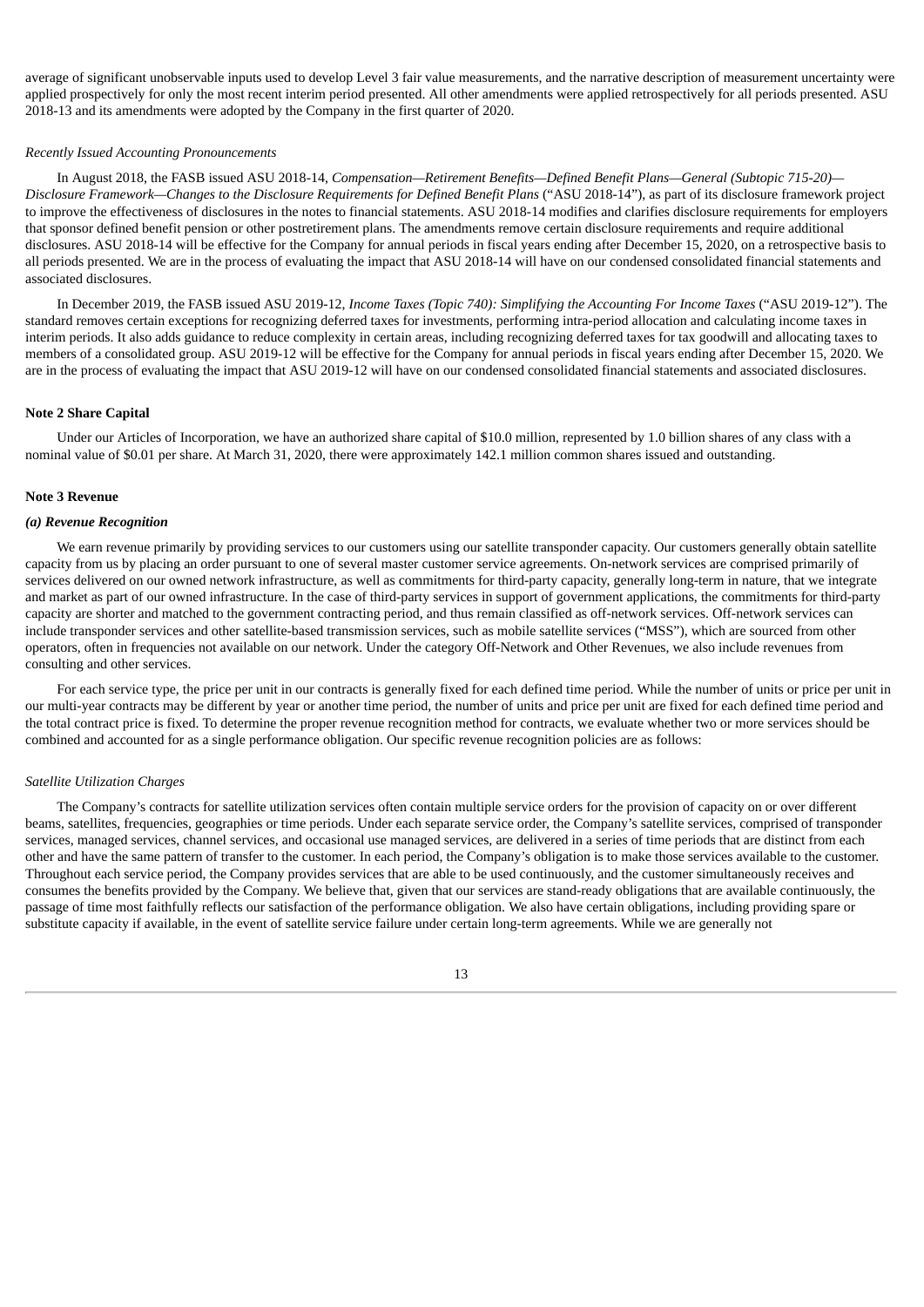obligated to refund satellite utilization payments previously made, credits may be granted for sustained service outages in certain limited circumstances.

Similar to satellite utilization charges, we have determined that the customer simultaneously receives and consumes benefits provided by the Company for satellite related consulting and technical services, tracking, telemetry and commanding services ("TT&C") and in-orbit backup services, as detailed below. Therefore, similar to satellite utilization charges, we believe that the passage of time most faithfully reflects our satisfaction of the performance obligation for these services:

#### *Satellite-Related Consulting and Technical Services*

We recognize revenue from the provision of consulting services as those services are performed. We recognize revenue for consulting services with specific performance obligations, such as transfer orbit support services or training programs over the service period.

#### *TT&C*

We earn TT&C services revenue from providing operational services to other satellite owners and from certain customers on our satellites. TT&C agreements entered into in connection with our satellite utilization contracts are typically for the period of the related service agreement. We recognize this revenue over the term of the service agreement.

#### *In-Orbit Backup Services*

We provide back-up transponder capacity that is held on reserve for certain customers on agreed-upon terms. We recognize revenues for in-orbit backup services over the term of the related agreement.

#### *Revenue Share Arrangements*

We recognize revenues under revenue share agreements for satellite-related services either on a gross or net basis in accordance with principal versus agent considerations.

We occasionally sell products or services individually or in some combination to our customers. When products or services are sold together, we allocate revenue for each performance obligation based on each obligation's relative selling price. In these arrangements, revenue for products is recognized when the transfer of control passes to the customer, while service revenue is recognized over the service term.

#### *Contract Assets*

Contract assets include unbilled amounts typically resulting from sales under our long-term contracts when the total contract value is recognized on a straight-line basis and the revenue recognized exceeds the amount billed to the customer.

#### *Contract Liabilities*

Contract liabilities consist of advance payments and collections in excess of revenue recognized and deferred revenue. Our contracts at times contain prepayment terms that range from one month to one year in advance of providing the service. As a practical expedient, we do not need to adjust the promised amount of consideration for the effects of a significant financing component if we expect, at contract inception, that the period of time between when the Company transfers a promised good or service to a customer and when the customer pays for that good or service will be one year or less. For a small subset of contracts with advance payments that contain prepayment terms greater than one year and up to fifteen years, we assess whether a significant financing component exists by considering the difference between the amount of promised consideration and the cash selling price of the promised services. The prepayment amount is generally based on a standard methodology that discounts the total of the standard monthly charges over the service term to determine the prepayment amount, resulting in a difference between the amount of promised consideration and the cash selling price of the promised services. The Company considers the timing difference between payment and the promised transfer of services, combined with the Company's incremental borrowing rates, to determine whether a significant financing component exists. When a significant financing component exists, the amount of revenue recognized exceeds the amount of cash received from the customer. After receiving cash from the customer but prior to the Company providing services, the Company records additional contract liabilities as well as offsetting interest expense to reflect the upfront financing the Company is effectively receiving from the customer. Once the Company begins providing services, additional interest expense is recorded each period using the effective interest method, as well as corresponding additional revenue, which is recognized ratably over the service period.

For the three months ended March 31, 2019 and 2020, we recognized revenue of \$90.3 million and \$86.1 million, respectively, that were included in the contract liability balances as of January 1, 2019 and 2020, respectively. In addition, the total amount of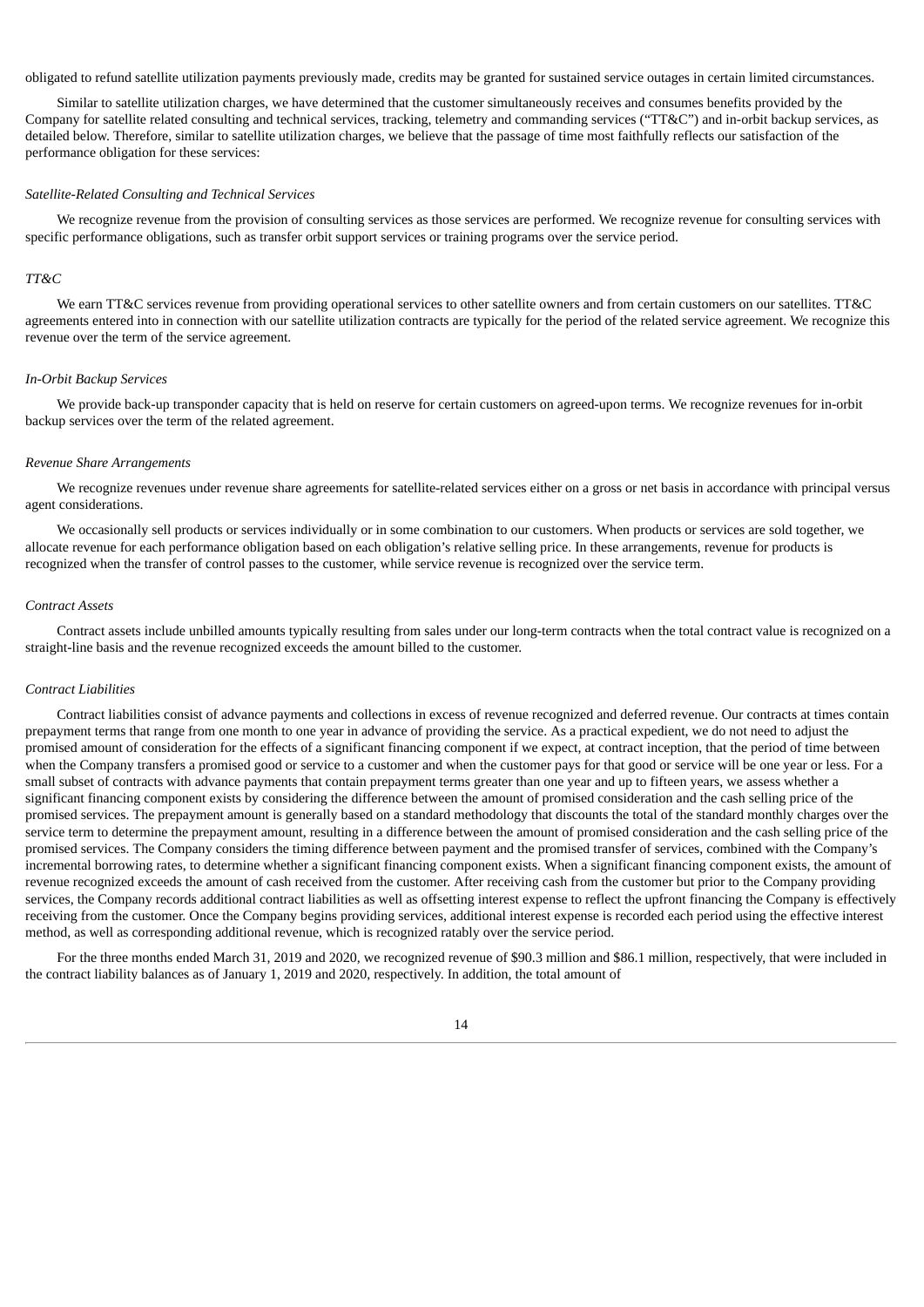consideration included in contract assets as of January 1, 2019 and 2020 that became unconditional for the three months ended March 31, 2019 and 2020 was \$6.2 million and \$12.8 million, respectively.

#### *Assets Recognized from the Costs to Obtain a Customer Contract*

We recognize an asset for the incremental costs of obtaining a contract with a customer if we expect the benefit of those costs to be longer than one year. We have determined that our sales incentive program meets the requirements to be capitalized due to the incremental nature of the costs and the expectation that the Company will recover such costs. The assets recognized from the costs to obtain a customer contract are amortized over a period that is consistent with the transfer to the customer of the services to which the asset relates. We capitalized \$1.9 million and \$1.1 million for our sales incentive program and amortized \$1.8 million and \$1.6 million for the three months ended March 31, 2019 and 2020, respectively. As of December 31, 2019 and March 31, 2020, capitalized costs relating to our sales incentive program were \$9.4 million and \$8.9 million, respectively, which were included within other assets in our condensed consolidated balance sheets.

#### *Contract Modifications*

Contracts are often modified to account for changes in contract specifications or requirements. We consider contract modifications to exist when the modification either creates new rights or obligations or changes the existing enforceable rights and obligations of either party. Most of our contract modifications are for goods and services that are distinct from the existing contract, as they consist of additional months of service priced at the Company's standalone selling prices of the additional services and are therefore treated as separate contracts. For contract modifications that do not result in additional distinct goods or services, the effect of a contract modification on the transaction price and our measure of progress for the performance obligation to which it relates, is recognized as an adjustment to revenue.

#### *Significant Judgments*

We occasionally enter into certain contracts in which the customer makes payments in advance of services to be delivered, which may be years in the future. The reasons for the prepayments in these contracts vary, but generally can be either for the customer's benefit or for the Company's benefit (such as the ability to use the cash received from the customer to pay for the construction of a satellite asset). The determination of whether contracts with a prepayment provision contain a significant financing component requires judgment. The Company makes this determination based on various factors, including the differences between the amount of promised consideration and cash selling prices, the length of time between payment and the transfer of services and prevailing interest rates in the market.

While most satellite utilization contracts contain multiple performance obligations for each transponder service on different satellites, the service period for the different satellite utilization performance obligations is generally the same time period. In the event that the time period for multiple performance obligations is not the same, we allocate the total transaction price to each performance obligation in an amount based on the estimated relative standalone selling price of the promised good or service underlying such performance obligation. Judgment is required to determine the standalone selling price for each distinct performance obligation. In order to estimate standalone selling prices, we use an adjusted market assessment approach which involves an evaluation of the market and an estimate of the price that our customers are willing to pay, or an expected cost plus a margin approach.

When more than one party is involved in providing goods or services to a customer, we generally recognize the transaction on a gross basis due to the level of control that we have prior to the transfer of the good or service. These arrangements include instances where we procure equipment from vendors and sell to third-party customers, when we enter into revenue sharing arrangements with other parties and when we purchase capacity for voice, data and video services provided by third-party commercial satellite operators for which the desired frequency type or geographic coverage is not available on our network. Our third-party capacity arrangements (off-network) are more significant and, in determining whether we are the principal or the agent in these arrangements, we consider whether or not we control the service before it is transferred to the customer. In this determination, we consider the definition of control as set forth in ASC 606, *Revenue from Contracts with Customers* ("ASC 606"), in ASC 606-10-25-25. When we purchase satellite transponder capacity from a third party, we have the ability to direct the use of and obtain substantially all of the remaining benefits from the purchased capacity. We obtain the right to the service to be performed by the third party, which gives the Company the ability to direct that party to provide the service to the customer on the Company's behalf. No other third party can direct the use of or obtain any benefits from the capacity.

We also considered the factors in ASC 606-10-55-39 in the Company's determination of control. In the vast majority of cases, when we resell capacity to third party customers, we are primarily responsible for the fulfillment of the services and acceptability of the service. Additionally, the Company has full discretion in establishing the pricing for transponder services with the customer and assumes the credit risk associated with capacity purchased from the third party. In the event the service is not acceptable to the customer, we are required to identify an alternative solution. Based on these considerations, we have concluded that we are the

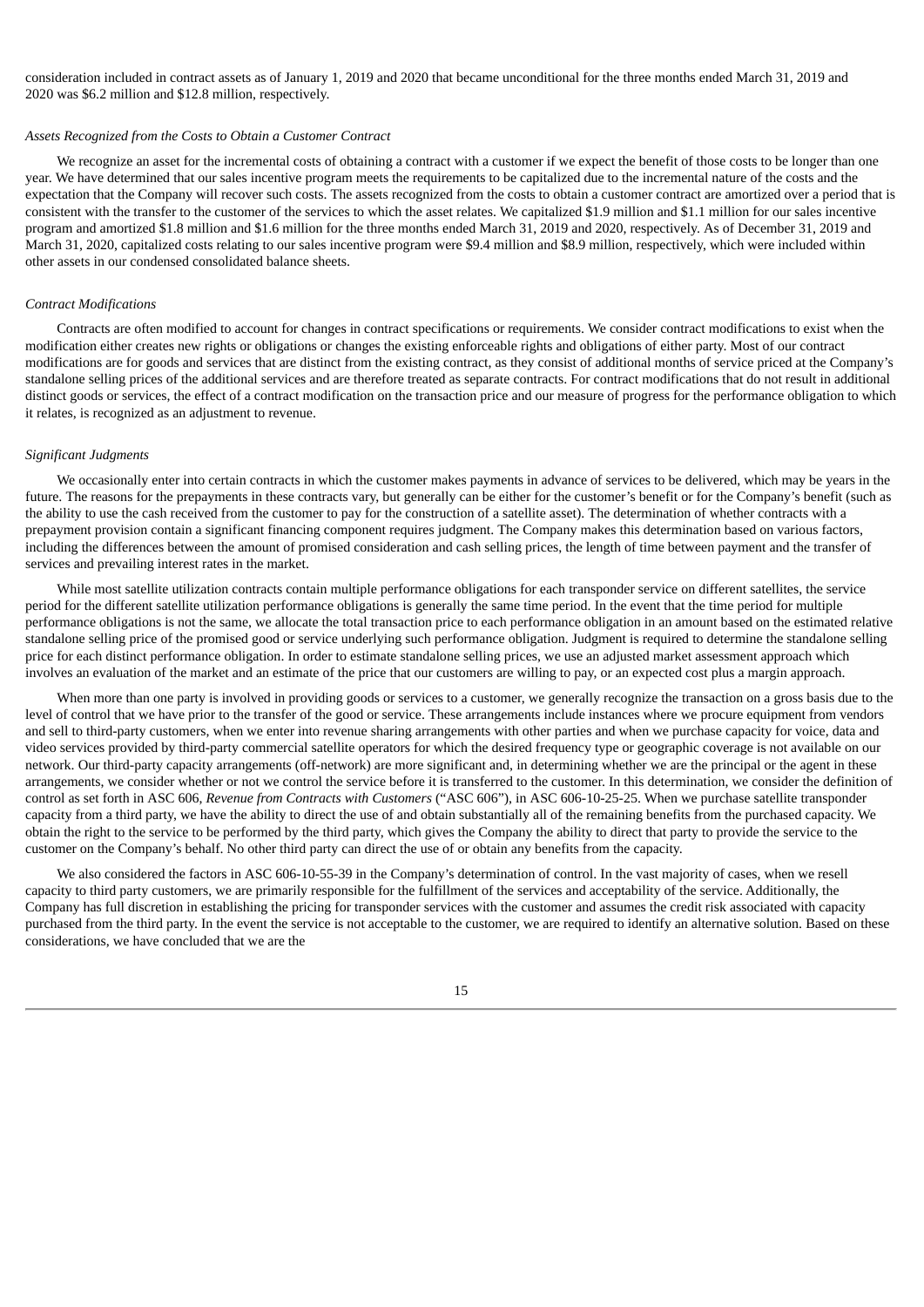principal in the transaction for these arrangements. When these factors are not met, the Company recognizes revenue for third-party capacity arrangements on a net basis.

Judgment is required in determining whether we are the principal or the agent in transactions involving third parties.

#### *Remaining Performance Obligations*

Our remaining performance obligation is our expected future revenue under our existing customer contracts and includes both cancelable and noncancelable contracts. Our remaining performance obligation was approximately \$6.5 billion as of March 31, 2020, approximately 89% of which related to contracts that were non-cancelable and approximately 11% of which related to contracts that were cancelable subject to substantial termination fees. We assess the contract term of our cancelable contracts as the full stated term of the contract assuming each contract is not canceled since the termination penalty upon cancellation is substantive. As of March 31, 2020, the weighted average remaining customer contract life was approximately 4.2 years. Approximately 35%, 24%, and 41% of our total remaining performance obligation as of March 31, 2020 is expected to be recognized as revenue during 2020 and 2021, 2022 and 2023, and 2024 and thereafter, respectively. The amount included in the remaining performance obligation represents the fullservice charge for the duration of the contract and does not include termination fees. The amount of the termination fees, which is not included in the remaining performance obligation amount, is generally calculated as a percentage of the remaining performance obligation associated with the contract. In certain cases of breach for non-payment or customer financial distress or bankruptcy, we may not be able to recover the full value of certain contracts or termination fees. Our remaining performance obligation includes 100% of the remaining performance obligation of our consolidated ownership interests, which is consistent with the accounting for our ownership interest in these entities.

#### *(b) Business and Geographic Segment Information*

We operate in a single industry segment in which we provide satellite services to our communications customers around the world. Our revenues are disaggregated by billing region, service type and customer set. Revenue by region is based on the locations of customers to which services are billed. Our satellites are in geosynchronous orbit, and consequently are not attributable to any geographic location. Of our remaining assets, substantially all are located in the U.S.

The following table disaggregates revenue by billing region (in thousands, except percentages):

|                             |   | <b>Three Months Ended</b><br>March 31, 2019 |         | <b>Three Months Ended</b><br><b>March 31, 2020</b> |      |  |
|-----------------------------|---|---------------------------------------------|---------|----------------------------------------------------|------|--|
| <b>North America</b>        | S | 268,370                                     | 51 % \$ | 235,005                                            | 51 % |  |
| Europe                      |   | 61.276                                      | 12 %    | 53,938                                             | 12 % |  |
| Latin America and Caribbean |   | 65,477                                      | 12 %    | 51,475                                             | 11 % |  |
| Africa and Middle East      |   | 62.420                                      | 12 %    | 61,902                                             | 13 % |  |
| Asia-Pacific                |   | 70.906                                      | 13 %    | 56,500                                             | 12 % |  |
| Total                       |   | 528,449                                     |         | 458,820                                            |      |  |

The following table disaggregates revenue by type of service (in thousands, except percentages):

|                                                 | <b>Three Months Ended</b><br>March 31, 2019 |         | <b>Three Months Ended</b><br><b>March 31, 2020</b> |       |  |
|-------------------------------------------------|---------------------------------------------|---------|----------------------------------------------------|-------|--|
| <b>On-Network Revenues</b>                      |                                             |         |                                                    |       |  |
| Transponder services                            | \$<br>377.284                               | 71 % \$ | 331,334                                            | 72 %  |  |
| Managed services                                | 93,201                                      | 18 %    | 72,261                                             | 16 %  |  |
| Channel                                         | 691                                         | $-$ %   | 426                                                | $-$ % |  |
| Total on-network revenues                       | 471,176                                     | 89 %    | 404.021                                            | 88 %  |  |
| <b>Off-Network and Other Revenues</b>           |                                             |         |                                                    |       |  |
| Transponder, MSS and other off-network services | 49,858                                      | $9\%$   | 43.688                                             | 10 %  |  |
| Satellite-related services                      | 7,415                                       | $1\%$   | 11,111                                             | $2\%$ |  |
| Total off-network and other revenues            | 57,273                                      | 11 %    | 54,799                                             | 12 %  |  |
| Total                                           | 528,449                                     |         | 458,820                                            |       |  |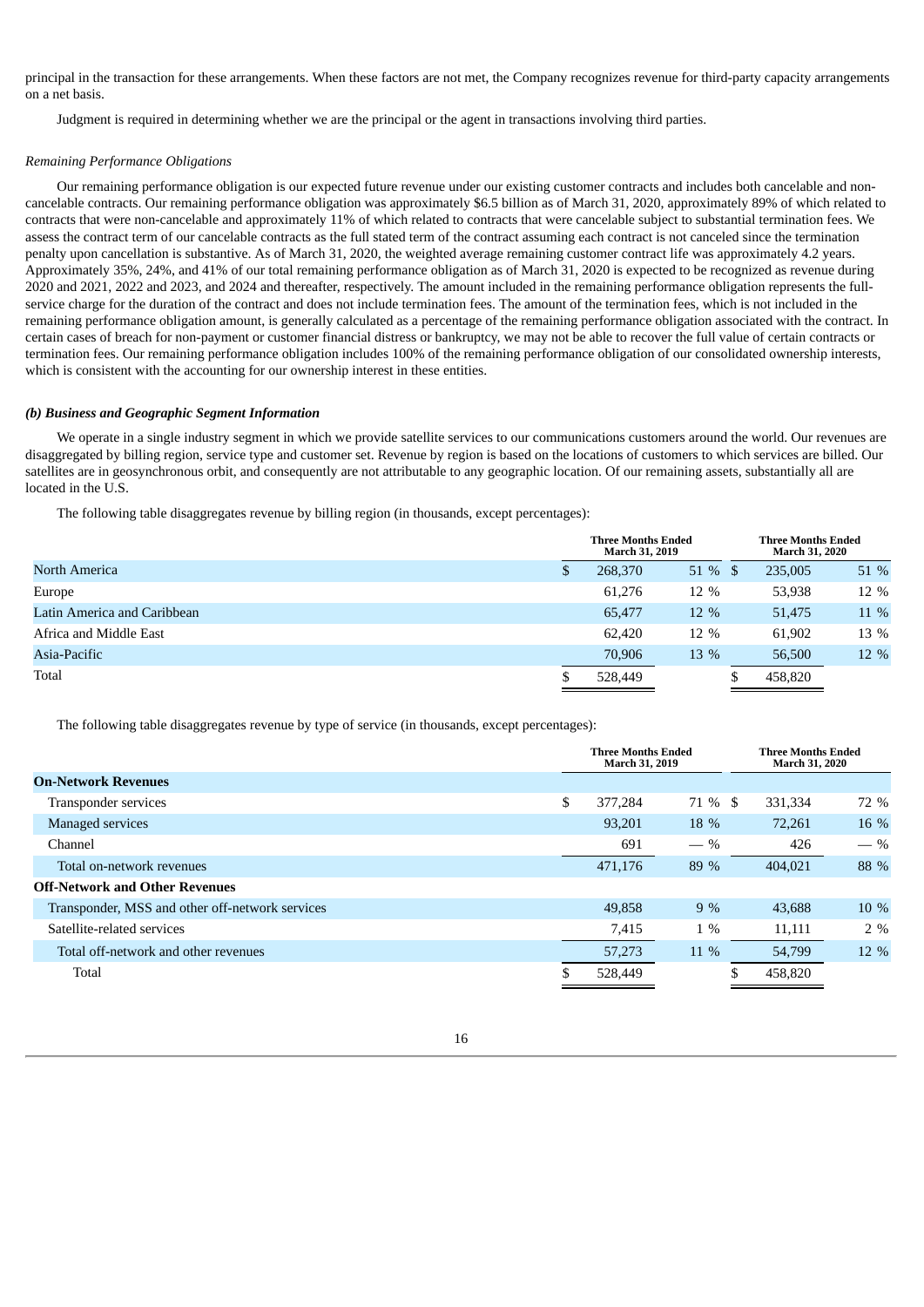By customer application, our revenues from network services, media, government and satellite-related services were \$204.3 million, \$226.0 million, \$93.2 million and \$4.9 million, respectively, for the three months ended March 31, 2019, as compared to \$149.4 million, \$205.8 million, \$95.7 million and \$7.9 million, respectively, for the three months ended March 31, 2020.

Our largest customer accounted for approximately 14% and 15% of our revenue during the three months ended March 31, 2019 and 2020, respectively. Our ten largest customers accounted for approximately 41% and 42% of our revenue during the three months ended March 31, 2019 and 2020, respectively.

#### **Note 4 Net Loss per Share**

Basic net loss per common share attributable to Intelsat S.A. ("EPS") is computed by dividing net loss attributable to Intelsat S.A.'s common shareholders by the weighted average number of common shares outstanding during the periods. Diluted EPS assumes the issuance of common shares pursuant to share-based compensation plans and conversion of the Intelsat S.A. 4.5% Convertible Senior Notes due 2025 (the "2025 Convertible Notes"), unless the effect of such issuances would be anti-dilutive.

The following table sets forth the computation of basic and diluted EPS (in thousands, except per share data or where otherwise noted):

|                                                            | <b>Three Months Ended</b><br>March 31, 2019 | <b>Three Months Ended</b><br><b>March 31, 2020</b> |
|------------------------------------------------------------|---------------------------------------------|----------------------------------------------------|
| Numerator:                                                 |                                             |                                                    |
| Net loss attributable to Intelsat S.A.                     | \$<br>(120, 622)                            | \$<br>(218,771)                                    |
| Denominator:                                               |                                             |                                                    |
| Basic weighted average shares outstanding (in millions)    | 138.9                                       | 141.5                                              |
| Diluted weighted average shares outstanding (in millions): | 138.9                                       | 141.5                                              |
| <b>Basic EPS</b>                                           | ¢<br>(0.87)                                 | (1.55)<br>S                                        |
| <b>Diluted EPS</b>                                         | (0.87)                                      | (1.55)                                             |

In June 2018, Intelsat S.A. completed an offering of \$402.5 million aggregate principal amount of its 2025 Convertible Notes. We do not expect to settle the principal amount of the 2025 Convertible Notes in cash, and we therefore use the if-converted method for calculating any potential dilutive effect of the conversion on diluted EPS, if applicable. The 2025 Convertible Notes are eligible for conversion depending upon the trading price of our common shares and under other conditions set forth in the indenture governing the 2025 Convertible Notes (the "2025 Indenture") until December 15, 2024, and thereafter without regard to any conditions. See Note 10—Debt for additional information on the conversion conditions.

Due to a net loss for each of the three months ended March 31, 2019 and 2020, there were no dilutive securities, and therefore, basic and diluted EPS were the same. The weighted average number of common shares that could potentially dilute basic EPS in the future was 27.3 million and 22.7 million for the three months ended March 31, 2019 and 2020, respectively, primarily consisting of the 2025 Convertible Notes.

#### **Note 5 Fair Value Measurements**

ASC 820, *Fair Value Measurements and Disclosure* ("ASC 820") defines fair value, establishes a market-based framework or hierarchy for measuring fair value and provides for certain required disclosures about fair value measurements. The guidance is applicable whenever another accounting pronouncement requires or permits assets and liabilities to be measured at fair value but does not require any new fair value measurements.

The fair value hierarchy prioritizes the inputs used in valuation techniques into three levels as follows:

- Level 1—unadjusted quoted prices for identical assets or liabilities in active markets;
- Level 2—quoted prices for similar assets and liabilities in active markets, quoted prices for identical or similar assets or liabilities in markets that are not active, and inputs other than quoted market prices that are observable or that can be corroborated by observable market data by correlation; and
- Level 3—unobservable inputs based upon the reporting entity's internally developed assumptions which market participants would use in pricing the asset or liability.

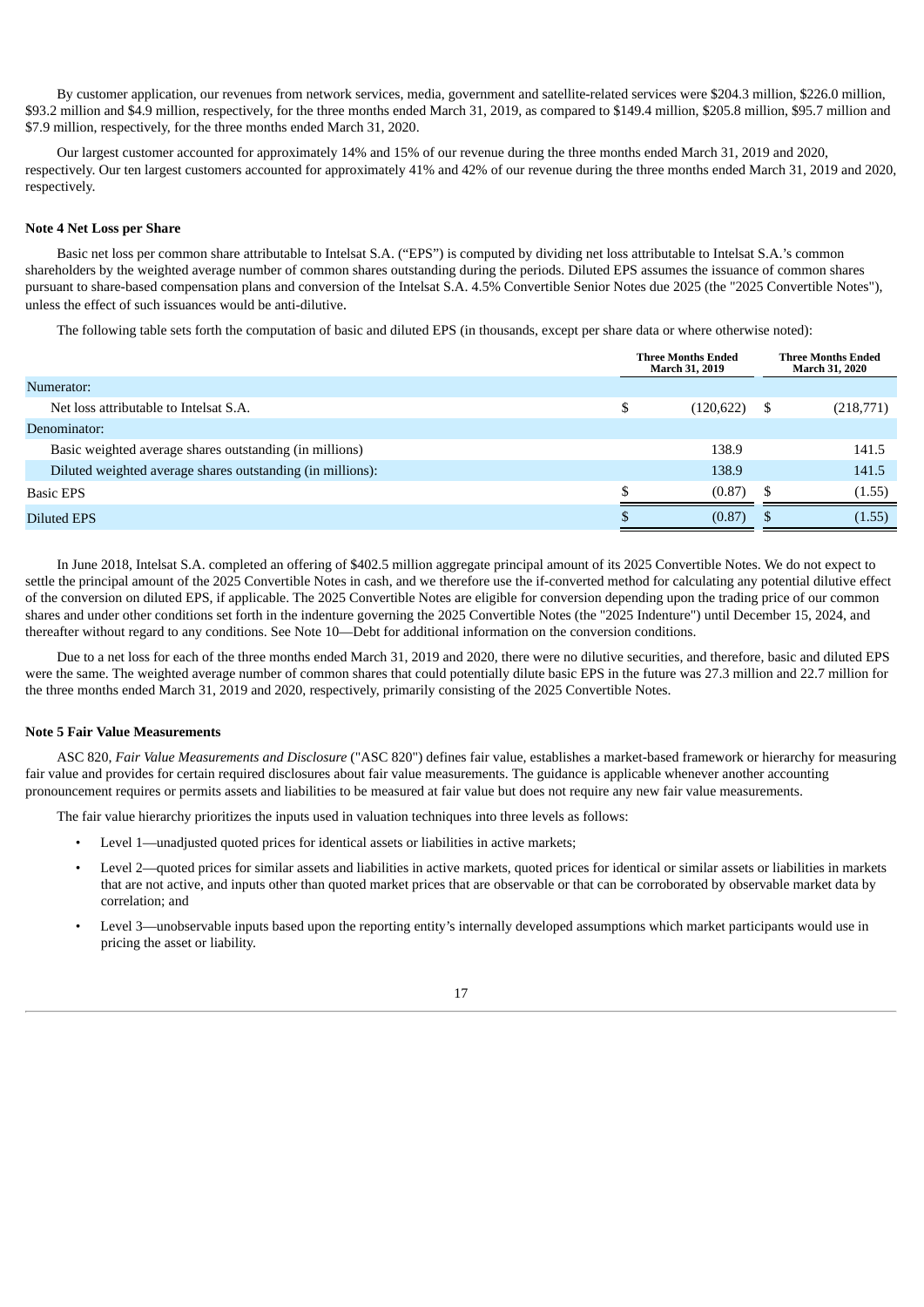#### *Recurring Fair Value Measurements*

The tables below present assets measured and recorded at fair value in our condensed consolidated balance sheets on a recurring basis and their corresponding level within the fair value hierarchy (in thousands). No transfers between Level 1, Level 2 and Level 3 fair value measurements occurred for the three months ended March 31, 2020.

|                                                   |                         | Fair Value Measurements as of December 31, 2019 |                |                |     |  |                |       |  |  |  |
|---------------------------------------------------|-------------------------|-------------------------------------------------|----------------|----------------|-----|--|----------------|-------|--|--|--|
| <b>Description</b>                                | As of December 31, 2019 |                                                 | <b>Level 1</b> | <b>Level 2</b> |     |  | <b>Level 3</b> |       |  |  |  |
| <b>Assets</b>                                     |                         |                                                 |                |                |     |  |                |       |  |  |  |
| Marketable securities $(1)$                       | 5,145                   |                                                 | 5.145          | - \$           |     |  |                |       |  |  |  |
| Undesignated interest rate cap contracts $^{(2)}$ | 372                     |                                                 |                |                | 372 |  |                |       |  |  |  |
| Common stock warrant $(3)$                        | 3.239                   |                                                 | __             |                |     |  | 3,239          |       |  |  |  |
| <b>Total assets</b>                               | 8.756                   | 5.145                                           |                | 372            |     |  |                | 3,239 |  |  |  |
|                                                   |                         |                                                 |                |                |     |  |                |       |  |  |  |

|                                                         |                      | Fair Value Measurements as of March 31, 2020 |                |     |                |  |       |  |  |  |
|---------------------------------------------------------|----------------------|----------------------------------------------|----------------|-----|----------------|--|-------|--|--|--|
| <b>Description</b>                                      | As of March 31, 2020 |                                              | <b>Level 1</b> |     | <b>Level 3</b> |  |       |  |  |  |
| <b>Assets</b>                                           |                      |                                              |                |     |                |  |       |  |  |  |
| Marketable securities $(1)$                             | 4,194                |                                              | 4.194          | -\$ |                |  |       |  |  |  |
| Undesignated interest rate cap contracts <sup>(2)</sup> | 37                   |                                              |                |     | 37             |  |       |  |  |  |
| Common stock warrant $(3)$                              | 3,239                |                                              |                |     |                |  | 3,239 |  |  |  |
| <b>Total assets</b>                                     | 7.470                |                                              | 4.194          |     | 37             |  | 3,239 |  |  |  |

- (1) The valuation measurement inputs of these marketable securities represent unadjusted quoted prices in active markets and, accordingly, we have classified such investments within Level 1 of the fair value hierarchy. The cost basis of our marketable securities was \$4.3 million and \$4.2 million as of December 31, 2019 and March 31, 2020, respectively. We sold marketable securities with a cost basis of \$0.3 million and \$0.2 million resulting in a nominal loss and nominal gain during the three months ended March 31, 2019 and 2020, respectively. These amounts are included in other income (expense), net in our condensed consolidated statements of operations.
- (2) The valuation of our interest rate derivative instruments reflects the fair value of premiums paid, taking into account observable inputs including current interest rates, the market expectation for future interest rate volatility and current creditworthiness of the counterparties. As a result, we have determined that the valuation in its entirety is classified as Level 2 within the fair value hierarchy.
- (3) We valued the common stock warrant using a valuation technique that reflects the risk-free interest rate, time to maturity and volatility of comparable companies. We identified the inputs used to calculate the fair value as Level 3 inputs and concluded that the valuation in its entirety is classified as Level 3 within the fair value hierarchy.

The following table presents a reconciliation of the preferred and common stock warrants which are measured and recorded at fair value on a recurring basis using Level 3 inputs (in thousands):

|                                                         | <b>Three Months Ended</b><br><b>March 31, 2019</b> | <b>Three Months Ended</b><br><b>March 31, 2020</b> |
|---------------------------------------------------------|----------------------------------------------------|----------------------------------------------------|
| Balance as of beginning of period                       | 4.100                                              | 3,239                                              |
| Unrealized loss included in other income (expense), net | (908)                                              |                                                    |
| Balance as of end of period                             | 3.192                                              | 3,239                                              |
|                                                         |                                                    |                                                    |

#### *Nonrecurring Fair Value Measurements*

The carrying values of certain assets may be adjusted to fair value in subsequent periods on a nonrecurring basis if an event occurs or circumstances change that indicate that the asset is impaired or, for investments in equity securities without readily determinable fair values, observable transactions for identical or similar investments of the same issuer support a change in the investment fair value. During the first quarter of 2020, as a result of our interim impairment assessments, we recognized an impairment of non-amortizable intangible assets of \$12.2 million. This fair value measurement is classified as Level 3 within the fair value hierarchy due to the use of significant unobservable inputs. See Note 9—Goodwill and Other Intangible Assets for additional information.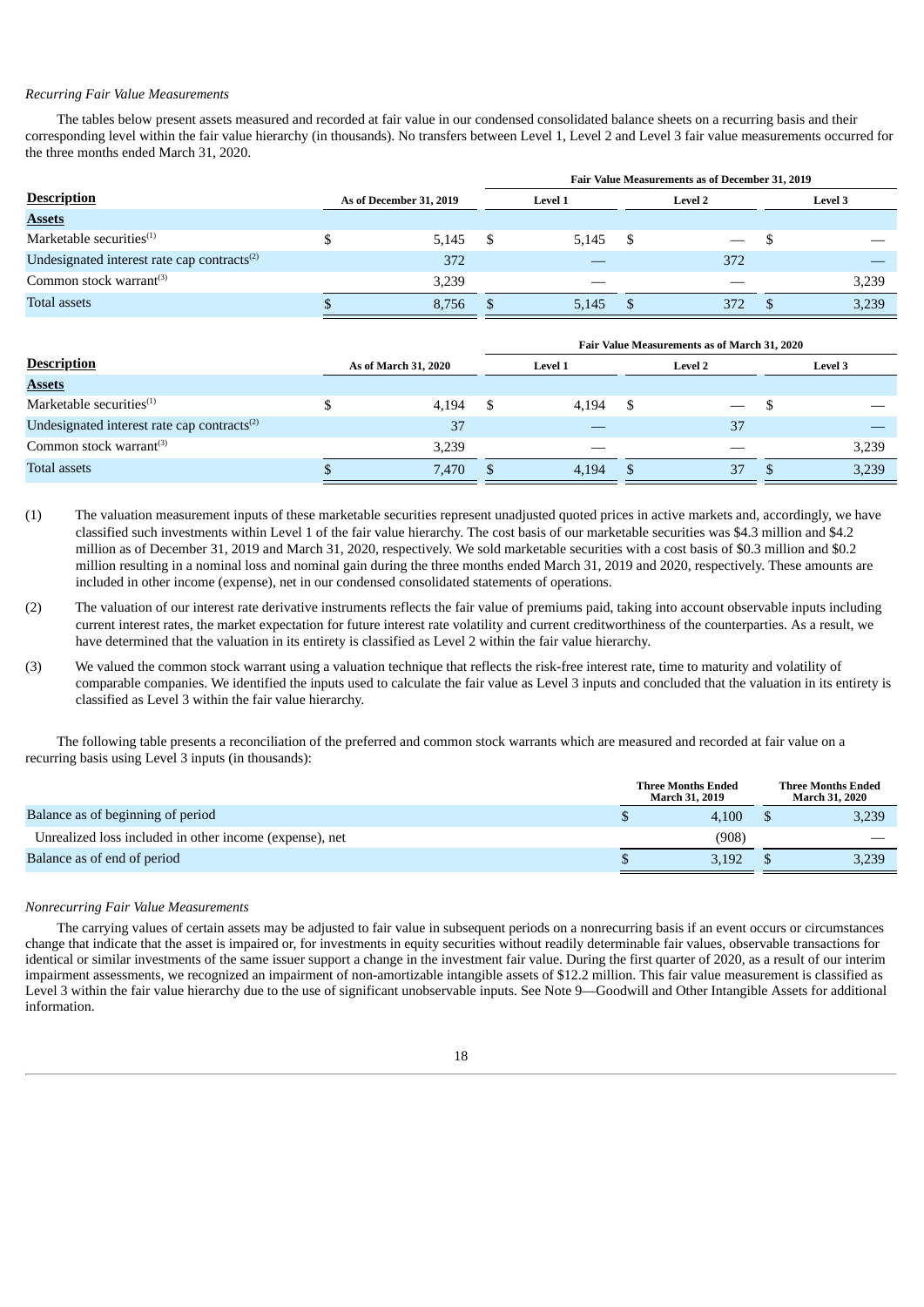#### *Other Fair Value Disclosures*

See Note 8—Investments and Note 10—Debt for fair value disclosures related to our loan receivables and debt, respectively. The carrying amounts of the Company's other financial instruments are reasonable estimates of their related fair values due to their short-term nature.

#### **Note 6 Retirement Plans and Other Retiree Benefits**

#### *(a) Pension and Other Postretirement Benefits*

We maintain a noncontributory defined benefit retirement plan covering substantially all of our employees hired prior to July 19, 2001. The cost of providing benefits to eligible participants under the defined benefit retirement plan is calculated using the plan's benefit formulas, which take into account the participants' remuneration, dates of hire, years of eligible service and certain actuarial assumptions. In addition, as part of the overall medical plan, we provide postretirement medical benefits to certain current retirees who meet the criteria under the medical plan for postretirement benefit eligibility. In 2015, we amended the defined benefit retirement plan to end the accrual of additional benefits for the remaining active participants.

The defined benefit retirement plan is subject to the provisions of the Employee Retirement Income Security Act of 1974, as amended. We expect that our future contributions to the defined benefit retirement plan will be based on the minimum funding requirements of the Internal Revenue Code and on the plan's funded status. Any significant decline in the fair value of our defined benefit retirement plan assets or other adverse changes to the significant assumptions used to determine the plan's funded status would negatively impact its funded status and could result in increased funding in future years. The impact on the funded status is determined based upon market conditions in effect when we completed our annual valuation. For the three months ended March 31, 2020, we made cash contributions to the defined benefit retirement plan of \$0.9 million. We anticipate that our remaining contributions to the defined benefit retirement plan in 2020 will be approximately \$3.1 million. We fund the postretirement medical benefits throughout the year based on benefits paid. We anticipate that our contributions to fund postretirement medical benefits in 2020 will be approximately \$2.9 million.

Included in accumulated other comprehensive loss at March 31, 2020 was \$95.7 million (\$64.3 million, net of tax) that has not yet been recognized in net periodic benefit cost.

The tables below show the components of net periodic benefit cost (income) for the three months ended March 31, 2019 and 2020 (in thousands). These amounts are recognized in other income (expense), net in the condensed consolidated statements of operations.

|                                       | <b>Pension Benefits</b>                     |         |  |                                                    |  |  |
|---------------------------------------|---------------------------------------------|---------|--|----------------------------------------------------|--|--|
|                                       | <b>Three Months Ended</b><br>March 31, 2019 |         |  | <b>Three Months Ended</b><br><b>March 31, 2020</b> |  |  |
| Interest cost                         |                                             | 2,962   |  |                                                    |  |  |
| Expected return on plan assets        |                                             | (5,873) |  | (5, 810)                                           |  |  |
| Amortization of unrecognized net loss | 1,600<br>1,055                              |         |  |                                                    |  |  |
| Net periodic benefit cost             | (970)<br>(1,248)                            |         |  |                                                    |  |  |

|                                                    | <b>Other Postretirement Benefits</b> |                                             |  |                                                    |  |
|----------------------------------------------------|--------------------------------------|---------------------------------------------|--|----------------------------------------------------|--|
|                                                    |                                      | <b>Three Months Ended</b><br>March 31, 2019 |  | <b>Three Months Ended</b><br><b>March 31, 2020</b> |  |
| Interest cost                                      |                                      | 266                                         |  |                                                    |  |
| Amortization of unrecognized prior service credits | (636)                                |                                             |  | (636)                                              |  |
| Amortization of unrecognized net gain              | (307)                                |                                             |  | (305)                                              |  |
| Net periodic benefit cost                          | (560)<br>(675)                       |                                             |  |                                                    |  |

#### *(b) Other Retirement Plans*

We maintain a defined contribution retirement plan qualified under the provisions of Section 401(k) of the Internal Revenue Code for our employees in the United States. We recognized compensation expense for this plan of \$2.1 million and \$2.3 million for the three months ended March 31, 2019 and 2020, respectively. We also maintain other defined contribution retirement plans in several non-U.S. jurisdictions, but such plans are not material to our financial position or results of operations.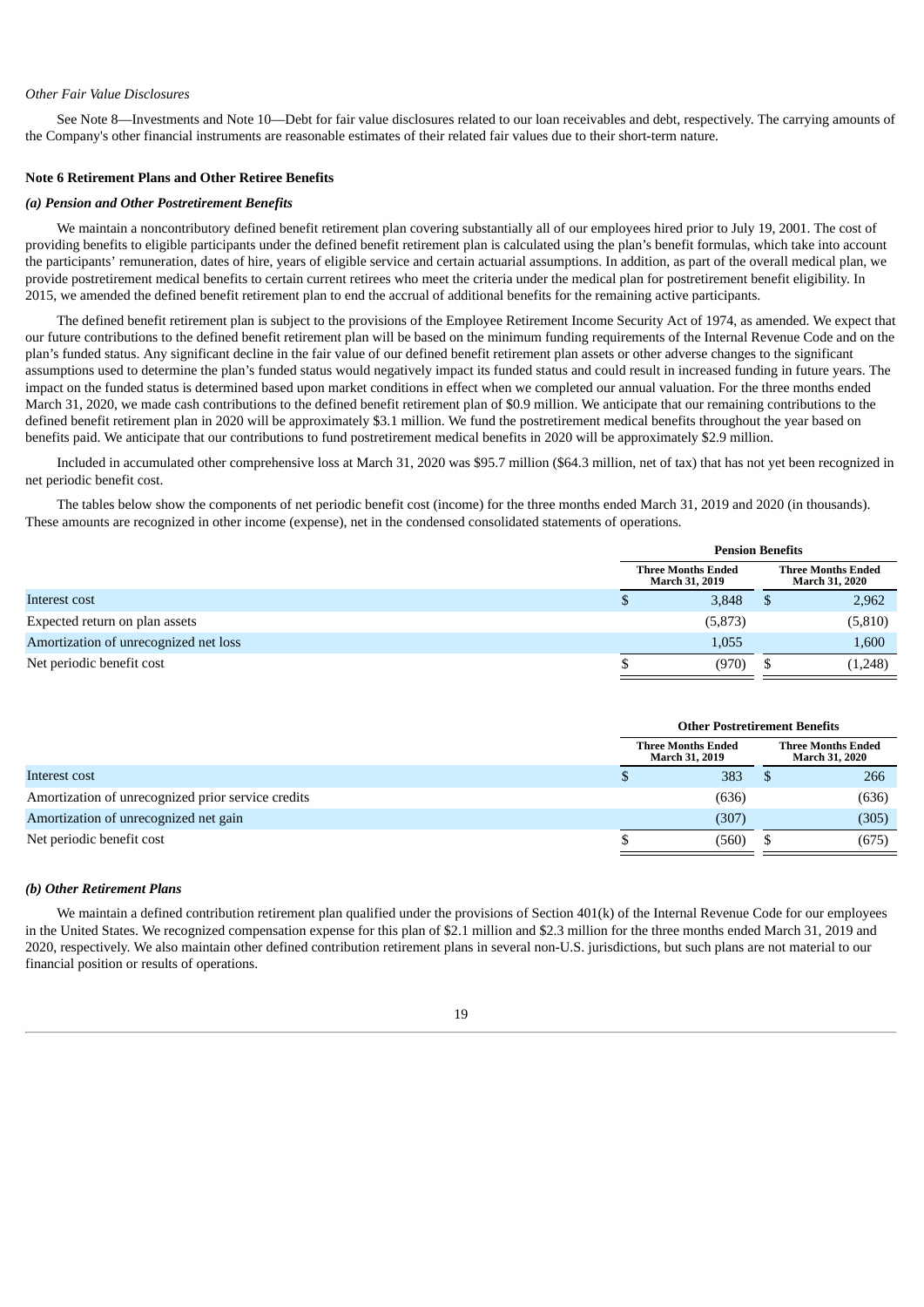## **Note 7 Satellites and Other Property and Equipment**

#### *(a) Satellites and Other Property and Equipment, net*

Satellites and other property and equipment, net were comprised of the following (in thousands):

|                                        |   | As of<br><b>December 31, 2019</b> |   | As of<br><b>March 31,2020</b> |
|----------------------------------------|---|-----------------------------------|---|-------------------------------|
| Satellites and launch vehicles         | Č | 10,407,690                        | S | 10,386,205                    |
| Information systems and ground segment |   | 968,482                           |   | 982,751                       |
| Buildings and other                    |   | 280,109                           |   | 281,506                       |
| Total cost                             |   | 11,656,281                        |   | 11,650,462                    |
| Less: accumulated depreciation         |   | (6,954,218)                       |   | (7,034,255)                   |
| Total                                  |   | 4,702,063                         |   | 4,616,207                     |

Satellites and other property and equipment are stated at historical cost, except for satellites that have been impaired. Satellites and other property and equipment acquired as part of an acquisition are stated based on their fair value at the date of acquisition.

During the first quarter of 2020, the price of our common shares and trading values of our debt securities experienced sustained reductions. We also witnessed certain declines in financial performance as compared to previously prepared internal budget and forecast projections. Among the impacts of the COVID-19 pandemic were a reduction of revenue and a decreased likelihood of collection from certain mobility customers. Based on our examination of these and other qualitative factors, we concluded that further testing of satellites and other property and equipment was required.

The Company evaluated the assets for potential impairment using internal projections of undiscounted cash flows expected to result from the use and eventual disposal of the assets. If the carrying amount of the assets exceeds the undiscounted cash flows expected to result from its use, an impairment expense is recognized for the amount by which the carrying amount of the asset group exceeds its fair value. The impairment expense cannot exceed the carrying amount of the long-lived assets (unless the carrying amount is not being reduced below fair value for any individual long-lived asset that is determinable without undue cost and effort).

In estimating the undiscounted cash flows, we primarily used our internally prepared budgets and forecast information. The key assumptions included in our model were projected growth rates, cost of capital, effective tax rates, and industry and economic trends. A change in estimated future cash flows or other assumptions could change our estimated fair values and result in future impairments. The conclusion of our analysis was that the undiscounted cash flows of the asset group were greater than its carrying value, resulting in no impairment.

Satellites and other property and equipment, net included construction-in-progress of \$191.5 million and \$252.3 million as of December 31, 2019 and March 31, 2020, respectively. These amounts relate primarily to satellites under construction and related launch services. Interest costs of \$8.3 million and \$4.0 million were capitalized for the three months ended March 31, 2019 and 2020, respectively. Additionally, depreciation expense was \$162.5 million and \$154.4 million for the three months ended March 31, 2019 and 2020, respectively.

We have entered into launch contracts for the launch of both specified and unspecified future satellites. Each of these launch contracts may be terminated at our option, subject to payment of a termination fee that increases as the applicable launch date approaches. In addition, in the event of a failure of any launch, we may exercise our right to obtain a replacement launch within a specified period following our request for re-launch.

#### *(b) Satellite Launches*

Intelsat 39 was successfully launched on August 6, 2019. Intelsat 39 replaced Intelsat 902 at the 62ºE location and delivers connectivity services in both the C- and Ku-bands to mobile network operators, enterprises and government customers, as well as aeronautical and maritime mobility service providers operating in the Europe, Africa, Middle East and Asia-Pacific regions. Intelsat 39 entered into service in October 2019.

#### *(c) Significant Anomalies*

In April 2019, the Intelsat 29e satellite (in service since 2016) experienced an anomaly that resulted in a total loss of the satellite. In accordance with our existing satellite anomaly contingency plans, we restored service for most Intelsat 29e customers on other satellites in our network, as well as on thirdparty satellites. We recorded a non-cash impairment charge of \$381.6 million in the second quarter of 2019, of which \$377.9 million related to the write off of the carrying value of the satellite and associated deferred performance incentive obligations and \$3.7 million related to prepaid regulatory fees.

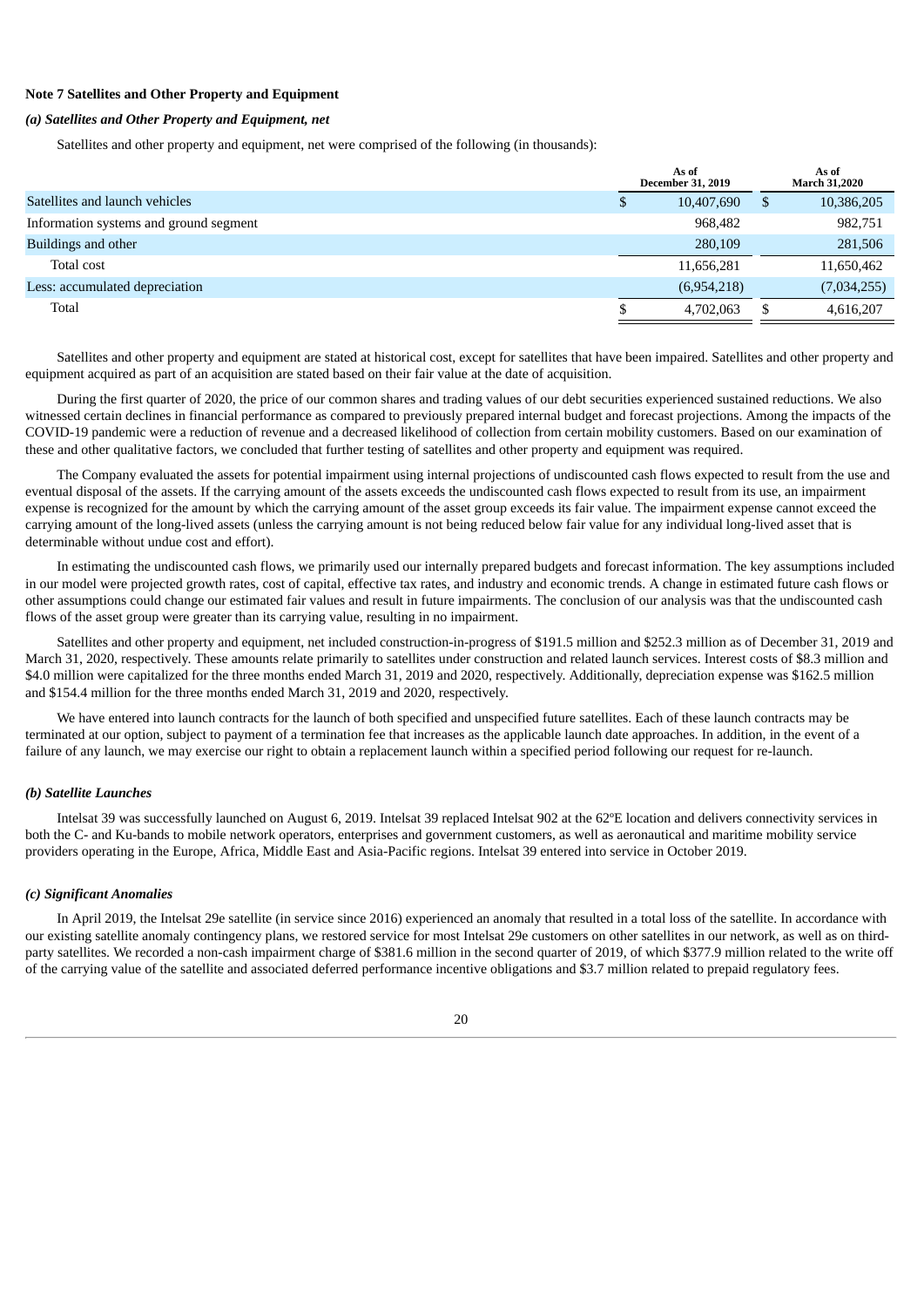A Failure Review Board comprised of the satellite's manufacturer, Boeing Satellite Systems, Inc., the Company and external independent experts was convened to complete a comprehensive analysis of the cause of the anomaly. The board concluded that the anomaly was either caused by a harness flaw in conjunction with an electrostatic discharge event related to solar weather activity, or the impact of a micrometeoroid.

#### **Note 8 Investments**

We have an ownership interest in two entities that meet the criteria of a variable interest entity ("VIE"): Horizons Satellite Holdings LLC ("Horizons Holdings") and Horizons-3 Satellite LLC ("Horizons 3"), which are discussed in further detail below, including our analyses of the primary beneficiary determination as required under ASC 810, *Consolidation* ("ASC 810"). We also own noncontrolling investments in equity securities and loan receivables as discussed further below.

#### *(a) Horizons Holdings*

Horizons Holdings is a joint venture with JSAT International, Inc. ("JSAT") that consists of two investments: Horizons-1 Satellite LLC and Horizons-2 Satellite LLC. Horizons Holdings borrowed from JSAT a portion of the funds necessary to finance the construction of the Horizons 2 satellite pursuant to a loan agreement. The borrowing was subsequently repaid. We provide certain services to the joint venture and in return utilize capacity from the joint venture.

We have determined that this joint venture meets the criteria of a VIE under ASC 810, and we have concluded that we are the primary beneficiary because decisions relating to any future relocation of the Horizons 2 satellite, the most significant asset of the joint venture, are effectively controlled by us. In accordance with ASC 810, as the primary beneficiary, we consolidate Horizons Holdings within our condensed consolidated financial statements. Total assets of Horizons Holdings were \$22.2 million and \$19.5 million as of December 31, 2019 and March 31, 2020, respectively. Total liabilities were nominal as of both December 31, 2019 and March 31, 2020.

We have a revenue sharing agreement with JSAT related to services sold on the Horizons 1 and Horizons 2 satellites. We are responsible for billing and collection for such services, and we remit 50% of the revenue, less applicable fees and commissions, to JSAT. Amounts payable to JSAT related to the revenue sharing agreement, net of applicable fees and commissions, from the Horizons 1 and Horizons 2 satellites were \$1.6 million and \$3.0 million as of December 31, 2019 and March 31, 2020, respectively.

#### *(b) Horizons-3 Satellite LLC*

On November 4, 2015, we entered into an additional joint venture agreement with JSAT. The joint venture, Horizons 3, was formed for the purpose of developing, launching, managing, operating and owning a high-performance satellite located at the 169ºE orbital location.

Horizons 3, which is 50% owned by each of Intelsat and JSAT, was set up with joint sharing of management authority and equal rights to profits and revenues from the joint venture. Similar to Horizons Holdings, we have a revenue sharing agreement with JSAT related to services sold on the Horizons 3e satellite. In addition, we are responsible for billing and collection for such services, and we remit 50% of the revenue, less applicable fees and commissions, to JSAT. Amounts payable to JSAT related to the revenue sharing agreement, net of applicable fees and commissions, from the Horizons 3e satellite were \$3.3 million and \$4.2 million as of December 31, 2019 and March 31, 2020, respectively.

We have determined that this joint venture meets the criteria of a VIE under ASC 810; however, we have concluded that we are not the primary beneficiary and therefore do not consolidate Horizons 3. The assessment considered both quantitative and qualitative factors, including an analysis of voting power and other means of control of the joint venture, as well as each owner's exposure to risk of loss or gain. Because we and JSAT equally share control over the operations of the joint venture and also equally share exposure to risk of losses or gains, we concluded that we are not the primary beneficiary of Horizons 3. Our investment, included within other assets in our condensed consolidated balance sheets, is accounted for using the equity method of accounting. The investment balance, which is equivalent to our maximum exposure to loss, was \$110.2 million and \$101.1 million as of December 31, 2019 and March 31, 2020, respectively. The investment balance exceeded our equity in the net assets of Horizons 3 by \$11.6 million and \$11.4 million as of December 31, 2019 and March 31, 2020, respectively. This basis difference represents the capitalized interest that we incurred in relation to financing our investment and we recognize it as a reduction of our equity in earnings of Horizons 3 on a straight-line basis over the life of the satellite. We recognized a nominal amount of equity in earnings of Horizons 3 in other income (expense), net for each of the three months ended March 31, 2019 and 2020.

In connection with our investment in Horizons 3, we entered into a capital contribution and subscription agreement, which requires us to fund our 50% share of amounts due thereunder in order to maintain our 50% interest in the joint venture. Pursuant to this agreement, we made contributions of \$5.0 million for the year ended December 31, 2019, with no comparable amounts for the three months ended March 31, 2020. We received distributions of \$5.0 million for the year ended December 31, 2019 and \$9.0 million for the three months end March 31, 2020. The Company utilizes the cumulative earnings approach to determine whether distributions

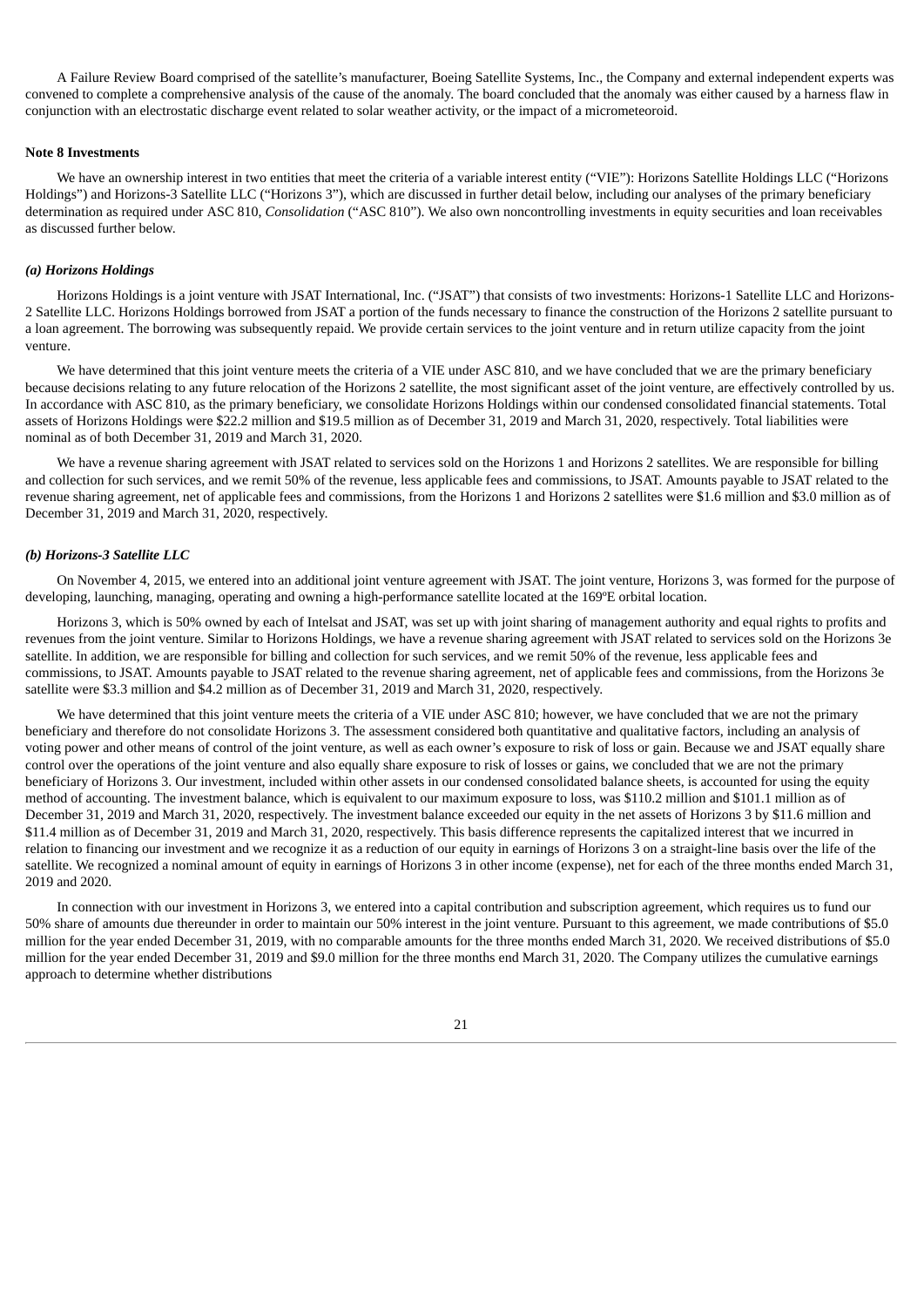received from equity method investees are returns on investment or returns of investment. In addition, our indirect subsidiary that holds our investment in Horizons 3 has entered into a security and pledge agreement with Horizons 3, pursuant to which it has granted a security interest in its membership interest in Horizons 3. Further, our indirect subsidiary has granted a security interest to Horizons 3 in its customer capacity contracts and its ownership interest in its wholly-owned subsidiary that holds the FCC license required for the joint venture's operations.

The Horizons 3e satellite entered into service in January 2019. The Company purchases satellite capacity and related services from the Horizons 3 joint venture, and then sells that capacity to its customers. We incurred direct costs of revenue related to these purchases of \$3.6 million and \$5.0 million for the three months ended March 31, 2019 and 2020, respectively. The Company also sells managed ground network services to the Horizons 3 joint venture and provides program management services for a fee. We recorded an offset to direct costs of revenue of \$0.3 million and \$1.8 million related to the provision of these services for the three months ended March 31, 2019 and 2020, respectively. On the condensed consolidated balance sheets as of December 31, 2019 and March 31, 2020, \$0.5 million due from Horizons 3 was included in receivables and \$1.7 million and \$3.3 million due to Horizons 3 was included in accounts payable and accrued liabilities, respectively.

#### *(c) Investments in Equity Securities*

The Company holds noncontrolling equity investments in seven separate privately held companies, including investments in equity securities without readily determinable fair values and common stock warrants.

In accordance with ASC 321, *Investments—Equity Securities*, we use the measurement alternative to measure the fair value of our investments in equity securities without readily determinable fair values. Accordingly, these investments are measured at cost, less any impairment, and are adjusted for changes in fair value resulting from observable transactions for identical or similar investments of the same issuer. These investments are recorded in other assets in our condensed consolidated balance sheets and had a total carrying value of \$27.2 million as of December 31, 2019 and March 31, 2020, respectively.

We measure our stock warrants at fair value (see Note 5—Fair Value Measurements and Note 11—Derivative Instruments and Hedging Activities for additional information). The warrants are recorded in other assets in our condensed consolidated balance sheets and had a cumulative fair value of \$3.2 million as of December 31, 2019 and March 31, 2020, respectively.

#### *(d) Loan Receivables*

The Company has loan receivables from five privately held companies that it is holding for long-term investment. These loan receivables are reported at amortized cost, net of the allowance for credit losses. Amortized cost is the outstanding principal, adjusted for unamortized discounts and deferred transaction costs. The Company recognizes interest income on loan receivables using the effective-interest method applied on a loan-by-loan basis. Direct costs associated with originating loans are offset against any related fees received and the balance, along with any premium or discount, is deferred and amortized as an adjustment to interest income over the term of the related loan receivable using the effective interest method.

Loan receivables are recorded in other assets in our condensed consolidated balance sheets at an amortized cost basis, net of allowance for credit losses, of \$70.4 million and \$72.6 million as of December 31, 2019 and March 31, 2020, respectively. These amounts were net of an allowance for credit losses of \$4.6 million, unamortized discount of \$3.0 million and \$2.4 million, and unamortized deferred transaction costs of \$1.0 million and \$0.8 million as of the respective periods. As of December 31, 2019 and March 31, 2020, respectively, \$1.5 million and \$1.0 million of accrued interest related to our loan receivables was recorded in prepaid expenses and other current assets in our condensed consolidated balance sheets. We recognized interest income related to our loan receivables of \$0.9 million for the three months ended March 31, 2020, with no comparative amounts for the three months ended March 31, 2019.

A loan is determined to be impaired and placed on non-accrual status when, in management's judgment based on current information and events, it is probable that the Company will be unable to collect all amounts due under the contractual terms of the applicable loan agreement. We did not recognize any allowance for losses related to loan receivables during the three months ended March 31, 2019 and 2020.

The fair value of loan receivables is evaluated on a loan-by-loan basis, and is determined based on assessments of discounted cash flows that are considered probable of collection. We consider these inputs to be Level 3 within the fair value hierarchy under ASC 820. The cumulative fair value of our loan receivables as of December 31, 2019 and March 31, 2020 was \$69.3 million and \$72.8 million, respectively.

#### **Note 9 Goodwill and Other Intangible Assets**

We account for goodwill and other non-amortizable intangible assets in accordance with ASC 350, *Intangibles—Goodwill and Other*, and have deemed these assets to have indefinite lives. Therefore, these assets are not amortized but are tested on an annual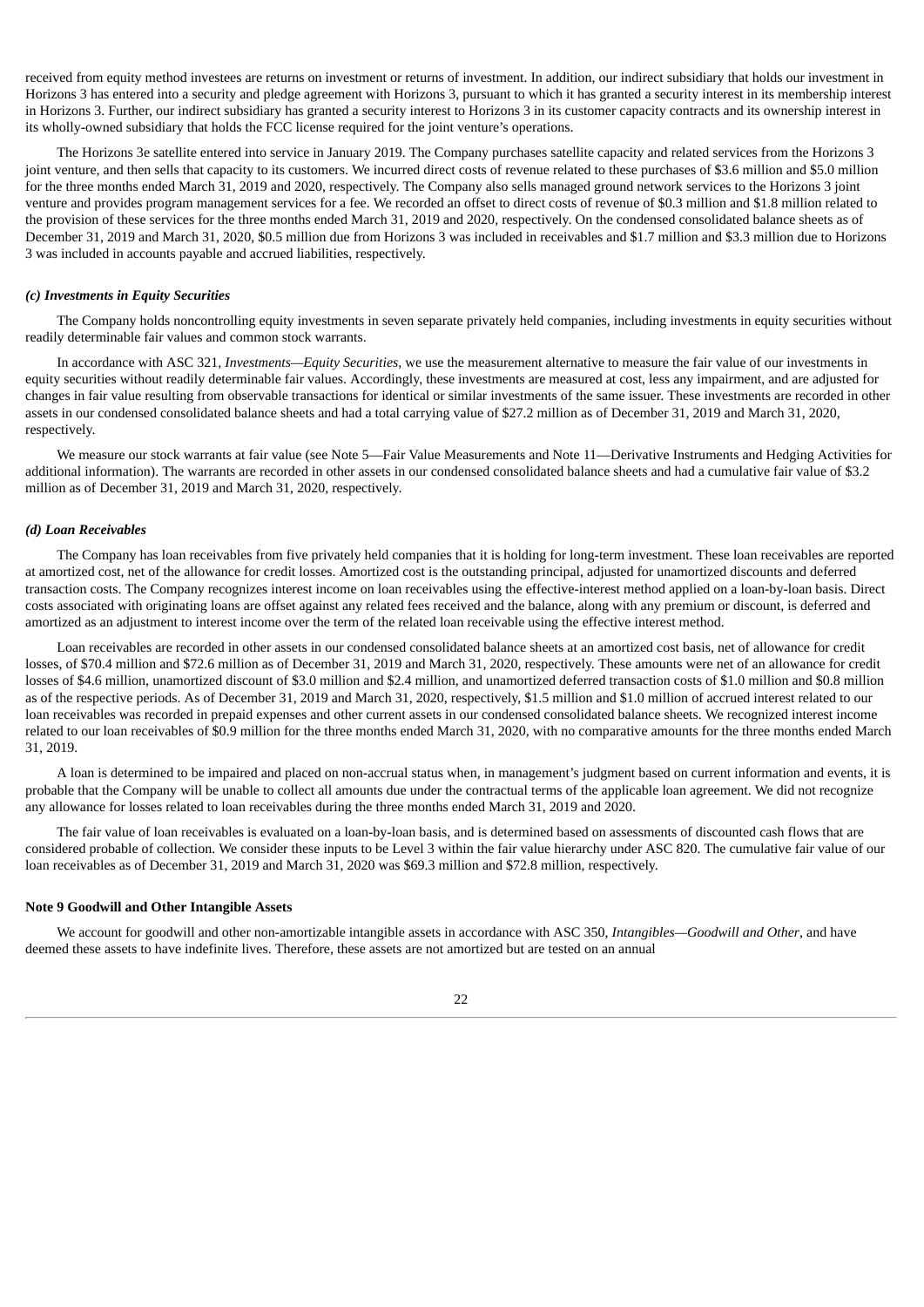basis for impairment during the fourth quarter, or whenever events or changes in circumstances indicate that the carrying amount may not be fully recoverable.

During the first quarter of 2020, the price of our common shares and trading values of our debt securities experienced sustained reductions. We also witnessed certain declines in financial performance as compared to previously prepared internal budget and forecast projections. Among the impacts of the COVID-19 pandemic were a reduction of revenue and a decreased likelihood of collection from certain mobility customers. Based on our examination of these and other qualitative factors, we concluded that further testing of goodwill and other non-amortizable and amortizable intangible assets was required.

Determining the fair value of a reporting unit and other intangible assets often involves the use of estimates and assumptions that require significant judgment, and that could have a substantial impact on whether or not an impairment charge is recognized and the magnitude of any such charge. Estimates of fair value are primarily determined using discounted cash flows and market transactions. These estimates involve making significant estimates and assumptions, including projected future cash flows (including timing), discount rates reflecting the risks inherent in future cash flows, perpetual growth rates, and the determination of appropriate market comparisons.

#### *(a) Goodwill*

For the analysis of goodwill, we applied ASU 2017-04, which is further described in Note 1*—*General. If the carrying amount of a reporting unit exceeds its fair value, an impairment loss shall be recognized in an amount equal to that excess, limited to the total amount of goodwill allocated to that reporting unit. After recognizing the impairment loss, the loss establishes a new corresponding basis in the goodwill. Subsequent reversals of goodwill impairment losses are not permitted under applicable accounting standards.

Intelsat has only one reporting unit for purposes of the analysis of goodwill, and accordingly, the analysis is undertaken at the enterprise level. We determined the estimated fair value of our reporting unit using a discounted cash flow analysis, along with independent source data related to comparative market multiples and, when available, recent transactions, each of which is considered a Level 3 input within the fair value hierarchy under ASC 820. The discounted cash flows were derived from a five-year projection of cash flows plus a residual value, with the resulting projected cash flows discounted at an appropriate weighted average cost of capital.

In estimating the undiscounted cash flows, we primarily used our internally prepared budgets and forecast information. The key assumptions included in our model were projected growth rates, cost of capital, effective tax rates, and industry and economic trends, along with the C-band accelerated clearing incentive payments expected to be received subject to the achievement of certain milestones and the discount rate applied to those cash flows. A change in estimated future cash flows or other assumptions could change our estimated fair values and result in future impairments. The conclusion of our analysis was that the fair value of our reporting unit was greater than its carrying value, resulting in no impairment of goodwill.

The carrying amounts of goodwill consisted of the following (in thousands):

|                               | As of<br><b>December 31, 2019</b> | As of<br><b>March 31.2020</b> |
|-------------------------------|-----------------------------------|-------------------------------|
| Goodwill                      | 6.780.827                         | 6,780,827                     |
| Accumulated impairment losses | (4,160,200)                       | (4,160,200)                   |
| Net carrying amount           | 2,620,627                         | 2,620,627                     |

#### *(b) Orbital Locations, Trade Name and Other Intangible Assets*

*Orbital Locations.* Intelsat is authorized by governments to operate satellites at certain orbital locations—i.e., longitudinal coordinates along the Clarke Belt. The Clarke Belt is the part of space approximately 35,800 kilometers above the plane of the equator where geostationary orbit may be achieved. Various governments acquire rights to these orbital locations through filings made with the International Telecommunication Union, a suborganization of the United Nations. We will continue to have rights to operate satellites at our orbital locations so long as we maintain our authorizations to do so.

Our rights to operate at orbital locations can be used and sold individually; however, since satellites and customers can be and are moved from one orbital location to another, our rights are used in conjunction with each other as a network that can be adapted to meet the changing needs of our customers and market demands. Due to the interchangeable nature of orbital locations, the aggregate value of all of the orbital locations is used to measure the extent of impairment, if any.

We determined the estimated fair value of our rights to operate at orbital locations by using the build-up method to determine cash flows for the income approach, with the resulting projected cash flows discounted at an appropriate weighted average cost of capital. Under the build-up approach, the amount a reasonable investor would be willing to pay for the right to operate a satellite business using orbital locations is calculated by first estimating the cash flows that typical market participants might assume could be available from the right to operate satellites using the subject location in a similar market. It is assumed that rather than acquiring such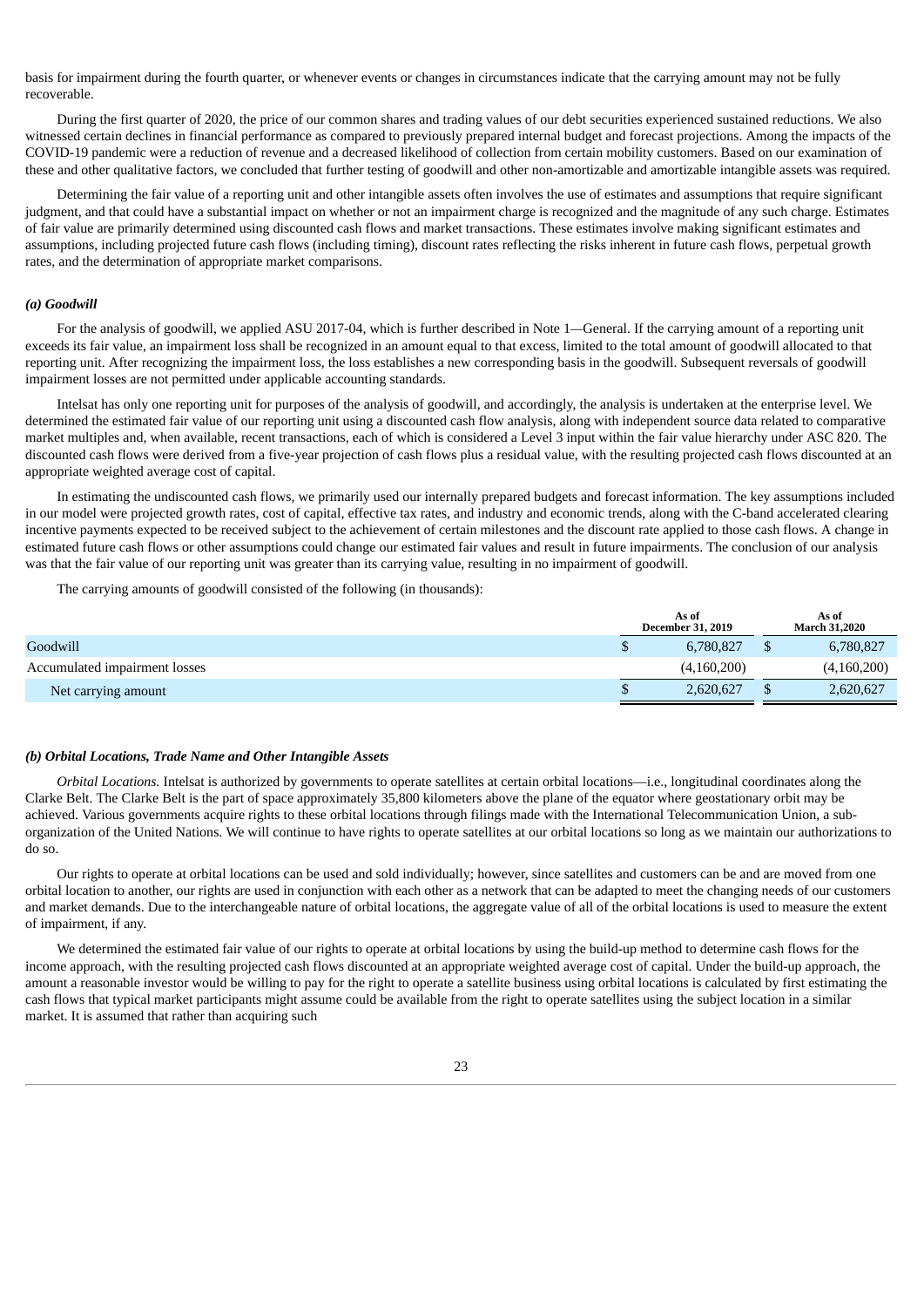a business as a going concern, the buyer would hypothetically start with the right to operate satellites at orbital locations and build a new business with similar attributes from the beginning. Thus, the buyer is assumed to incur the start-up costs and losses typically associated with the going concern value and pay for all other tangible and intangible assets.

The key assumptions used in estimating the fair values of our rights to operate at our orbital locations included the following: (i) market penetration leading to revenue growth, (ii) profit margin, (iii) duration and profile of the build-up period, (iv) estimated start-up costs and losses incurred during the build-up period and (v) weighted average cost of capital.

We completed our analysis of the estimated fair value of our rights to operate at certain orbital locations in connection with the analysis of goodwill described above and concluded that the fair value was greater than the carrying value, resulting in no impairment.

*Trade Name.* We have implemented the relief from royalty method to determine the estimated fair value of the Intelsat trade name. The relief from royalty analysis is comprised of two major steps: (i) a determination of the hypothetical royalty rate, and (ii) the subsequent application of the royalty rate to projected revenue. In determining the hypothetical royalty rate utilized in the relief from royalty approach, we considered comparable license agreements, an excess earnings analysis to determine aggregate intangible asset earnings, and other qualitative factors, each of which is considered a Level 3 input within the fair value hierarchy under ASC 820.

The key assumptions used in our model to estimate the fair value of the Intelsat trade name included forecasted revenues, the royalty rate, the tax rate and the discount rate. We completed our analysis of the estimated fair value of the Intelsat trade name in connection with the analysis of goodwill described above and it resulted in an impairment of our trade name intangible asset of \$12.2 million, which is included within impairment of non-amortizable intangible assets in the condensed consolidated statements of operations.

The carrying amounts of acquired intangible assets not subject to amortization consisted of the following (in thousands):

|                                         |    | As of<br><b>December 31, 2019</b> | As of<br><b>March 31,2020</b> |
|-----------------------------------------|----|-----------------------------------|-------------------------------|
| <b>Orbital locations</b>                |    | 2,387,700                         | 2,387,700                     |
| Trade name                              |    | 65.200                            | 53,000                        |
| Total non-amortizable intangible assets | ۳U | 2,452,900                         | 2,440,700                     |

*Other Intangible Assets*. The Company evaluated acquired intangible assets subject to amortization for potential impairment using internal projections of undiscounted cash flows expected to result from the use and eventual disposal of the assets. The key assumptions included in our model were projected growth rates, cost of capital, effective tax rates, and industry and economic trends. A change in estimated future cash flows or other assumptions could change our estimated fair values and result in future impairments. The conclusion of our analysis was that the undiscounted cash flows of the asset group were greater than its carrying value, resulting in no impairment.

The carrying amounts and accumulated amortization of acquired intangible assets subject to amortization consisted of the following (in thousands):

|                        |  | As of December 31, 2019         |  |                             |  |                               |                                 | As of March 31, 2020 |  |             |                             |         |  |                               |
|------------------------|--|---------------------------------|--|-----------------------------|--|-------------------------------|---------------------------------|----------------------|--|-------------|-----------------------------|---------|--|-------------------------------|
|                        |  | <b>Gross Carrying</b><br>Amount |  | Accumulated<br>Amortization |  | <b>Net Carrying</b><br>Amount | <b>Gross Carrying</b><br>Amount |                      |  |             | Accumulated<br>Amortization |         |  | <b>Net Carrying</b><br>Amount |
| Backlog and other      |  | 743,760                         |  | (713, 205)                  |  | 30,555                        |                                 | 743.760              |  | (715, 568)  |                             | 28,192  |  |                               |
| Customer relationships |  | 534,030                         |  | (287.833)                   |  | 246.197                       |                                 | 534.030              |  | (293.246)   |                             | 240,784 |  |                               |
| Total                  |  | 1,277,790                       |  | (1,001,038)                 |  | 276,752                       |                                 | 1,277,790            |  | (1,008,814) |                             | 268,976 |  |                               |

Intangible assets are amortized based on the expected pattern of consumption. Amortization expense was \$8.6 million and \$7.8 million for the three months ended March 31, 2019 and 2020, respectively.

## **Note 10 Debt**

The carrying values and fair values of our notes payable and debt were as follows (in thousands):

|                                                                                                 | As of December 31, 2019                    |  |         |  |                | As of March 31, 2020 |  |
|-------------------------------------------------------------------------------------------------|--------------------------------------------|--|---------|--|----------------|----------------------|--|
|                                                                                                 | <b>Fair Value</b><br><b>Carrying Value</b> |  |         |  | Carrying Value | <b>Fair Value</b>    |  |
| Intelsat S.A.:                                                                                  |                                            |  |         |  |                |                      |  |
| 4.5% Convertible Senior Notes due June 2025                                                     | 402.500                                    |  | 265.231 |  | 402.500        | 82.513               |  |
| Unamortized prepaid debt issuance costs and discount on 4.5%<br><b>Convertible Senior Notes</b> | (133,310)                                  |  |         |  | (129,037)      |                      |  |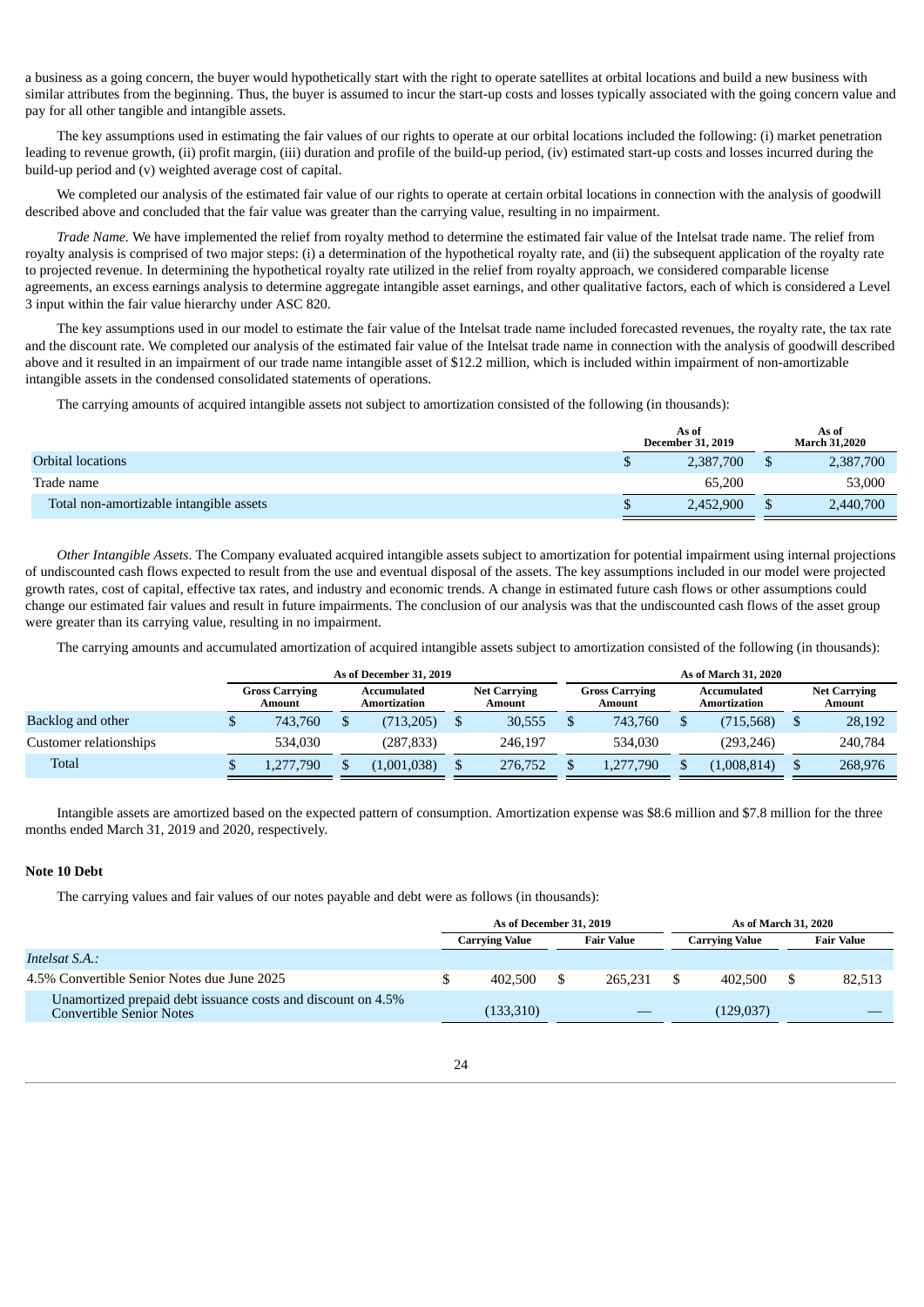|                                                                                                                                          | As of December 31, 2019 |                   | As of March 31, 2020  |                   |
|------------------------------------------------------------------------------------------------------------------------------------------|-------------------------|-------------------|-----------------------|-------------------|
|                                                                                                                                          | <b>Carrying Value</b>   | <b>Fair Value</b> | <b>Carrying Value</b> | <b>Fair Value</b> |
| Total Intelsat S.A. obligations                                                                                                          | 269,190                 | 265,231           | 273,463               | 82,513            |
| <b>Intelsat Luxembourg:</b>                                                                                                              |                         |                   |                       |                   |
| 7.75% Senior Notes due June 2021                                                                                                         | 421,219                 | 336,975           | 421,219               | 202,185           |
| Unamortized prepaid debt issuance costs on 7.75% Senior Notes                                                                            | (1,257)                 |                   | (1,045)               |                   |
| 8.125% Senior Notes due June 2023                                                                                                        | 1,000,000               | 590,000           | 1,000,000             | 190,000           |
| Unamortized prepaid debt issuance costs on 8.125% Senior Notes                                                                           | (5,838)                 |                   | (5,465)               |                   |
| 12.5% Senior Notes due November 2024                                                                                                     | 403,350                 | 277,152           | 403,350               | 118,605           |
| Unamortized prepaid debt issuance costs and discount on 12.5%<br><b>Senior Notes</b>                                                     | (184, 344)              |                   | (180, 047)            |                   |
| <b>Total Intelsat Luxembourg obligations</b>                                                                                             | 1,633,130               | 1,204,127         | 1,638,012             | 510,790           |
| Intelsat Connect Finance:                                                                                                                |                         |                   |                       |                   |
| 9.5% Senior Notes due February 2023                                                                                                      | 1,250,000               | 865,625           | 1,250,000             | 431,250           |
| Unamortized prepaid debt issuance costs and discount on 9.5%<br><b>Senior Notes</b>                                                      | (27, 741)               |                   | (25, 833)             |                   |
| <b>Total Intelsat Connect Finance obligations</b>                                                                                        | 1,222,259               | 865,625           | 1,224,167             | 431,250           |
| Intelsat Jackson:                                                                                                                        |                         |                   |                       |                   |
| 9.5% Senior Secured Notes due September 2022                                                                                             | 490,000                 | 562,275           | 490,000               | 534,100           |
| Unamortized prepaid debt issuance costs and discount on 9.5%<br><b>Senior Secured Notes</b>                                              | (11,204)                |                   | (10, 312)             |                   |
| 8% Senior Secured Notes due February 2024                                                                                                | 1,349,678               | 1,380,046         | 1,349,678             | 1,282,194         |
| Unamortized prepaid debt issuance costs and premium on 8% Senior<br><b>Secured Notes</b>                                                 | (3,903)                 |                   | (3,702)               |                   |
| 5.5% Senior Notes due August 2023                                                                                                        | 1,985,000               | 1,687,250         | 1,985,000             | 1,161,225         |
| Unamortized prepaid debt issuance costs on 5.5% Senior Notes                                                                             | (8,723)                 |                   | (8,170)               |                   |
| 9.75% Senior Notes due July 2025                                                                                                         | 1,885,000               | 1,729,488         | 1,885,000             | 1,178,125         |
| Unamortized prepaid debt issuance costs on 9.75% Senior Notes                                                                            | (20, 487)               |                   | (19,786)              |                   |
| 8.5% Senior Notes due October 2024                                                                                                       | 2,950,000               | 2,669,750         | 2,950,000             | 1,740,500         |
| Unamortized prepaid debt issuance costs and premium on 8.5%<br><b>Senior Notes</b>                                                       | (12, 916)               |                   | (12, 365)             |                   |
| Senior Secured Credit Facilities due November 2023                                                                                       | 2,000,000               | 1,985,000         | 2,000,000             | 1,840,000         |
| Unamortized prepaid debt issuance costs and discount on Senior<br><b>Secured Credit Facilities</b>                                       | (22, 149)               |                   | (20, 887)             |                   |
| Senior Secured Credit Facilities due January 2024                                                                                        | 395,000                 | 398,950           | 395,000               | 361,425           |
| Unamortized prepaid debt issuance costs and discount on Senior<br><b>Secured Credit Facilities</b>                                       | (1,600)                 |                   | (1,512)               |                   |
| 6.625% Senior Secured Credit Facilities due January 2024                                                                                 | 700,000                 | 712,250           | 700,000               | 644,000           |
| Unamortized prepaid debt issuance costs and discount on Senior<br><b>Secured Credit Facilities</b>                                       | (2,832)                 |                   | (2,677)               |                   |
| <b>Total Intelsat Jackson obligations</b>                                                                                                | 11,670,864              | 11,125,009        | 11,675,267            | 8,741,569         |
| Eliminations:                                                                                                                            |                         |                   |                       |                   |
| 8.125% Senior Notes of Intelsat Luxembourg due June 2023 owned by<br>Intelsat Jackson                                                    | (111, 663)              | (65, 881)         | (111, 663)            | (21, 216)         |
| Unamortized prepaid debt issuance costs on 8.125% Senior Notes                                                                           | 652                     |                   | 610                   |                   |
| 12.5% Senior Notes of Intelsat Luxembourg due November 2024 owned<br>by Intelsat Connect Finance, Intelsat Jackson and Intelsat Envision | (403, 245)              | (277,080)         | (403, 245)            | (118, 574)        |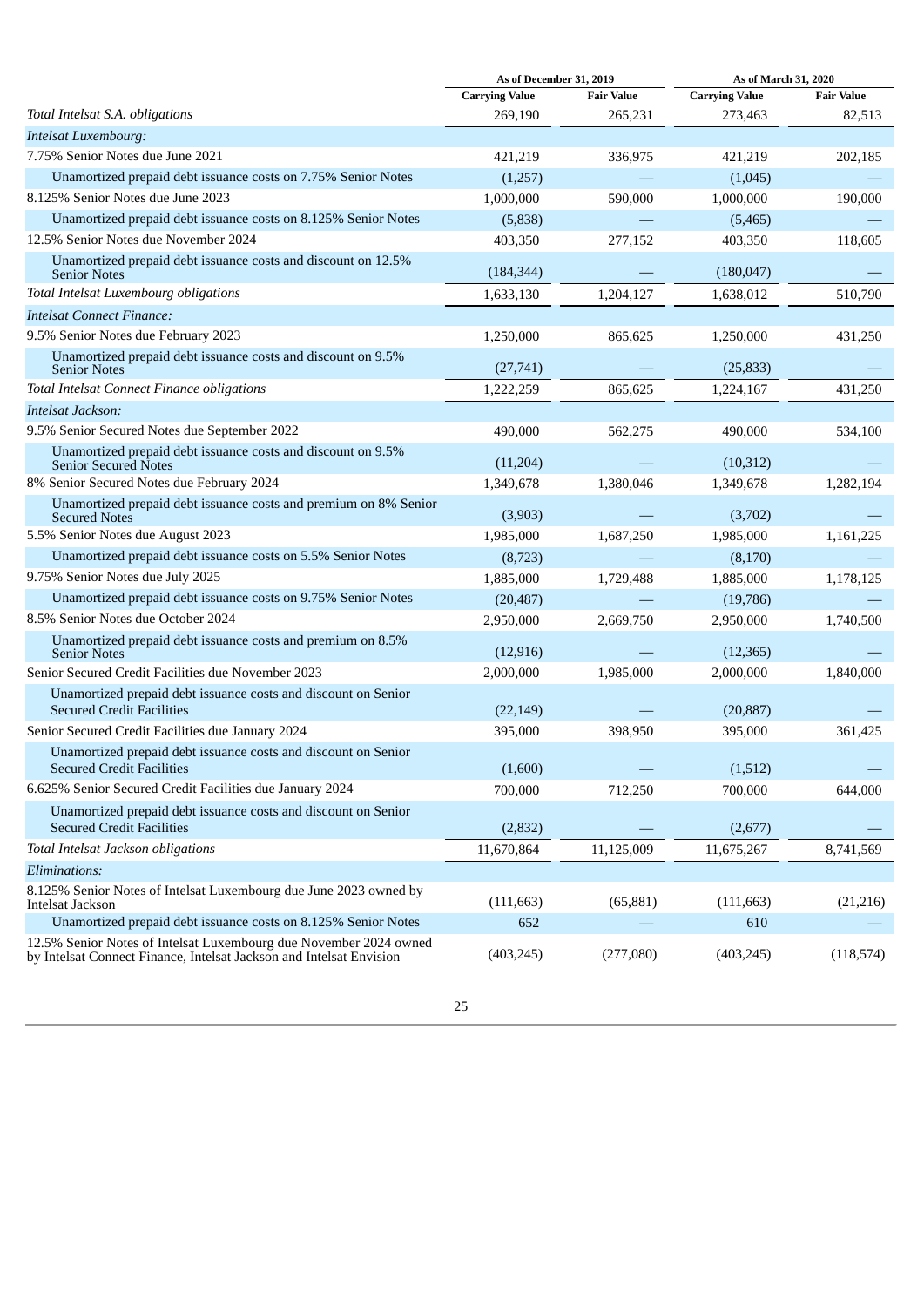|                                                                                      | As of December 31, 2019 |                       |  | As of March 31, 2020 |  |                       |  |                   |
|--------------------------------------------------------------------------------------|-------------------------|-----------------------|--|----------------------|--|-----------------------|--|-------------------|
|                                                                                      |                         | <b>Carrying Value</b> |  | <b>Fair Value</b>    |  | <b>Carrying Value</b> |  | <b>Fair Value</b> |
| Unamortized prepaid debt issuance costs and discount on 12.5%<br><b>Senior Notes</b> |                         | 184.296               |  |                      |  | 180,001               |  |                   |
| Total eliminations:                                                                  |                         | (329.960)             |  | (342.961)            |  | (334.297)             |  | (139,790)         |
| Total Intelsat S.A. debt                                                             |                         | 14.465.483            |  | 13.117.031           |  | 14.476.612            |  | 9,626,332         |

The fair value for publicly traded instruments is determined using quoted market prices, and the fair value for non-publicly traded instruments is based upon composite pricing from a variety of sources, including market leading data providers, market makers, and leading brokerage firms. Substantially all of the inputs used to determine the fair value of our debt are classified as Level 1 inputs within the fair value hierarchy under ASC 820, except for our senior secured credit facilities and our 2025 Convertible Notes, the inputs for which are classified as Level 2.

#### *Intelsat S.A. 2025 Convertible Notes*

In June 2018, we completed an offering of 15,498,652 Intelsat S.A. common shares, nominal value \$0.01 per share (the "Common Shares Offering"), at a public offering price of \$14.84 per common share, and we completed an offering of \$402.5 million aggregate principal amount of the 2025 Convertible Notes. These notes are guaranteed by a direct subsidiary of Intelsat Luxembourg, Intelsat Envision. The net proceeds from the Common Shares Offering and 2025 Convertible Notes offering were used to repurchase approximately \$600 million aggregate principal amount of Intelsat Luxembourg's 7.75% Senior Notes due 2021 (the "2021 Luxembourg Notes") in privately negotiated transactions with individual holders in June 2018. In connection with the repurchase of the 2021 Luxembourg Notes, we recognized a net gain on early extinguishment of debt of \$22.1 million consisting of the difference between the carrying value of debt repurchased and the total cash amount paid (including related fees and expenses), together with a write-off of unamortized debt issuance costs. We used the remaining net proceeds of the Common Shares Offering and 2025 Convertible Notes offering for further repurchases of 2021 Luxembourg Notes and for other general corporate purposes, including repurchases of other tranches of debt of Intelsat S.A.'s subsidiaries.

The 2025 Convertible Notes mature on June 15, 2025 unless earlier repurchased, converted or redeemed, as set forth in the 2025 Indenture. Holders may elect to convert their notes depending upon the trading price of our common shares and under other conditions set forth in the 2025 Indenture until December 15, 2024, and thereafter without regard to any conditions. The initial conversion rate is 55.0085 common shares per \$1,000 principal amount of notes, which is equivalent to an initial conversion price of approximately \$18.18 per common share, subject to customary adjustments, and will be increased upon the occurrence of specified events set forth in the 2025 Indenture. We may redeem the 2025 Convertible Notes at our option, on or after June 15, 2022, and prior to the forty-second scheduled trading day preceding the maturity date, in whole or in part, depending upon the trading price of our common shares as set forth in the optional redemption provisions in the 2025 Indenture or in the event of certain developments affecting taxation with respect to the 2025 Convertible Notes. Based on the closing price of our common shares of \$1.53 on March 31, 2020, the if-converted value of the 2025 Convertible Notes did not exceed the aggregate principal amount.

In accounting for the transaction, the 2025 Convertible Notes were separated into liability and equity components. The carrying amount of the liability component was calculated by measuring the fair value of a similar debt instrument that does not have an associated convertible feature. The carrying amount of the equity component is \$149.4 million, which is also recognized as a discount on the 2025 Convertible Notes and represents the value assigned to the conversion option which was determined by deducting the fair value of the liability component from the par value of the 2025 Convertible Notes. The \$149.4 million equity component was included in additional paid-in capital on our condensed consolidated balance sheets as of both December 31, 2019 and March 31, 2020, and will not be remeasured as long as it continues to meet the conditions for equity classification. The excess of the principal amount of the liability component over its carrying amount was recorded as a discount on the 2025 Convertible Notes and will be amortized to interest expense over the contractual term of the 2025 Convertible Notes at an effective interest rate of 13.0%.

We incurred debt issuance costs of \$12.7 million related to the 2025 Convertible Notes, which were allocated to the liability and equity components based on their relative values. Issuance costs attributable to the liability component were \$7.3 million and will be amortized to interest expense using the effective interest method over the contractual term of the 2025 Convertible Notes. Issuance costs attributable to the equity component were netted against the equity component in additional paid-in capital.

Interest expense related to the 2025 Convertible Notes was as follows (in thousands):

|                                                          | <b>Three Months Ended</b><br><b>March 31, 2019</b> |       |  | <b>Three Months Ended</b><br>March 31, 2020 |  |  |
|----------------------------------------------------------|----------------------------------------------------|-------|--|---------------------------------------------|--|--|
| Coupon interest                                          |                                                    | 4.528 |  | 4,528                                       |  |  |
| Amortization of discount and prepaid debt issuance costs |                                                    | 3.754 |  | 4,273                                       |  |  |
| Total interest expense                                   |                                                    | 8.282 |  | 8,801                                       |  |  |
|                                                          |                                                    |       |  |                                             |  |  |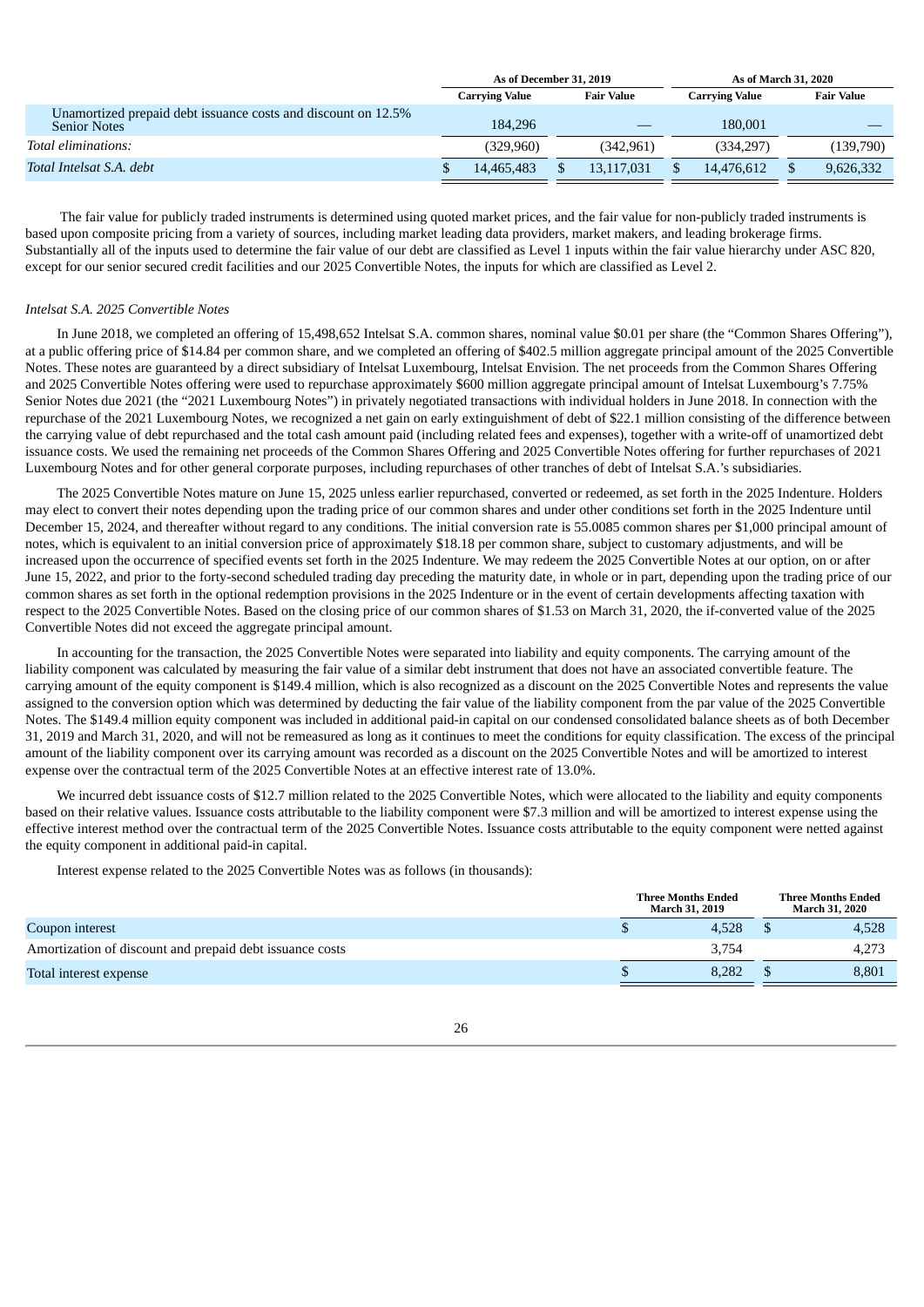#### *Intelsat Jackson Senior Secured Credit Agreement and the Company and Certain of its Subsidiaries' Indentures*

The commencement of the Chapter 11 Cases constituted an immediate event of default under Intelsat Jackson's secured credit agreement, dated as of January 12, 2011 (as amended, the "Intelsat Jackson Secured Credit Agreement"), as well as under the indentures governing certain of the Company and its subsidiaries' senior secured notes and senior notes, resulting in the automatic and immediate acceleration of substantially all of our outstanding debt. Any efforts to enforce payment obligations related to the acceleration of our debt have been automatically stayed as a result of the filing of the Chapter 11 Cases, and the creditors' rights of enforcement are subject to the applicable provisions of the Bankruptcy Code.

In addition, on April 27, 2020, our London Inter-Bank Offered Rate loans under the Intelsat Jackson Secured Credit Agreement were converted to Alternate Base Rate ("ABR") loans. We expect to pay interest on the floating rate term loans under the Intelsat Jackson Secured Credit Agreement at the rate applicable to ABR loans.

#### *Debtor-in-Possession Financing Commitment*

Prior to the commencement of the Chapter 11 Cases, Intelsat Jackson entered into a Commitment Letter with certain Commitment Parties regarding a DIP Facility. See Note 15—Subsequent Events.

#### **Note 11 Derivative Instruments and Hedging Activities**

#### *Interest Rate Cap Contracts*

As of December 31, 2019 and March 31, 2020, we held interest rate cap contracts with an aggregate notional value of \$2.4 billion that mature in February 2021. These interest rate cap contracts, which were entered into in 2017 and amended in 2018, are designed to mitigate our risk of interest rate increases on the floating rate portion of our senior secured credit facilities (see Note 10—Debt). The contracts have not been designated for hedge accounting treatment in accordance with ASC 815, *Derivatives and Hedging* ("ASC 815"), and the changes in fair value of these instruments, net of payments received, are recognized in the condensed consolidated statements of operations during the period of change. We received \$3.6 million in settlement payments related to the interest rate cap contracts for the three months ended March 31, 2019 with no comparable amounts for the three months ended March 31, 2020.

#### *Preferred Stock Warrant and Common Stock Warrant*

During 2017, we were issued a warrant to purchase preferred shares of one of our investments. We concluded that the warrant is a free-standing derivative in accordance with ASC 815. As of December 31, 2019 and March 31, 2020, the fair value of the preferred stock warrant was zero. During 2019, we were issued a warrant to purchase common shares of a separate investment. We concluded that the warrant is a free-standing derivative in accordance with ASC 815.

The following table sets forth the fair value of our derivatives by category (in thousands):

| Derivatives not designated as hedging<br>instruments | Classification | As of<br><b>December 31, 2019</b> |       |  | As of<br><b>March 31,2020</b> |  |
|------------------------------------------------------|----------------|-----------------------------------|-------|--|-------------------------------|--|
| Common stock warrant                                 | Other assets   |                                   | 3.239 |  | 3,239                         |  |
| Interest rate cap contracts                          | Other assets   |                                   | 372   |  | חר                            |  |
| <b>Total derivatives</b>                             |                |                                   | 3,611 |  | 3,276                         |  |

The following table sets forth the effect of the derivative instruments in our condensed consolidated statements of operations (in thousands):

| Derivatives not designated as hedging<br>instruments | Classification                         |  | <b>Three Months Ended</b><br>March 31, 2019 | <b>Three Months Ended</b><br>March 31, 2020 |       |  |
|------------------------------------------------------|----------------------------------------|--|---------------------------------------------|---------------------------------------------|-------|--|
| Interest rate cap contracts                          | Loss included in interest expense, net |  | (8,618)                                     |                                             | (335) |  |
| Preferred stock warrant                              | Loss included in other income, net     |  | (908)                                       |                                             |       |  |
| Total loss on derivative financial instruments       |                                        |  | (9,526)                                     |                                             | (335) |  |

#### **Note 12 Income Taxes**

In February 2018, the FASB issued ASU 2018-02, *Income Statement—Reporting Comprehensive Income (Topic 220)—Reclassification of Certain Tax Effects from Accumulated Other Comprehensive Income* ("ASU 2018-02"), which allows for an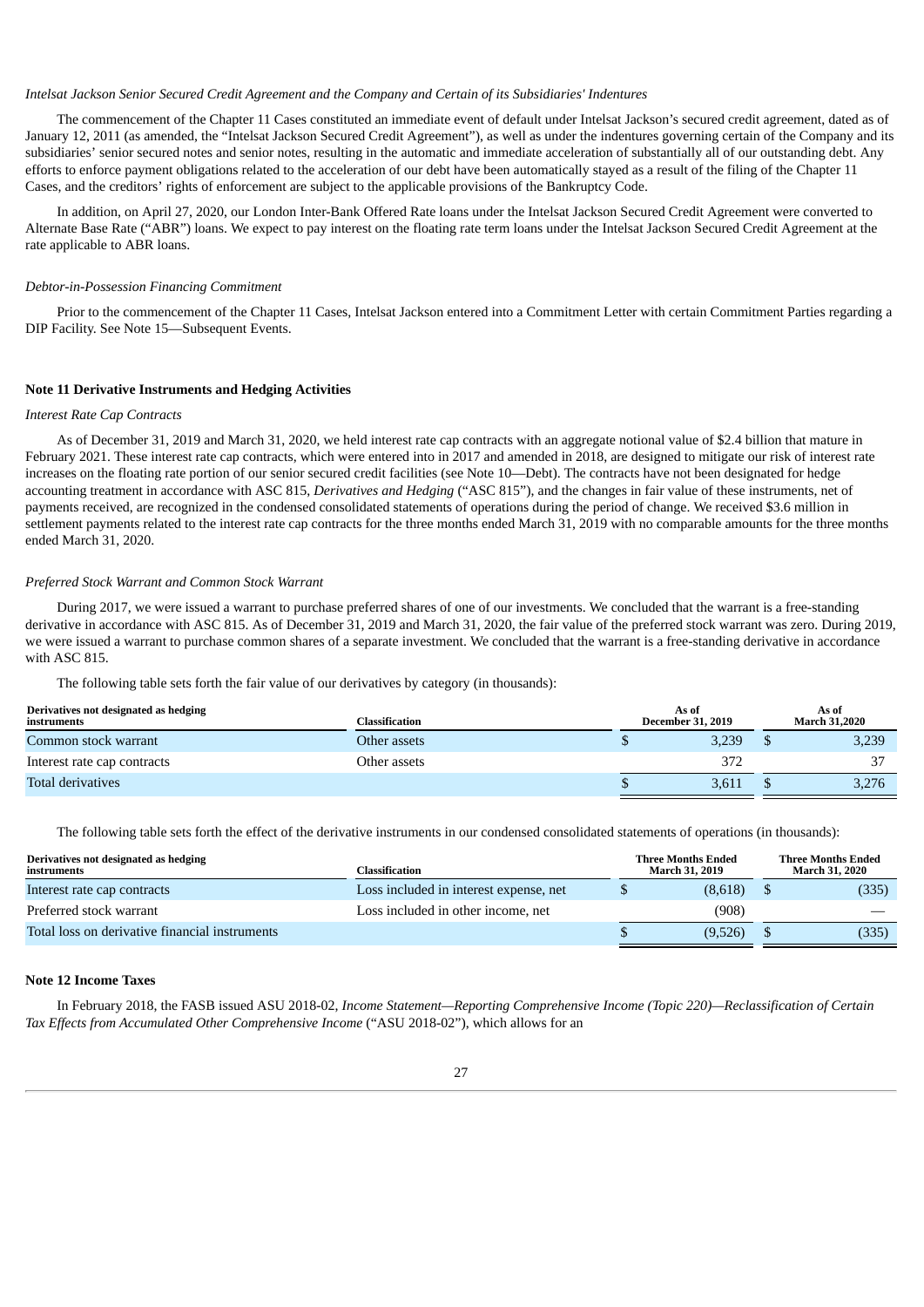optional reclassification from accumulated other comprehensive income to retained earnings for stranded tax effects resulting from the U.S. Tax Cuts and Jobs Act (the "Act"), which was signed into law on December 22, 2017. Consequently, the amendments eliminated the stranded tax effects resulting from the Act for those entities that elect the optional reclassification. ASU 2018-02 is effective for all entities for interim and annual periods beginning after December 15, 2018. We adopted ASU 2018-02 in the first quarter of 2019, which resulted in a reclassification of stranded tax effects of \$16.2 million from accumulated other comprehensive loss to accumulated deficit.

The Act includes a number of provisions, including the lowering of the U.S. corporate tax rate from 35 percent to 21 percent, effective January 1, 2018. The Act limits our U.S. interest expense deductions to approximately 30 percent of EBITDA through December 31, 2021 and approximately 30 percent of earnings before net interest and taxes thereafter. The Act also introduced a new minimum tax, the Base Erosion Anti-Abuse Tax ("BEAT"). We are treating the BEAT as a period cost.

Effective January 1, 2019, the Luxembourg corporate tax rate decreased from 26.01% to 24.94%. This resulted in a decrease in deferred tax assets and corresponding valuation allowance.

The Company recognized the income tax effects of the Act in its 2017 financial statements in accordance with Staff Accounting Bulletin No. 118, which provides SEC staff guidance for the application of ASC 740, *Income Taxes*, in the reporting period in which the Act was signed into law.

The Company measures deferred tax assets and liabilities using enacted tax rates that will apply in the years in which the temporary differences are expected to be recovered or paid. Accordingly, the Company's U.S. deferred tax assets and liabilities were remeasured to reflect the reduction in the U.S. corporate income tax rate from 35 percent to 21 percent, resulting in a \$28.0 million decrease in net deferred tax liabilities as of December 31, 2017.

On July 2, 2018, we implemented a series of internal transactions and related steps that reorganized the ownership of certain assets among our subsidiaries (the "2018 Internal Reorganization"). The 2018 Internal Reorganization resulted in the majority of our operations being owned by a U.S.-based partnership, with certain of our wholly-owned Luxembourg and U.S. subsidiaries as partners.

In response to the COVID-19 pandemic, on March 18, 2020, the Families First Coronavirus Response Act (the "FFCR Act") was enacted, and on March 27, 2020, the Coronavirus Aid, Relief, and Economic Security Act (the "CARES Act") was enacted. The FFCR Act and the CARES Act contain numerous income tax provisions, such as increasing the 30 percent adjusted taxable income threshold to 50 percent for taxable years beginning in 2019 and 2020 for purposes of determining allowable business interest expense deductions. In addition, the CARES Act repeals the 80 percent limitation for taxable years beginning before January 1, 2021 (enacted by the Act) and it further specifies that net operating losses arising in a taxable year beginning after December 31, 2017, and before January 1, 2021, are allowed as a carryback to each of the five taxable years preceding the taxable year of such losses. Modifications to the tax rules for the carryback of net operating losses and business interest limitations resulted in a federal tax refund of approximately \$8.1 million for the three months ended March 31, 2020.

The majority of our operations are located in taxable jurisdictions, including Luxembourg, the U.S. and the United Kingdom ("UK"). Due to our cumulative losses in recent years, and the inherent uncertainty associated with the realization of taxable income in the foreseeable future, we recorded a full valuation allowance against the cumulative net operating losses generated in Luxembourg. The difference between tax expense (benefit) reported in the condensed consolidated statements of operations and tax computed at statutory rates is attributable to the valuation allowance on losses generated in Luxembourg, the provision for foreign taxes, which were principally in the U.S. as a result of the final BEAT regulations and the UK, as well as withholding taxes on revenue earned in some of the foreign markets in which we operate, offset by the tax benefit resulting from the impacts of the CARES Act.

As of both December 31, 2019 and March 31, 2020, our gross unrecognized tax benefits were \$25.0 million (including interest and penalties), of which \$21.5 million, if recognized, would affect our effective tax rate. As of December 31, 2019 and March 31, 2020, we had recorded reserves for interest and penalties in the amount of \$0.6 million and less than \$0.1 million, respectively. We continue to recognize interest and, to the extent applicable, penalties with respect to the unrecognized tax benefits as income tax expense. Since December 31, 2019, the change in the balance of unrecognized tax benefits has consisted of an increase of \$0.1 million related to current tax positions and a nominal decrease related to prior tax positions.

We operate in various taxable jurisdictions throughout the world, and our tax returns are subject to audit and review from time to time. We consider Luxembourg, the U.S., the UK and Brazil to be our significant tax jurisdictions. Our Luxembourg, U.S., UK and Brazilian subsidiaries are subject to income tax examination for periods after December 31, 2014. Within the next twelve months, we believe that there are no jurisdictions in which the outcome of unresolved tax issues or claims is likely to be material to our results of operations, financial position or cash flows.

During 2019, the Company made payments to the government of India in the amount of \$7.0 million with respect to ongoing administrative proceedings. We believe it is more likely than not that the positions which we have presented in these matters will result in a favorable outcome for the Company. As a result, the payments have been recorded in taxes receivable.

Effective January 31, 2020, the UK formally exited the European Union ("EU"). As a result of the withdrawal, existing tax reliefs and exemptions on intra-European transactions will likely cease to apply to transactions between UK entities and EU entities. In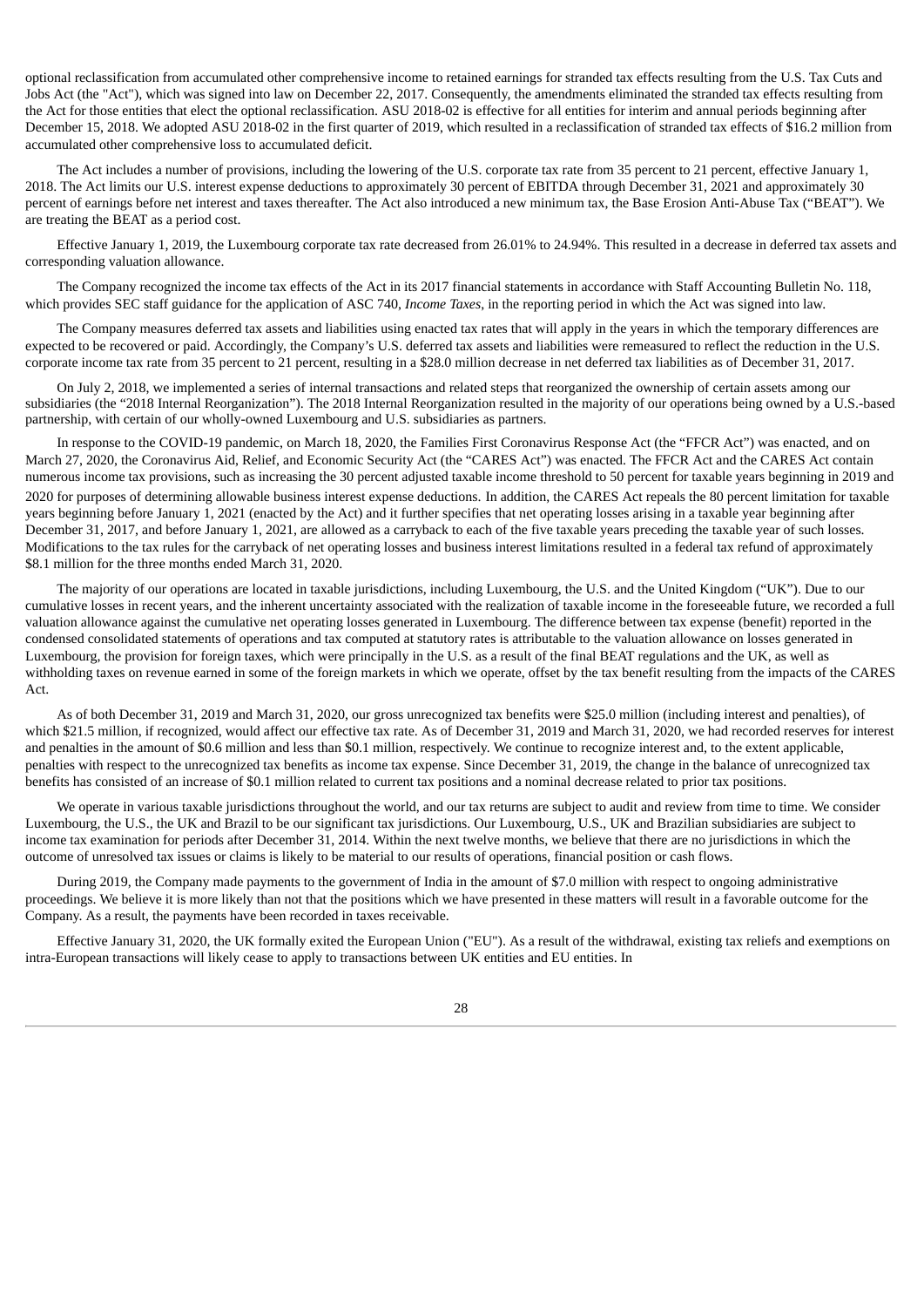addition, transactions with non-EU countries, such as the U.S., may also be affected. As of March 31, 2020, all relevant tax laws and treaties remained unchanged and the tax consequences were unknown. Therefore, we have not recognized any impacts of the withdrawal in the income tax provision as of March 31, 2020. We will recognize any impacts to the tax provision when changes in tax laws or treaties between the UK and the EU or individual EU member states are enacted.

On December 2, 2019, the U.S. Department of Treasury and the U.S. Internal Revenue Service released final regulations with respect to BEAT as enacted by the 2017 Tax Reform Act. These regulations represent the final version of proposed regulations which were released in December 2018. The BEAT is a minimum tax established by the Act that subjects certain payments made by U.S. corporations or subsidiaries to foreign related parties to a secondary federal income tax regime in the U.S. The final regulations clarify which taxpayers are subject to the BEAT and how the BEAT rules apply to certain payments and transactions. We have adopted the final BEAT regulations as of the release date. These regulations are effective for the Company as of its tax year ended December 31, 2018. The Company included the impact of BEAT tax expense for the final regulations related to both the 2018 and 2019 tax years in the fourth quarter of 2019.

#### **Note 13 Commitments and Contingencies**

We are subject to litigation in the ordinary course of business. Management does not believe that the resolution of any of those pending proceedings would have a material adverse effect on our financial position or results of operations.

On May 13, 2020, the Company and certain of its subsidiaries filed voluntary petitions for relief under Chapter 11 of the Bankruptcy Code in Bankruptcy Court. As a result of such bankruptcy filings, substantially all proceedings pending against the Debtors have been stayed.

#### **Note 14 Related Party Transactions**

#### *(a) Shareholders' Agreements*

Certain shareholders of Intelsat Global S.A. entered into shareholders' agreements on February 4, 2008. The shareholders' agreements were assigned to Intelsat S.A. by amendments effective as of March 30, 2012 in connection with our initial public offering (the "IPO") in April 2013, and then terminated in December 2018 and replaced by a new agreement. The new shareholders agreement provides, among other things, specific rights to and limitations upon the holders of Intelsat S.A.'s share capital with respect to shares held by such holders.

#### *(b) Governance Agreement*

Prior to the consummation of the IPO, we entered into a governance agreement with our shareholder affiliated with BC Partners (the "BC Shareholder"), our shareholder affiliated with Silver Lake (the "Silver Lake Shareholder") and David McGlade, our Non-Executive Chairman. This agreement was terminated in December 2018 and replaced with a new agreement between the BC Shareholder and the Company, containing provisions relating to the composition of our board of directors and certain other matters.

#### *(c) Indemnification Agreements*

We have entered into agreements with our executive officers and directors to provide contractual indemnification in addition to the indemnification provided for in our articles of incorporation.

#### *(d) Horizons Holdings*

We have a 50% ownership interest in Horizons Holdings as a result of a joint venture with JSAT (see Note 8(a)—Investments—Horizons Holdings).

#### *(e) Horizons-3 Satellite LLC*

We have a 50% ownership interest in Horizons 3 as a result of a joint venture with JSAT (see Note 8(b)—Investments—Horizons-3 Satellite LLC).

#### **Note 15 Subsequent Events**

### *Voluntary Reorganization under Chapter 11*

On May 13, 2020, the Debtors (as defined in Note 1—General above) voluntarily commenced the Chapter 11 Cases under the Bankruptcy Code in the Bankruptcy Court. Primary factors causing the filing for Chapter 11 protection included the Company's intention to participate in the accelerated clearing process of C-band spectrum set forth in the FCC's final order on the topic, requiring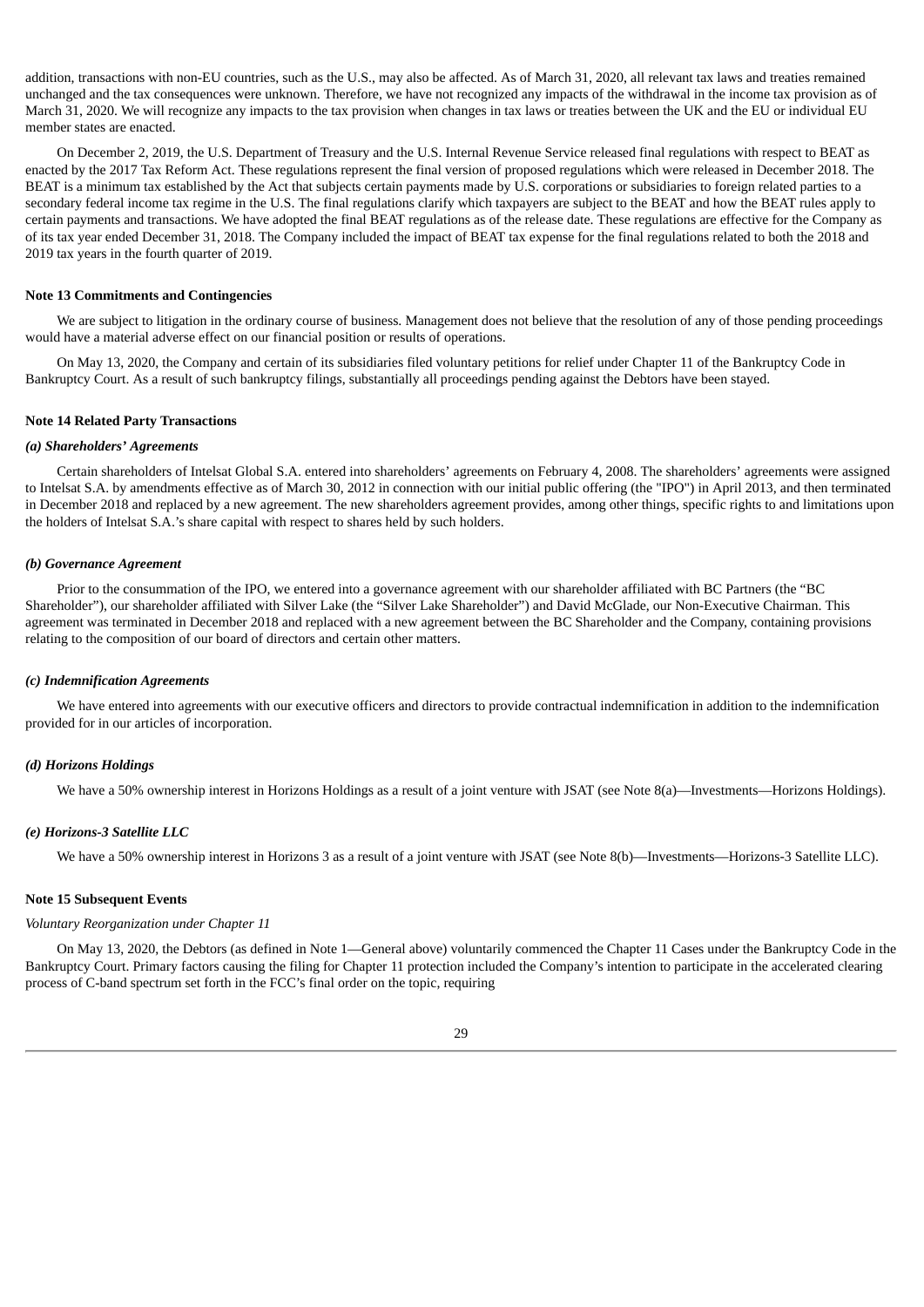the Company to incur significant costs now related to clearing activities well in advance of receiving reimbursement for such costs, as well as the economic slowdown impacting the Company and several of its end markets due to COVID-19. On May 26, 2020, the Company filed a written commitment with the FCC to accelerate clearing of the C-band spectrum in the U.S.

The Chapter 11 process can be unpredictable and involves significant risks and uncertainties. The Debtors have received initial approval from the Bankruptcy Court to maintain business-as-usual operations and uphold their respective commitments to their stakeholders, including employees, customers, and vendors, during the restructuring process, subject to the jurisdiction of the Bankruptcy Court and in accordance with the applicable provisions of the Bankruptcy Code.

While the Chapter 11 Cases are pending, the Debtors do not anticipate making interest payments due under their respective unsecured debt instruments; however, the Debtors expect to pay all interest payments in full as they come due under their respective senior secured debt instruments. During the year ended December 31, 2019, the total aggregate amount of interest paid pursuant to our unsecured debt instruments was \$768.2 million, and for the three months ended March 31, 2020 was \$146.5 million. The total aggregate amount of interest payments due under our unsecured debt instruments for the remainder of 2020 which we do not expect to pay is \$638.9 million.

In addition, prior to the commencement of the Chapter 11 Cases, the Company entered into the Commitment Letter with the Commitment Parties, pursuant to which, and subject to the satisfaction of certain customary conditions, including the approval of the Bankruptcy Court, the Commitment Parties have agreed to backstop the DIP Facility, in an aggregate principal amount of \$1.0 billion.

#### *Notice of Delisting*

<span id="page-29-0"></span>On May 20, 2020, the New York Stock Exchange ("NYSE") filed a Form 25 with the SEC to delist the Company's common shares, \$0.01 par value from the NYSE. The delisting became effective 10 days after the Form 25 was filed. The deregistration of the common shares under Section 12(b) of the Securities Exchange Act of 1934, as amended (the "Exchange Act") will become effective 90 days after the filing date of the Form 25, at which point the common shares will be deemed registered under Section 12(g) of the Exchange Act. The Company's common shares began trading on the OTC Pink Marketplace on May 19, 2020 under the symbol "INTEQ."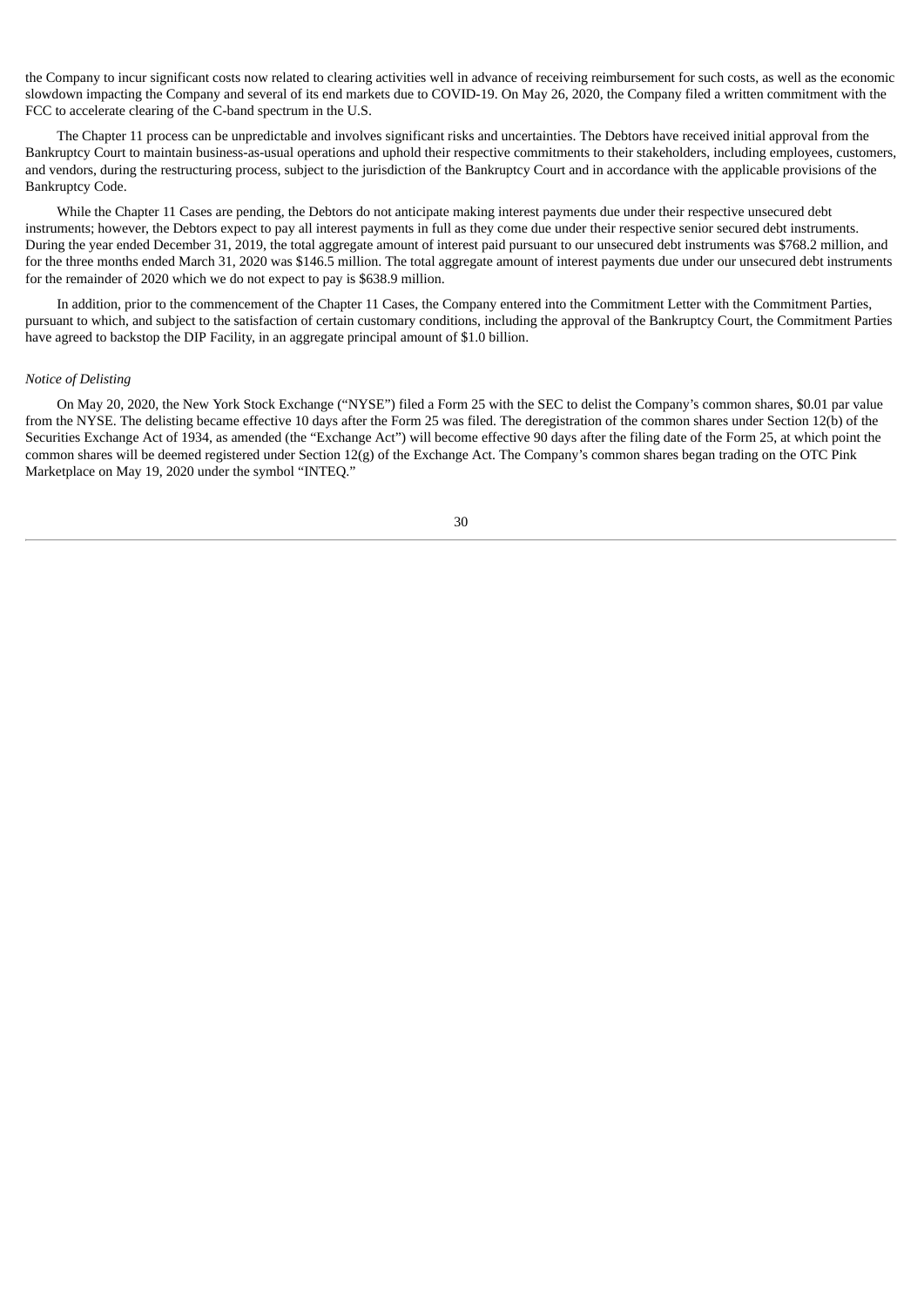#### **Item 2. Management's Discussion and Analysis of Financial Condition and Results of Operations**

The following discussion should be read in conjunction with our unaudited condensed consolidated financial statements and their notes included in Item 1—Financial Statements in this Quarterly Report. See "Forward-Looking Statements" and Item 1A—Risk Factors, for a discussion of factors that could cause our future financial condition and results of operations to be different from those discussed below.

The Company is relying on the U.S. Securities and Exchange Commission's (the "SEC") March 25, 2020 Order pursuant to Section 36 of the Exchange Act (Release No. 34-88465) (the "Order") in delaying the filing of this Quarterly Report for the three months ended March 31, 2020, due to circumstances related to the novel coronavirus ("COVID-19") pandemic. In particular, COVID-19 has caused limited access to the Company's facilities and disrupted its normal interactions with its accounting personnel, legal advisors, auditors and others involved in the preparation of this Quarterly Report. The filing of this Quarterly Report on the date hereof will be considered a timely filing under the Order.

#### **Overview**

We operate one of the world's largest satellite services businesses, providing a critical layer in the global communications infrastructure.

We provide diversified communications services to the world's leading media companies, fixed and wireless telecommunications operators, data networking service providers for enterprise and mobile applications in the air and on the seas, multinational corporations and internet service providers. We are also the leading provider of commercial satellite capacity to the United States ("U.S.") government and other select military organizations and their contractors.

Our customers use our global network for a broad range of applications, from global distribution of content for media companies to providing the transmission layer for commercial aeronautical consumer broadband connectivity, to enabling essential network backbones for telecommunications providers in high-growth emerging regions.

Our network solutions are a critical component of our customers' infrastructures and business models. Generally, our customers need the specialized connectivity that satellites provide so long as they are in business or pursuing their mission. In recent years, mobility services providers have contracted for services on our fleet that support broadband connections for passengers on commercial flights and cruise ships, connectivity that in some cases is only available through our network. In addition, our satellite neighborhoods provide our media customers with efficient and reliable broadcast distribution that maximizes audience reach, a technical and economic benefit that is difficult for terrestrial services to match. In developing regions, our satellite solutions often provide higher reliability than is available from local terrestrial telecommunications services and allow our customers to reach geographies that they would otherwise be unable to serve.

#### **Recent Developments**

#### *Voluntary Reorganization under Chapter 11*

On May 13, 2020, the Company and certain of its subsidiaries (each, a "Debtor") commenced voluntary cases (the "Chapter 11 Cases") under Chapter 11 of the United States Bankruptcy Code (the "Bankruptcy Code") in the United States Bankruptcy Court for the Eastern District of Virginia (the "Bankruptcy Court"). Primary factors causing us to file for Chapter 11 protection included the Company's intention to participate in the accelerated clearing process of C-band spectrum set forth in the U.S. Federal Communications Commission's ("FCC") final order on the topic, requiring the Company to incur significant costs now related to clearing activities well in advance of receiving reimbursement for such costs, as well as the economic slowdown impacting the Company and several of its end markets due to COVID-19. On May 26, 2020, the Company filed a written commitment with the FCC to accelerate clearing of the C-band spectrum in the U.S.

The Chapter 11 process can be unpredictable and involves significant risks and uncertainties. As a result of these risks and uncertainties, the amount and composition of the Company's assets, liabilities, officers and/or directors could be significantly different following the outcome of the Chapter 11 cases, and the description of the Company's operations, properties and liquidity and capital resources included in this Quarterly Report may not accurately reflect its operations, properties and liquidity and capital resources following the Chapter 11 process. For additional information regarding such risks, see Part II—Item 1A—Risk Factors.

The Debtors have received initial approval from the Bankruptcy Court to maintain business-as-usual operations and uphold their respective commitments to their stakeholders, including employees, customers, and vendors, during the restructuring process, subject to the jurisdiction of the Bankruptcy Court and in accordance with the applicable provisions of the Bankruptcy Code. While the Chapter 11 Cases are pending, the Debtors do not anticipate making interest payments due under their respective unsecured debt instruments; however, the Debtors expect to pay all interest payments in full as they come due under their respective senior secured debt instruments. During the year ended December 31, 2019, the total aggregate amount of interest paid pursuant to our unsecured debt instruments was \$768.2 million, and for the three months ended March 31, 2020 was \$146.5 million. The total aggregate amount

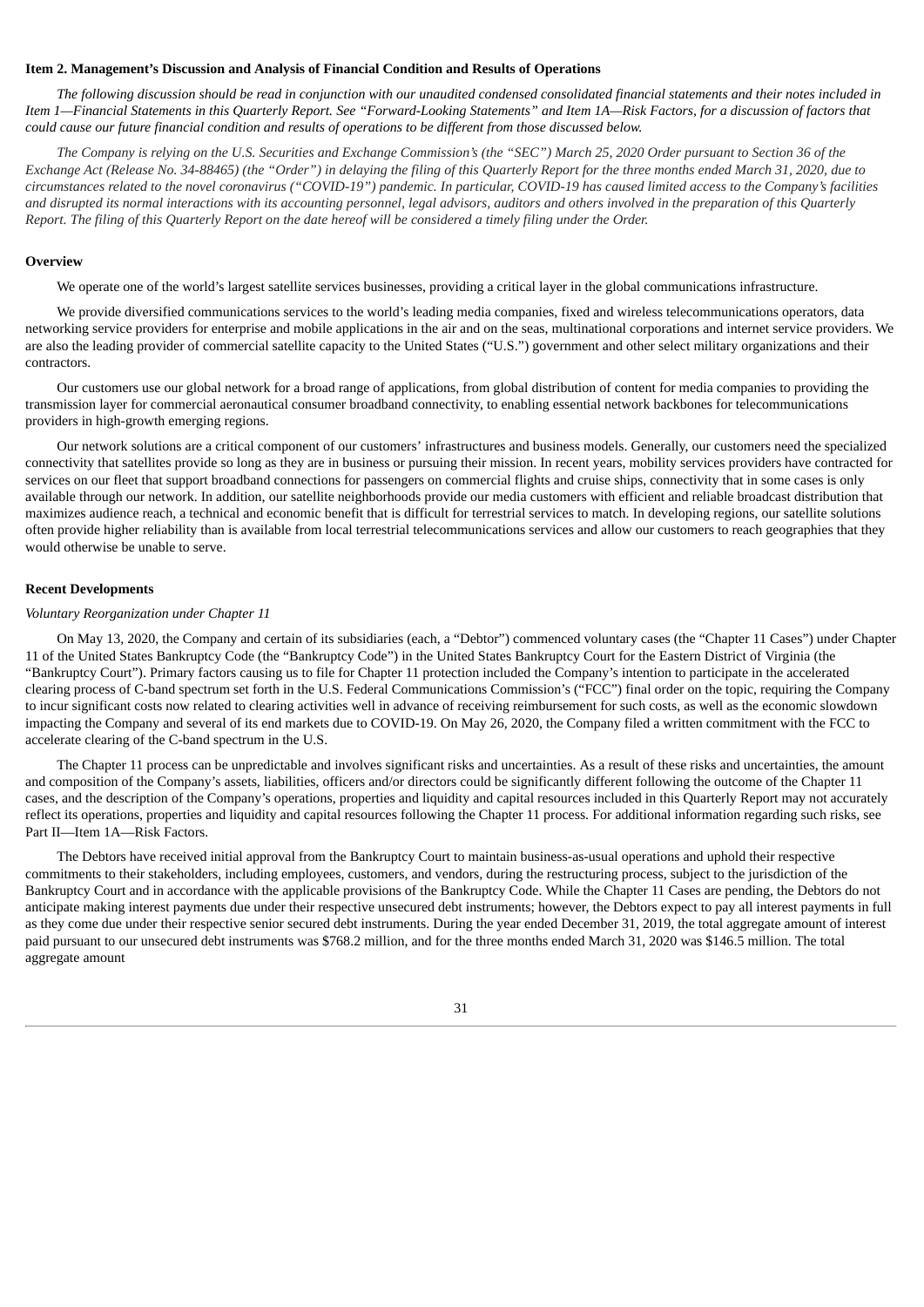of interest payments due under our unsecured debt instruments for the remainder of 2020 which we do not expect to pay is \$638.9 million.

In addition, prior to the commencement of the Chapter 11 Cases, the Company entered into a commitment letter (the "Commitment Letter") with certain parties (the "Commitment Parties"), pursuant to which, and subject to the satisfaction of certain customary conditions, including the approval of the Bankruptcy Court, the Commitment Parties have agreed to backstop a non-amortizing multiple draw super-priority senior secured debtor-in-possession term loan facility (the "DIP Facility"), in an aggregate principal amount of \$1.0 billion. For additional discussion regarding risks related to the DIP Facility, see Part II—Item 1A—Risk Factors.

#### *Update on the Effects of COVID-19*

The COVID-19 pandemic has had an adverse impact on our business, operating results and financial condition, a trend we expect to continue. Among the impacts of the COVID-19 pandemic were a reduction of revenue and a decreased likelihood of collection from certain mobility customers. We continue to closely monitor the ongoing impact on our employees, customers, business and results of operations. For additional information regarding the risks associated with COVID-19, see Part II—Item 1A—Risk Factors.

## **A. Results of Operations**

#### *Three Months Ended March 31, 2019 and 2020*

The following table sets forth our comparative statements of operations for the periods shown with the increase (decrease) and percentage changes, except those deemed not meaningful ("NM"), between the periods presented (in thousands, except percentages):

|                                                                   | <b>Three Months Ended</b><br>March 31, 2019 | <b>Three Months Ended</b><br><b>March 31, 2020</b> |           | Increase<br>(Decrease) |           | Percentage<br>Change |
|-------------------------------------------------------------------|---------------------------------------------|----------------------------------------------------|-----------|------------------------|-----------|----------------------|
| Revenue                                                           | \$<br>528,449                               | \$                                                 | 458,820   | \$                     | (69, 629) | (13)%                |
| Operating expenses:                                               |                                             |                                                    |           |                        |           |                      |
| Direct costs of revenue (excluding depreciation and amortization) | 105,405                                     |                                                    | 105,085   |                        | (320)     | $-$ %                |
| Selling, general and administrative                               | 51,658                                      |                                                    | 80,967    |                        | 29,309    | 57%                  |
| Depreciation and amortization                                     | 171,094                                     |                                                    | 163,048   |                        | (8,046)   | $(5)\%$              |
| Impairment of non-amortizable intangible assets                   |                                             |                                                    | 12,200    |                        | 12,200    | <b>NM</b>            |
| Total operating expenses                                          | 328,157                                     |                                                    | 361,300   |                        | 33,143    | 10%                  |
| Income from operations                                            | 200,292                                     |                                                    | 97,520    |                        | (102,772) | (51)%                |
| Interest expense, net                                             | 316,602                                     |                                                    | 318,329   |                        | 1,727     | 1%                   |
| Other income, net                                                 | 1,413                                       |                                                    | 2,735     |                        | 1,322     | 94                   |
| Loss before income taxes                                          | (114, 897)                                  |                                                    | (218,074) |                        | 103,177   | (90)%                |
| Provision for income taxes                                        | 5,145                                       |                                                    | 141       |                        | (5,004)   | (97)%                |
| Net loss                                                          | (120, 042)                                  |                                                    | (218,215) |                        | 98,173    | (82)%                |
| Net income attributable to noncontrolling interest                | (580)                                       |                                                    | (556)     |                        | 24        | (4)%                 |
| Net loss attributable to Intelsat S.A.                            | \$<br>(120, 622)                            | \$                                                 | (218,771) | \$                     | 98,149    | (81)%                |

#### *Revenue*

We earn revenue primarily by providing services to our customers using our satellite transponder capacity. Our customers generally obtain satellite capacity from us by placing an order pursuant to one of several master customer service agreements. On-network services are comprised primarily of services delivered on our owned network infrastructure, as well as commitments for third-party capacity, generally long-term in nature, which we integrate and market as part of our owned infrastructure. In the case of third-party services in support of government applications, the commitments for third-party capacity are shorter and matched to the government contracting period, and thus remain classified as off-network services. Off-network services can include transponder services and other satellite-based transmission services, such as mobile satellite services ("MSS"), which are sourced from other operators, often in frequencies not available on our network. Under the category Off-Network and Other Revenues, we also include revenues from consulting and other services.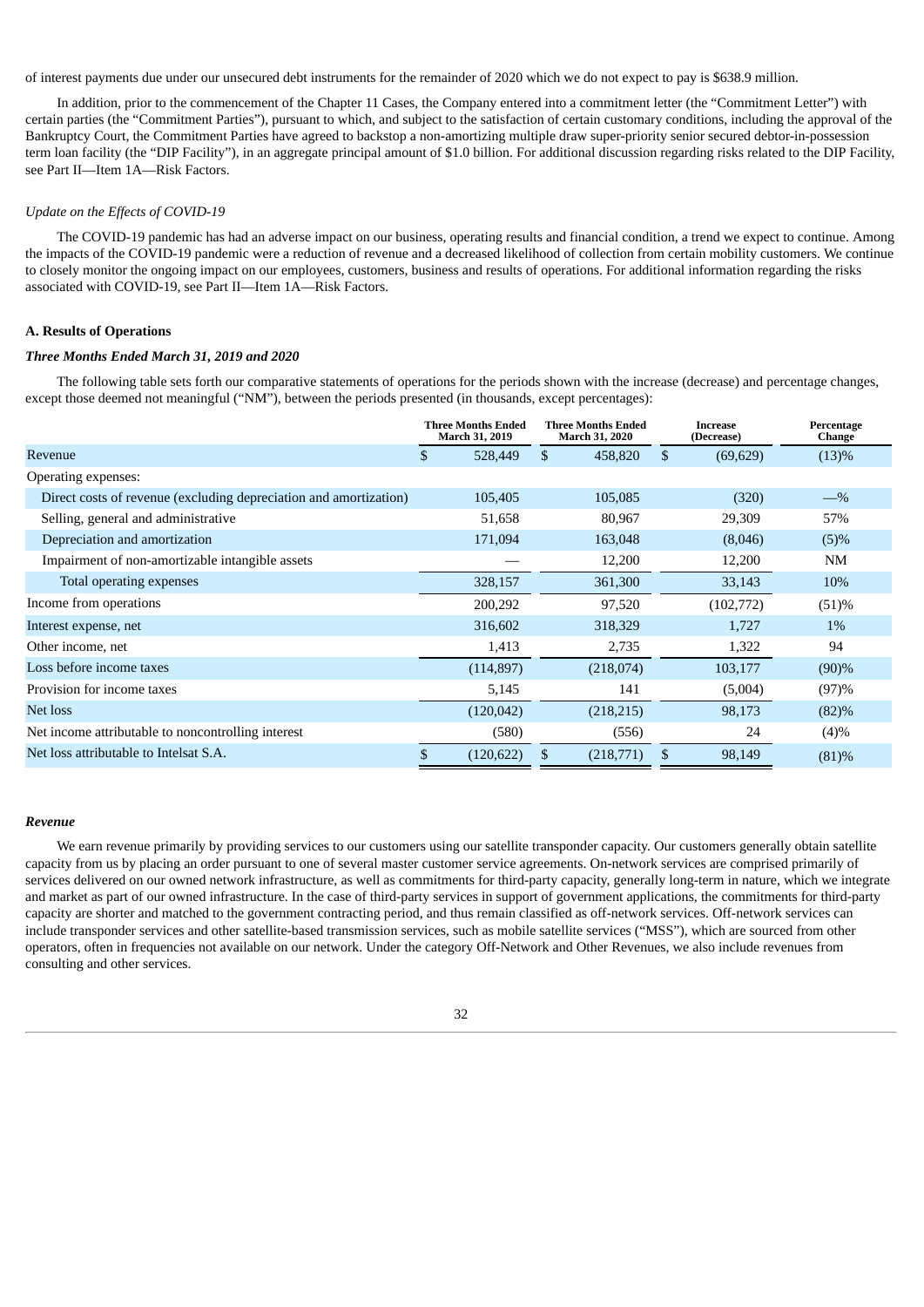The following table sets forth our comparative revenue by service type, with Off-Network and Other Revenues shown separately from On-Network Revenues, for the periods below (in thousands, except percentages):

|                                                 | Three Months Ended<br>March 31, 2019 |    | <b>Three Months Ended</b><br>March 31, 2020 |    | Increase<br>(Decrease) | Percentage<br>Change |
|-------------------------------------------------|--------------------------------------|----|---------------------------------------------|----|------------------------|----------------------|
| <b>On-Network Revenues</b>                      |                                      |    |                                             |    |                        |                      |
| Transponder services                            | \$<br>377,284                        | S. | 331.334                                     | -S | (45,950)               | (12)%                |
| Managed services                                | 93.201                               |    | 72.261                                      |    | (20, 940)              | (22)                 |
| Channel                                         | 691                                  |    | 426                                         |    | (265)                  | (38)                 |
| Total on-network revenues                       | 471,176                              |    | 404.021                                     |    | (67, 155)              | (14)                 |
| <b>Off-Network and Other Revenues</b>           |                                      |    |                                             |    |                        |                      |
| Transponder, MSS and other off-network services | 49,858                               |    | 43.688                                      |    | (6,170)                | (12)                 |
| Satellite-related services                      | 7.415                                |    | 11,111                                      |    | 3,696                  | 50                   |
| Total off-network and other revenues            | 57,273                               |    | 54,799                                      |    | (2, 474)               | (4)                  |
| Total                                           | 528,449                              | S  | 458,820                                     | .S | (69, 629)              | (13)%                |

Total revenue for the three months ended March 31, 2020 decreased by \$69.6 million, or 13%, as compared to the three months ended March 31, 2019. By service type, our revenues increased or decreased due to the following:

#### On-Network Revenues:

- *Transponder services—*an aggregate decrease of \$46.0 million, primarily due to a \$32.1 million decrease in revenue from network services customers, a \$12.3 million decrease in revenue from media customers, and a \$1.5 million decrease in revenue from government customers. The decline from network services customers was primarily due to non-renewals, renewals at lower pricing or lower capacity, service contractions for enterprise and wireless infrastructure applications, the termination of a network services contract, and approximately \$5.0 million in lost revenue resulting from the loss of Intelsat 29e, a portion of which services were restored with off-network services. These declines were partially offset by increased revenues from customers for telecommunications infrastructure in the Asia-Pacific region. The decline from media customers was primarily due to non-renewals, renewals at lower pricing or lower capacity and service contractions for distribution services in the Latin America, North America and Africa regions.
- *• Managed services—*an aggregate decrease of \$20.9 million, primarily due to a \$12.1 million decrease in revenue from network services customers, a \$7.5 million decrease in revenue from media customers, and a \$1.3 million decrease in revenue from government customers. The decrease from network services customers was mainly driven by declines for mobility broadband solutions and trunking applications, primarily due to the termination of a network services contract, and approximately \$4.3 million in lost revenue resulting from the loss of Intelsat 29e, a portion of which services were restored with off-network services. These declines were partially offset by increased revenues from maritime mobility services. The decrease in revenue from media customers was mainly related to termination of a managed video service contract and a decrease in occasional use services.

#### Off-Network and Other Revenues:

- *Transponder, MSS and other off-network services—*an aggregate decrease of \$6.2 million, primarily due to \$14.3 million of revenue recognized in the first quarter of 2019 from a network services customer accounted for as a sales-type lease under ASC 842, *Leases* ("ASC 842"), with no comparable amount in 2020, partially offset by an increase of \$4.6 million in revenue from network services customers largely due to the restoration of certain Intelsat 29e services to off-network capacity and a \$4.6 million increase in revenue from government customers.
- *Satellite-related services—*an aggregate increase of \$3.7 million, reflecting increased revenues from professional services supporting thirdparty satellites.

#### *Operating Expenses*

# *Direct Costs of Revenue (Excluding Depreciation and Amortization)*

Direct costs of revenue decreased by \$0.3 million, to \$105.1 million for the three months ended March 31, 2020, as compared to the three months ended March 31, 2019. The decrease was primarily due to nominal fluctuations in earth station, staff-related and operational expenses.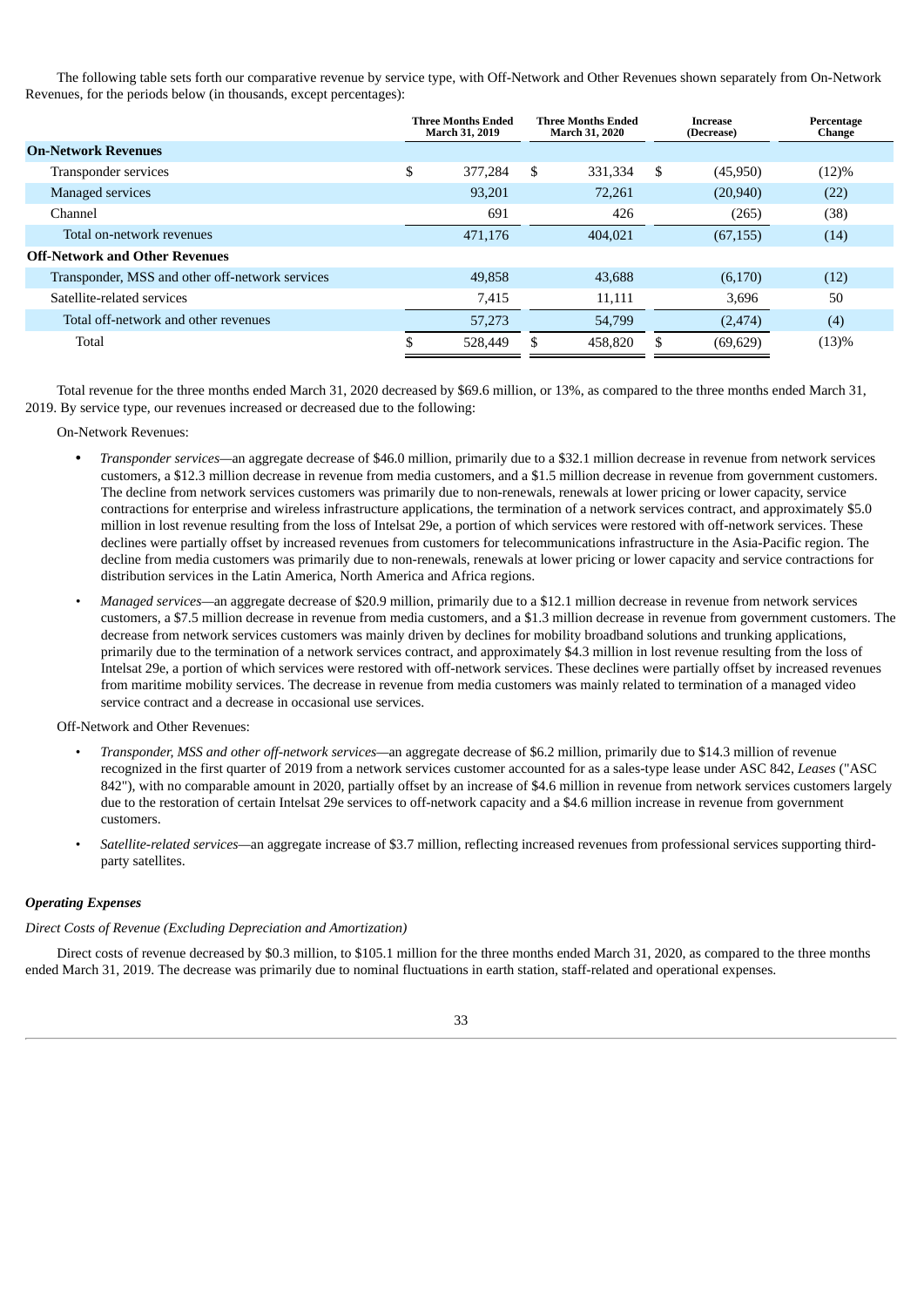#### *Selling, General and Administrative*

Selling, general and administrative expenses increased by \$29.3 million, or 57%, to \$81.0 million for the three months ended March 31, 2020, as compared to the three months ended March 31, 2019. The increase was primarily due to a \$19.5 million increase in bad debt expense, largely relating to a certain customer that filed for Chapter 11 bankruptcy protection, and a \$4.7 million increase in professional fees. The remaining increase was driven by increases in other miscellaneous operating costs.

#### *Depreciation and Amortization*

Depreciation and amortization expense decreased by \$8.0 million, or 5%, to \$163.0 million for the three months ended March 31, 2020, as compared to the three months ended March 31, 2019. Significant items impacting depreciation and amortization included:

- a decrease of \$9.2 million in depreciation expense due to the write-off of Intelsat 29e; and
- a decrease of \$4.7 million in depreciation expense due to the timing of a satellite becoming fully depreciated; partially offset by
- an increase of \$4.7 million in depreciation expense resulting from the impact of a satellite placed in service; and
- an increase of \$1.2 million in depreciation expense due to the impact of certain ground segment assets placed in service.

#### *Impairment of Non-Amortizable Intangible Assets*

We recognized an impairment charge of \$12.2 million for the three months ended March 31, 2020 relating to the Intelsat trade name intangible asset. No comparable amounts were recognized for the three months ended March 31, 2019. See Item 1, Note 9—Goodwill and Other Intangible Assets for further discussion.

#### *Interest Expense, Net*

Interest expense, net consists of gross interest expense incurred together with gains and losses on interest rate cap contracts (which reflect the change in their fair value), offset by interest income earned and interest capitalized related to assets under construction. As of March 31, 2020, we held interest rate cap contracts with an aggregate notional amount of \$2.4 billion to mitigate the risk of interest rate increases on the floating-rate term loans under our senior secured credit facilities. The contracts have not been designated as hedges for accounting purposes.

Interest expense, net increased by \$1.7 million, or 1%, to \$318.3 million for the three months ended March 31, 2020, as compared to the three months ended March 31, 2019. The increase in interest expense, net was principally due to the following:

- an increase of \$7.3 million primarily resulting from our incremental debt raise in 2019; and
- an increase of \$4.6 million due to lower capitalized interest primarily resulting from decreased levels of satellites and related assets under construction; partially offset by
- a decrease of \$8.3 million corresponding to a larger decrease in fair value of the interest rate cap contracts during the three months ended March 31, 2019 as compared to the three months ended March 31, 2020.

The non-cash portion of total interest expense, net was \$39.6 million for the three months ended March 31, 2020, primarily consisting of interest expense related to the significant financing component identified in customer contracts, amortization and accretion of discounts and premiums, amortization of deferred financing fees and the loss resulting from the decrease in fair value of the interest rate cap contracts we hold.

#### *Other Income, Net*

Other income, net was \$2.7 million for the three months ended March 31, 2020, as compared to \$1.4 million for the three months ended March 31, 2019. The increase in other income, net for the three months ended March 31, 2020 primarily resulted from a \$6.0 million gain on sale of assets, partially offset by increased foreign currency losses of \$4.3 million largely related to our business conducted in Brazilian *reais*.

### *Provision for Income Taxes*

Income tax expense decreased by \$5.0 million, or 97%, to \$0.1 million for the three months ended March 31, 2020, as compared to the three months ended March 31, 2019. The decrease was principally attributable to the impact of the Coronavirus Aid, Relief, and Economic Security Act, enacted on March 27, 2020, with regards to the relaxed limitations on the deductibility of interest and the use of net operating losses arising in taxable years beginning after December 31, 2017.

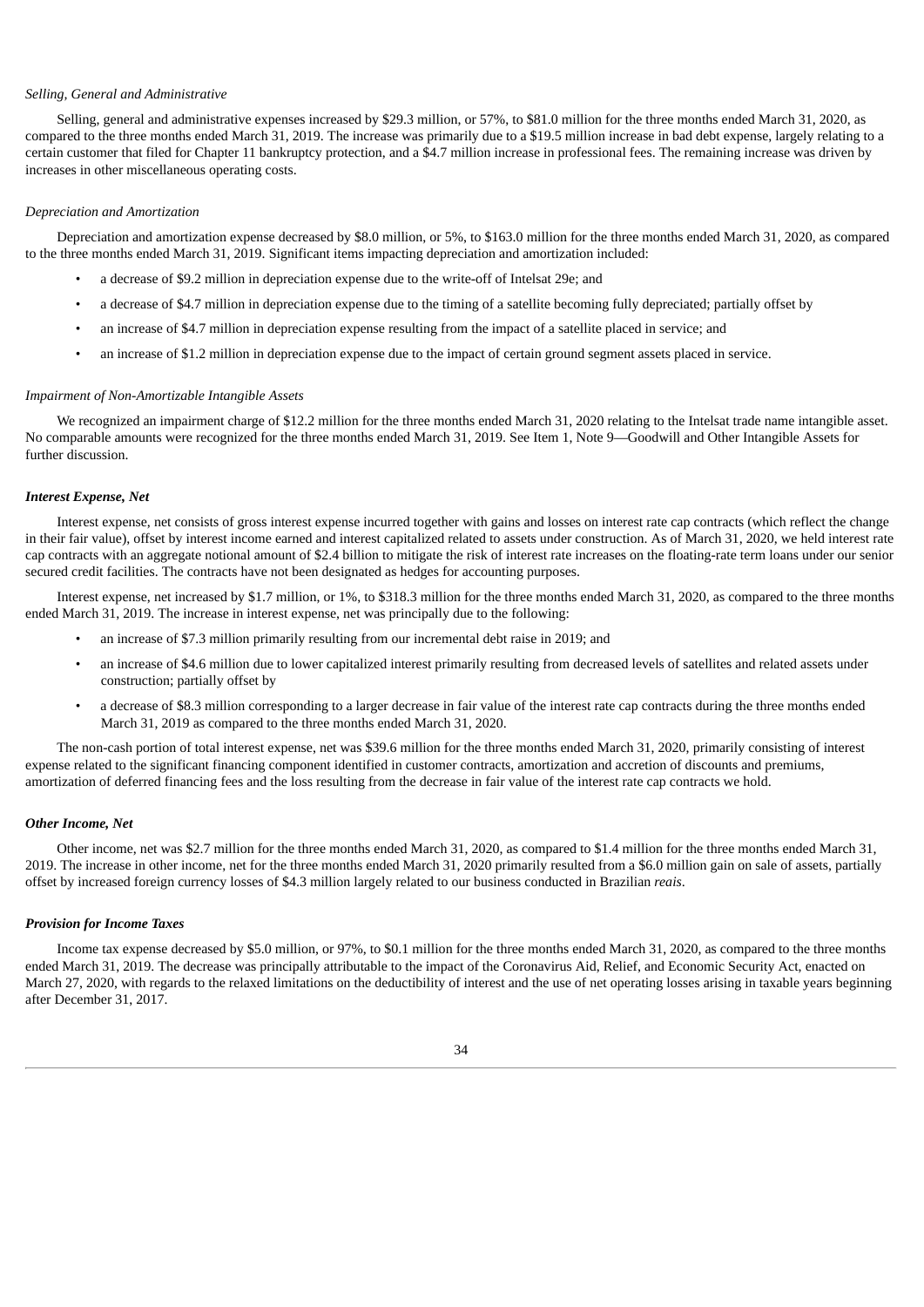Cash paid for income taxes, net of refunds, totaled \$1.9 million and \$1.0 million for the three months ended March 31, 2019 and 2020, respectively.

#### *Net Loss Attributable to Intelsat S.A.*

Net loss attributable to Intelsat S.A. was \$218.8 million for the three months ended March 31, 2020, as compared to net loss attributable to Intelsat S.A. of \$120.6 million for the three months ended March 31, 2019. The change reflects the various items discussed above.

#### *EBITDA*

EBITDA consists of earnings before net interest, loss (gain) on early extinguishment of debt, taxes and depreciation and amortization. Given our high level of leverage, refinancing activities are a frequent part of our efforts to manage our costs of borrowing. Accordingly, we consider loss (gain) on early extinguishment of debt an element of interest expense. EBITDA is a measure commonly used in the fixed satellite services ("FSS") sector, and we present EBITDA to enhance the understanding of our operating performance. We use EBITDA as one criterion for evaluating our performance relative to that of our peers. We believe that EBITDA is an operating performance measure, and not a liquidity measure, that provides investors and analysts with a measure of operating results unaffected by differences in capital structures, capital investment cycles and ages of related assets among otherwise comparable companies. However, EBITDA is not a measure of financial performance under U.S. GAAP, and our EBITDA may not be comparable to similarly titled measures of other companies. EBITDA should not be considered as an alternative to operating income (loss) or net income (loss) determined in accordance with U.S. GAAP, as an indicator of our operating performance, or as an alternative to cash flows from operating activities determined in accordance with U.S. GAAP, as an indicator of cash flows, or as a measure of liquidity.

A reconciliation of net loss to EBITDA for the periods shown is as follows (in thousands):

|                               | <b>Three Months Ended</b><br><b>March 31, 2019</b> |            |    | <b>Three Months Ended</b><br>March 31, 2020 |
|-------------------------------|----------------------------------------------------|------------|----|---------------------------------------------|
| Net loss                      | Ф                                                  | (120, 042) | \$ | (218, 215)                                  |
| Add:                          |                                                    |            |    |                                             |
| Interest expense, net         |                                                    | 316,602    |    | 318,329                                     |
| Provision for income taxes    |                                                    | 5,145      |    | 141                                         |
| Depreciation and amortization |                                                    | 171,094    |    | 163,048                                     |
| <b>EBITDA</b>                 |                                                    | 372,799    | \$ | 263,303                                     |

#### *Adjusted EBITDA*

In addition to EBITDA, we calculate a measure called Adjusted EBITDA to assess the operating performance of Intelsat S.A. Adjusted EBITDA consists of EBITDA of Intelsat S.A. as adjusted to exclude or include certain unusual items, certain other operating expense items and certain other adjustments as described in the table and related footnotes below. Our management believes that the presentation of Adjusted EBITDA provides useful information to investors, lenders and financial analysts regarding our financial condition and results of operations because it permits clearer comparability of our operating performance between periods. By excluding the potential volatility related to the timing and extent of non-operating activities, such as impairments of asset value and other non-recurring items, our management believes that Adjusted EBITDA provides a useful means of evaluating the success of our operating activities. We also use Adjusted EBITDA, together with other appropriate metrics, to set goals for and measure the operating performance of our business, and it is one of the principal measures we use to evaluate our management's performance in determining compensation under our incentive compensation plans. Adjusted EBITDA measures have been used historically by investors, lenders and financial analysts to estimate the value of a company, to make informed investment decisions and to evaluate performance. Our management believes that the inclusion of Adjusted EBITDA facilitates comparison of our results with those of companies having different capital structures.

Adjusted EBITDA is not a measure of financial performance under U.S. GAAP and may not be comparable to similarly titled measures of other companies. Adjusted EBITDA should not be considered as an alternative to operating income (loss) or net income (loss) determined in accordance with U.S. GAAP, as an indicator of our operating performance, as an alternative to cash flows from operating activities determined in accordance with U.S. GAAP, as an indicator of cash flows, or as a measure of liquidity.

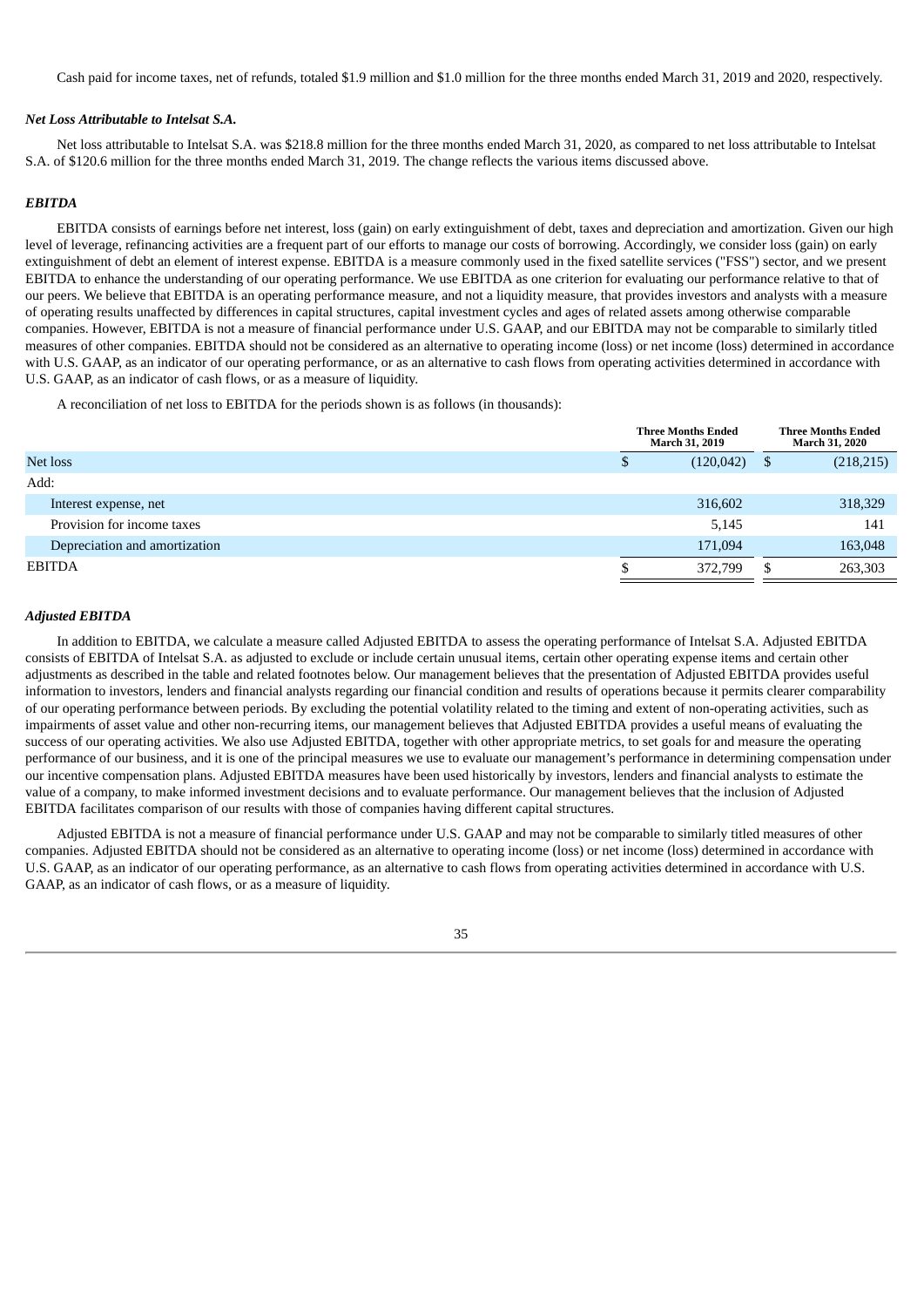A reconciliation of net loss to EBITDA and EBITDA to Adjusted EBITDA is as follows (in thousands):

|                                                                        |     | <b>Three Months Ended</b><br>March 31, 2019 |    | <b>Three Months Ended</b><br>March 31, 2020 |  |  |
|------------------------------------------------------------------------|-----|---------------------------------------------|----|---------------------------------------------|--|--|
| Net loss                                                               | \$. | (120, 042)                                  | S  | (218, 215)                                  |  |  |
| Add:                                                                   |     |                                             |    |                                             |  |  |
| Interest expense, net                                                  |     | 316,602                                     |    | 318,329                                     |  |  |
| Provision for income taxes                                             |     | 5,145                                       |    | 141                                         |  |  |
| Depreciation and amortization                                          |     | 171,094                                     |    | 163,048                                     |  |  |
| <b>EBITDA</b>                                                          |     | 372,799                                     |    | 263,303                                     |  |  |
| Add:                                                                   |     |                                             |    |                                             |  |  |
| Compensation and benefits <sup>(1)</sup>                               |     | 2,707                                       |    | 3,706                                       |  |  |
| Non-recurring and other non-cash items <sup>(2)</sup>                  |     | 4,774                                       |    | 10,899                                      |  |  |
| Impairment of non-amortizable intangible assets <sup>(3)</sup>         |     |                                             |    | 12,200                                      |  |  |
| Proportionate share from unconsolidated joint venture <sup>(4)</sup> : |     |                                             |    |                                             |  |  |
| Interest expense, net                                                  |     |                                             |    | 1,080                                       |  |  |
| Depreciation and amortization                                          |     |                                             |    | 2,815                                       |  |  |
| Adjusted EBITDA(5)(6)                                                  | \$  | 380,280                                     | \$ | 294,003                                     |  |  |

- (1) Reflects non-cash expenses incurred relating to our equity compensation plans.
- (2) Reflects certain non-recurring expenses, gains and losses and non-cash items, including the following: professional fees related to our liability, business strategy and tax management initiatives; costs associated with our C-band spectrum proposal; severance, retention and relocation payments; changes in fair value of certain investments; certain foreign exchange gains and losses; and other various non-recurring expenses. For the three months ended March 31, 2019, these costs were partially offset by non-cash income related to the recognition of deferred revenue on a straight-line basis for certain prepaid capacity service contracts.
- (3) Reflects a non-cash impairment charge recorded in connection with the trade name impairment. See Item 1, Note 9—Goodwill and Other Intangible Assets.
- (4) Reflects adjustments related to our interest in Horizons-3 Satellite LLC ("Horizons 3"). See Item 1, Note 8(b)—Investments—Horizons-3 Satellite LLC.
- (5) For the three months ended March 31, 2019 and 2020, Adjusted EBITDA included \$25.1 million and \$26.1 million, respectively, of revenue relating to the significant financing component identified in customer contracts in accordance with the adoption of ASC 606. These impacts are not permitted to be reflected in the applicable consolidated and Adjusted EBITDA definitions under our debt agreements.
- (6) For the three months ended March 31, 2019 and 2020, Intelsat S.A. Adjusted EBITDA reflected (\$3.5 million) and \$4.7 million, respectively, of Adjusted EBITDA attributable to Intelsat Horizons-3 LLC, its subsidiaries and its proportionate share of Horizons 3. These entities are considered to be unrestricted subsidiaries under the definitions set forth in our applicable debt agreements.

#### **B. Liquidity and Capital Resources**

#### *Overview*

We are a highly leveraged company and our contractual obligations, commitments and debt service requirements over the next several years are significant. At March 31, 2020, the aggregate principal amount of our debt outstanding not held by affiliates was \$14.7 billion. Our interest expense, net for the three months ended March 31, 2020 was \$318.3 million, which included \$39.6 million of non-cash interest expense. At March 31, 2020, cash, cash equivalents and restricted cash were approximately \$800.6 million. In past years, our cash flows from operations and cash on hand have been sufficient to fund interest obligations (\$1.1 billion in each of the years ended December 31, 2018 and 2019).

The commencement of the Chapter 11 Cases accelerated substantially all of our outstanding debt. Any efforts to enforce payment obligations related to the acceleration of our debt have been automatically stayed as a result of the filing of the Chapter 11 Cases, and the creditors' rights of enforcement are subject to the applicable provisions of the Bankruptcy Code.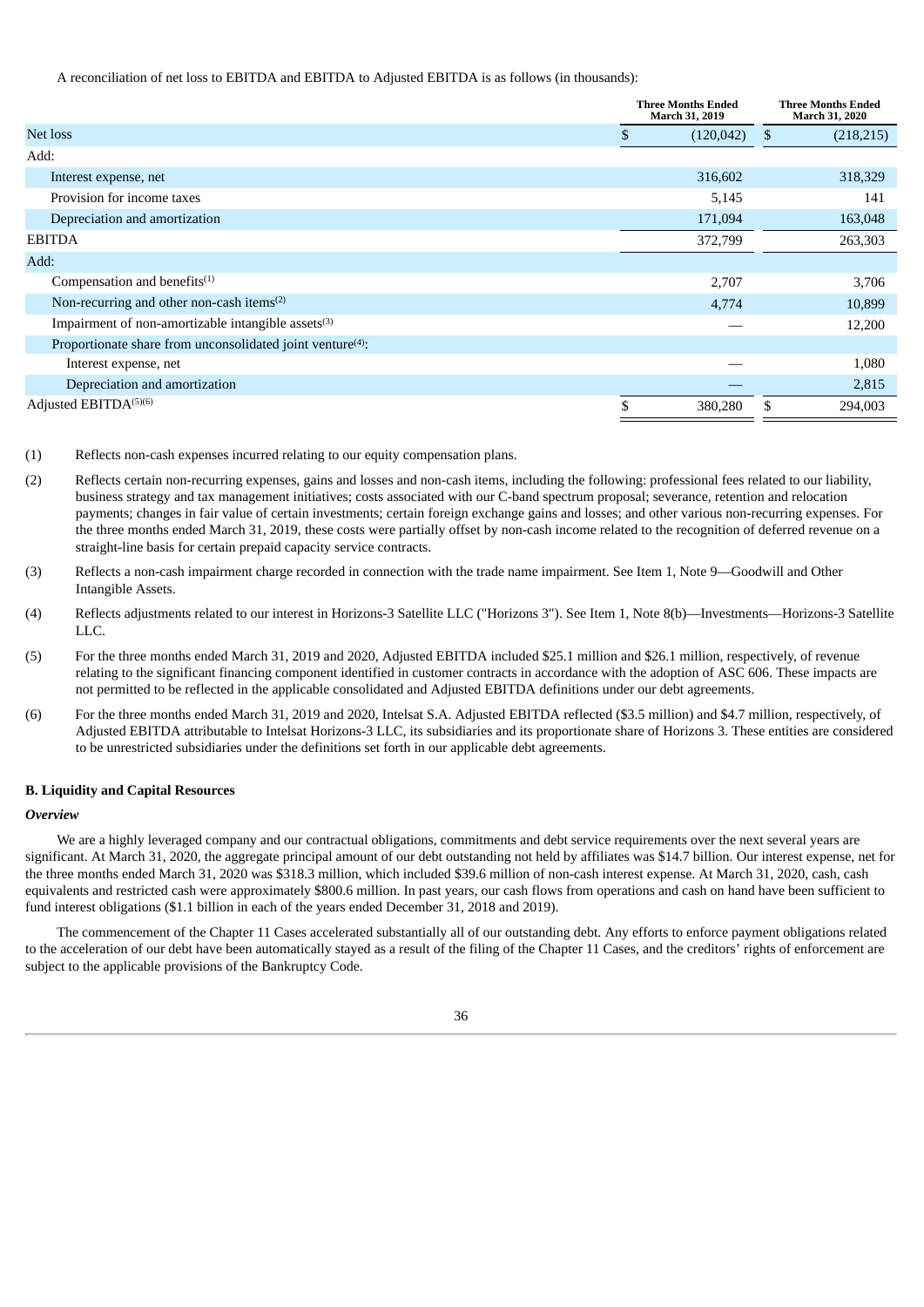During the pendency of the Chapter 11 Cases, as discussed above in —Recent Developments, *Voluntary Reorganization under Chapter 11*, we expect cash payments on our interest obligations to be lower than in prior years. In past years, our cash flows from operations and cash on hand have been sufficient to fund significant capital expenditures (\$255.7 million and \$229.8 million for the years ended December 31, 2018 and 2019, respectively). However, as discussed above in —Recent Developments, *Voluntary Reorganization under Chapter 11*, our ability to fund operating expenses in the ordinary course is now, to some extent, subject to obtaining certain approvals from the Bankruptcy Court in connection with our Chapter 11 proceedings.

A significant factor driving the Company's decision to file for Chapter 11 protection was the Company's desire to participate in the FCC's process for accelerated clearing of the C-band spectrum, for which we need to incur significant upfront expenses for clearing activities well in advance of receiving reimbursement payments. On May 26, 2020, the Company filed a written commitment with the FCC to accelerate clearing of the C-band spectrum in the U.S. In addition to the significant capital expenditures we expect to make in 2020 and beyond, we expect total clearing costs will be approximately \$1.6 billion over the next two to three years. Our primary source of liquidity is and will continue to be cash generated from operations, as well as existing cash. Also, as noted above in —Recent Developments, *Voluntary Reorganization under Chapter 11*, we have secured a commitment for a DIP Facility in an aggregate principal amount of \$1.0 billion, subject to the satisfaction of certain customary conditions, including approval of the Bankruptcy Court. We currently expect to use cash on hand, cash flows from operations and borrowings under our DIP Facility to fund our most significant cash outlays, including debt service requirements and capital expenditures, in the next twelve months and beyond. We also expect to receive reimbursement payments for certain upfront C-band spectrum clearing expenses incurred, as discussed above. For additional discussion regarding risks related to the Chapter 11 process and DIP Facility, see Part II—Item 1A—Risk Factors.

### *Cash Flow Items*

Our cash flows consisted of the following for the periods shown (in thousands):

|                                                          |   | <b>Three Months Ended</b><br>March 31, 2019 | <b>Three Months Ended</b><br>March 31, 2020 |
|----------------------------------------------------------|---|---------------------------------------------|---------------------------------------------|
| Net cash provided by operating activities                | S | 117,334                                     | 14,277                                      |
| Net cash used in investing activities                    |   | (103, 635)                                  | (32, 827)                                   |
| Net cash used in financing activities                    |   | (8,655)                                     | (9,685)                                     |
| Net change in cash, cash equivalents and restricted cash |   | 4,601                                       | (30,242)                                    |

### *Net Cash Provided by Operating Activities*

Net cash provided by operating activities decreased by \$103.1 million to \$14.3 million for the three months ended March 31, 2020, as compared to the three months ended March 31, 2019. The decrease was primarily due to a \$81.7 million increase in net loss and changes in non-cash items and a \$21.3 million decrease from changes in operating assets and liabilities. The decrease in operating assets and liabilities was primarily due to lower inflows from customer receivables and higher outflows related to the timing of interest payments, partially offset by higher inflows in prepaid expenses, contract and other assets.

#### *Net Cash Used in Investing Activities*

Net cash used in investing activities decreased by \$70.8 million to \$32.8 million for the three months ended March 31, 2020, as compared to the three months ended March 31, 2019. The decrease was primarily due to lower capital expenditures and origination of loans held-for-investment, as well as higher other proceeds from satellites.

#### *Net Cash Used in Financing Activities*

Net cash used in financing activities increased by \$1.0 million to \$9.7 million for the three months ended March 31, 2020, as compared to the three months ended March 31, 2019. The increase was primarily due to higher payments related to satellite performance incentives.

#### *Restricted Cash*

As of March 31, 2020, \$18.1 million of cash was legally restricted, being held as a compensating balance for certain outstanding letters of credit.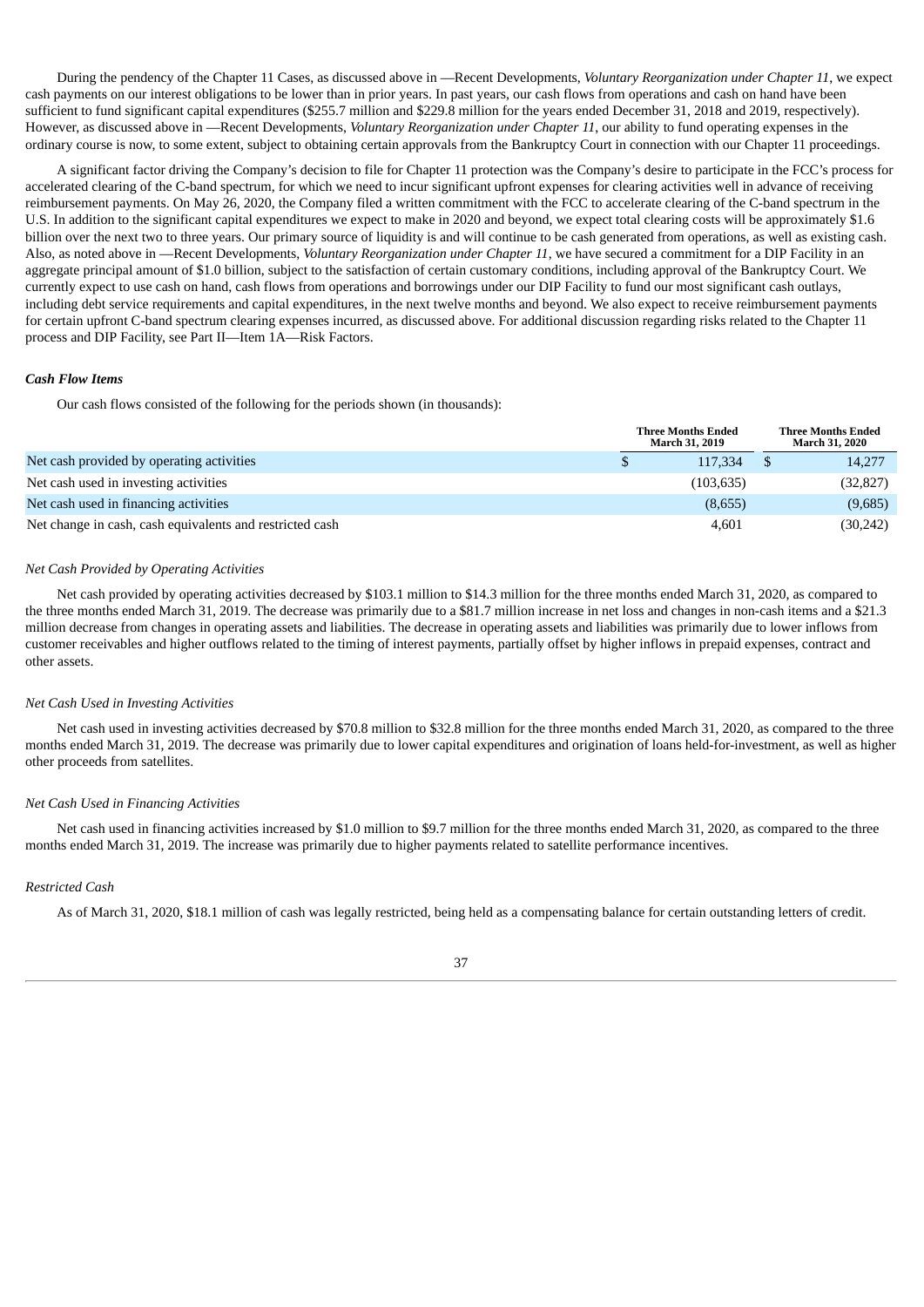#### *Debt*

#### *Intelsat Jackson Senior Secured Credit Agreement and the Company and Certain of its Subsidiaries' Indentures*

The commencement of the Chapter 11 Cases constituted an immediate event of default under Intelsat Jackson's secured credit agreement, dated as of January 12, 2011 (as amended, the "Intelsat Jackson Secured Credit Agreement"), as well as under the indentures governing certain of the Company and its subsidiaries' senior secured notes and senior notes, resulting in the automatic and immediate acceleration of substantially all of our outstanding debt. Any efforts to enforce payment obligations related to the acceleration of our debt have been automatically stayed as a result of the filing of the Chapter 11 Cases, and the creditors' rights of enforcement are subject to the applicable provisions of the Bankruptcy Code. For additional discussion regarding our debt, see Part II—Item 3—Defaults upon Senior Securities.

In addition, on April 27, 2020, our London Inter-Bank Offered Rate ("LIBOR") loans under the Intelsat Jackson Secured Credit Agreement were converted to Alternate Base Rate ("ABR") loans. We expect to pay interest on the floating rate term loans under the Intelsat Jackson Secured Credit Agreement at the rate applicable to ABR loans.

#### *Debtor-in-Possession Financing Commitment*

Prior to the commencement of the Chapter 11 Cases, Intelsat Jackson entered into a Commitment Letter with the Commitment Parties, pursuant to which, and subject to the satisfaction of certain customary conditions, including the approval of the Bankruptcy Court, the Commitment Parties have agreed to backstop the DIP Facility, in an aggregate principal amount of \$1.0 billion. For additional discussion regarding risks related to the DIP Facility, please see Part II—Item 1A—Risk Factors.

#### *Contracted Backlog*

We have historically had, and currently have, a substantial contracted backlog, which provides some assurance regarding our future revenue expectations. Contracted backlog is our expected future revenue under customer contracts and includes both cancelable and non-cancelable contracts. Approximately 88% of our total contracted backlog as of March 31, 2020 related to contracts that were non-cancelable and approximately 11% related to contracts that were cancelable subject to substantial termination fees. In certain cases of breach for non-payment or customer bankruptcy, we may not be able to recover the full value of certain contracts or termination fees. Our contracted backlog as of March 31, 2020 was approximately \$6.6 billion. We believe this backlog and associated revenues result in more predictable cash flows in the FSS sector as compared to that of typical companies outside our industry.

#### *Capital Expenditures*

Our capital expenditures depend on our business strategies and reflect our commercial responses to opportunities and trends in our industry. Our actual capital expenditures may differ from our expected capital expenditures if, among other things, we enter into any currently unplanned strategic transactions. Levels of capital spending from one year to the next are also influenced by the nature of the satellite life cycle and by the capital-intensive nature of the satellite industry. For example, we incur significant capital expenditures during the years in which satellites are under construction. We typically procure a new satellite within a timeframe that would allow the satellite to be deployed at least one year prior to the end of the service life of the satellite to be replaced. As a result, we frequently experience significant variances in our capital expenditures from year to year. Further, following the Company's announcement on May 26, 2020 to opt into the FCC's process for accelerated clearing of the C-band spectrum, we expect to incur significant upfront expenses for clearing activities well in advance of receiving reimbursement payments. Payments for satellites and other property and equipment for the three months ended March 31, 2020 were \$38.0 million.

We intend to fund our capital expenditure requirements from cash on hand, cash provided from operating activities and the DIP Facility; however, our ability to fund capital expenditures in the ordinary course is, to some extent, subject to obtaining certain approvals from the Bankruptcy Court in connection with our Chapter 11 proceedings.

#### *Off-Balance Sheet Arrangements*

We have revenue sharing agreements with JSAT related to services sold on the Horizons 1, Horizons 2 and Horizons 3 satellites. We are responsible for billing and collection for such services and we remit 50% of the revenue, less applicable fees and commissions, to JSAT. Refer to Note 8—Investments for disclosures relating to the revenue sharing agreements with JSAT.

### *Contractual Obligations*

Other than as disclosed elsewhere in this report with respect to the filing of the Chapter 11 Cases and the acceleration of substantially all of our debt as a result, there have been no material changes outside the ordinary course of business to the information provided with respect to our contractual obligations as disclosed in our Annual Report on Form 10-K for the year ended December 31, 2019.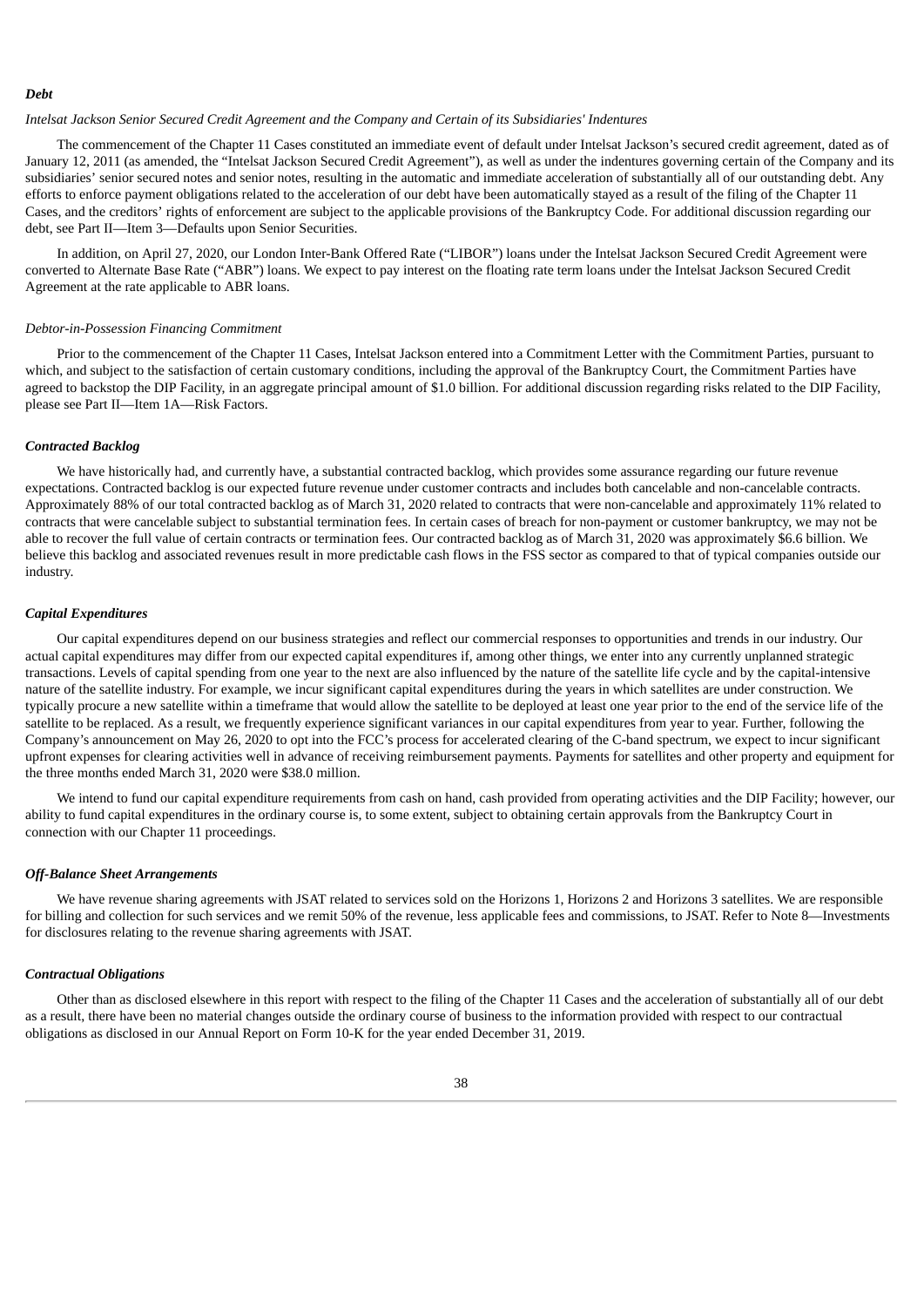#### *Critical Accounting Policies and Estimates*

The preparation of these condensed consolidated financial statements in conformity with U.S. GAAP requires management to make estimates and assumptions that affect the reported amounts of assets and liabilities as of the date of these condensed consolidated financial statements, the reported amounts of revenues and expenses during the reporting periods, and the disclosures of contingent liabilities.

The Company's significant accounting policies are described in Note 1—Background and Summary of Significant Accounting Policies in our Annual Report on Form 10-K for the year ended December 31, 2019. The Company's critical accounting estimates are described in Item 7—Management's Discussion and Analysis of Financial Condition and Results of Operations in our Annual Report on Form 10-K for the year ended December 31, 2019 and are further described below.

### *Asset Impairment Assessments*

We account for goodwill and other non-amortizable intangible assets in accordance with ASC 350, *Intangibles—Goodwill and Other*, and have deemed these assets to have indefinite lives. Therefore, these assets are not amortized but are tested on an annual basis for impairment during the fourth quarter, or whenever events or changes in circumstances indicate that the carrying amount may not be fully recoverable. We review our long-lived and amortizable intangible assets to assess whether an impairment has occurred in accordance with the guidance provided under ASC 360—*Property, Plant and Equipment*, whenever events or changes in circumstances indicate, in our judgment, that the carrying amount of an asset may not be recoverable.

During the first quarter of 2020, the price of our common shares and trading values of our debt securities experienced sustained reductions. We also witnessed certain declines in financial performance as compared to previously prepared internal budget and forecast projections. Among the impacts of the COVID-19 pandemic were a reduction of revenue and a decreased likelihood of collection from certain mobility customers. Based on our examination of these and other qualitative factors, we concluded that further testing of goodwill and other non-amortizable assets as well as long-lived and amortizable intangible assets was required.

*Goodwill*. For the analysis of goodwill, we applied ASU 2017-04, which is further described in Note 1*—*General. Intelsat has only one reporting unit for purposes of the analysis of goodwill, and accordingly, the analysis is undertaken at the enterprise level. We determined the estimated fair value of our reporting unit using a discounted cash flow analysis, along with independent source data related to comparative market multiples and, when available, recent transactions, each of which is considered a Level 3 input within the fair value hierarchy under ASC 820, *Fair Value Measurements and Disclosure* ("ASC 820"). The discounted cash flows were derived from a five-year projection of cash flows plus a residual value, with the resulting projected cash flows discounted at an appropriate weighted average cost of capital.

In estimating the undiscounted cash flows, we primarily used our internally prepared budgets and forecast information. The key assumptions included in our model were projected growth rates, cost of capital, effective tax rates, and industry and economic trends, along with the C-band accelerated clearing incentive payments expected to be received subject to the achievement of certain milestones and the discount rate applied to those cash flows. A change in estimated future cash flows or other assumptions could change our estimated fair values and result in future impairments. The conclusion of our analysis was that the fair value of our reporting unit was greater than its carrying value, resulting in no impairment of goodwill.

*Orbital Locations*. We determined the estimated fair value of our rights to operate at orbital locations by using the build-up method to determine cash flows for the income approach, with the resulting projected cash flows discounted at an appropriate weighted average cost of capital. Under the build-up approach, the amount a reasonable investor would be willing to pay for the right to operate a satellite business using orbital locations is calculated by first estimating the cash flows that typical market participants might assume could be available from the right to operate satellites using the subject location in a similar market. It is assumed that rather than acquiring such a business as a going concern, the buyer would hypothetically start with the right to operate satellites at orbital locations and build a new business with similar attributes from the beginning. Thus, the buyer is assumed to incur the start-up costs and losses typically associated with the going concern value and pay for all other tangible and intangible assets.

The key assumptions used in estimating the fair values of our rights to operate at our orbital locations included the following: (i) market penetration leading to revenue growth, (ii) profit margin, (iii) duration and profile of the build-up period, (iv) estimated start-up costs and losses incurred during the build-up period and (v) weighted average cost of capital.

We completed our analysis of the estimated fair value of our rights to operate at certain orbital locations in connection with the analysis of goodwill described above and concluded that the fair value was greater than the carrying value, resulting in no impairment.

*Trade Name.* We have implemented the relief from royalty method to determine the estimated fair value of the Intelsat trade name. The relief from royalty analysis is comprised of two major steps: (i) a determination of the hypothetical royalty rate, and (ii) the subsequent application of the royalty rate to projected revenue. In determining the hypothetical royalty rate utilized in the relief from royalty approach, we considered comparable license agreements, an excess earnings analysis to determine aggregate intangible asset earnings, and other qualitative factors, each of which is considered a Level 3 input within the fair value hierarchy under ASC 820.

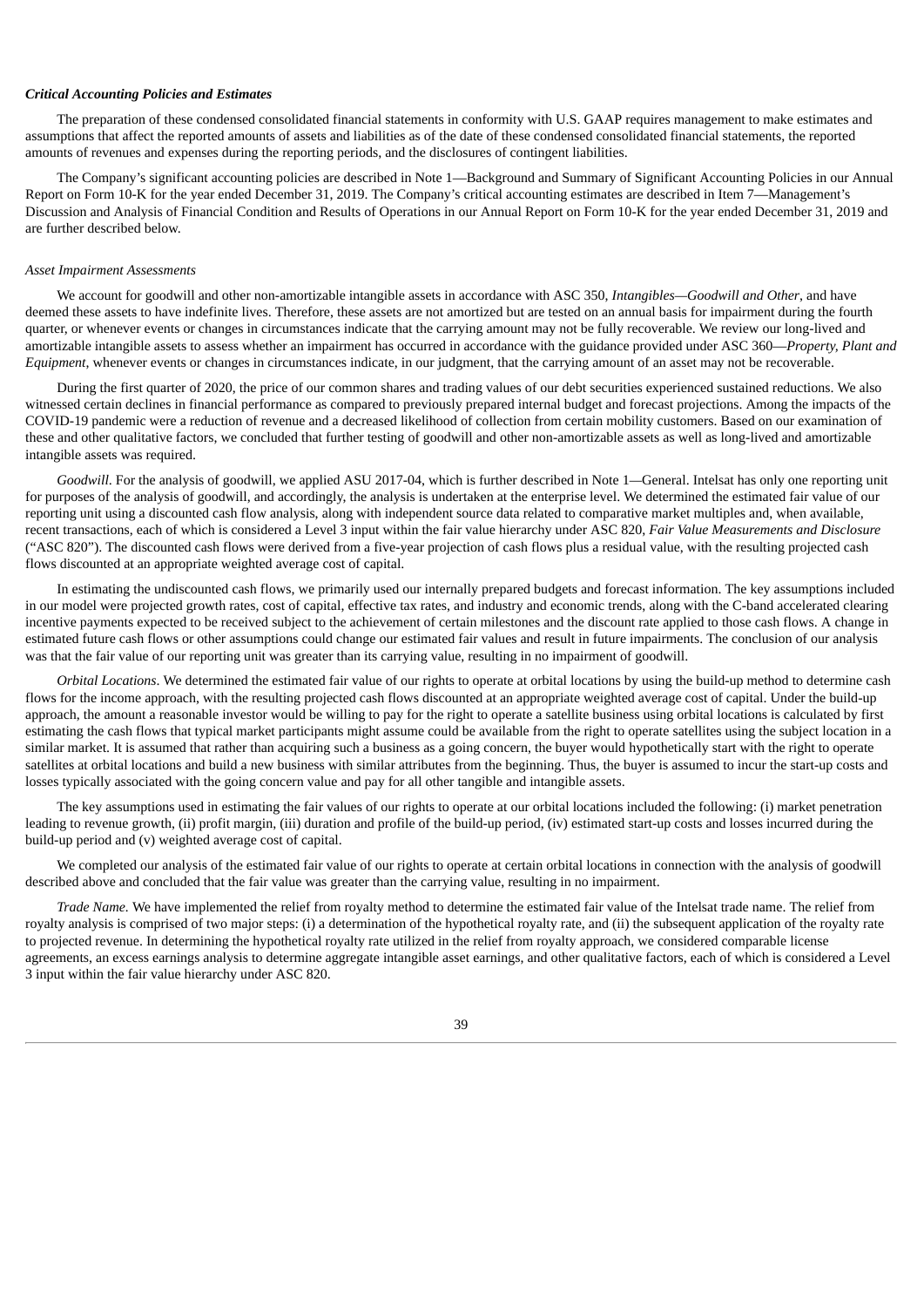The key assumptions used in our model to estimate the fair value of the Intelsat trade name included forecasted revenues, the royalty rate, the tax rate and the discount rate. We completed our analysis of the estimated fair value of the Intelsat trade name in connection with the analysis of goodwill described above and it resulted in an impairment of our trade name intangible asset of \$12.2 million, which is included within impairment of non-amortizable intangible assets in the condensed consolidated statements of operations.

*Long-Lived and Amortizable Intangible Assets.* The Company evaluated the assets for potential impairment using internal projections of undiscounted cash flows expected to result from the use and eventual disposal of the assets. The key assumptions included in our model were projected growth rates, cost of capital, effective tax rates, and industry and economic trends. A change in estimated future cash flows or other assumptions could change our estimated undiscounted cash flows and result in future impairments. The conclusion of our analysis was that the undiscounted cash flows of the asset group was greater than its carrying value, resulting in no impairment.

### *Recently Issued Accounting Pronouncements*

For disclosures related to recently issued accounting pronouncements, see Note 1—General—*Recently Issued Accounting Pronouncements.*

#### **Item 3. Quantitative and Qualitative Disclosures About Market Risk**

We are primarily exposed to the market risk associated with unfavorable movements in interest rates and foreign currencies. The risk inherent in our market risk sensitive instruments and positions is the potential loss arising from adverse changes in those factors. We do not purchase or hold any derivative financial instruments for speculative purposes.

#### *Interest Rate Risk*

The satellite communications industry is a capital intensive, technology driven business. We are subject to interest rate risk primarily associated with our borrowings. Interest rate risk is the risk that changes in interest rates could adversely affect earnings and cash flows. Specific risks include the risk of increasing interest rates on short-term debt, for planned new fixed-rate long-term financings, for planned refinancings using long-term fixed-rate debt, and for existing variable-rate debt. The Company utilizes derivative instruments from time to time in order to reduce its exposure to the risk of interest-rate volatility.

Approximately 84% of our debt, or \$12.3 billion principal amount, was fixed-rate debt as of both December 31, 2019 and March 31, 2020. While our fixed-rate debt does not expose us to earnings risk when market interest rates change, such debt is subject to changes in fair value (see Note 10—Debt for fair value disclosures for our debt). Our sensitivity analyses indicate that based on the level of fixed-rate debt outstanding as of March 31, 2020, a 100 basis point decrease in market rates would result in an increase in fair value of this fixed-rate debt of approximately \$222.1 million. A 100 basis point increase in market rates would result in a decrease in fair value of this fixed-rate debt of approximately \$213.9 million.

While our variable-rate debt may impact earnings and cash flows as interest rates change, it is not subject to changes in fair values. As of March 31, 2020, we held interest rate cap contracts indexed to 1-month LIBOR with a strike rate of 1.89% and an aggregate notional amount of \$2.4 billion that mature in February 2021. These interest rate cap contracts have not been designated for hedge accounting treatment in accordance with ASC 815, *Derivatives and Hedging*, and the changes in fair value of these instruments are recognized in earnings during the period of change.

#### *Foreign Currency Risk*

We do not currently use material foreign currency derivatives to hedge our foreign currency exposures. There have been no material changes to our foreign currency exposures as discussed in our Annual Report on Form 10-K for the year ended December 31, 2019.

#### **Item 4. Controls and Procedures**

### *Disclosure Controls and Procedures*

We have carried out an evaluation, under the supervision and with the participation of our management, including our principal executive officer and our principal financial officer, of the effectiveness of the design and operation of our disclosure controls and procedures (as defined in Rule 13a-15(e) and 15d-15(e) under the Exchange Act), as of the quarter ended March 31, 2020. Based upon that evaluation, our principal executive officer and our principal financial officer concluded that our disclosure controls and procedures were effective as of March 31, 2020.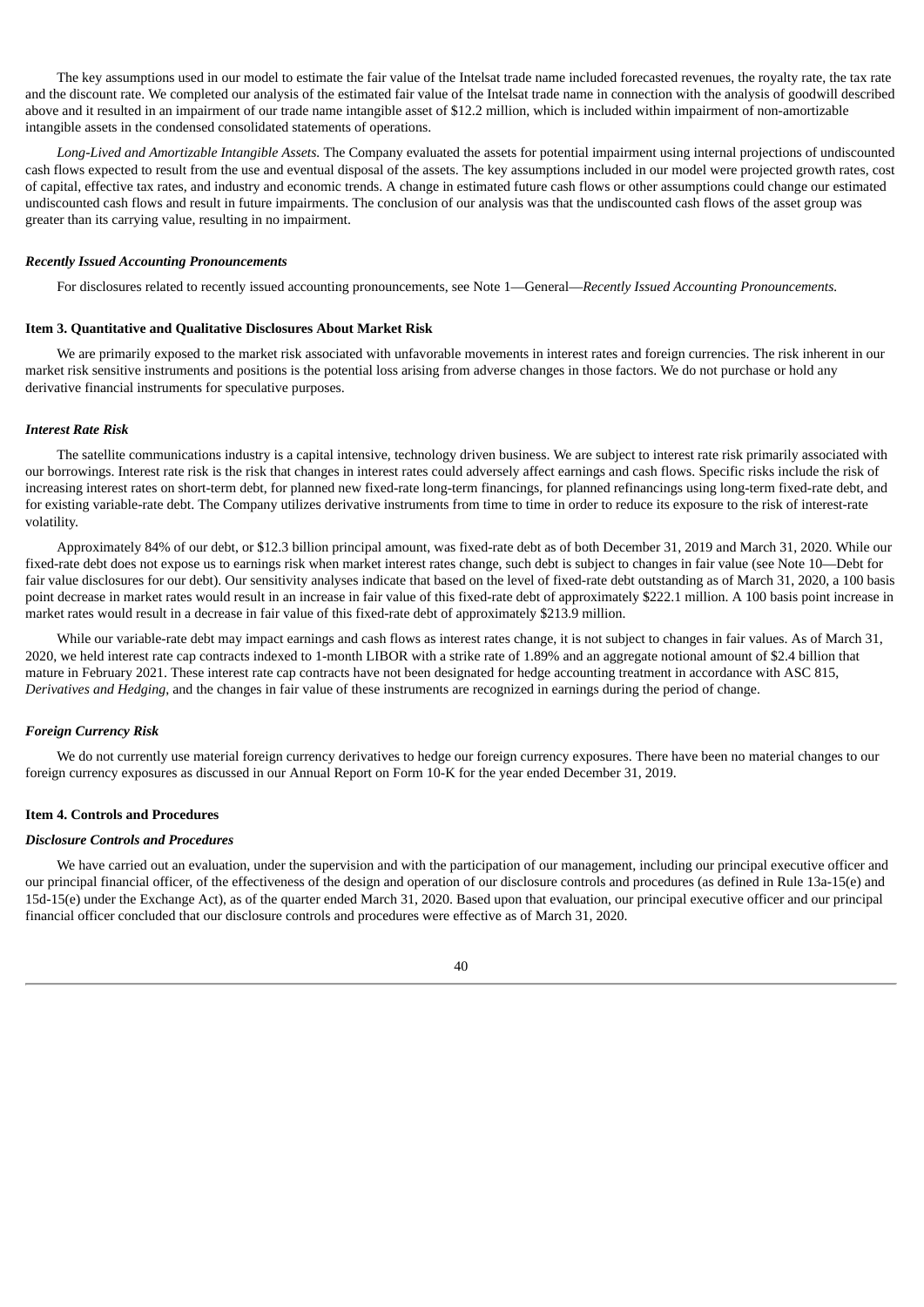## *Changes in Internal Control over Financial Reporting*

There were no changes in our internal control over financial reporting for the quarter ended March 31, 2020 that have materially affected, or are reasonably likely to materially affect, our internal control over financial reporting.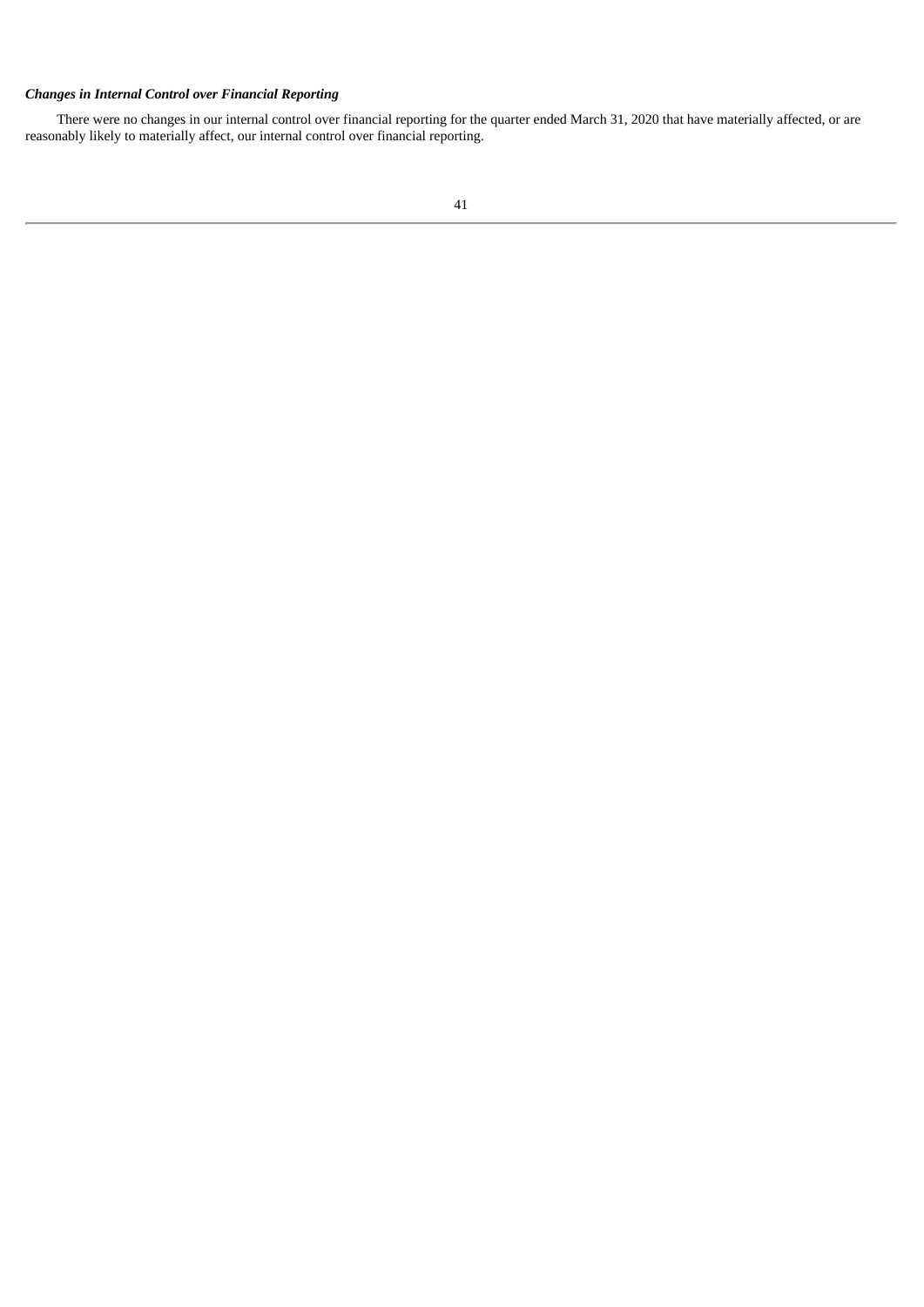### **PART II. OTHER INFORMATION**

### **Item 1. Legal Proceedings**

We are subject to litigation in the ordinary course of business, but management does not believe that the resolution of any pending proceedings would have a material adverse effect on our financial position or results of operations.

On May 13, 2020, the Debtors filed voluntary petitions for relief under Chapter 11 of the Bankruptcy Code in Bankruptcy Court. The information contained in Note 1—General—*Going Concern* of the notes to the condensed consolidated financial statements is incorporated herein by reference. As a result of such bankruptcy filings, substantially all proceedings pending against the Debtors have been stayed.

### **Item 1A. Risk Factors**

Except as set forth below, there have been no material changes or additions to the risk factors previously disclosed in Part I—Item 1A—Risk Factors of our Annual Report on Form 10-K for the fiscal year ended December 31, 2019, which was filed with the SEC on February 20, 2020.

### The COVID-19 pandemic has had a material impact on the U.S. and global economies and has adversely affected, and will continue to adversely affect, our employees, suppliers, customers and end consumers, which has had an adverse impact, and will continue to have an adverse impact, on our *business, financial condition and results of operations.*

The World Health Organization has declared the outbreak of the novel coronavirus COVID-19 a pandemic and public health emergency of international concern. In March 2020, the President of the United States declared a State of National Emergency due to the COVID-19 pandemic. Other countries affected by the outbreak took similar measures. In addition, many jurisdictions have limited, and are considering to further limit, social mobility and gathering. As the COVID-19 pandemic develops, governments (at national, state and local levels), corporations and other authorities may continue to implement restrictions or policies that could adversely impact consumer spending, global capital markets, and the global economy, all of which could have a materially adverse impact on our business, financial condition and results of operations.

A prolonged pandemic and/or economic downturn in the United States or the other markets in which we operate or in which we compete could result in:

- significant reductions in demand for our services due to the impact of the pandemic and resulting economic downturn affecting our customers;
- significant changes in the political conditions in our markets, including quarantines, governmental or regulatory actions, closures or other restrictions that limit or close our facilities, restrict our employees' ability to travel or perform necessary business functions, or otherwise prevent our third-party partners, suppliers, or customers from sufficiently staffing operations, including operations necessary for delivering our services, may adversely impact our results; and
- continued disruptions in the U.S. capital markets.

The ultimate extent of the COVID-19 outbreak and its impact on our business, results of operations and financial condition is highly uncertain and cannot be predicted. In addition, the continuation or resurgence of the COVID-19 pandemic could exacerbate the other risks identified in Part I—Item 1A —Risk Factors of our Annual Report on Form 10-K for the fiscal year ended December 31, 2019.

### **Risks Associated with Chapter 11 Proceedings**

#### *We are subject to the risks and uncertainties associated with Chapter 11 proceedings.*

For the duration of our Chapter 11 proceedings, our operations and our ability to develop and execute our business plan, as well as our continuation as a going concern, are subject to the risks and uncertainties associated with bankruptcy. These risks include the following:

- our ability to develop, confirm and consummate a Chapter 11 plan or alternative restructuring transaction;
- our ability to obtain court approval with respect to motions filed in Chapter 11 proceedings from time to time;
- our ability to operate within the restrictions and the liquidity limitations of the DIP Facility and any related orders entered by the Bankruptcy Court in connection with the Chapter 11 Cases;
- our ability to obtain sufficient financing to allow us to emerge from bankruptcy and execute our business plan of reorganization postemergence;

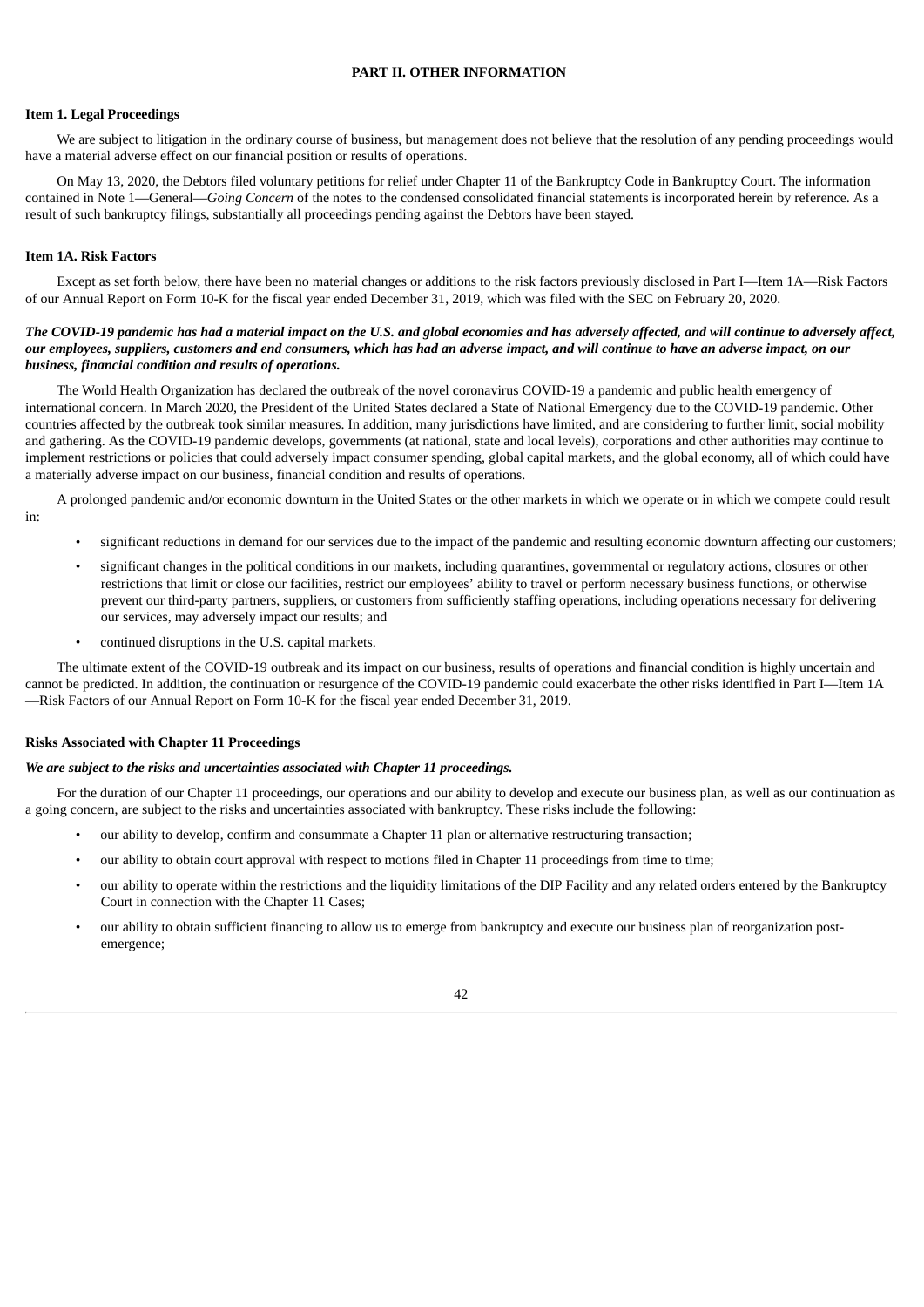- our ability to maintain our relationships with our suppliers, service providers, customers, employees and other third parties;
- our ability to maintain contracts that are critical to our operations;
- our ability to execute our business plan, including the accelerated clearing process of C-band spectrum;
- our ability to attract, motivate and retain key employees;
- the high costs of bankruptcy and related fees;
- the ability of third parties to seek and obtain court approval to terminate contracts and other agreements with us;
- the ability of third parties to seek and obtain court approval to terminate or shorten the exclusivity period for us to propose and confirm a Chapter 11 plan, to appoint a Chapter 11 trustee, or to convert the Chapter 11 proceedings to a Chapter 7 proceeding;
- the actions and decisions of our creditors and other third parties who have interests in our Chapter 11 proceedings that may be inconsistent with our plans; and
- uncertainties and continuing risks associated with our ability to achieve our stated goals and continue as a going concern.

Delays in our Chapter 11 Cases increase the risks of us being unable to reorganize our business and emerge from bankruptcy and increase our costs associated with the bankruptcy process.

These risks and uncertainties could affect our business and operations in various ways. For example, negative events associated with our Chapter 11 proceedings could adversely affect our relationships with our suppliers, service providers, customers, employees, and other third parties, which in turn could adversely affect our operations and financial condition. Also, we need the prior approval of the Bankruptcy Court for transactions outside the ordinary course of business, which may limit our ability to respond timely to certain events or take advantage of certain opportunities. Because of the risks and uncertainties associated with our Chapter 11 proceedings, we cannot accurately predict or quantify the ultimate impact of events that will occur during our Chapter 11 proceedings that may be inconsistent with our plans.

#### *Operating under Bankruptcy Court protection for a long period of time may harm our business.*

Our future results are dependent upon the successful confirmation and implementation of a plan of reorganization. A long period of operations under Bankruptcy Court protection could have a material adverse effect on our business, financial condition, results of operations and liquidity. So long as the Chapter 11 proceedings continue, our senior management will be required to spend a significant amount of time and effort dealing with the reorganization instead of focusing exclusively on our business operations. A prolonged period of operating under Bankruptcy Court protection also may make it more difficult to retain management and other key personnel necessary to the success and growth of our business.

Additionally, so long as the Chapter 11 proceedings continue, we will be required to incur significant costs for professional fees and other expenses associated with the administration of the Chapter 11 proceedings. We have secured a commitment for DIP Facility in an aggregate principal amount of \$1.0 billion, which is subject to approval by the Bankruptcy Court. If we are unable to obtain such court approval, or alternative financing on favorable terms or at all, our chances of successfully reorganizing our business may be seriously jeopardized, and, as a result, any securities in us could become further devalued or become worthless.

Furthermore, we cannot predict the ultimate amount of all settlement terms for the liabilities that will be subject to a plan of reorganization. Even once a plan of reorganization is approved and implemented, our operating results may be adversely affected by the possible reluctance of prospective lenders and other counterparties to do business with a company that recently emerged from Chapter 11 proceedings.

### *The Chapter 11 Cases limit the flexibility of our management team in running our business.*

While we operate our businesses as debtor-in-possession under supervision by the Bankruptcy Court, we are required to obtain the approval of the Bankruptcy Court and, in some cases, certain lenders prior to engaging in activities or transactions outside the ordinary course of business. Bankruptcy Court approval of non-ordinary course activities entails preparation and filing of appropriate motions with the Bankruptcy Court, negotiation with the creditors' committee and other parties-in-interest and one or more hearings. The creditors' committees and other parties-in interest may be heard at any Bankruptcy Court hearing and may raise objections with respect to these motions. This process may delay major transactions and limit our ability to respond quickly to opportunities and events in the marketplace. Furthermore, in the event the Bankruptcy Court does not approve a proposed activity or transaction, we would be prevented from engaging in activities and transactions that we believe are beneficial to us.

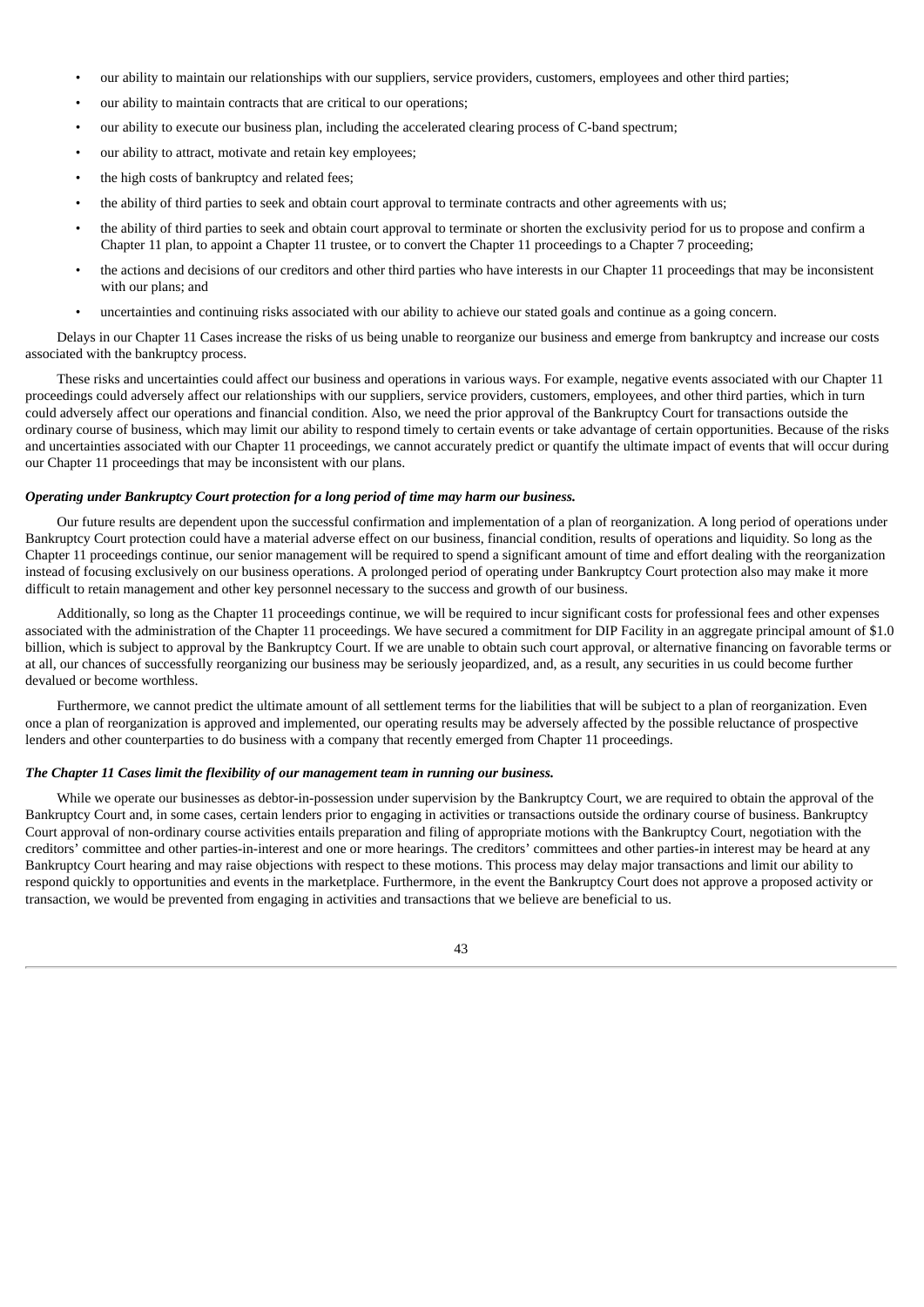#### *We may not be able to obtain confirmation of a Chapter 11 plan of reorganization.*

To emerge successfully from Bankruptcy Court protection as a viable entity, we must meet certain statutory requirements with respect to adequacy of disclosure with respect to the plan of reorganization, solicit and obtain the requisite acceptances of such a plan and fulfill other statutory conditions for confirmation of such a plan, which have not occurred to date. The confirmation process is subject to numerous, unanticipated potential delays, including a delay in the Bankruptcy Court's commencement of the confirmation hearing regarding our plan of reorganization.

We may not receive the requisite acceptances of constituencies in the Chapter 11 proceedings to confirm our plan. Even if the requisite acceptances of our plan are received, the Bankruptcy Court may not confirm such a plan. The precise requirements and evidentiary showing for confirming a plan, notwithstanding its rejection by one or more impaired classes of claims or equity interests, depends upon a number of factors including, without limitation, the status and seniority of the claims or equity interests in the rejecting class (i.e., secured claims or unsecured claims or subordinated or senior claims). If a Chapter 11 plan of reorganization is not confirmed by the Bankruptcy Court, it is unclear whether we would be able to reorganize our business and what, if anything, holders of claims against us would ultimately receive with respect to their claims.

There can be no assurance as to whether we will successfully reorganize and emerge from the Chapter 11 proceedings or, if we do successfully reorganize, as to when we would emerge from the Chapter 11 proceedings. If we are unable to successfully reorganize, we may not be able to continue our operations.

### Our long-term liquidity requirements and the adequacy of our capital resources are difficult to predict at this time.

We face uncertainty regarding the adequacy of our liquidity and capital resources. In addition to the cash requirements necessary to fund ongoing operations, we have incurred significant professional fees and other costs in connection with preparation for the Chapter 11 proceedings and expect that we will continue to incur significant professional fees and costs throughout our Chapter 11 proceedings. In addition, we must comply with the covenants of our DIP Facility and other agreements associated therewith, if approved by the Bankruptcy Court, in order to continue to access our borrowings thereunder. We cannot assure you that cash on hand, cash flow from operations and the DIP Facility will be sufficient to continue to fund our operations and allow us to satisfy our obligations related to the Chapter 11 proceedings until we are able to emerge from the Chapter 11 proceedings.

Our liquidity, including our ability to meet our ongoing operational obligations, is dependent upon, among other things: (i) our ability to comply with the terms and conditions of our DIP Facility and associated agreements, (ii) our ability to comply with the terms and conditions of any cash collateral order that may be entered by the Bankruptcy Court in connection with the Chapter 11 proceedings, (iii) our ability to maintain adequate cash on hand, (iv) our ability to generate cash flow from operations, (v) our ability to develop, confirm and consummate a Chapter 11 plan or other alternative restructuring transaction, and (vi) the cost, duration and outcome of the Chapter 11 proceedings.

### As a result of the Chapter 11 proceedings, our financial results may be volatile and may not reflect historical trends.

During the Chapter 11 proceedings, we expect our financial results to continue to be volatile as restructuring activities and expenses, contract terminations and rejections, and claims assessments significantly impact our condensed consolidated financial statements. As a result, our historical financial performance is likely not indicative of our financial performance after the date of the bankruptcy filing. In addition, if we emerge from Chapter 11, the amounts reported in subsequent condensed consolidated financial statements may materially change relative to historical consolidated financial statements, including as a result of revisions to our operating plans pursuant to a plan of reorganization. We also may be required to adopt fresh start accounting, in which case our assets and liabilities will be recorded at fair value as of the fresh start reporting date, which may differ materially from the recorded values of assets and liabilities on our consolidated balance sheets. Our financial results after the application of fresh start accounting also may be different from historical trends.

### We may be subject to claims that will not be discharged in the Chapter 11 proceedings, which could have a material adverse effect on our financial *condition and results of operations.*

The Bankruptcy Code provides that the confirmation of a plan of reorganization discharges a debtor from substantially all debts arising prior to confirmation. With few exceptions, all claims that arose prior to May 13, 2020, or before confirmation of the plan of reorganization (i) would be subject to compromise and/or treatment under the plan of reorganization and/or (ii) would be discharged in accordance with the terms of the plan of reorganization. Any claims not ultimately discharged through the plan of reorganization could be asserted against the reorganized entities and may have an adverse effect on our financial condition and results of operations on a post-reorganization basis.

### The Debtors may be unable to comply with restrictions imposed by the agreements governing the DIP Facility and the Debtors' other financing *arrangements.*

The agreements governing the DIP Facility, if approved by the Bankruptcy Court, impose a number of obligations and restrictions on the Debtors. The Debtors' ability to borrow under the DIP Facility is subject to the satisfaction of certain customary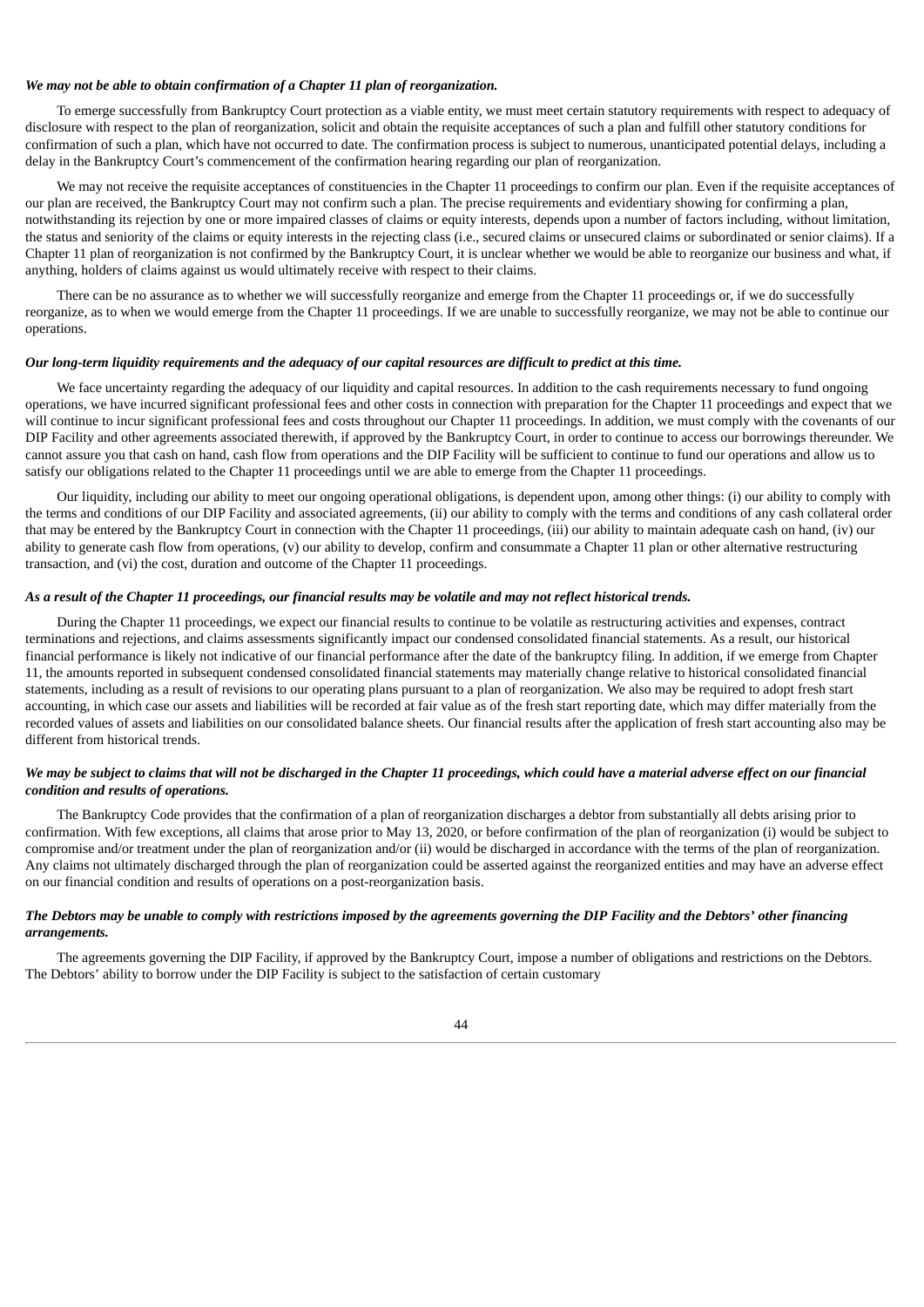conditions precedent set forth therein. Covenants of the DIP Facility would include general affirmative covenants, as well as negative covenants such as prohibiting us from incurring or permitting debt, investments, liens or dispositions unless specifically permitted. Failure to comply with these covenants would result in an event of default under the DIP Facility and permit the lenders thereunder to exercise remedies under the loan documentation for the DIP Facility. The Debtors' ability to comply with these provisions may be affected by events beyond their control and their failure to comply, or obtain a waiver in the event the Debtors cannot comply with a covenant, could result in an event of default under the agreements governing the DIP Facility and the Debtors' other financing arrangements.

#### *We may experience increased levels of employee attrition as a result of the Chapter 11 proceedings.*

As a result of the Chapter 11 proceedings, we may experience increased levels of employee attrition, and our employees likely will face considerable distraction and uncertainty. A loss of key personnel or material erosion of employee morale could adversely affect our business and results of operations. Our ability to engage, motivate and retain key employees or take other measures intended to motivate and incentivize key employees to remain with us through the pendency of the Chapter 11 proceedings may be limited by restrictions on implementation of incentive programs under the Bankruptcy Code. The loss of services of members of our senior management team could impair our ability to execute our strategy and implement operational initiatives, which would be likely to have a material adverse effect on our business, financial condition and results of operations.

#### In certain instances, a Chapter 11 case may be converted to a case under Chapter 7 of the Bankruptcy Code.

There can be no assurance as to whether we will successfully reorganize and emerge from the Chapter 11 proceedings or, if we do successfully reorganize, as to when we would emerge from the Chapter 11 proceedings. If the Bankruptcy Court finds that it would be in the best interest of creditors and/or the Debtors, the Bankruptcy Court may convert our Chapter 11 bankruptcy cases to cases under Chapter 7 of the Bankruptcy Code. In such event, a Chapter 7 trustee would be appointed or elected to liquidate the Debtors' assets for distribution in accordance with the priorities established by the Bankruptcy Code. The Debtors believe that liquidation under Chapter 7 would result in significantly smaller distributions being made to the Debtors' creditors than those provided for in a Chapter 11 plan or reorganization because of (i) the likelihood that the assets would have to be sold or otherwise disposed of in a disorderly fashion over a short period of time rather than reorganizing or selling in a controlled manner the Debtors' businesses as a going concern, (ii) additional administrative expenses involved in the appointment of a Chapter 7 trustee, and (iii) additional expenses and claims, some of which would be entitled to priority, that would be generated during the liquidation and from the rejection of leases and other executory contracts in connection with a cessation of operations.

### Trading in our common shares during the pendency of the Chapter 11 proceedings is highly speculative and poses substantial risks.

All of our indebtedness is senior to the Company's existing common shares in our capital structure. As we have a substantial amount of indebtedness, any trading in our common shares during the pendency of the Chapter 11 Cases is highly speculative and poses substantial risks to purchasers of our common shares.

#### **Item 3. Defaults upon Senior Securities**

The filing of the Chapter 11 Cases described in this Quarterly Report constituted an event of default that accelerated certain of the Debtors' obligations under the following debt instruments (the "Debt Instruments"), as of such filing on May 13, 2020:

- \$3.1 billion in aggregate principal amount of first lien term loans, consisting of (i) a \$2.0 billion floating rate first lien term loan; (ii) a \$395.0 million floating rate first lien term loan; and (iii) a \$700.0 million fixed rate first lien term loan, pursuant to the Intelsat Jackson Secured Credit Agreement;
- \$490.0 million in aggregate principal amount of the 9.50% Senior Secured Notes due 2022 issued pursuant to the Indenture, dated as of June 30, 2016, by and among Intelsat Jackson, the guarantors party thereto and Wilmington Trust, National Association ("Wilmington Trust"), as trustee;
- \$1.3 billion in aggregate principal amount of the 8.00% Senior Secured Notes due 2024 issued pursuant to the Indenture, dated as of March 29, 2016, by and among Intelsat Jackson, the guarantors party thereto and Wilmington Trust, as trustee;
- \$2.0 billion in aggregate principal amount of the 5.50% Senior Notes due 2023 issued pursuant to the Indenture, dated as of June 5, 2013, by and among Intelsat Jackson, the guarantors party thereto and U.S. Bank National Association, a national banking association ("U.S. Bank"), as trustee and successor to Wells Fargo Bank, National Association ("Wells Fargo");
- \$3.0 billion in aggregate principal amount of the 8.50% Senior Notes due 2024 issued pursuant to the Indenture, dated as of September 19, 2018, by and among Intelsat Jackson, the guarantors party thereto and U.S. Bank, as trustee;

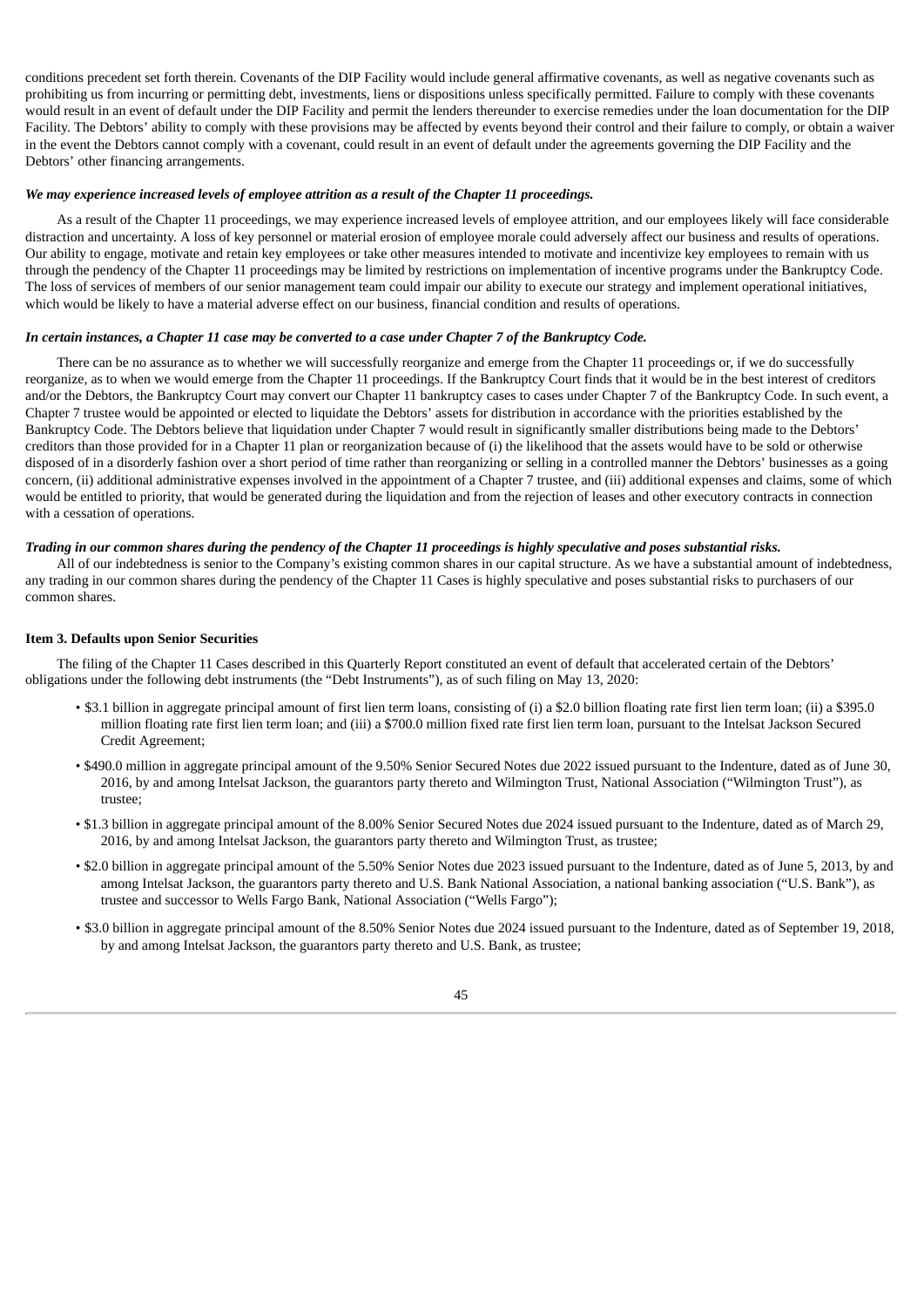- \$1.9 billion in aggregate principal amount of the 9.75% Senior Notes due 2025 issued pursuant to the Indenture, dated as of July 5, 2017, by and among Intelsat Jackson, the guarantors party thereto and U.S. Bank, as trustee;
- \$1.3 billion in aggregate principal amount of the 9.50% Senior Notes due 2023 issued pursuant to the Indenture, dated as of August 16, 2018, by and among ICF, the guarantors party thereto and Wilmington Savings Fund Society, FSB, as trustee and successor to U.S. Bank;
- \$421.2 million in aggregate principal amount of the 7.75% Senior Notes due 2021 issued pursuant to the Indenture, dated as of April 5, 2013, by and among Intelsat Luxembourg, the guarantors party thereto and Delaware Trust Company, as trustee and successor to U.S. Bank (as successor to Wells Fargo);
- \$1.0 billion in aggregate principal amount of the 8.125% Senior Notes due 2023 issued pursuant to the Indenture, dated as of April 5, 2013, by and among Intelsat Luxembourg, the guarantors party thereto and Delaware Trust Company, as trustee and successor to U.S. Bank;
- \$403.4 million in aggregate principal amount of 12.50% Senior Notes due 2024 issued pursuant to the Indenture, dated as of January 6, 2017, by and among Intelsat Luxembourg, the guarantors party thereto and Delaware Trust Company, as trustee and successor to U.S. Bank; and
- \$402.5 million in aggregate principal amount of 4.50% Convertible Senior Notes due 2025 pursuant to the Indenture, dated as of June 18, 2018, by and among Intelsat S.A., Intelsat Envision, as guarantor, and BOKF, National Association, as trustee and successor to U.S. Bank.

The Debt Instruments provide that, as a result of the Chapter 11 Cases, the principal, accrued and unpaid interest and certain other amounts due thereunder shall be immediately due and payable. Any judicial or administrative actions against the Company and efforts by creditors to collect on or otherwise exercise rights or remedies with respect to such payment obligations under the Debt Instruments are automatically stayed as a result of the Chapter 11 Cases, and the creditors' rights of enforcement in respect of the Debt Instruments are subject to the applicable provisions of the Bankruptcy Code.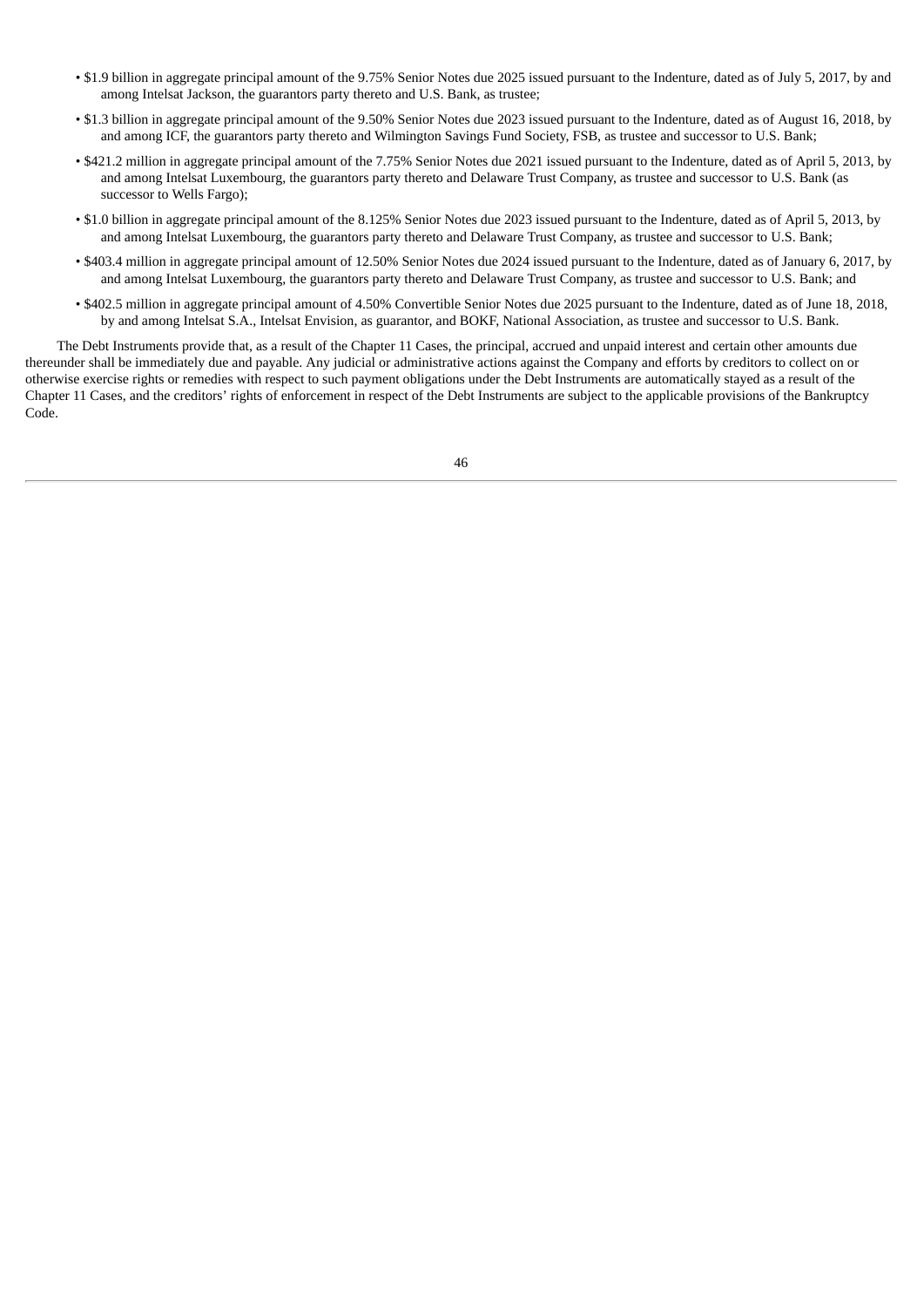## **Item 6. Exhibits**

| <b>Exhibit</b><br>No. | <b>Document Description</b>                                                                                                                                                                                                                                                                                                                                                                                                                                                                                                                                            |
|-----------------------|------------------------------------------------------------------------------------------------------------------------------------------------------------------------------------------------------------------------------------------------------------------------------------------------------------------------------------------------------------------------------------------------------------------------------------------------------------------------------------------------------------------------------------------------------------------------|
| 4.1                   | Second Supplemental Indenture for Intelsat Jackson Holdings S.A.'s 8½% Senior Notes due 2024, dated as of April 24, 2020, by and among Intelsat Jackson<br>Holdings S.A., as Issuer, Intelsat Virginia Holdings LLC, as New Guarantor, and U.S. Bank National Association, as Trustee.*                                                                                                                                                                                                                                                                                |
| 4.2                   | Fourth Supplemental Indenture for Intelsat Jackson Holdings S.A.'s 9 <sup>34</sup> % Senior Notes due 2025, dated as of April 24, 2020, by and among Intelsat Jackson<br>Holdings S.A., as Issuer, Intelsat Virginia Holdings LLC, as New Guarantor, and U.S. Bank National Association, as Trustee.*                                                                                                                                                                                                                                                                  |
| 4.3                   | Fifth Supplemental Indenture for Intelsat Jackson Holdings S.A.'s 8% Senior Secured Notes due 2024, dated as of April 24, 2020, by and among Intelsat Jackson Holdings S.A., as Issuer, Intelsat Virginia Holdings LLC, as New                                                                                                                                                                                                                                                                                                                                         |
| 4.4                   | Fifth Supplemental Indenture for Intelsat Jackson Holdings S.A.'s 9½% Senior Secured Notes due 2022, dated as of April 24, 2020, by and among Intelsat<br>Jackson Holdings S.A., as Issuer, Intelsat Virginia Holdings LLC, as New Guarantor, and Wilmington Trust, National Association, as Trustee.*                                                                                                                                                                                                                                                                 |
| 4.5                   | Seventh Supplemental Indenture for Intelsat Jackson Holdings S.A.'s 5½% Senior Notes due 2023, dated as of April 24, 2020, by and among Intelsat Jackson<br>Holdings S.A., as Issuer, Intelsat Virginia Holdings LLC, as New Guarantor, and U.S. Bank National Association, as Trustee.*                                                                                                                                                                                                                                                                               |
| 10.1                  | Supplement No. 4 to Guarantee, dated as of April 24, 2020, to the Guarantee dated as of January 12, 2011, by and between Intelsat Virginia Holdings LLC, as<br>New Guarantor, and Bank of America, N.A. as Administrative Agent.*                                                                                                                                                                                                                                                                                                                                      |
| 10.2                  | Supplement No. 4 to Security and Pledge Agreement, dated as of April 24, 2020, to the Security and Pledge Agreement, dated as of January 12, 2011, by and<br>among Intelsat Jackson Holdings S.A., Intelsat Virginia Holdings LLC, as New Guarantor, Bank of America, N.A., as Administrative Agent, and Wilmington<br>Trust, National Association (as successor by merger to Wilmington Trust FSB), as Collateral Trustee.*                                                                                                                                           |
| 10.3                  | Collateral Agency and Intercreditor Joinder, dated as of April 24, 2020, by and among Intelsat Connect Finance S.A., Intelsat Jackson Holdings S.A., the<br>other grantors from time to time party thereto, Bank of America, N.A., as Administrative Agent under the Existing Credit Agreement, each additional First<br>Lien Representative from time to time party thereto, each Second Lien Representative from time to time party thereto, and Wilmington Trust, National<br>Association (as successor by merger to Wilmington Trust FSB), as Collateral Trustee.* |
| 10.4                  | Intelsat S.A.'s 2020 Key Employee Incentive Plan (incorporated by reference to Exhibit 10.1 of Intelsat S.A.'s Current Report on Form 8-K, File No. 001-<br>35878, filed on May 1, 2020). <sup>†</sup>                                                                                                                                                                                                                                                                                                                                                                 |
| 10.5                  | Intelsat S.A.'s Form of Retention Agreement (incorporated by reference to Exhibit 10.2 of Intelsat S.A.'s Current Report on Form 8-K, File No. 001-35878,<br>filed on May 1, 2020). <sup>†</sup>                                                                                                                                                                                                                                                                                                                                                                       |
| 31.1                  | Rule 13a-14(a)/15d-14(a) Certification of Principal Executive Officer.*                                                                                                                                                                                                                                                                                                                                                                                                                                                                                                |
| 31.2                  | Rule 13a-14(a)/15d-14(a) Certification of Principal Financial Officer.*                                                                                                                                                                                                                                                                                                                                                                                                                                                                                                |
| 32.1                  | Certification of Chief Executive Officer pursuant to 18 U.S.C. Section 1350, as adopted pursuant to Section 906 of the Sarbanes-Oxley Act of 2002.*                                                                                                                                                                                                                                                                                                                                                                                                                    |
| 32.2                  | Certification of Chief Financial Officer pursuant to 18 U.S.C. Section 1350, as adopted pursuant to Section 906 of the Sarbanes-Oxley Act of 2002.*                                                                                                                                                                                                                                                                                                                                                                                                                    |
| 101                   | The following financial information from the Company's Quarterly Report on Form 10-Q for the quarter ended March 31, 2020, formatted in Inline<br>Extensible Business Reporting Language (iXBRL): (i) Consolidated Balance Sheets, (ii) Consolidated Statements of Operations, (iii) Consolidated Statements<br>of Comprehensive Loss, (iv) Consolidated Statements of Changes in Shareholders' Deficit, (v) Consolidated Statements of Cash Flows, and (vi) Notes to<br>Condensed Consolidated Financial Statements.*                                                 |
| 104                   | Cover Page Interactive Data File - the cover page XBRL tags are embedded within the Inline XBRL document.                                                                                                                                                                                                                                                                                                                                                                                                                                                              |

\* Filed herewith.

† Management contract or compensatory plan or arrangement.

The certifications attached as Exhibits 32.1 and 32.2 that accompany this Quarterly Report on Form 10-Q are not deemed filed with the SEC and are not to be incorporated by reference into any filing of Intelsat S.A. under the Securities Act of 1933, as amended, or the Securities Exchange Act of 1934, as amended, whether made before or after the date of this Quarterly Report on Form 10-Q, irrespective of any general incorporation language contained in such filing.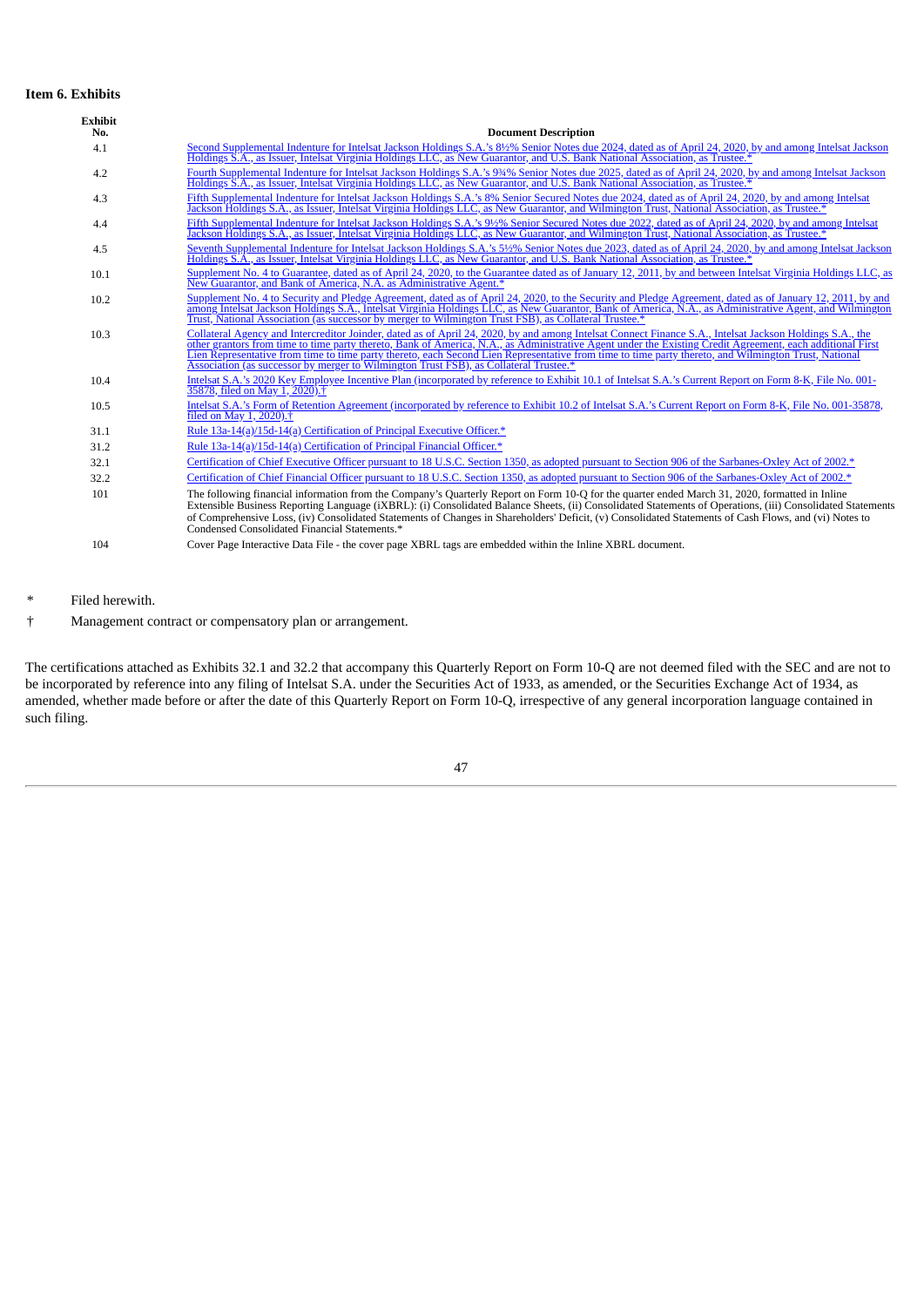### **SIGNATURES**

Pursuant to the requirements of the Securities Exchange Act of 1934, the registrant has duly caused this report to be signed on its behalf by the undersigned, thereunto duly authorized.

### INTELSAT S.A.

Date: June 4, 2020 By /s/ STEPHEN SPENGLER

**Stephen Spengler**

**Chief Executive Officer**

Date: June 4, 2020 By /s/ DAVID TOLLEY

**David Tolley Executive Vice President and Chief Financial Officer**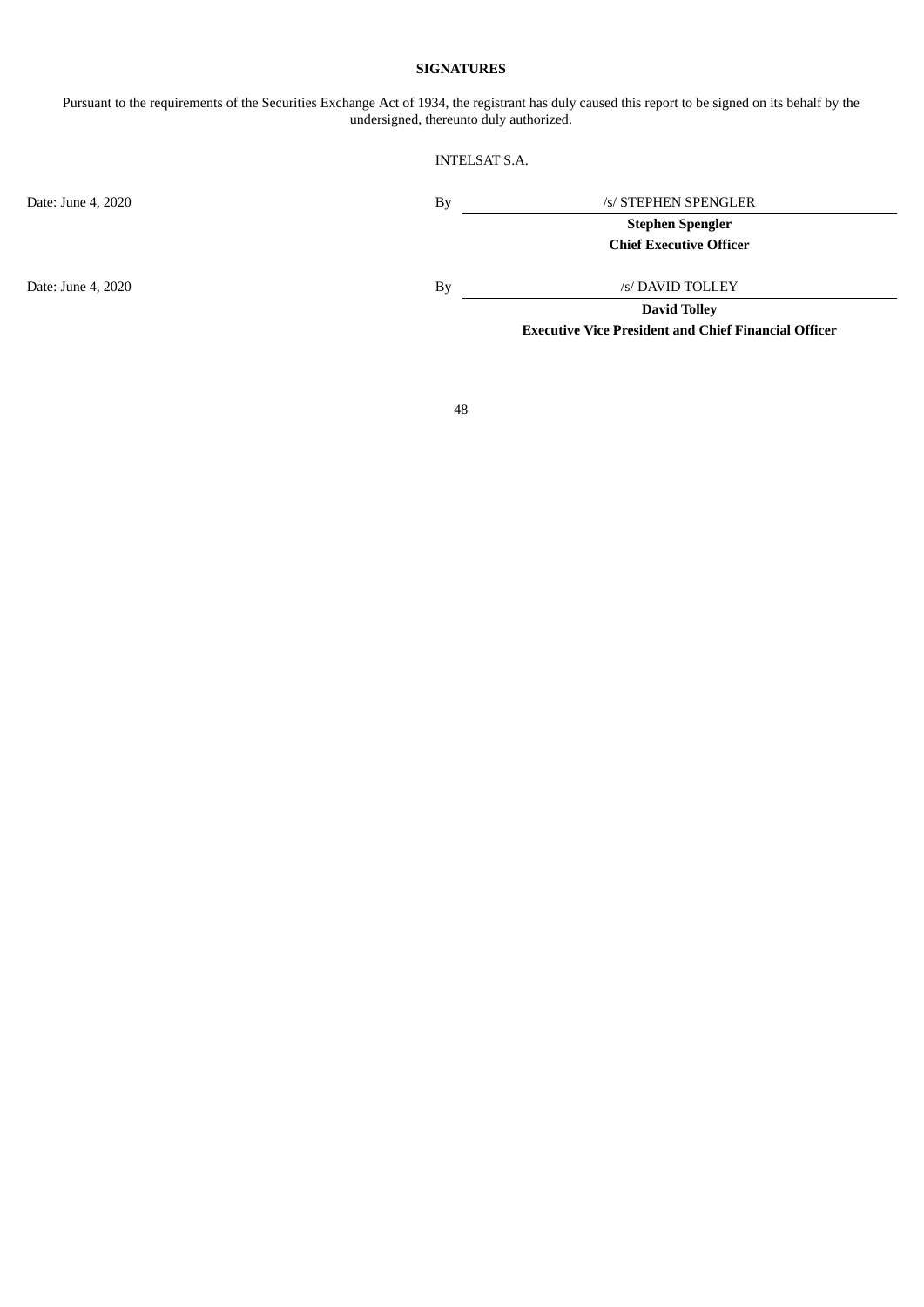# **SUPPLEMENTAL INDENTURE NO. 2**

<span id="page-48-0"></span>SUPPLEMENTAL INDENTURE NO. 2 (this "Supplemental Indenture"), dated as of April 24, 2020, by and among INTELSAT JACKSON HOLDINGS S.A. (or its successor), a *société anonyme* existing under the laws of Luxembourg (the "Issuer"), INTELSAT VIRGINIA HOLDINGS LLC, a Virginia limited liability company and indirect subsidiary of the Issuer (the "New Guarantor"), the Issuer, and U.S. BANK NATIONAL ASSOCIATION, a national banking association, as trustee under the indenture referred to below (the "Trustee").

## WITNESETH:

WHEREAS, the Issuer and the existing Guarantors have heretofore executed and delivered to the Trustee an Indenture (as amended, supplemented or otherwise modified, the "Indenture") dated as of September 19, 2018, providing for the issuance of the Issuer's 8.500% Senior Notes due 2024 (the "Notes"), initially in the aggregate principal amount of \$2,250,000,000;

WHEREAS, Section 4.11 of the Indenture provides that under certain circumstances the Issuer is required to cause the New Guarantor to execute and deliver to the Trustee a supplemental indenture pursuant to which the New Guarantor shall unconditionally guarantee all the Issuer's obligations under the Notes pursuant to a Guarantee on the terms and conditions set forth herein; and

WHEREAS, pursuant to Section 9.01 of the Indenture, the Trustee and the Issuer are authorized to execute and deliver this Supplemental Indenture.

NOW, THEREFORE, in consideration of the foregoing and for other good and valuable consideration, the receipt of which is hereby acknowledged, the New Guarantor, the Issuer, and the Trustee mutually covenant and agree for the equal and ratable benefit of the holders of the Notes as follows:

- 1. Defined Terms. As used in this Supplemental Indenture, terms defined in the Indenture or in the preamble or recital hereto are used herein as therein defined, except that the term "Holders" in this Supplemental Indenture shall refer to the term "Holders" as defined in the Indenture and the Trustee acting on behalf of and for the benefit of such Holders. The words "herein," "hereof" and hereby and other words of similar import used in this Supplemental Indenture refer to this Supplemental Indenture as a whole and not to any particular section hereof.
- 2. Agreement to Guarantee. The New Guarantor hereby agrees, jointly and severally with all existing Guarantors (if any), to unconditionally guarantee the Issuer's obligations under the Notes on the terms and subject to the conditions set forth in Article 10 of the Indenture, and to be bound by all other applicable provisions of the Indenture and the Notes applying to a Guarantor and to perform all of the obligations and agreements of a Guarantor under the Indenture.
- 3. Notices. All notices or other communications to the New Guarantor shall be given as provided in Section 11.02 of the Indenture; *provided* that copies of notices to the Issuer or a Guarantor need not be provided to Wachtell, Lipton, Rosen & Katz, but shall instead be provided to:

Kirkland & Ellis LLP 601 Lexington Avenue New York, New York 10022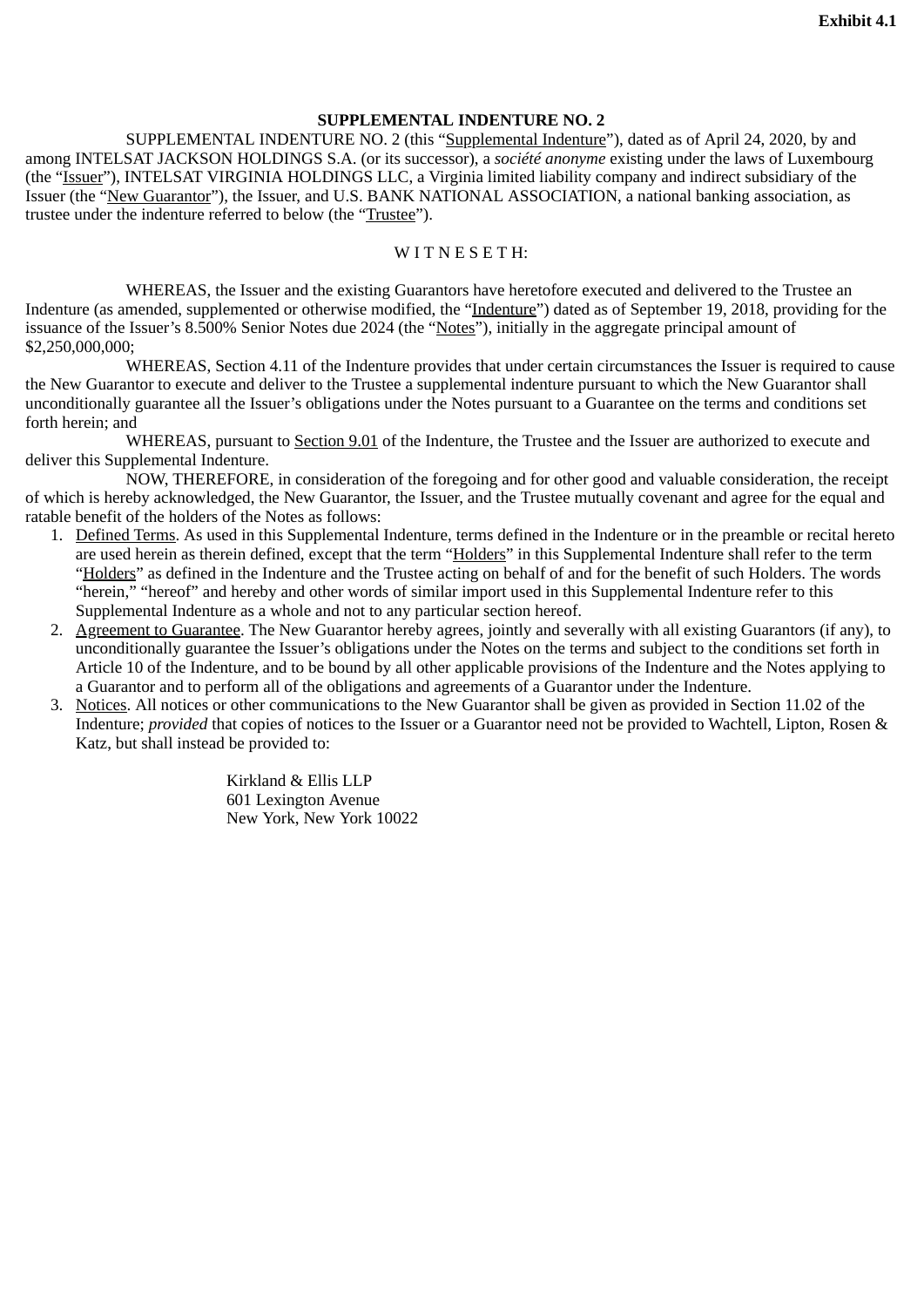Attention:

Joshua N. Korff, P.C. Sophia Hudson, P.C.

- 1. Ratification of Indenture; Supplemental Indentures Part of Indenture. Except as expressly amended hereby, the Indenture is in all respects ratified and confirmed and all the terms, conditions and provisions thereof shall remain in full force and effect. This Supplemental Indenture shall form a part of the Indenture for all purposes, and every holder of Notes heretofore or hereafter authenticated and delivered shall be bound hereby.
- 2. Governing Law. THIS SUPPLEMENTAL INDENTURE SHALL BE GOVERNED BY, AND CONSTRUED IN ACCORDANCE WITH, THE LAWS OF THE STATE OF NEW YORK, AND FOR THE AVOIDANCE OF DOUBT, THE APPLICABILITY OF ARTICLE 470-1 TO 470-19 OF THE AMENDED LUXEMBOURG LAW ON COMMERCIAL COMPANIES SHALL BE EXCLUDED.
- 3. Trustee Makes No Representation. The Trustee makes no representation as to the validity or sufficiency of this Supplemental Indenture.
- 4. Counterparts. The parties may sign any number of copies of this Supplemental Indenture. Each signed copy shall be an original, but all of them together represent the same agreement.
- 5. Effect of Headings. The Section headings herein are for convenience only and shall not effect the construction thereof.

**IN WITNESS WHEREOF**, the parties hereto have caused this Supplemental Indenture to be duly executed as of the date first above written.

# **INTELSAT VIRGINIA HOLDINGS LLC**

By: INTELSAT SATELLITE LLC, as the Managing Member By: /s/ José Toscano

Name: José Toscano Title: Deputy Chairman

# **INTELSAT JACKSON HOLDINGS S.A.**

By: /s/ José Toscano Name: José Toscano Title: Chairman & Chief Executive Officer

> U.S. BANK NATIONAL ASSOCIATION, as Trustee By: /s/ Richard Prokosch Name: Richard Prokosch Title: Vice President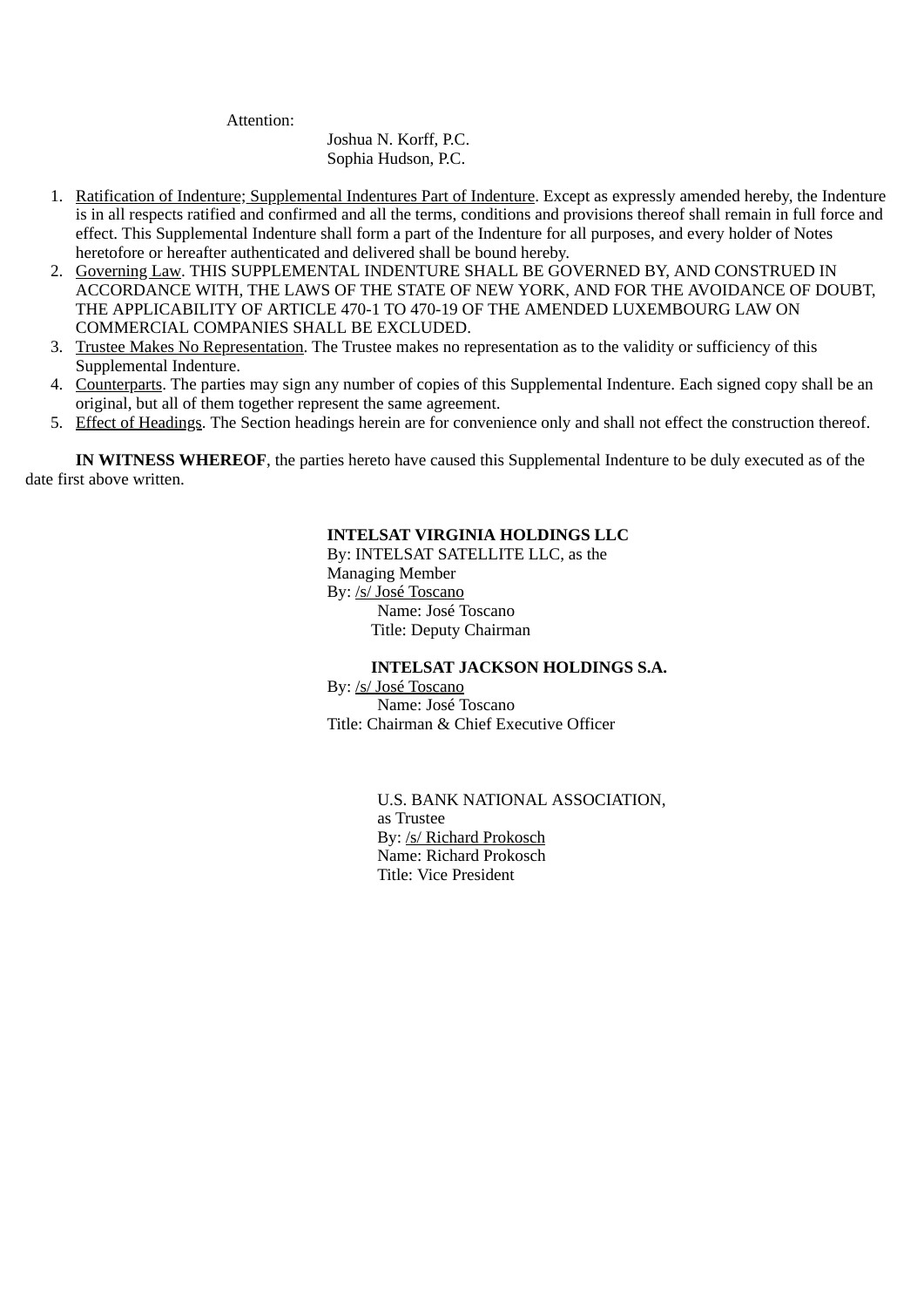# **SUPPLEMENTAL INDENTURE NO. 4**

<span id="page-50-0"></span>SUPPLEMENTAL INDENTURE NO. 4 (this "Supplemental Indenture"), dated as of April 24, 2020, by and among INTELSAT JACKSON HOLDINGS S.A. (or its successor), a *société anonyme* existing under the laws of Luxembourg (the "Issuer"), Intelsat VIRGINIA Holdings LLC, a Virginia limited liability company and indirect subsidiary of the Issuer (the "New Guarantor"), and U.S. BANK NATIONAL ASSOCIATION, a national banking association, as trustee under the Indenture referred to below (the "Trustee").

## WITNESSETH:

WHEREAS, the Issuer and the existing Guarantors have heretofore executed and delivered to the Trustee an indenture, dated as of July 5, 2017 (as amended, supplemented or otherwise modified prior to the date hereof, the "Indenture"), providing for the issuance of the Issuer's 9.75% Senior Notes due 2025 (the "Notes"), initially in the aggregate principal amount of \$1,500,000,000.00;

WHEREAS, the New Guarantor desires to unconditionally guarantee all the Issuer's obligations under the Notes pursuant to a Guarantee on the terms and conditions set forth herein; and

WHEREAS, pursuant to Section 9.01 of the Indenture, the Trustee and the Issuer are authorized to execute one or more supplemental indentures, including this Supplemental Indenture, to add Guarantors with respect to the Notes. NOW, THEREFORE, in consideration of the foregoing and for other good and valuable consideration, the receipt of which is hereby acknowledged, the New Guarantor, the Issuer and the Trustee mutually covenant and agree for the equal and ratable benefit of the Holders of the Notes as follows:

1. Defined Terms. As used in this Supplemental Indenture, terms defined in the Indenture or in the preamble or recital hereto are used herein as therein defined. The words "herein," "hereof," and "hereby" and other words of similar import used in this Supplemental Indenture refer to this Supplemental Indenture as a whole and not to any particular section hereof.

2. Agreement to Guarantee. The New Guarantor hereby agrees, jointly and severally with all existing Guarantors (if any), to unconditionally guarantee the Issuer's obligations under the Notes on the terms and subject to the conditions set forth in Article 10 of the Indenture as a Guarantor, and to be bound by all other applicable provisions of the Indenture and the Notes as applying to a Guarantor and to perform all of the obligations and agreements of a Guarantor under the Indenture.

3. Notices. All notices or other communications to the New Guarantor shall be given as provided in Section 11.02 of the Indenture; *provided* that copies of notices to the Issuer or a Guarantor need not be provided to Milbank, Tweed, Hadley & McCloy LLP, but shall instead be provided to:

> Kirkland & Ellis LLP 601 Lexington Avenue New York, New York 10022 Attention:

Joshua N. Korff, P.C. Sophia Hudson, P.C.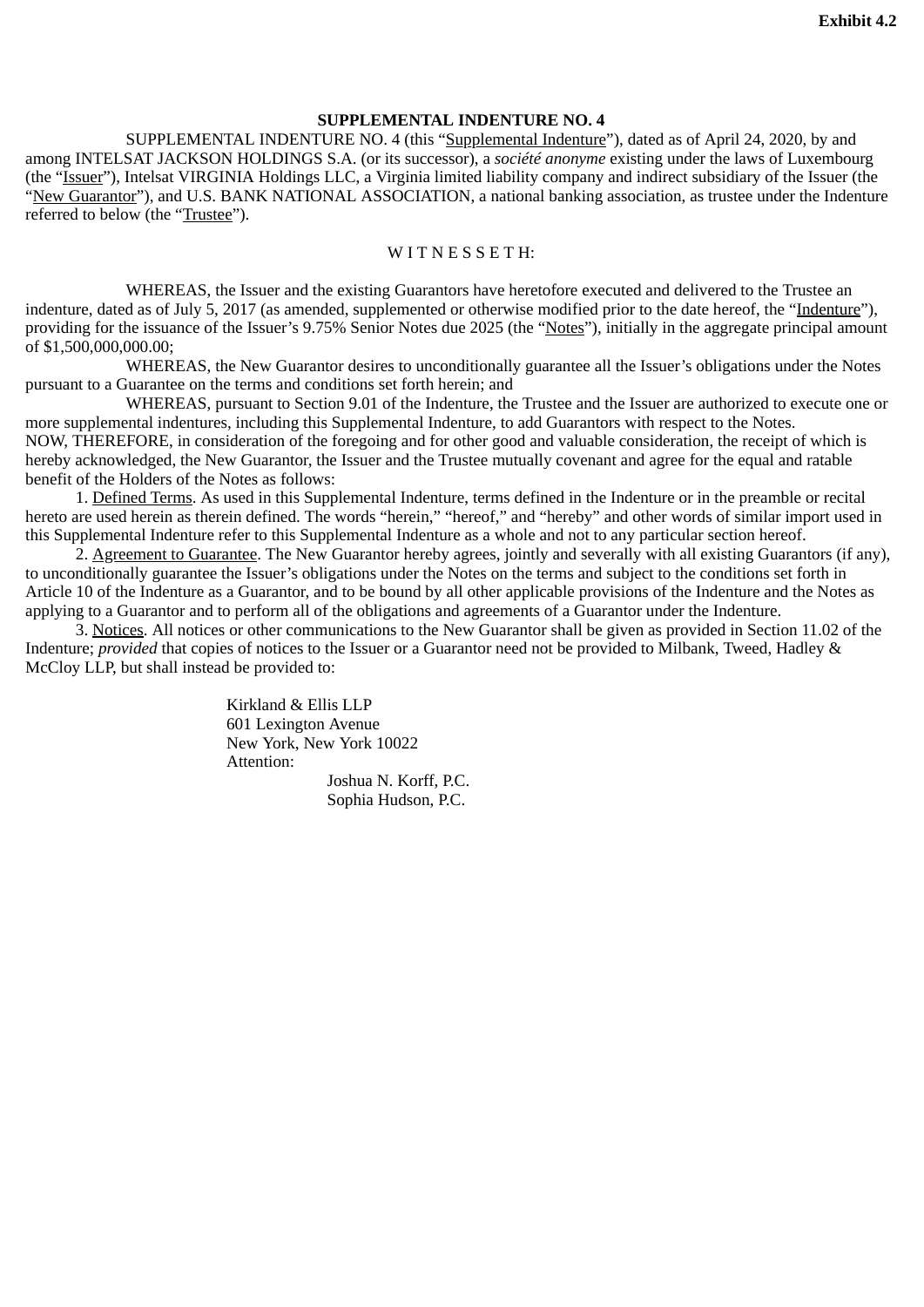4. Ratification of Indenture; Supplemental Indentures Part of Indenture. Except as expressly amended hereby, the Indenture is in all respects ratified and confirmed and all the terms, conditions and provisions thereof shall remain in full force and effect. This Supplemental Indenture shall form a part of the Indenture for all purposes, and every Holder of Notes heretofore or hereafter authenticated and delivered shall be bound hereby.

## 5. Governing Law. **THIS SUPPLEMENTAL INDENTURE SHALL BE GOVERNED BY, AND CONSTRUED IN ACCORDANCE WITH, THE LAWS OF THE STATE OF NEW YORK, WITHOUT REGARD TO PRINCIPLES OF CONFLICTS OF LAW. THE APPLICATION TO THE NOTES OF THE PROVISIONS SET OUT IN ARTICLES 84 TO 94-8 OF THE LUXEMBOURG LAW ON COMMERCIAL COMPANIES DATED AUGUST 10, 1915, AS AMENDED, IS EXCLUDED.**

6. Trustee Makes No Representation. The Trustee makes no representations as to the validity or sufficiency of this Supplemental Indenture.

7. Counterparts. The parties may sign any number of copies of this Supplemental Indenture. Each signed copy shall be an original, but all of them together represent the same agreement. One signed copy is enough to prove this Supplemental Indenture. Notwithstanding the foregoing, the exchange of copies of this Supplemental Indenture and of signature pages by facsimile or PDF transmission shall constitute effective execution and delivery of this Supplemental Indenture as to the parties hereto and may be used in lieu of the original Supplemental Indenture and signature pages for all purposes.

8. Effect of Headings. The Section headings of this Supplemental Indenture have been inserted for convenience of reference only, are not intended to be considered a part hereof and shall not modify or restrict any of the terms or provisions hereof.

**IN WITNESS WHEREOF**, the parties have caused this Supplemental Indenture to be duly executed as of the date first written above.

# **INTELSAT VIRGINIA HOLDINGS LLC**

By: INTELSAT SATELLITE LLC, as the Managing Member

By: /s/ José Toscano Name: José Toscano Title: Deputy Chairman

## **INTELSAT JACKSON HOLDINGS S.A.**

By: /s/ José Toscano Name: José Toscano Title: Chairman & Chief Executive Officer

**U.S. BANK NATIONAL ASSOCIATION**, not in its individual capacity, but solely as Trustee

By: /s/ Richard Prokosch Name: Richard Prokosch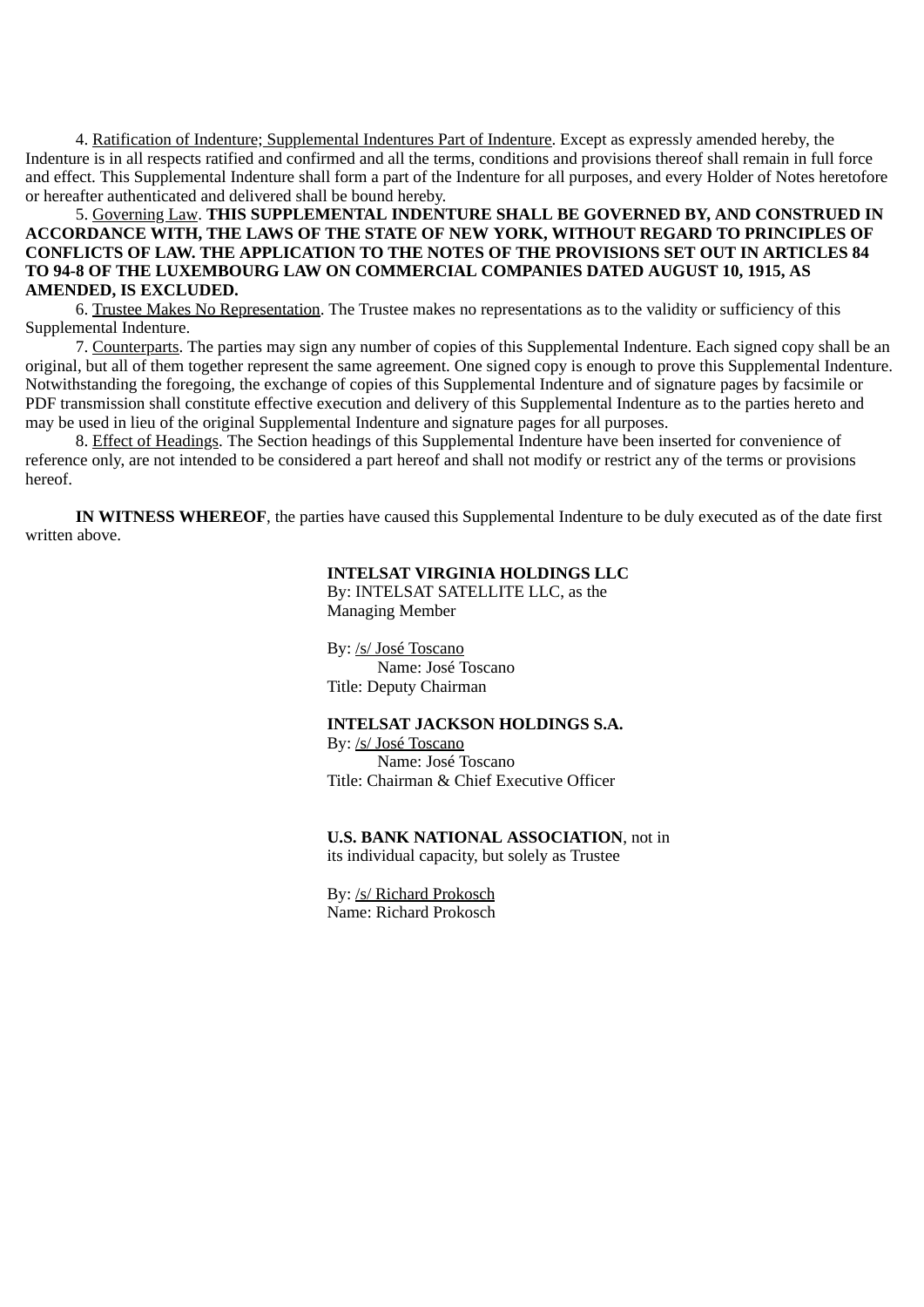Title: Vice President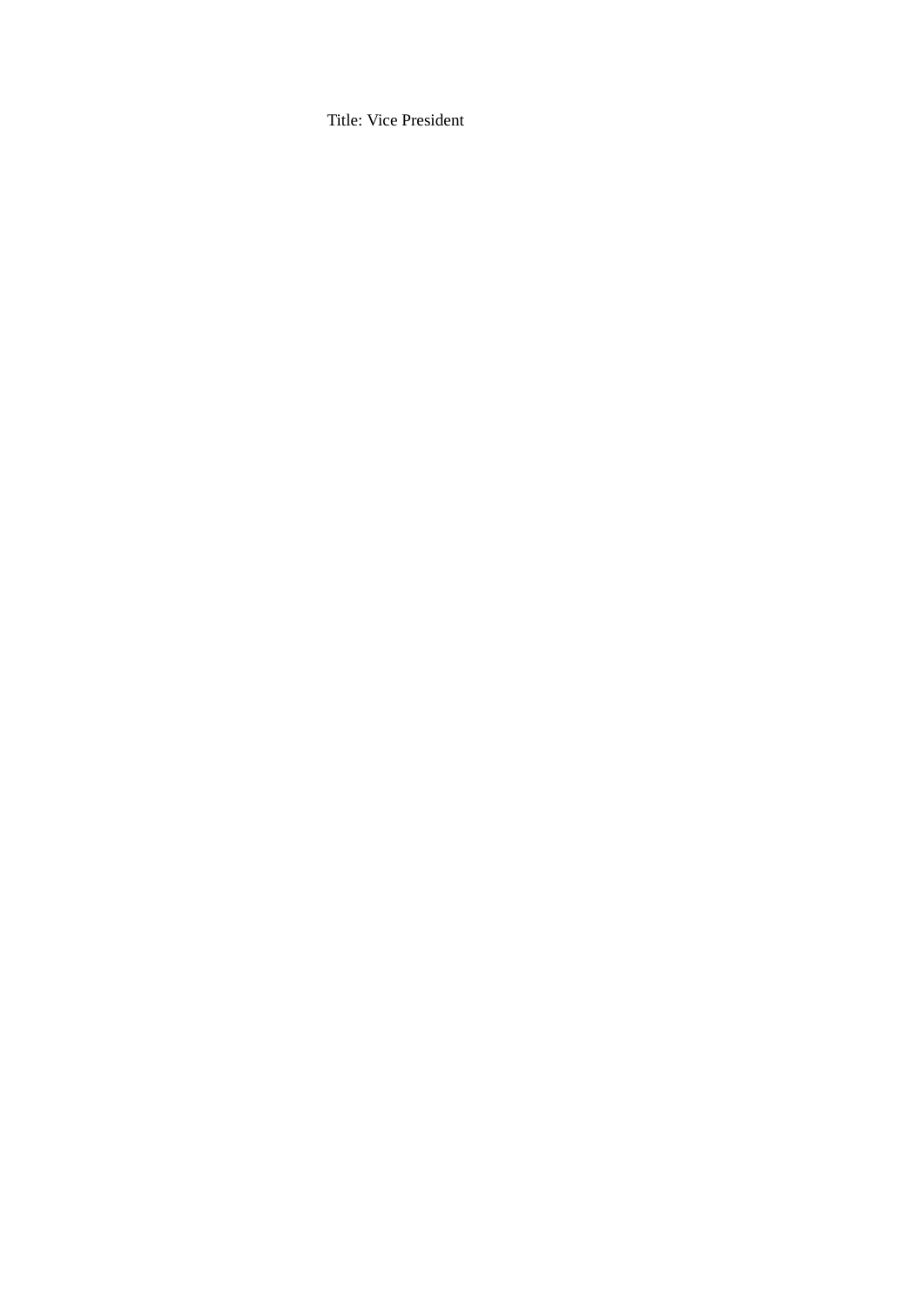# **SUPPLEMENTAL INDENTURE NO. 5**

<span id="page-53-0"></span>SUPPLEMENTAL INDENTURE NO. 5 (this "Supplemental Indenture"), dated as of April 24, 2020, among INTELSAT JACKSON HOLDINGS S.A. (or its successor), a *société anonyme* existing under the laws of Luxembourg (the "Issuer"), Intelsat VIRGINIA Holdings LLC, a Virginia limited liability company and indirect subsidiary of the Issuer (the "New Guarantor"), and WILMINGTON TRUST, NATIONAL ASSOCIATION, a national banking association, as trustee under the indenture referred to below (the "Trustee").

# $W$  I T N E S S E T H :

WHEREAS, the Issuer and the existing Guarantors have heretofore executed and delivered to the Trustee an Indenture (as amended, supplemented or otherwise modified, the "Indenture"), dated as of March 29, 2016, providing for the issuance of the Issuer's 8.00% Senior Secured Notes due 2024 (the "Notes"), initially in the aggregate principal amount of \$1,250,000,000;

WHEREAS, Section 4.11 of the Indenture provides that under certain circumstances the Issuer is required to cause the New Guarantor to execute and deliver to the Trustee a supplemental indenture pursuant to which the New Guarantor shall unconditionally guarantee all the Issuer's obligations under the Notes pursuant to a Guarantee on the terms and conditions set forth herein; and

WHEREAS, pursuant to Section 9.01 of the Indenture, the Trustee and the Issuer are authorized to execute and deliver this Supplemental Indenture without notice to or consent of any Holder.

NOW, THEREFORE, in consideration of the foregoing and for other good and valuable consideration, the receipt of which is hereby acknowledged, the New Guarantor, the Issuer, and the Trustee mutually covenant and agree for the equal and ratable benefit of the holders of the Notes as follows:

- 1. Defined Terms. As used in this Supplemental Indenture, terms defined in the Indenture or in the preamble or recital hereto are used herein as therein defined. The words "herein," "hereof" and hereby and other words of similar import used in this Supplemental Indenture refer to this Supplemental Indenture as a whole and not to any particular section hereof.
- 2. Agreement to Guarantee. The New Guarantor hereby agrees, jointly and severally with all existing Guarantors (if any), to unconditionally guarantee the Issuer's obligations under the Notes on the terms and subject to the conditions set forth in Article 10 of the Indenture, and to be bound by all other applicable provisions of the Indenture and the Notes applying to a Guarantor and to perform all of the obligations and agreements of a Guarantor under the Indenture.
- 3. Notices. All notices or other communications to the New Guarantor shall be given as provided in Section 12.02 of the Indenture; *provided* that copies of notices to the Issuer or a Guarantor need not be provided to Paul, Weiss, Rifkind, Wharton & Garrison LLP, but shall instead be provided to:

Kirkland & Ellis LLP 601 Lexington Avenue New York, New York 10022 Attention:

Joshua N. Korff, P.C.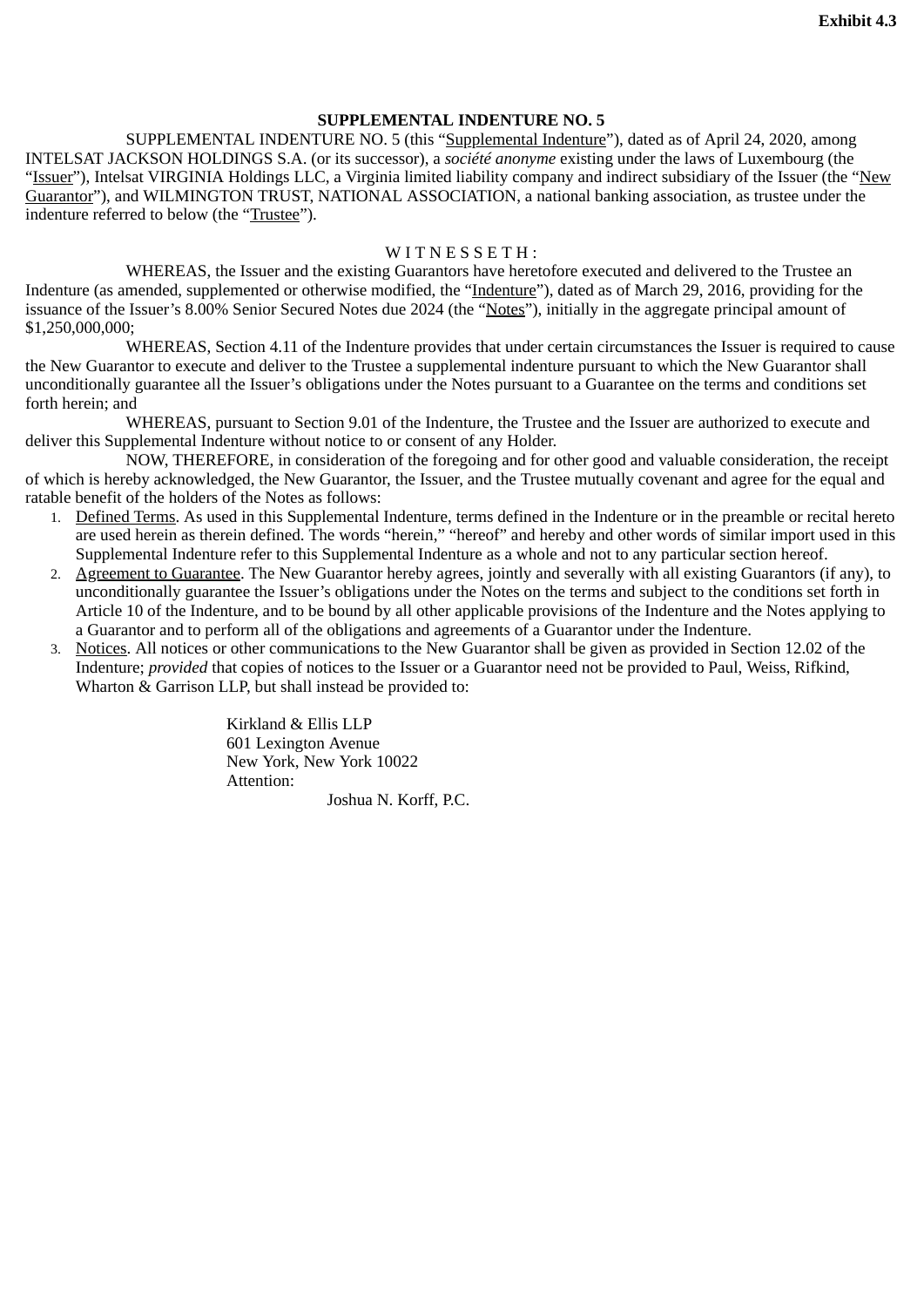## Sophia Hudson, P.C.

- 4. Ratification of Indenture; Supplemental Indentures Part of Indenture. Except as expressly amended hereby, the Indenture is in all respects ratified and confirmed and all the terms, conditions and provisions thereof shall remain in full force and effect. This Supplemental Indenture shall form a part of the Indenture for all purposes, and every holder of Notes heretofore or hereafter authenticated and delivered shall be bound hereby.
- 5. Governing Law. **THIS SUPPLEMENTAL INDENTURE SHALL BE GOVERNED BY, AND CONSTRUED IN ACCORDANCE WITH, THE LAWS OF THE STATE OF NEW YORK, AND FOR THE AVOIDANCE OF DOUBT, THE APPLICABILITY OF ARTICLE 86 TO 94-8 OF THE AMENDED LUXEMBOURG LAW ON COMMERCIAL COMPANIES SHALL BE EXCLUDED.**
- 6. Trustee Makes No Representation. The Trustee accepts the amendments of the Indenture and the Security Documents effected by this Supplemental Indenture on the terms and conditions set forth in the Indenture and Security Documents, including the terms and provisions defining and limiting the liabilities and responsibilities of the Trustee. Without limiting the generality of the foregoing, the Trustee shall not be responsible in any manner whatsoever for or with respect to any of the recitals or statements contained herein, all of which recitals or statements are made solely by the Issuer.
- 7. Counterparts. The parties may sign any number of copies of this Supplemental Indenture. Each signed copy shall be an original, but all of them together represent the same agreement. Notwithstanding the foregoing, the exchange of copies of this Supplemental Indenture and of signature pages by facsimile, PDF or other electronic transmission shall constitute effective execution and delivery of this Supplemental Indenture as to the parties hereto and may be used in lieu of the original Supplemental Indenture and signature pages for all purposes.
- 8. Effect of Headings. The Section headings herein are for convenience of reference only, are not intended to be considered a part hereof and shall not modify or restrict any of the terms of provisions hereof.

**IN WITNESS WHEREOF**, the parties hereto have caused this Supplemental Indenture to be duly executed as of the date first above written.

# **INTELSAT VIRGINIA HOLDINGS LLC**

By: INTELSAT SATELLITE LLC, as the Managing Member

By: /s/ José Toscano Name: José Toscano Title: Deputy Chairman

## **INTELSAT JACKSON HOLDINGS S.A.**

By: /s/ José Toscano Name: José Toscano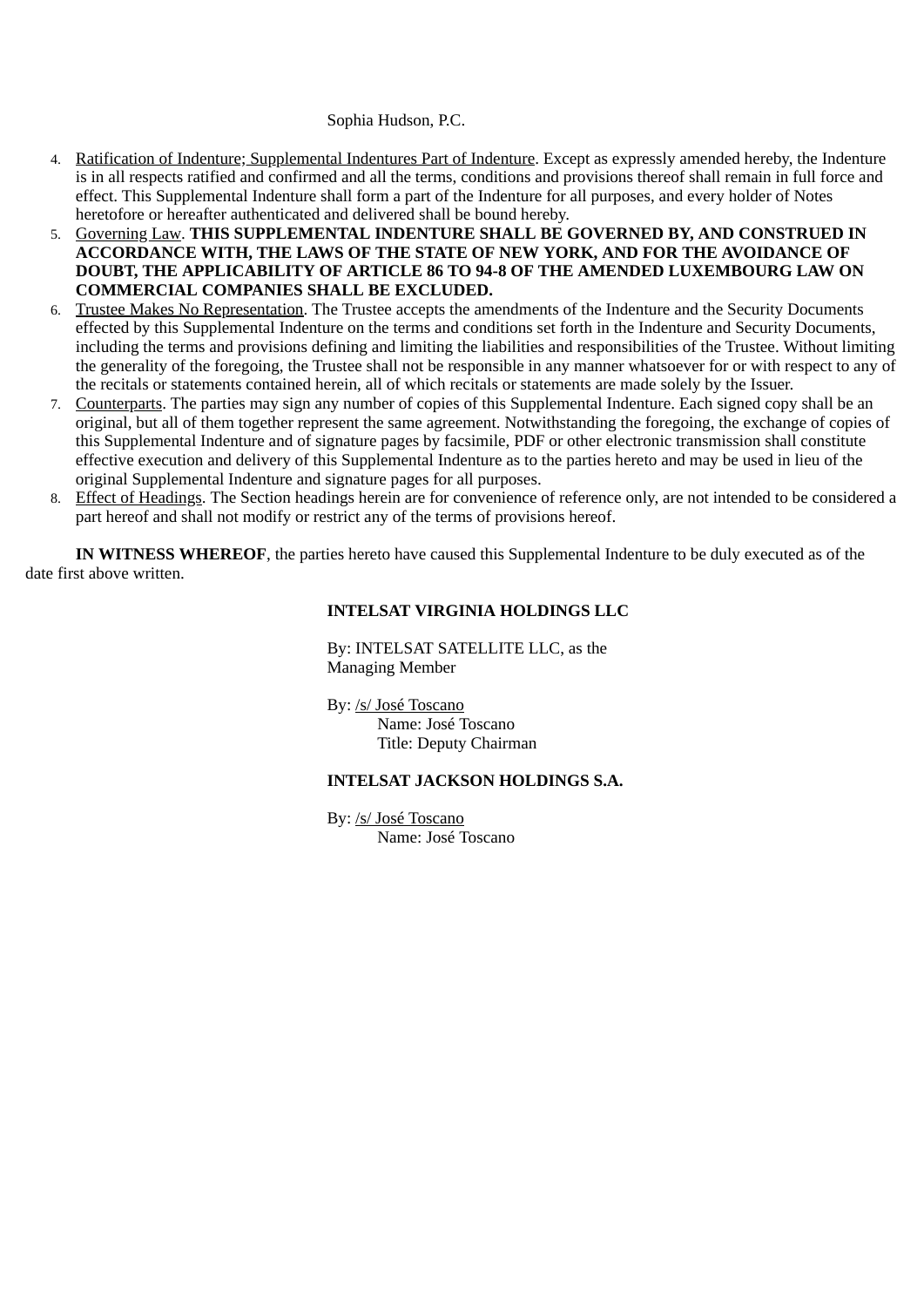Title: Chairman & Chief Executive Officer

# **WILMINGTON TRUST, NATIONAL ASSOCIATION**, as Trustee

By: /s/ Quinton M. DePompolo Name: Quinton M. DePompolo Title: Banking Officer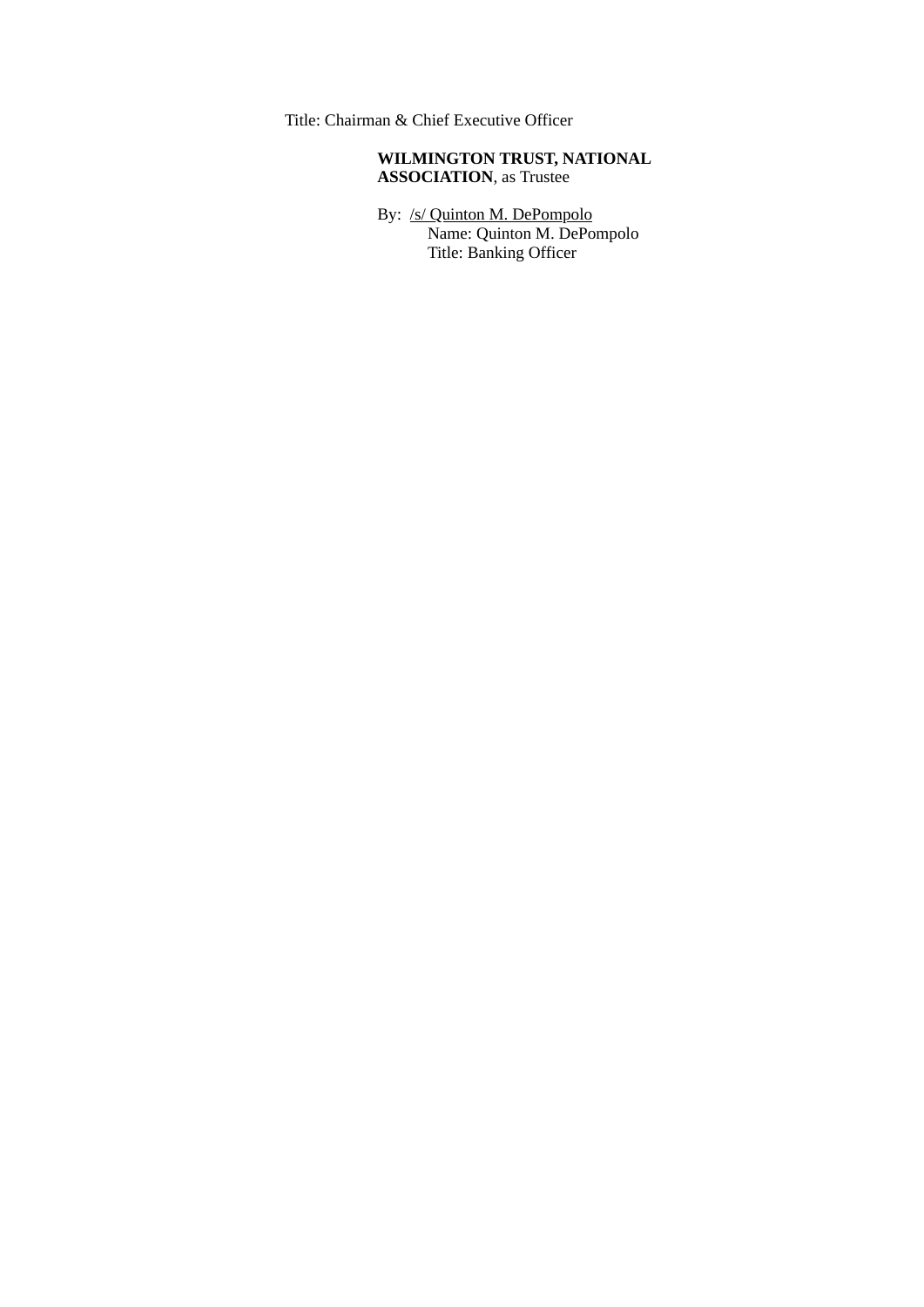# **SUPPLEMENTAL INDENTURE NO. 5**

<span id="page-56-0"></span>SUPPLEMENTAL INDENTURE NO. 5 (this "Supplemental Indenture"), dated as of April 24, 2020, among INTELSAT JACKSON HOLDINGS S.A. (or its successor), a *société anonyme* existing under the laws of Luxembourg (the "Issuer"), INTELSAT VIRGINIA HOLDINGS LLC, a Virginia limited liability company and indirect subsidiary of the Issuer (the "New Guarantor"), and WILMINGTON TRUST, NATIONAL ASSOCIATION, a national banking association, as trustee under the indenture referred to below (the "Trustee").

## WITNESSETH:

WHEREAS, the Issuer and the existing Guarantors have heretofore executed and delivered to the Trustee an Indenture (as amended, supplemented or otherwise modified, the "Indenture"), dated as of June 30, 2016, providing for the issuance of the Issuer's 9.50% Senior Secured Notes due 2022 (the "Notes"), initially in the aggregate principal amount of \$490,000,000.00:

WHEREAS, Section 4.11 of the Indenture provides that under certain circumstances the Issuer is required to cause the New Guarantor to execute and deliver to the Trustee a supplemental indenture pursuant to which the New Guarantor shall unconditionally guarantee all the Issuer's obligations under the Notes pursuant to a Guarantee on the terms and conditions set forth herein; and

WHEREAS, pursuant to Section 9.01 of the Indenture, the Trustee and the Issuer are authorized to execute and deliver this Supplemental Indenture without notice to or consent of any Holder.

NOW, THEREFORE, in consideration of the foregoing and for other good and valuable consideration, the receipt of which is hereby acknowledged, the New Guarantor, the Issuer, and the Trustee mutually covenant and agree for the equal and ratable benefit of the holders of the Notes as follows:

- 1. Defined Terms. As used in this Supplemental Indenture, terms defined in the Indenture or in the preamble or recital hereto are used herein as therein defined. The words "herein," "hereof" and hereby and other words of similar import used in this Supplemental Indenture refer to this Supplemental Indenture as a whole and not to any particular section hereof.
- 2. Agreement to Guarantee. The New Guarantor hereby agrees, jointly and severally with all existing Guarantors (if any), to unconditionally guarantee the Issuer's obligations under the Notes on the terms and subject to the conditions set forth in Article 10 of the Indenture, and to be bound by all other applicable provisions of the Indenture and the Notes applying to a Guarantor and to perform all of the obligations and agreements of a Guarantor under the Indenture.
- 3. Notices. All notices or other communications to the New Guarantor shall be given as provided in Section 12.02 of the Indenture; *provided* that copies of notices to the Issuer or a Guarantor need not be provided to Paul, Weiss, Rifkind, Wharton & Garrison LLP, but shall instead be provided to:

Kirkland & Ellis LLP 601 Lexington Avenue New York, New York 10022 Attention:

Joshua N. Korff, P.C. Sophia Hudson, P.C.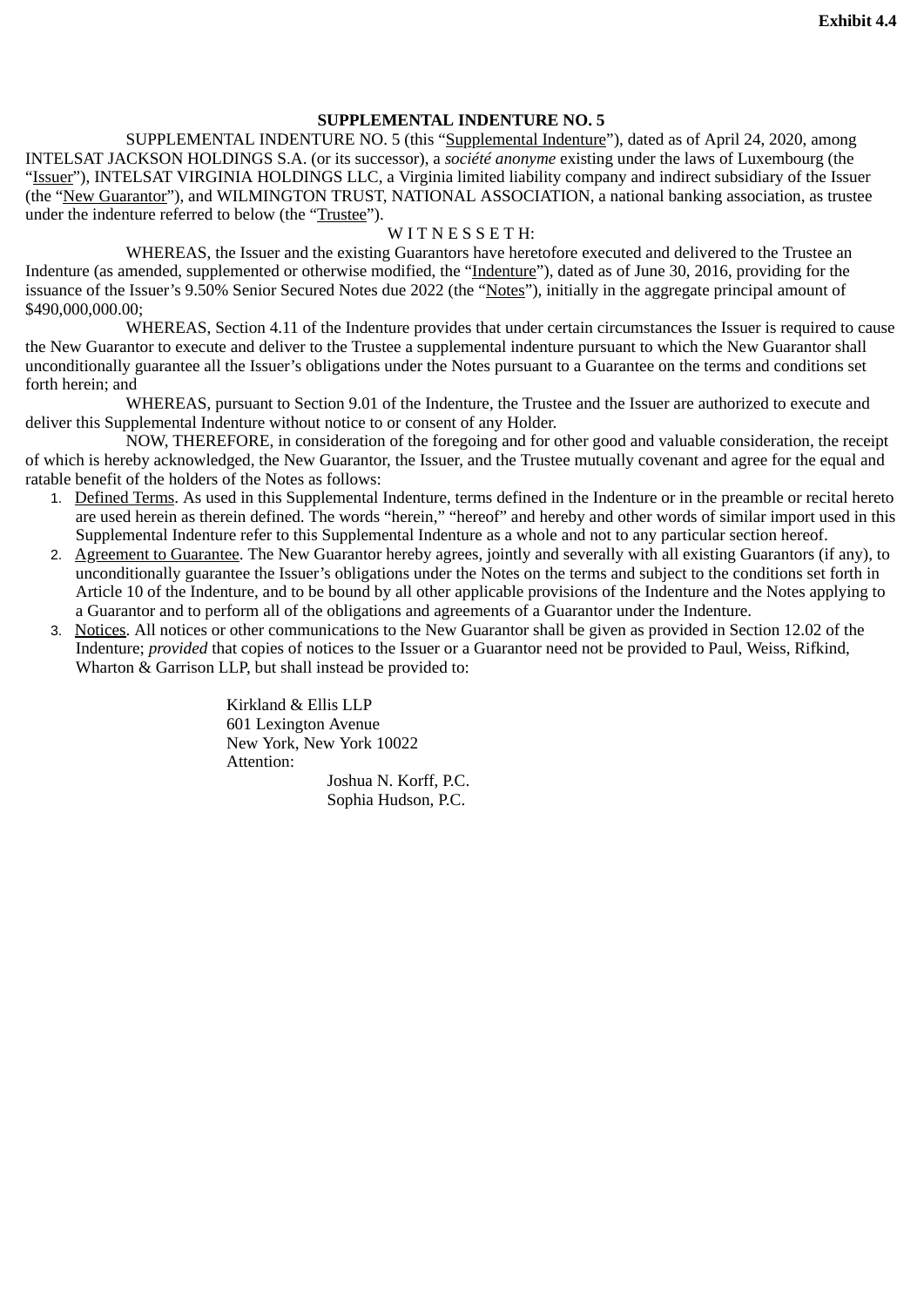- 4. Ratification of Indenture; Supplemental Indentures Part of Indenture. Except as expressly amended hereby, the Indenture is in all respects ratified and confirmed and all the terms, conditions and provisions thereof shall remain in full force and effect. This Supplemental Indenture shall form a part of the Indenture for all purposes, and every holder of Notes heretofore or hereafter authenticated and delivered shall be bound hereby.
- 5. Governing Law. **THIS SUPPLEMENTAL INDENTURE SHALL BE GOVERNED BY, AND CONSTRUED IN ACCORDANCE WITH, THE LAWS OF THE STATE OF NEW YORK, AND FOR THE AVOIDANCE OF DOUBT, THE APPLICABILITY OF ARTICLE 86 TO 94-8 OF THE AMENDED LUXEMBOURG LAW ON COMMERCIAL COMPANIES SHALL BE EXCLUDED.**
- 6. Trustee Makes No Representation. The Trustee accepts the amendments of the Indenture and the Security Documents effected by this Supplemental Indenture on the terms and conditions set forth in the Indenture and Security Documents, including the terms and provisions defining and limiting the liabilities and responsibilities of the Trustee. Without limiting the generality of the foregoing, the Trustee shall not be responsible in any manner whatsoever for or with respect to any of the recitals or statements contained herein, all of which recitals or statements are made solely by the Issuer.
- 7. Counterparts. The parties may sign any number of copies of this Supplemental Indenture. Each signed copy shall be an original, but all of them together represent the same agreement. Notwithstanding the foregoing, the exchange of copies of this Supplemental Indenture and of signature pages by facsimile, PDF or other electronic transmission shall constitute effective execution and delivery of this Supplemental Indenture as to the parties hereto and may be used in lieu of the original Supplemental Indenture and signature pages for all purposes.
- 8. Effect of Headings. The Section headings herein are for convenience of reference only, are not intended to be considered a part hereof and shall not modify or restrict any of the terms of provisions hereof.

**IN WITNESS WHEREOF**, the parties hereto have caused this Supplemental Indenture to be duly executed as of the date first above written.

# **INTELSAT VIRGINIA HOLDINGS LLC**

By: INTELSAT SATELLITE LLC, as the Managing Member

By: /s/ José Toscano Name: José Toscano Title: Deputy Chairman

## **INTELSAT JACKSON HOLDINGS S.A.**

By: /s/ José Toscano Name: José Toscano Title: Chairman & Chief Executive Officer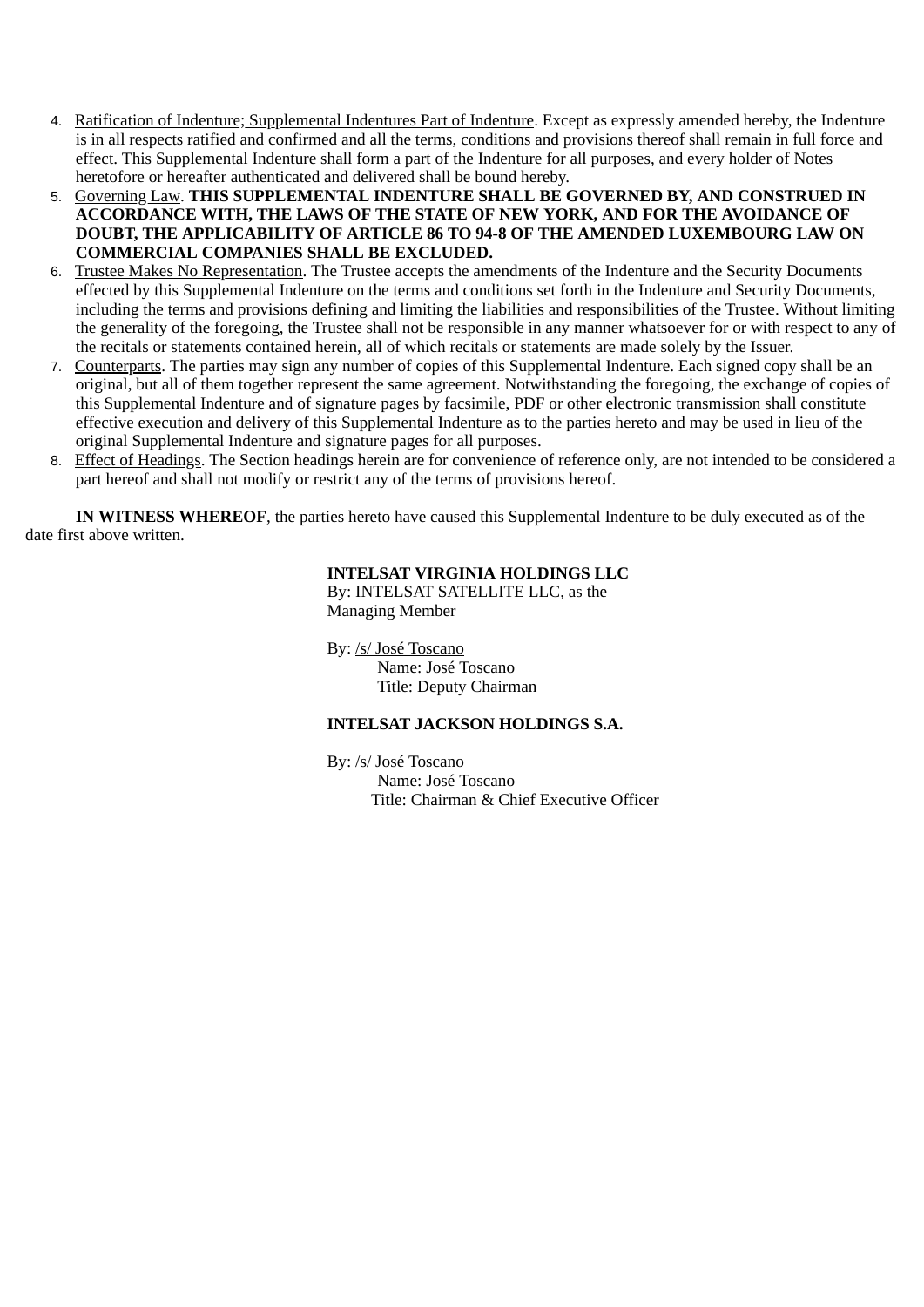# **WILMINGTON TRUST, NATIONAL ASSOCIATION**, as Trustee

By: /s/ Quinton M. DePompolo Name: Quinton M. DePompolo Title: Banking Officer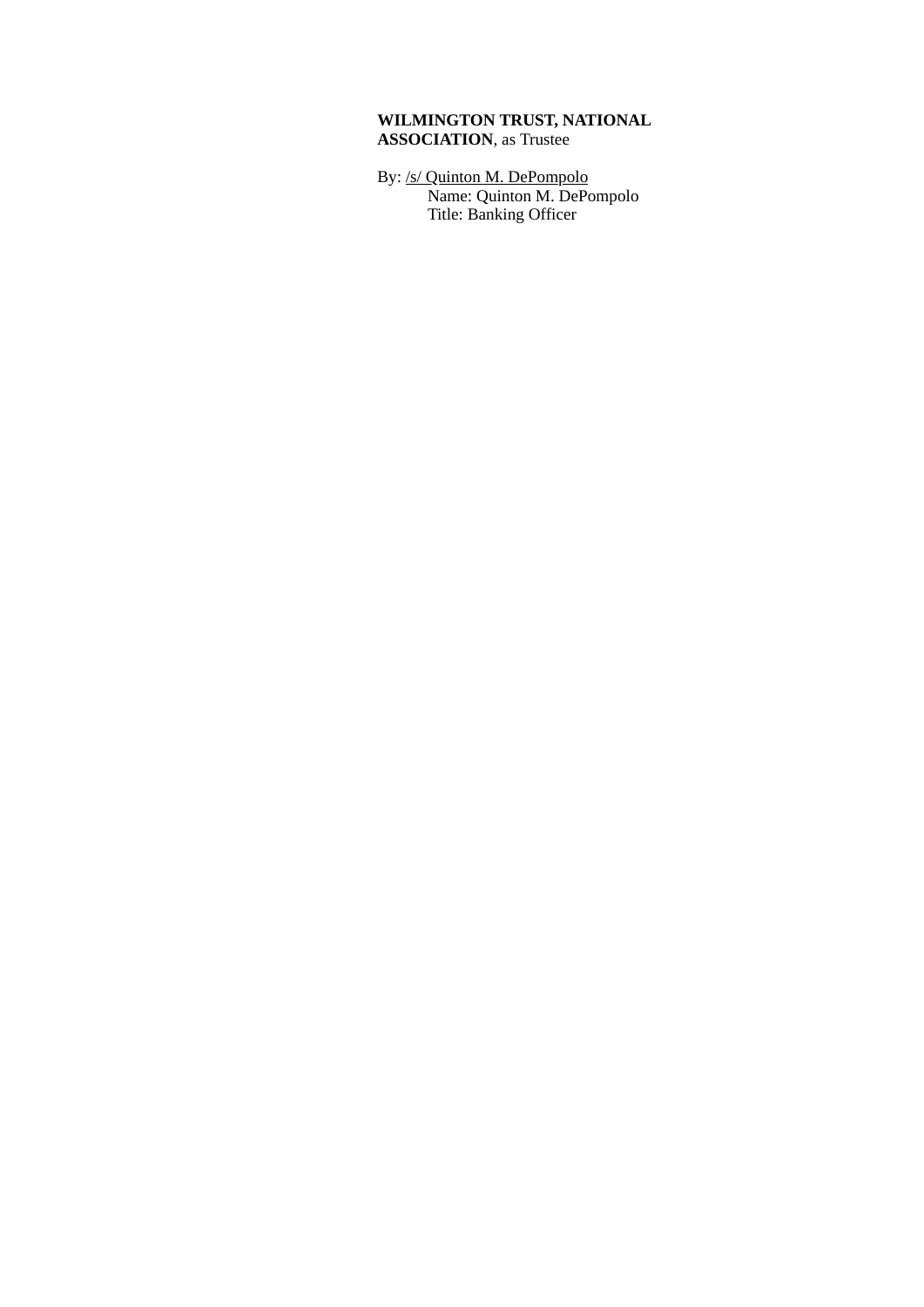# **SUPPLEMENTAL INDENTURE NO. 7**

<span id="page-59-0"></span>SUPPLEMENTAL INDENTURE NO. 7 (this "Supplemental Indenture"), dated as of April 24, 2020, by and among INTELSAT JACKSON HOLDINGS S.A. (or its successor), a *société anonyme* existing under the laws of Luxembourg (the "Issuer"), Intelsat Virginia Holdings LLC, a Virginia limited liability company and indirect subsidiary of the Issuer (the "New Guarantor"), and U.S. BANK NATIONAL ASSOCIATION, a national banking association, as trustee under the Indenture referred to below (the "Trustee").

## WITNESSETH:

WHEREAS, the Issuer and the existing Guarantors have heretofore executed and delivered to the Trustee an indenture, dated as of June 5, 2013 (as amended, supplemented or otherwise modified prior to the date hereof, the "Indenture"), providing for the issuance of the Issuer's 5.5% Senior Notes due 2023 (the "Notes"), initially in the aggregate principal amount of \$2,000,000,000.00;

WHEREAS, the New Guarantor desires to unconditionally guarantee all the Issuer's obligations under the Notes pursuant to a Guarantee on the terms and conditions set forth herein; and

WHEREAS, pursuant to Section 9.01 of the Indenture, the Trustee and the Issuer are authorized to execute one or more supplemental indentures, including this Supplemental Indenture, to add Guarantors with respect to the Notes.

NOW THEREFORE, in consideration of the foregoing and for other good and valuable consideration, the receipt of which is hereby acknowledged, the New Guarantor, the Issuer and the Trustee mutually covenant and agree for the equal and ratable benefit of the Holders of the Notes as follows:

1. Defined Terms. As used in this Supplemental Indenture, terms defined in the Indenture or in the preamble or recital hereto are used herein as therein defined. The words "herein," "hereof," and "hereby" and other words of similar import used in this Supplemental Indenture refer to this Supplemental Indenture as a whole and not to any particular section hereof.

2. Agreement to Guarantee. The New Guarantor hereby agrees, jointly and severally with all existing Guarantors (if any), to unconditionally guarantee the Issuer's obligations under the Notes on the terms and subject to the conditions set forth in Article 10 of the Indenture as a Guarantor, and to be bound by all other applicable provisions of the Indenture and the Notes as applying to a Guarantor and to perform all of the obligations and agreements of a Guarantor under the Indenture.

3. Notices. All notices or other communications to the New Guarantor shall be given as provided in Section 11.02 of the Indenture; *provided* that copies of notices to the Issuer or a Guarantor need not be provided to Milbank, Tweed, Hadley & McCloy LLP, but shall instead be provided to:

> Kirkland & Ellis LLP 601 Lexington Avenue New York, New York 10022 Attention:

Joshua N. Korff, P.C. Sophia Hudson, P.C.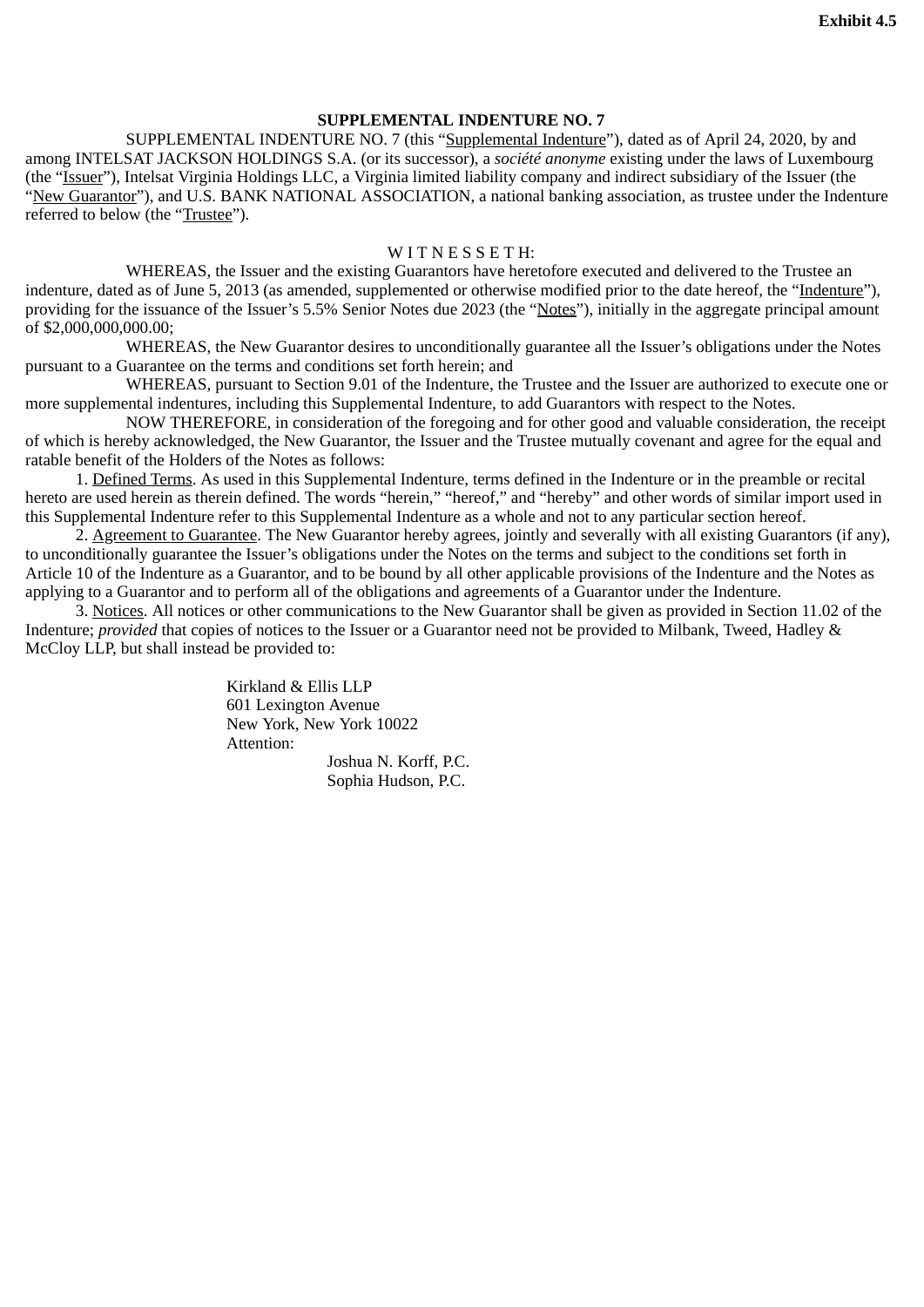4. Ratification of Indenture; Supplemental Indentures Part of Indenture. Except as expressly amended hereby, the Indenture is in all respects ratified and confirmed and all the terms, conditions and provisions thereof shall remain in full force and effect. This Supplemental Indenture shall form a part of the Indenture for all purposes, and every Holder of Notes heretofore or hereafter authenticated and delivered shall be bound hereby.

5. Governing Law. **THIS SUPPLEMENTAL INDENTURE SHALL BE GOVERNED BY, AND CONSTRUED IN ACCORDANCE WITH, THE LAWS OF THE STATE OF NEW YORK, WITHOUT REGARD TO PRINCIPLES OF CONFLICTS OF LAW. THE APPLICATION TO THE NOTES OF THE PROVISIONS SET OUT IN ARTICLES 84 TO 94-8 OF THE LUXEMBOURG LAW ON COMMERCIAL COMPANIES DATED AUGUST 10, 1915, AS AMENDED, IS EXCLUDED.**

6. Trustee Makes No Representation. The Trustee makes no representations as to the validity or sufficiency of this Supplemental Indenture.

7. Counterparts. The parties may sign any number of copies of this Supplemental Indenture. Each signed copy shall be an original, but all of them together represent the same agreement. One signed copy is enough to prove this Supplemental Indenture. Notwithstanding the foregoing, the exchange of copies of this Supplemental Indenture and of signature pages by facsimile or PDF transmission shall constitute effective execution and delivery of this Supplemental Indenture as to the parties hereto and may be used in lieu of the original Supplemental Indenture and signature pages for all purposes.

8. Effect of Headings. The Section headings of this Supplemental Indenture have been inserted for convenience of reference only, are not intended to be considered a part hereof and shall not modify or restrict any of the terms or provisions hereof.

**IN WITNESS WHEREOF**, the parties have caused this Supplemental Indenture to be duly executed as of the date first written above.

## **INTELSAT VIRGINIA HOLDINGS LLC**

By: INTELSAT SATELLITE LLC, as the Managing Member

By: /s/ José Toscano Name: José Toscano Title: Deputy Chairman

# **INTELSAT JACKSON HOLDINGS S.A.**

By: /s/ José Toscano Name: José Toscano Title: Chairman & Chief Executive Officer

## **U.S. BANK NATIONAL ASSOCIATION**,

not in its individual capacity, but solely as Trustee

By: /s/ Richard Prokosch Name: Richard Prokosch Title: Vice President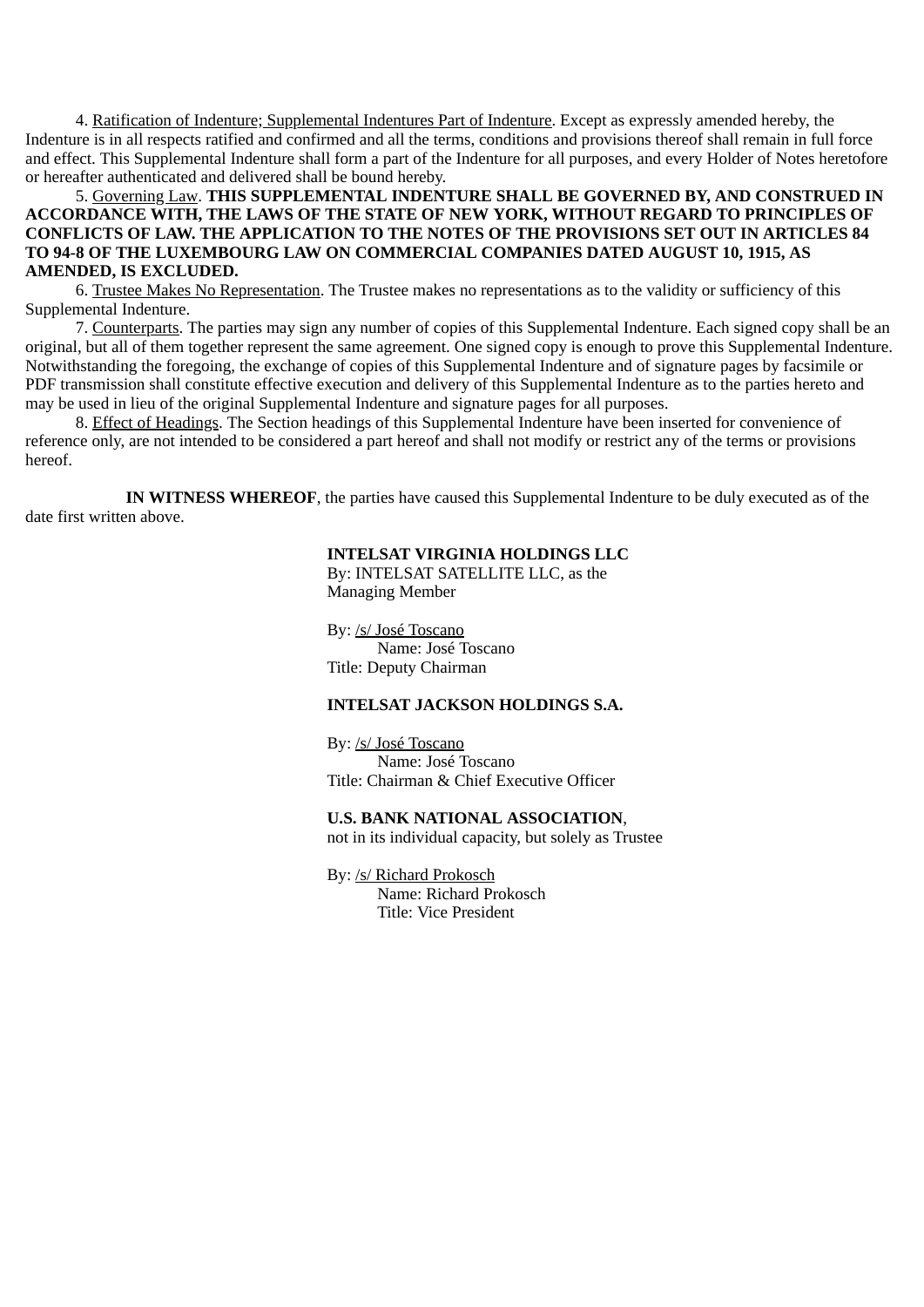### SUPPLEMENT NO. 4 TO GUARANTEE

<span id="page-61-0"></span>SUPPLEMENT NO. 4, dated as of April 24, 2020 (this "Supplement"), to the GUARANTEE, dated as of January 12, 2011 (the "Guarantee"), among each of the subsidiaries of INTELSAT JACKSON HOLDINGS S.A., a *société anonyme* existing under the laws of Luxembourg (the "Borrower"), listed on Annex A to the Guarantee (each such subsidiary individually, a "Guarantor" and, collectively, the "Guarantors") and BANK OF AMERICA, N.A., as administrative agent (in such capacity, the "Administrative Agent").

A. Reference is made to that certain Credit Agreement, dated as of January 12, 2011 (as amended by Amendment and Joinder Agreement, dated as of October 3, 2012, and as further amended by Amendment No. 2 and Joinder Agreement, dated as of November 27, 2013, and as further amended by Amendment No. 3 and Joinder Agreement, dated as of November 27, 2017, and as further amended by Amendment No. 4, dated as of December 12, 2017, and as further amended by Amendment No. 5 and Joinder Agreement, dated as of January 2, 2018, and as further amended by Amendment No. 6, dated as of November 8, 2018, and as may be further amended, restated, supplemented or otherwise modified from time to time, the "Credit Agreement"), among INTELSAT CONNECT FINANCE S.A., the Borrower, the lending institutions from time to time parties thereto (the "Lenders"), the Administrative Agent, BANK OF AMERICA, N.A., CREDIT SUISSE SECURITIES (USA) LLC and J.P. MORGAN SECURITIES LLC, as Joint Lead Arrangers, BANK OF AMERICA, N.A., CREDIT SUISSE SECURITIES (USA) LLC, J.P. MORGAN SECURITIES LLC, BARCLAYS CAPITAL, the investment banking division of BARCLAYS BANK PLC, DEUTSCHE BANK SECURITIES INC., MORGAN STANLEY SENIOR FUNDING, INC. and UBS SECURITIES LLC, as Joint Bookrunners, CREDIT SUISSE SECURITIES (USA) LLC and J.P. MORGAN SECURITIES LLC, as Co-Syndication Agents, BARCLAYS BANK PLC and MORGAN STANLEY SENIOR FUNDING, INC., as Co-Documentation Agents, HSBC BANK USA, N.A., GOLDMAN SACHS PARTNERS LLC and RBC CAPITAL MARKETS, as Co-Managers, BANK OF AMERICA, N.A., as a Letter of Credit Issuer, and JPMORGAN CHASE BANK, N.A., CITIGROUP GLOBAL MARKETS, INC., MORGAN STANLEY SENIOR FUNDING, INC., MERRILL LYNCH, PIERCE, FENNER AND SMITH INCORPORATED and GOLDMAN SACHS LENDING PARTNERS, LLC, as Joint Lead Arrangers for Amendment No. 5.

B. Capitalized terms used herein and not otherwise defined herein shall have the meanings assigned to such terms in the Guarantee.

C. The Guarantors have entered into the Guarantee in order to induce the Administrative Agent, Co-Syndication Agents, Joint Lead Arrangers, Joint Bookrunners, the Lenders, Co-Documentation Agents, Co-Managers, the Letter of Credit Issuers and Joint Lead Arrangers for Amendment No. 5 to enter into the Credit Agreement and to induce the Lenders and the Letter of Credit Issuers to make their respective Extensions of Credit to the Borrower under the Credit Agreement and to induce one or more Lenders or affiliates of Lenders to enter into Hedge Agreements with the Credit Parties. Section 9.11 of the Credit Agreement provides that additional Subsidiaries may become Guarantors under the Guarantee by execution and delivery of an instrument in the form of this Supplement. The undersigned Intelsat Virginia Holdings LLC (the "New Guarantor") is executing this Supplement in accordance with the requirements of the Credit Agreement to become a Guarantor under the Guarantee in order to induce the Lenders and the Letter of Credit Issuers to make additional Extensions of Credit and as consideration for Extensions of Credit previously made.

Accordingly, the Administrative Agent and the New Guarantor agree as follows:

- A. In accordance with Section 18 of the Guarantee, the New Guarantor by its signature below hereby becomes a Guarantor under the Guarantee with the same force and effect as if originally named therein as a Guarantor and the New Guarantor hereby (a) agrees to all the terms and provisions of the Guarantee applicable to it as a Guarantor thereunder, and (b) represents and warrants that the representations and warranties made by it as a Guarantor thereunder are true and correct on and as of the date hereof. Each reference to a Guarantor in the Guarantee shall be deemed to include the New Guarantor. The Guarantee is hereby incorporated herein by reference.
- B. The New Guarantor represents and warrants to the Administrative Agent and the other Guaranteed Parties that this Supplement has been duly authorized, executed and delivered by it and constitutes its legal, valid and binding obligation, enforceable against it in accordance with its terms, except as the enforceability thereof may be limited by bankruptcy, insolvency or similar laws affecting creditors' rights generally and subject to general principles of equity and subject to mandatory Luxembourg law provisions.
- C. This Supplement may be executed by one or more of the parties to this Supplement on any number of separate counterparts (including by facsimile or other electronic transmission), and all of said counterparts taken together shall be deemed to constitute one and the same instrument. A set of the copies of this Supplement signed by all the parties shall be lodged with the Borrower and the Administrative Agent. This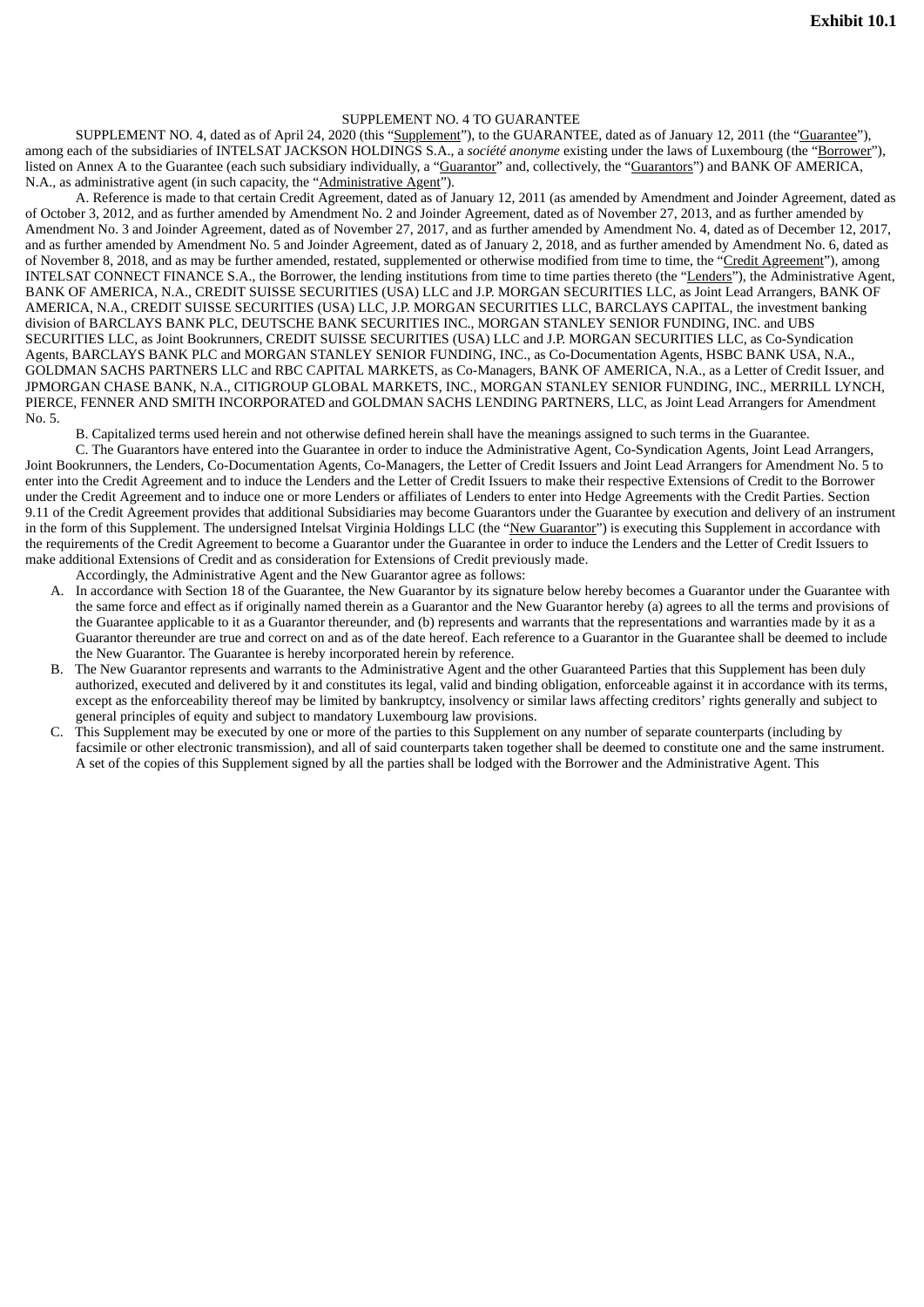Supplement shall become effective as to the New Guarantor when the Administrative Agent shall have received counterparts of this Supplement that, when taken together, bear the signatures of the New Guarantor and the Administrative Agent.

- D. Except as expressly supplemented hereby, the Guarantee shall remain in full force and effect.
- E. **THIS SUPPLEMENT AND THE RIGHTS AND OBLIGATIONS OF THE PARTIES HEREUNDER SHALL BE GOVERNED BY, AND CONSTRUED AND INTERPRETED IN ACCORDANCE WITH, THE LAW OF THE STATE OF NEW YORK.**
- F. Any provision of this Supplement that is prohibited or unenforceable in any jurisdiction shall, as to such jurisdiction, be ineffective to the extent of such prohibition or unenforceability without invalidating the remaining provisions hereof and in the Guarantee, and any such prohibition or unenforceability in any jurisdiction shall not invalidate or render unenforceable such provision in any other jurisdiction. The parties hereto shall endeavor in good-faith negotiations to replace the invalid, illegal or unenforceable provisions with valid provisions the economic effect of which comes as close as possible to that of the invalid, illegal or unenforceable provisions.
- G. All notices, requests and demands pursuant hereto shall be made in accordance with Section 14.2 of the Credit Agreement. All communications and notices hereunder to the New Guarantor shall be given to it in care of the Borrower at the Borrower's address set forth in Section 14.2 of the Credit Agreement.
- H. The New Guarantor agrees to reimburse the Administrative Agent for its out-of-pocket expenses in connection with this Supplement, including the fees, disbursements and other charges of counsel for the Administrative Agent.

IN WITNESS WHEREOF, the New Guarantor and the Administrative Agent have duly executed this Supplement to the Guarantee as of the day and year first above written.

#### **INTELSAT VIRGINIA HOLDINGS LLC**, as New Guarantor

By: INTELSAT SATELLITE LLC, as the Managing Member

By: /s/ José Toscano Name: José Toscano Title: Deputy Chairman

**BANK OF AMERICA, N.A.**, as Administrative Agent By: /s/ Steven Gazzillo Name: Steven Gazzillo Title: Vice President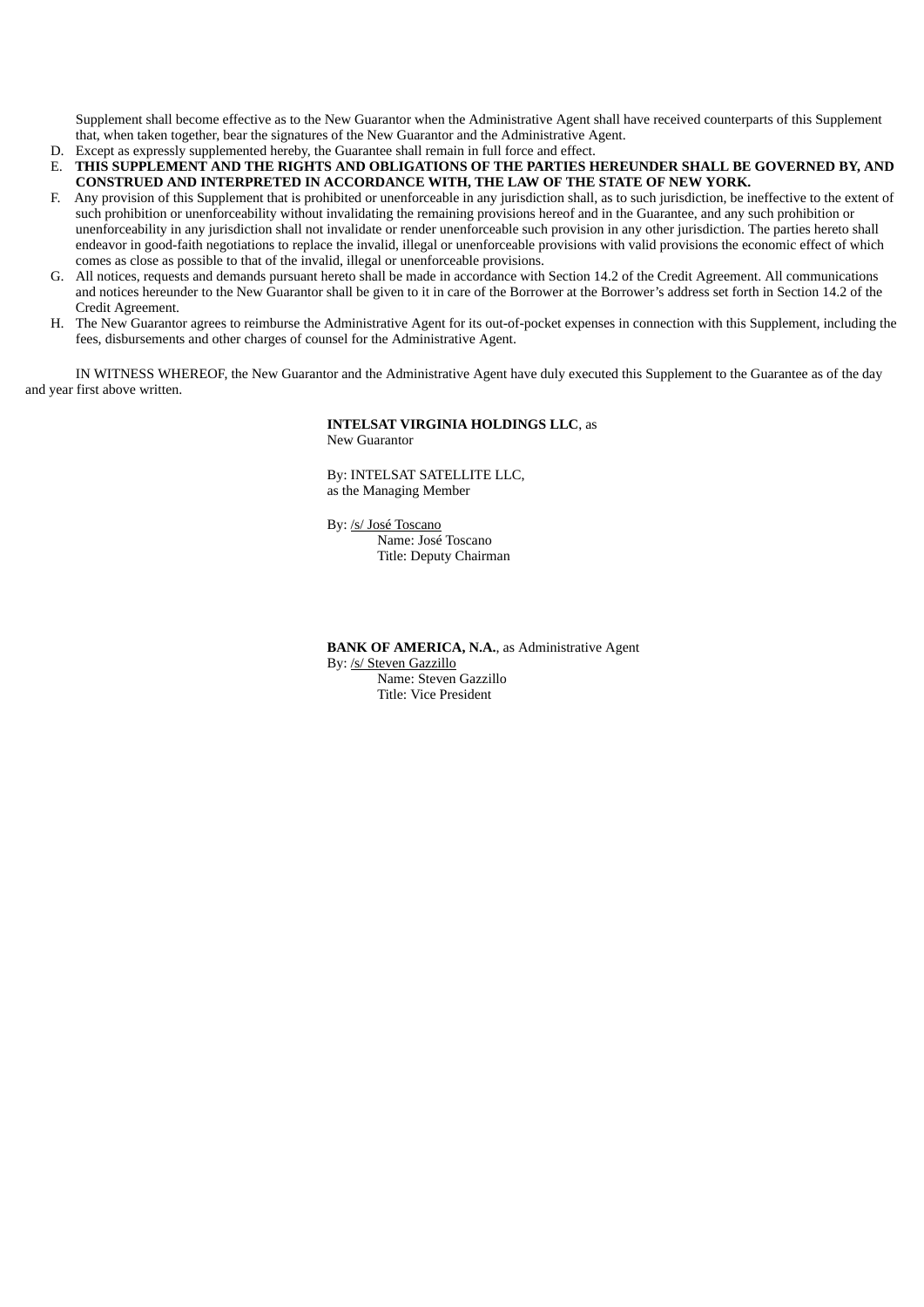## SUPPLEMENT NO. 4 TO SECURITY AND PLEDGE AGREEMENT

<span id="page-63-0"></span>SUPPLEMENT, dated as of April 24, 2020 (this "Supplement"), to the Security and Pledge Agreement, dated as of January 12, 2011 (as amended, restated, supplemented or otherwise modified from time to time, the "Security and Pledge Agreement"; capitalized terms used herein and not otherwise defined shall have the meanings assigned to such terms therein), among INTELSAT JACKSON HOLDINGS S.A. (the "Company"), each subsidiary of the Company listed on Annex A thereto (each such subsidiary individually, a "Subsidiary Grantor" and, collectively, the "Subsidiary Grantors"; the Subsidiary Grantors and the Company are referred to collectively herein as the "Grantors"), BANK OF AMERICA, N.A., as administrative agent (in such capacity, the "Administrative Agent") for the Lenders, and WILMINGTON TRUST, NATIONAL ASSOCIATION, as collateral trustee (together with its successors and assigns, the "Collateral Trustee") for the benefit of the Secured Parties.

WHEREAS, the Company is party to (i) a Credit Agreement, dated as of January 12, 2011 (as amended by Amendment and Joinder Agreement, dated as of October 3, 2012, and as further amended by Amendment No. 2 and Joinder Agreement, dated as of November 27, 2013, and as further amended by Amendment No. 3 and Joinder Agreement, dated as of November 27, 2017, and as further amended by Amendment No. 4, dated as of December 12, 2017, and as further amended by Amendment No. 5 and Joinder Agreement, dated as of January 2, 2018, and as further amended by Amendment No. 6, dated as of November 8, 2018, and as may be further amended, restated, supplemented or otherwise modified from time to time, the "Credit Agreement"), among the Company, Intelsat Connect Finance S.A. ("Holdings"), the financial institutions or entities from time to time party thereto as lenders (the "Lenders"), the Administrative Agent and the other agent parties party thereto and (ii)(a) an Indenture, dated as of March 29, 2016, by and among the Company, Holdings, the subsidiary guarantors named therein and the Collateral Trustee, as may be amended, restated, supplemented or otherwise modified from time to time (the "March Indenture"), relating to the Company's 8.0% Senior Secured Notes due 2024 (the "2024 Notes"), and (b) an Indenture, dated as of June 30, 2016, by and among the Company, Holdings, the subsidiary guarantors named therein and the Collateral Trustee, as may be amended, restated, supplemented or otherwise modified from time to time (together with the March Indenture, each, an "Indenture" and, collectively, the "Indentures"), relating to the Company's 9.5% Senior Secured Notes due 2022 (together with the 2024 Notes, the "Notes");

WHEREAS, the Loans and Letters of Credit issued under the Credit Agreement and the Notes are First Lien Debt subject to the terms of the Collateral Agency and Intercreditor Agreement; and

WHEREAS, Section 9.11 of the Credit Agreement and Section 4.18(a) of each Indenture provide that the Company will cause each direct or indirect Material Subsidiary (other than any Unrestricted Subsidiary or a Receivables Subsidiary) formed or otherwise purchased or acquired after the Issue Date of each Indenture or the Closing Date of the Credit Agreement to execute a Supplemental Security Agreement. The undersigned identified as a "New Grantor" on the signature pages hereto (the "New Grantor") is executing this Supplement in accordance with the requirements of the Credit Agreement and the Indentures to become a Subsidiary Grantor under the Security and Pledge Agreement.

NOW THEREFORE, in consideration of the above premises, the Collateral Trustee, the Administrative Agent and the New Grantor agree as follows:

SECTION 1. In accordance with Section 10.13 of the Security and Pledge Agreement, the New Grantor by its signature below becomes a Grantor under the Security and Pledge Agreement with the same force and effect as if originally named therein as a Grantor and the New Grantor hereby (a) agrees to all the terms and provisions of the Security and Pledge Agreement applicable to it as a Grantor thereunder and (b) represents and warrants that the representations and warranties made by it as a Grantor thereunder are true and correct in all material respects with respect to the New Grantor on and as of the date hereof. In furtherance of the foregoing, the New Grantor, as security for the payment and performance in full of the Obligations, does hereby bargain, convey, assign, set over, mortgage, pledge, hypothecate and transfer to the Collateral Trustee, for its benefit and the ratable benefit of the other Secured Parties, and hereby grants to the Collateral Trustee, for its benefit and the ratable benefit of the other Secured Parties, a security interest in all of the Collateral of the New Grantor, whether now or hereafter existing or in which now has or hereafter acquires an interest. Each reference to a "Grantor" in the Security and Pledge Agreement shall be deemed to include the New Grantor. The Security and Pledge Agreement is hereby incorporated herein by reference.

The New Grantor hereby irrevocably authorizes the Collateral Trustee at any time and from time to time to file in any relevant jurisdiction any initial financing statements with respect to the Collateral or any part thereof and amendments thereto that contain the information required by Article 9 of the Uniform Commercial Code of each applicable jurisdiction for the filing of any financing statement or amendment, including whether the New Grantor is an organization, the type of organization and any organizational identification number issued to the New Grantor. Such financing statements may describe the Collateral in the same manner as described in the Security and Pledge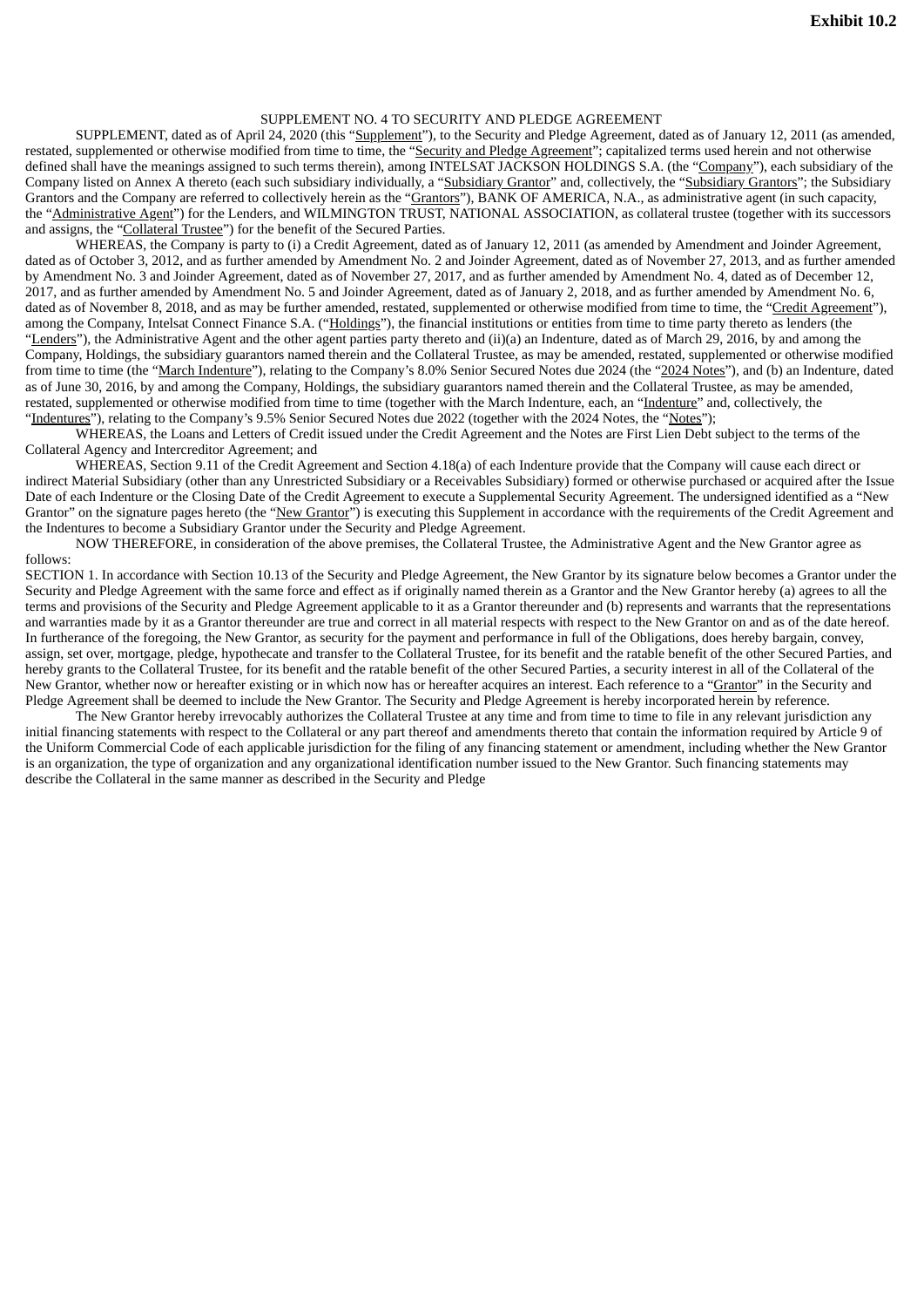Agreement or may contain an indication or description of collateral that describes such property in any other manner such as "all assets" or "all personal property, whether now owned or hereafter acquired" or words of similar effect. The New Grantor agrees to provide such information to Collateral Trustee promptly upon request.

SECTION 2. The New Grantor represents and warrants to the Collateral Trustee and the other Secured Parties that this Supplement has been duly authorized, executed and delivered by it and constitutes its legal, valid and binding obligation, enforceable against it in accordance with its terms, except as the enforceability thereof may be limited by bankruptcy, insolvency or similar laws affecting creditors' rights generally and subject to general principles of equity subject to mandatory Luxembourg law provisions.

SECTION 3. This Supplement may be executed by one or more of the parties to this Supplement on any number of separate counterparts (including by facsimile or other electronic transmission), and all of said counterparts taken together shall be deemed to constitute one and the same instrument. A set of the copies of this Supplement signed by all the parties shall be lodged with the Collateral Trustee, the Administrative Agent and the Company. This Supplement shall become effective as to the New Grantor when the Collateral Trustee and the Administrative Agent shall have received counterparts of this Supplement that, when taken together, bear the signatures of the New Grantor, the Collateral Trustee and the Administrative Agent.

SECTION 4. The New Grantor hereby represents and warrants that, as of the date hereof, (a) Schedule I hereto sets forth (i) the legal name of the New Grantor, (ii) the jurisdiction of incorporation or organization of the New Grantor, (iii) the true and correct location of the chief executive office and principal place of business and any office in which it maintains books or records relating to Collateral owned by it, (iv) the identity or type of organization or corporate structure of the New Grantor and (v) the organizational number of the New Grantor, (b) Schedule II hereto sets forth all of the New Grantor's Copyright Licenses, (c) Schedule III hereto sets forth, in proper form for filing with the United States Copyright Office, all of the New Grantor's Copyrights (and all applications therefor), (d) Schedule IV hereto sets forth all of the New Grantor's Patent Licenses, (e) Schedule V hereto sets forth, in proper form for filing with the United States Patent and Trademark Office, all of the New Grantor's Patents (and all applications therefor), (f) Schedule VI hereto sets forth all of the New Grantor's Trademark Licenses, (g) Schedule VII hereto sets forth, in proper form for filing with the United States Patent and Trademark Office, all of the New Grantor's Trademarks (and all applications therefor), (h) Schedule VIII sets forth all Pledged Collateral of the New Grantor and (i) Schedule IX sets forth all Commercial Tort Claims of the New Grantor.

SECTION 5. Except as expressly supplemented hereby, the Security and Pledge Agreement shall remain in full force and effect.

### SECTION 6. **THIS SUPPLEMENT AND THE RIGHTS AND OBLIGATIONS OF THE PARTIES HEREUNDER SHALL BE GOVERNED BY, AND CONSTRUED AND INTERPRETED IN ACCORDANCE WITH, THE LAWS OF THE STATE OF NEW YORK.**

SECTION 7. Any provision of this Supplement that is prohibited or unenforceable in any jurisdiction shall, as to such jurisdiction, be ineffective to the extent of such prohibition or unenforceability without invalidating the remaining provisions hereof and in the Security and Pledge Agreement, and any such prohibition or unenforceability in any jurisdiction shall not invalidate or render unenforceable such provision in any other jurisdiction. The parties hereto shall endeavor in good-faith negotiations to replace the invalid, illegal or unenforceable provisions with valid provisions the economic effect of which comes as close as possible to that of the invalid, illegal or unenforceable provisions.

SECTION 8. All notices, requests and demands pursuant hereto shall be made in accordance with Section 10.2 of the Security and Pledge Agreement. All communications and notices hereunder to the New Grantor shall be given to it in care of the Company at the Company's address set forth in Section 10.2 of the Security and Pledge Agreement.

SECTION 9. The New Grantor agrees to reimburse the Collateral Trustee for its respective reasonable out-of-pocket expenses in connection with this Supplement, including the reasonable fees, other charges and disbursements of counsel for the Collateral Trustee.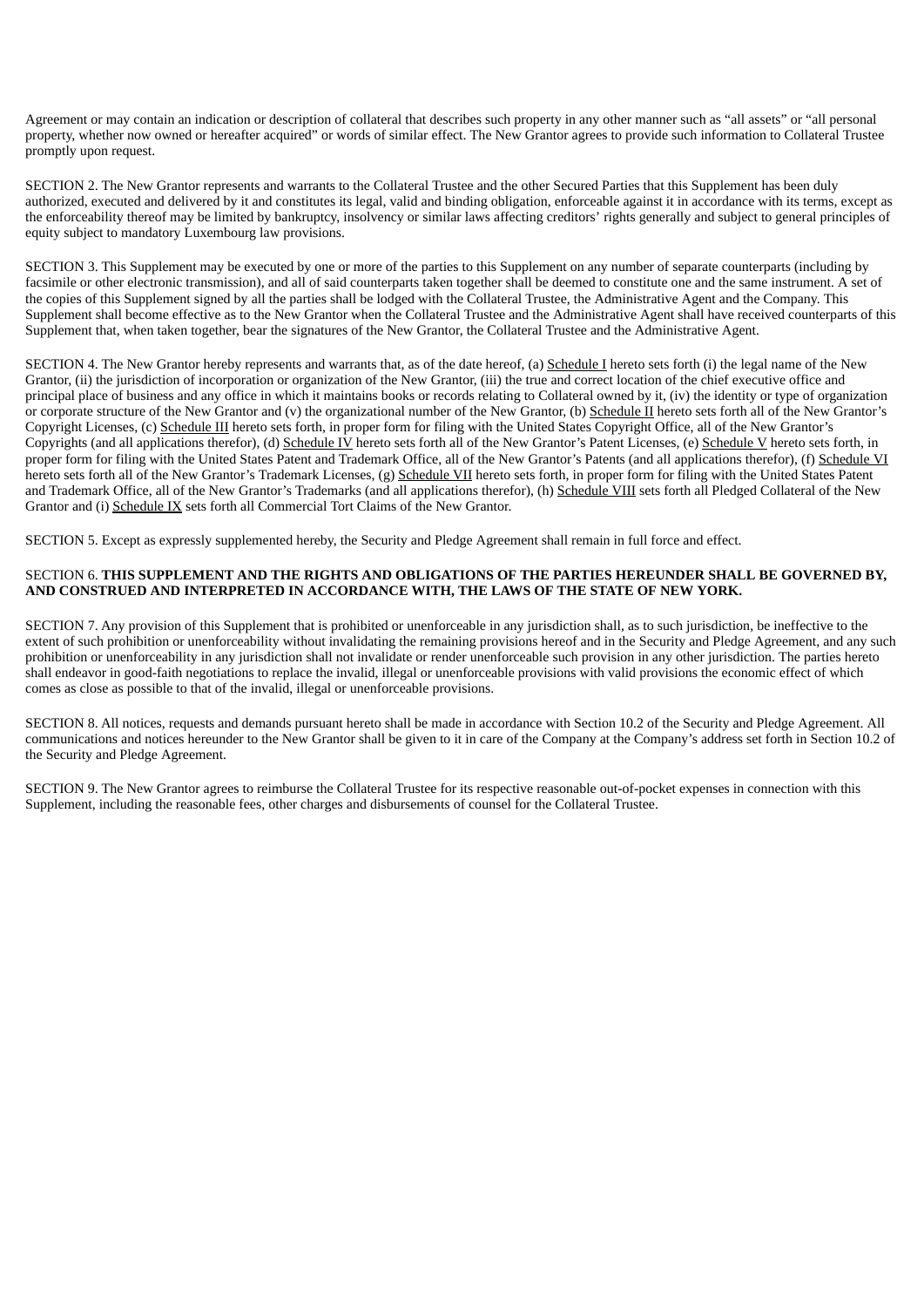IN WITNESS WHEREOF, the New Grantor, the Collateral Trustee and the Administrative Agent have duly executed this Supplement to the Security and Pledge Agreement as of the day and year first above written.

## **INTELSAT VIRGINIA HOLDINGS LLC**, as New Grantor

By: INTELSAT SATELLITE LLC, as the Managing Member

By: José Toscano Name: José Toscano Title: Deputy Chairman

## **BANK OF AMERICA, N.A.**, as Administrative Agent

By: /s/ Steven Gazillo Name: Steven Gazzillo Title: Vice President

**WILMINGTON TRUST, NATIONAL ASSOCIATION**, as Collateral Trustee

By: /s/ Quinton M. DePompolo Name: Quinton M. DePompolo Title: Banking Officer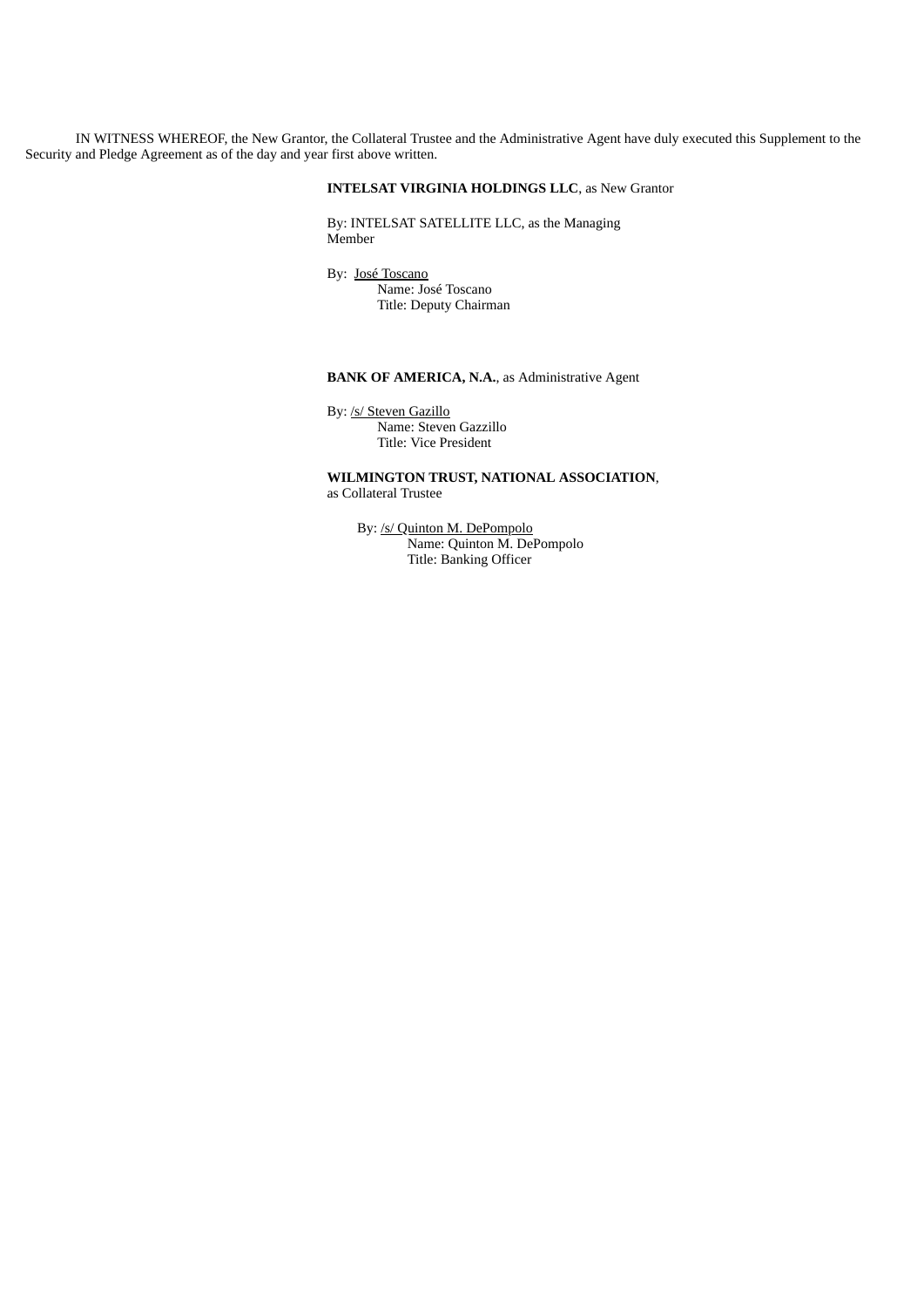SCHEDULE I Intelsat Virginia Holdings LLC, a Virginia limited liability company 7900 Tysons One Place, McLean, Virginia 22102

| None.                         |                                | <b>SCHEDULE II</b>  |                  |  |  |  |
|-------------------------------|--------------------------------|---------------------|------------------|--|--|--|
| None.                         |                                | <b>SCHEDULE III</b> |                  |  |  |  |
| None.                         |                                | <b>SCHEDULE IV</b>  |                  |  |  |  |
| None.                         |                                | <b>SCHEDULE V</b>   |                  |  |  |  |
| None.                         |                                | <b>SCHEDULE VI</b>  |                  |  |  |  |
| None.                         |                                | <b>SCHEDULE VII</b> |                  |  |  |  |
|                               | <b>SCHEDULE VIII</b>           |                     |                  |  |  |  |
|                               |                                | PLEDGED SHARES      |                  |  |  |  |
| Pledgor                       | Issuer                         | Type of Shares      | Percentage Owned |  |  |  |
| <b>Intelsat Satellite LLC</b> | Intelsat Virginia Holdings LLC | Common Units        | 99.99%           |  |  |  |
| <b>Intelsat Holdings LLC</b>  | Intelsat Virginia Holdings LLC | Common Units        | 0.01%            |  |  |  |
| None.                         |                                | PLEDGED DEBT        |                  |  |  |  |

SCHEDULE IX COMMERCIAL TORT CLAIMS

None.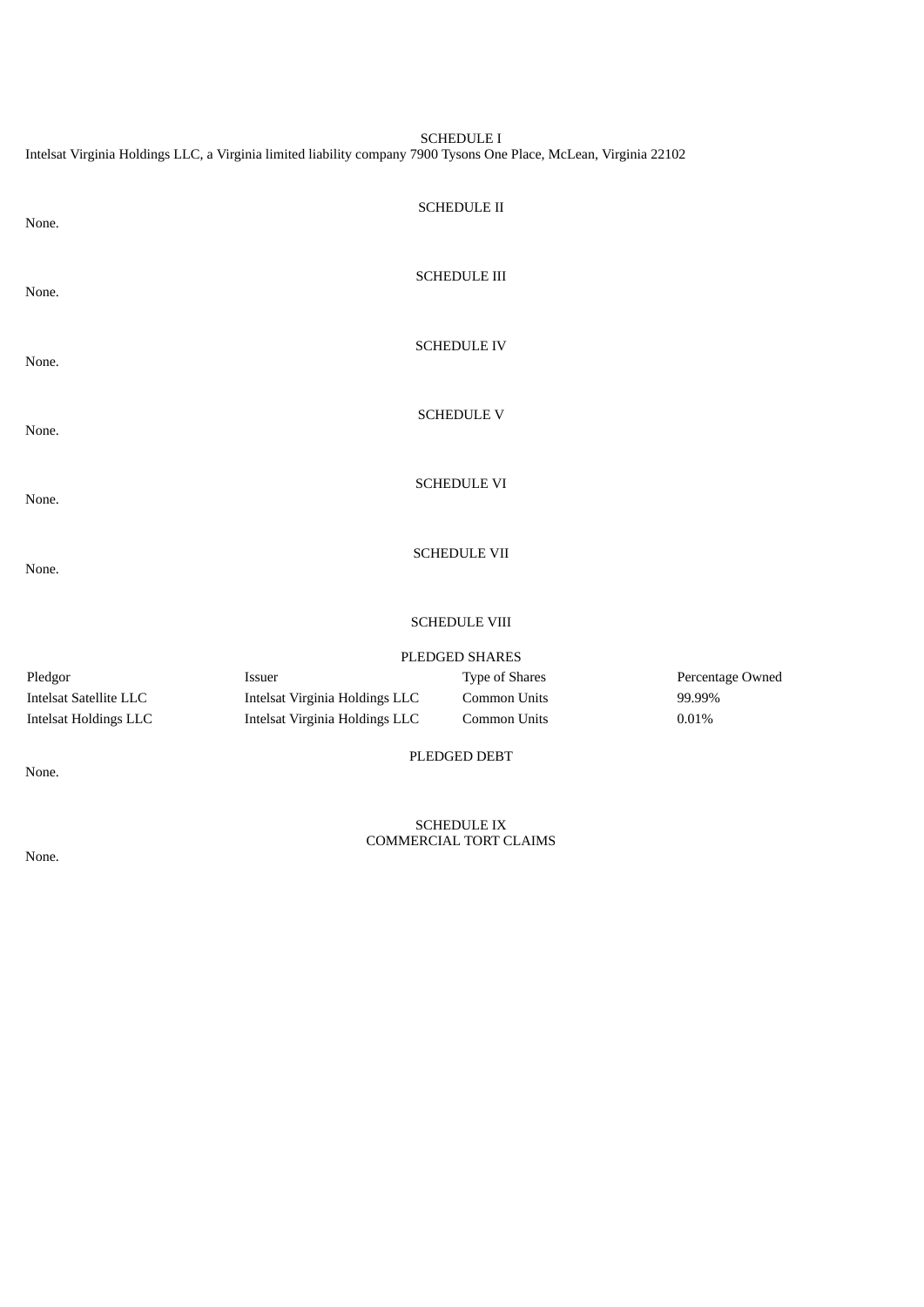### COLLATERAL AGENCY AND INTERCREDITOR JOINDER - ADDITIONAL GRANTORS

### April 24, 2020

<span id="page-67-0"></span>Reference is made to the Collateral Agency and Intercreditor Agreement, dated as of January 12, 2011 (as amended by that certain Collateral Agency and Intercreditor Joinder, dated as of March 29, 2016, as further amended by that certain Collateral Agency and Intercreditor Joinder, dated as of June 29, 2018, as further amended by that certain Collateral Agency and Intercreditor Joinder, dated as of July 2, 2018, and as may be further amended, supplemented, amended and restated or otherwise modified and in effect from time to time, the "Collateral Agency and Intercreditor Agreement"), by and among INTELSAT CONNECT FINANCE S.A., a public limited liability company existing as *société anonyme* under the laws of the Grand Duchy of Luxembourg, having its registered office at 4, rue Albert Borschette, L-1246 Luxembourg and registered with the Luxembourg trade and companies' register under number B210.760 ("Holdings"), INTELSAT JACKSON HOLDINGS S.A., a public limited liability company existing as *société anonyme* under the laws of the Grand Duchy of Luxembourg, having its registered office at 4, rue Albert Borschette, L-1246 Luxembourg and registered with the Luxembourg trade and companies' register under number B149.959 (the "Company"), the other Grantors from time to time party thereto, BANK OF AMERICA, N.A., as Administrative Agent under the Existing Credit Agreement, the other First Lien Representatives and Second Lien Representatives from time to time party thereto, and WILMINGTON TRUST, NATIONAL ASSOCIATION, as collateral trustee (in such capacity and together with its successors in such capacity, the "Collateral Trustee"). Capitalized terms used but not otherwise defined herein have the meanings assigned to them in the Collateral Agency and Intercreditor Agreement. This Collateral Agency and Intercreditor Joinder is being executed and delivered pursuant to Section 8.18 of the Collateral Agency and Intercreditor Agreement as a condition precedent to the debt for which the undersigned is acting as agent being entitled to the benefits of being additional secured debt under the Collateral Agency and Intercreditor Agreement.

The undersigned, Intelsat Virginia Holdings LLC, a Virginia limited liability company (the "New Grantor"), hereby agrees to become party as a Grantor under the Collateral Agency and Intercreditor Agreement for all purposes thereof on the terms set forth therein and to be bound by the terms of the Collateral Agency and Intercreditor Agreement as fully as if the undersigned had executed and delivered the Collateral Agency and Intercreditor Agreement as of the date thereof.

IN WITNESS WHEREOF, the party hereto has caused this Collateral Agency and Intercreditor Joinder to be executed as of the date first written above.

### **INTELSAT VIRGINIA HOLDINGS LLC** as New Grantor

By: INTELSAT SATELLITE LLC, as the Managing Member

By: /s/ José Toscano Name: José Toscano Title: Deputy Chairman

The Collateral Trustee hereby acknowledges receipt of this Collateral Agency and Intercreditor Joinder and agrees to act as Collateral Trustee with respect to the Collateral pledged by the New Grantor.

**WILMINGTON TRUST, NATIONAL ASSOCIATION**,

as Collateral Trustee

By: /s/ Quinton M. DePompolo Name: Quinton M. DePompolo Title: Banking Officer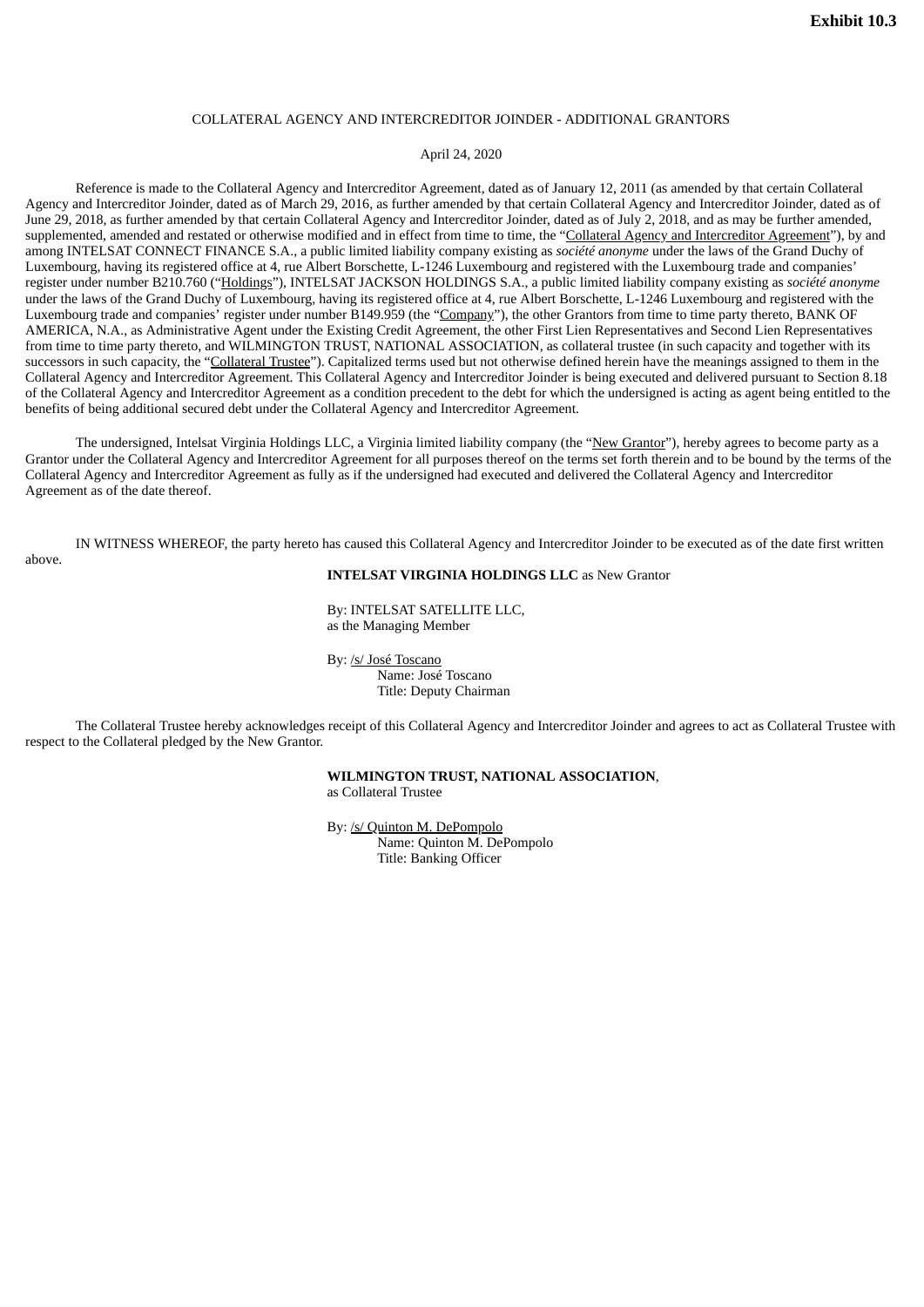### **CERTIFICATION**

<span id="page-68-0"></span>I, Stephen Spengler, certify that:

- 1. I have reviewed this Quarterly Report on Form 10-Q of Intelsat S.A.;
- 2. Based on my knowledge, this report does not contain any untrue statement of a material fact or omit to state a material fact necessary to make the statements made, in light of the circumstances under which such statements were made, not misleading with respect to the period covered by this report;
- 3. Based on my knowledge, the financial statements, and other financial information included in this report, fairly present in all material respects the financial condition, results of operations and cash flows of the registrant as of, and for, the periods presented in this report;
- 4. The registrant's other certifying officer and I are responsible for establishing and maintaining disclosure controls and procedures (as defined in Exchange Act Rules 13a-15(e) and 15d-15(e)) and internal control over financial reporting (as defined in Exchange Act Rules 13a-15(f) and 15d-15(f)) for the registrant and have:
	- a. Designed such disclosure controls and procedures, or caused such disclosure controls and procedures to be designed under our supervision, to ensure that material information relating to the registrant, including its consolidated subsidiaries, is made known to us by others within those entities, particularly during the period in which this report is being prepared;
	- b. Designed such internal control over financial reporting, or caused such internal control over financial reporting to be designed under our supervision, to provide reasonable assurance regarding the reliability of financial reporting and the preparation of financial statements for external purposes in accordance with generally accepted accounting principles;
	- c. Evaluated the effectiveness of the registrant's disclosure controls and procedures and presented in this report our conclusions about the effectiveness of the disclosure controls and procedures, as of the end of the period covered by this report based on such evaluation; and
	- d. Disclosed in this report any change in the registrant's internal control over financial reporting that occurred during the registrant's most recent fiscal quarter (the registrant's fourth fiscal quarter in the case of an annual report) that has materially affected, or is reasonably likely to materially affect, the registrant's internal control over financial reporting; and
- 5. The registrant's other certifying officer and I have disclosed, based on our most recent evaluation of internal control over financial reporting, to the registrant's auditors and the audit committee of the registrant's board of directors (or persons performing the equivalent functions):
	- a. All significant deficiencies and material weaknesses in the design or operation of internal control over financial reporting which are reasonably likely to adversely affect the registrant's ability to record, process, summarize and report financial information; and
	- b. Any fraud, whether or not material, that involves management or other employees who have a significant role in the registrant's internal control over financial reporting.

Date: June 4, 2020 /s/ Stephen Spengler Stephen Spengler Chief Executive Officer (Principal Executive Officer)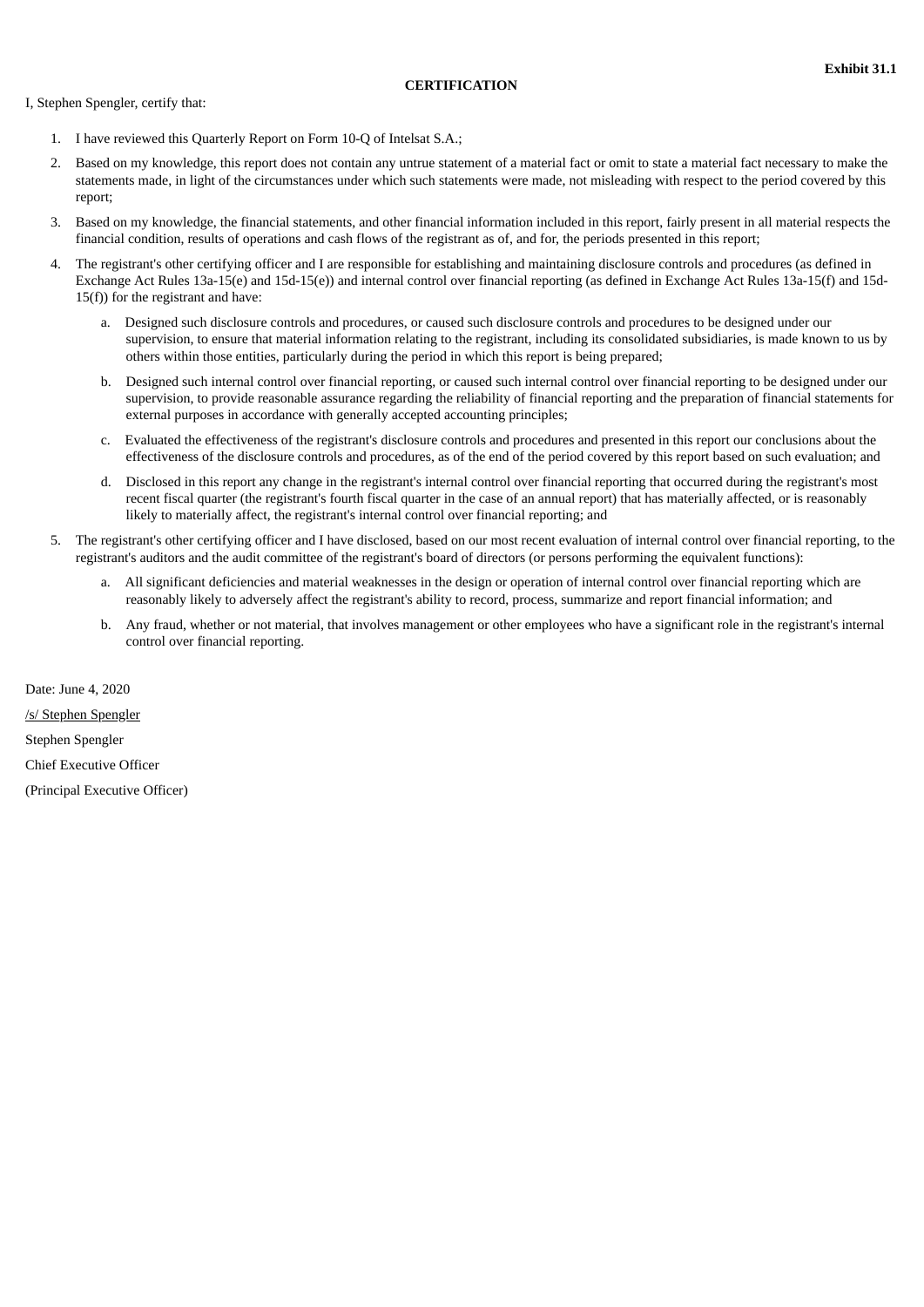### **CERTIFICATION**

<span id="page-69-0"></span>I, David Tolley, certify that:

- 1. I have reviewed this Quarterly Report on Form 10-Q of Intelsat S.A.;
- 2. Based on my knowledge, this report does not contain any untrue statement of a material fact or omit to state a material fact necessary to make the statements made, in light of the circumstances under which such statements were made, not misleading with respect to the period covered by this report;
- 3. Based on my knowledge, the financial statements, and other financial information included in this report, fairly present in all material respects the financial condition, results of operations and cash flows of the registrant as of, and for, the periods presented in this report;
- 4. The registrant's other certifying officer and I are responsible for establishing and maintaining disclosure controls and procedures (as defined in Exchange Act Rules 13a-15(e) and 15d-15(e)) and internal control over financial reporting (as defined in Exchange Act Rules 13a-15(f) and 15d-15(f)) for the registrant and have:
	- a. Designed such disclosure controls and procedures, or caused such disclosure controls and procedures to be designed under our supervision, to ensure that material information relating to the registrant, including its consolidated subsidiaries, is made known to us by others within those entities, particularly during the period in which this report is being prepared;
	- b. Designed such internal control over financial reporting, or caused such internal control over financial reporting to be designed under our supervision, to provide reasonable assurance regarding the reliability of financial reporting and the preparation of financial statements for external purposes in accordance with generally accepted accounting principles;
	- c. Evaluated the effectiveness of the registrant's disclosure controls and procedures and presented in this report our conclusions about the effectiveness of the disclosure controls and procedures, as of the end of the period covered by this report based on such evaluation; and
	- d. Disclosed in this report any change in the registrant's internal control over financial reporting that occurred during the registrant's most recent fiscal quarter (the registrant's fourth fiscal quarter in the case of an annual report) that has materially affected, or is reasonably likely to materially affect, the registrant's internal control over financial reporting; and
- 5. The registrant's other certifying officer and I have disclosed, based on our most recent evaluation of internal control over financial reporting, to the registrant's auditors and the audit committee of the registrant's board of directors (or persons performing the equivalent functions):
	- a. All significant deficiencies and material weaknesses in the design or operation of internal control over financial reporting which are reasonably likely to adversely affect the registrant's ability to record, process, summarize and report financial information; and
	- b. Any fraud, whether or not material, that involves management or other employees who have a significant role in the registrant's internal control over financial reporting.

Date: June 4, 2020 /s/ David Tolley David Tolley Chief Financial Officer (Principal Financial Officer)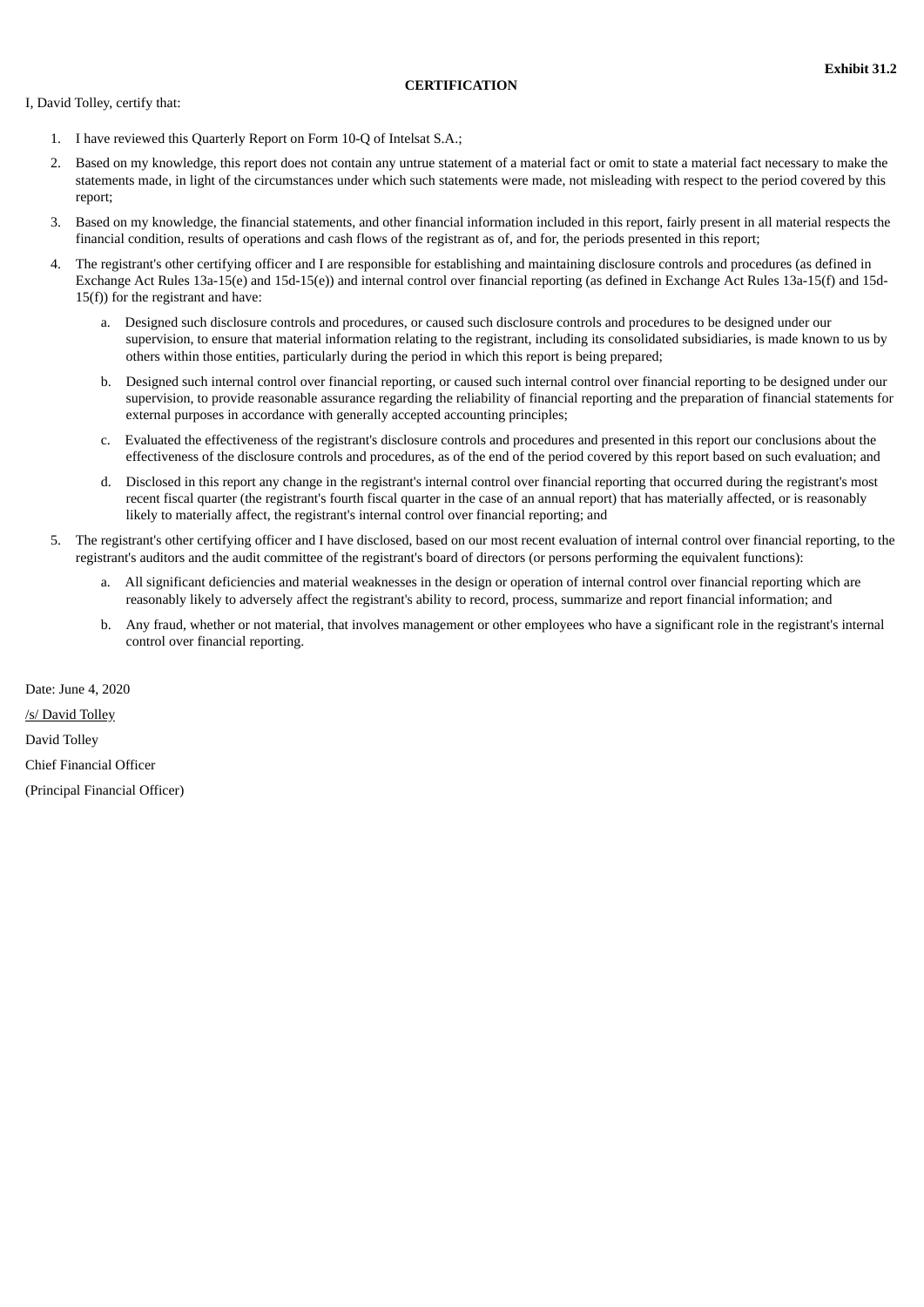### **CERTIFICATION BY CHIEF EXECUTIVE OFFICER Pursuant To 18 U.S.C. Section 1350, As Adopted Pursuant To Section 906 of the Sarbanes-Oxley Act Of 2002**

<span id="page-70-0"></span>In connection with the Quarterly Report of Intelsat S.A. (the "Company") on Form 10-Q for the quarter ended March 31, 2020, as filed with the Securities and Exchange Commission on the date hereof (the "Report"), the undersigned, Stephen Spengler, Chief Executive Officer of the Company, does hereby certify, pursuant to § 906 of the Sarbanes-Oxley Act of 2002 (18 U.S.C. § 1350), that to his knowledge:

(1) The Report fully complies with the requirements of Section 13(a) or 15(d) of the Securities Exchange Act of 1934, as amended; and

(2) The information contained in the Report fairly presents, in all material respects, the financial condition and results of operations of the Company.

Date: June 4, 2020 /s/ Stephen Spengler Stephen Spengler Chief Executive Officer

The foregoing certification is made solely for the purposes of 18 U.S.C. § 1350 and is not being filed as part of the Report or as a separate disclosure document.